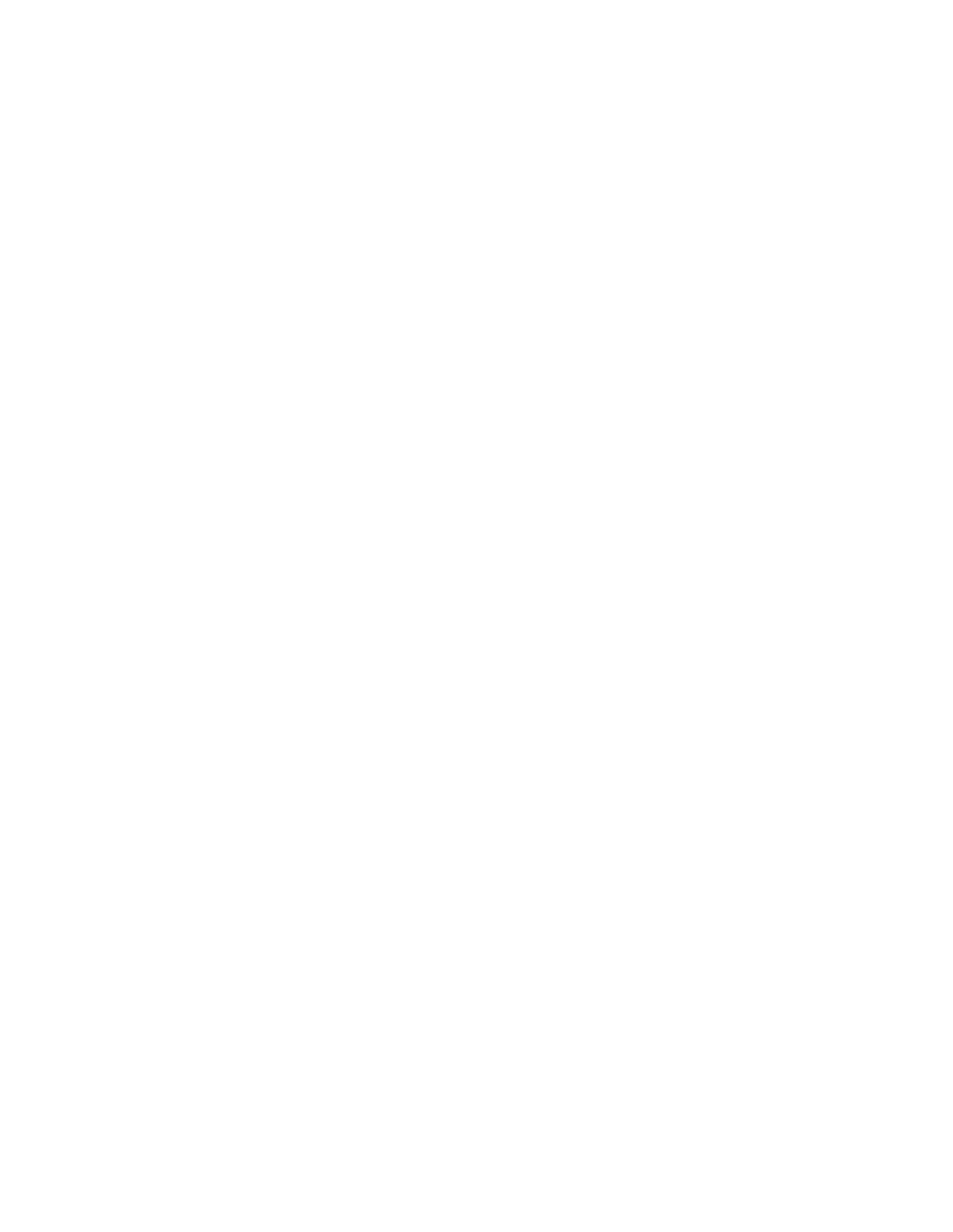(This page is intended as a binder edge insert. Cut the right 1" from this page and insert into the binder pocket).

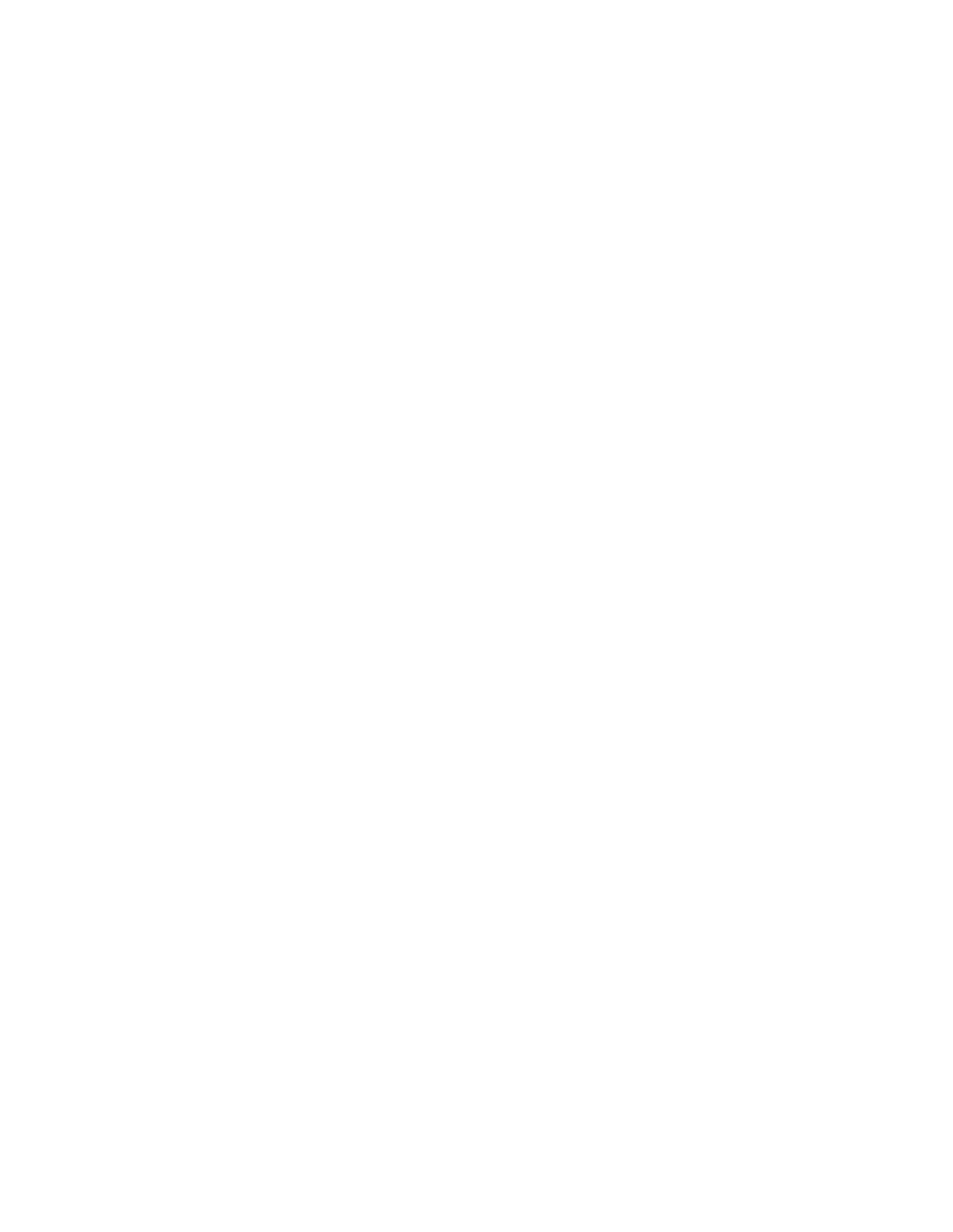# CODA

# CEBAF On-line Data Acquisition

## User's Manual

*Version 1.4 January 24, 1995*

co-da \ 'kod-a\ n [It. lit., tail, fr. L *cauda*] : a concluding musical section that is formally distinct from the main structure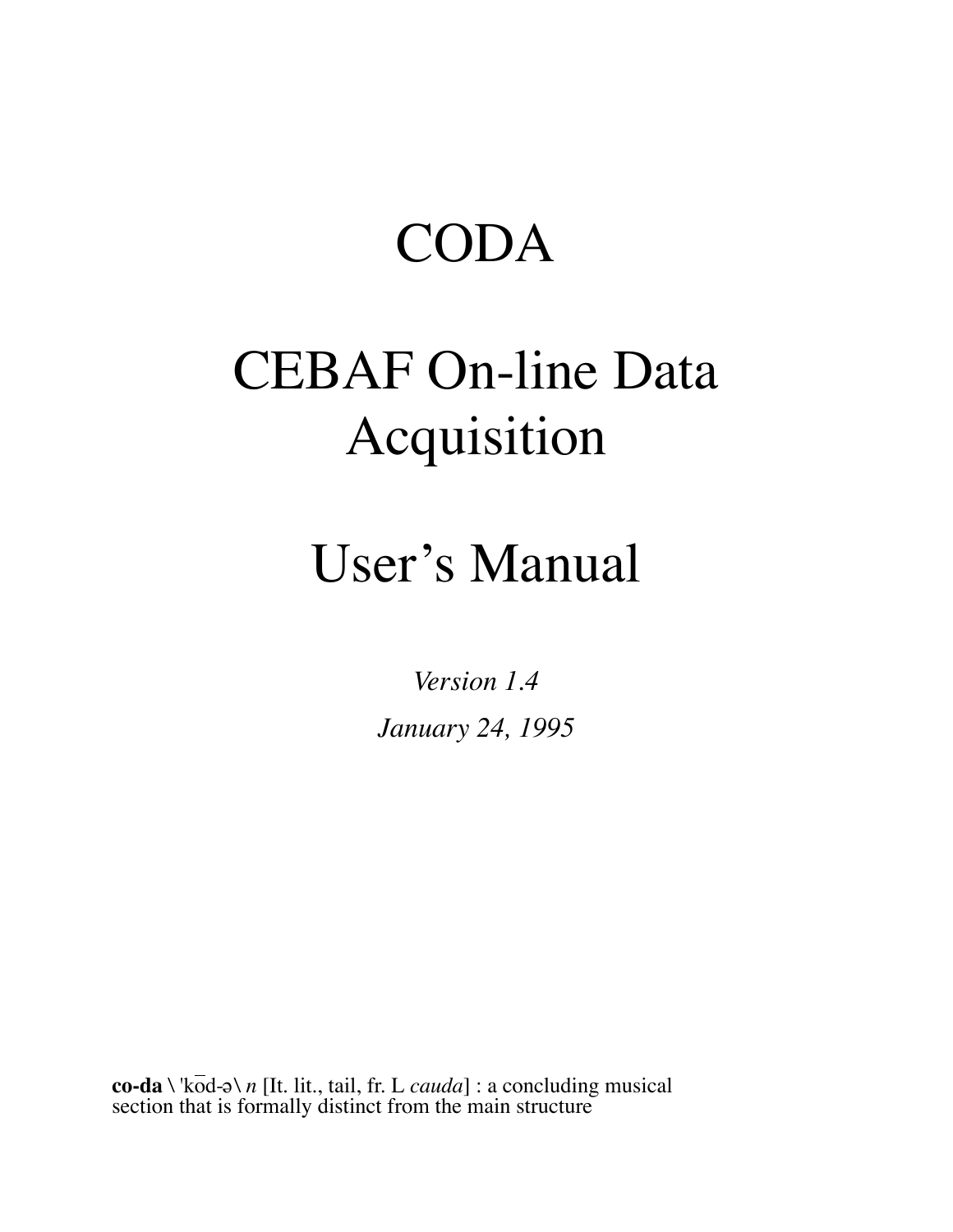Document Date: January 24, 1995

UNIX is a registered trademark of AT&T in the USA and other countries.

VxWorks is a registered trademark of Wind River Systems.

DataViews, DV-Tools and DV-Draw are registered trademarks of V.I. Corporation.

The X Window System is a trademark of Massachusetts Institute of Technology.

OSF/Motif and Motif are trademarks of Open Software Foundation, Inc.

Ultrix and DEC are registered trademarks of Digital Equipment Corporation.

HPUX is a registered trademark of Hewlett Packard.

The Southeastern Universities Research Association (SURA) operates the Continuous Electron Beam Accelerator Facility (CEBAF) for the United States Department of Energy under contract DE-AC05-84ER40150.

#### DISCLAIMER

This report was prepared as an account of work sponsored by the United States government. Neither the United States nor the United States Department of Energy, nor any of their employees, makes any warranty, express or implied, or assumes any legal liability or responsibility for the accuracy, completeness, or usefulness of any information, apparatus, product, or process disclosed, or represents that its use would not infringe privately owned rights. Reference herein to any specific commercial product, process, or service by trade name, mark, manufacturer, or otherwise, does not necessarily constitute or imply its endorsement, recommendation, or favoring by the United States government or any agency thereof. The views and opinions of authors expressed herein do not necessarily state or reflect those of the United States government or any agency thereof.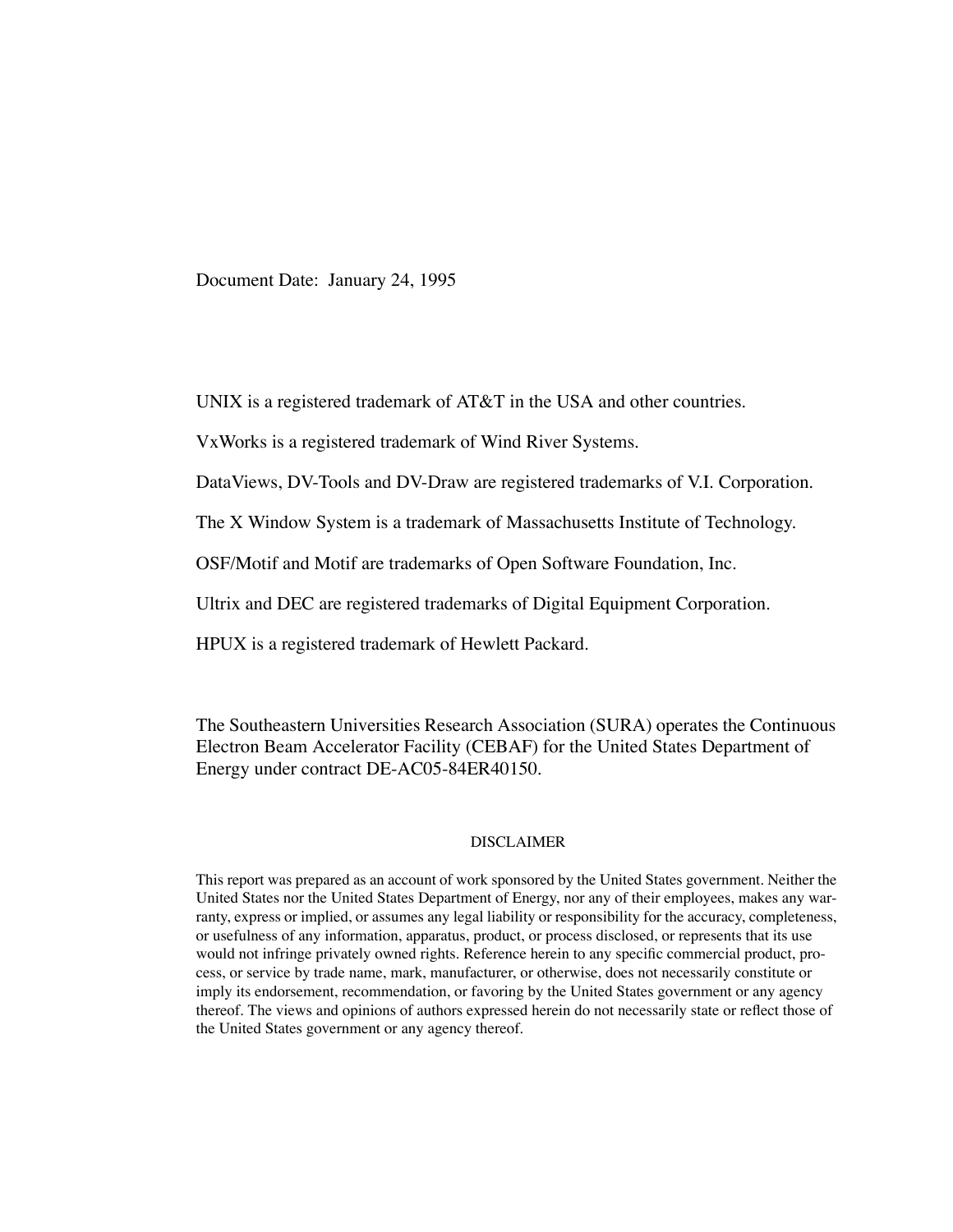### *Release Notes for 1.4*

#### **1 General**

CODA 1.4 contains significant performance enhancements and new features relative to the 1.2 release, as well as a number of changes designed to allow the experienced user the ability to more easily customize service communication and data flow. For a complete list of changes, see "New Features" below.

CODA 1.4 no longer supports the use of DataViews for the SlowControls display or graphics display in RunControl. Hence, CODA 1.4 may be used without either a Data-Views development or run-time license.

A VxWorks target license is required (and can be purchased directly from CEBAF) for each single board computer (FASTBUS, VME or CAMAC) used as a readout controller; a development license is not required.

#### **2 New Features since Version 1.2**

- Support for HP-UX operating system (as of 1.3b).
- RunControl enhancements including: remote status display, graphical display history of event/data rates, switchable options for event logging, automatic halt of run after user specified event/data limit, automatic restart of a run after an end or service crash, and execution of multiple user written shell scripts during any of the transition events of RunControl (i.e. prestart, go, end, etc...).
- Improved network dataflow from ROC to EB using TCP streams over both ethernet as well as FDDI.
- Alternate data path for the FSCC readout via parallel link into VME memory.
- Support for the CEBAF trigger supervisor including both software and hardware modules.
- Support of "asynchronous" ROCs sending events to the event builder.
- ROC and Event builder support for syncronization events (issued by trigger supervisor).
- ROC event size limits have been increased. By default a single event can be 16KBytes (4096 FB data words). The user can adjust the ROC buffer's high water mark to allow events as large as 32Kbytes.
- Support for multiple data spies on a single event stream.
- CAMAC readout supported (Library and ROC) for the CES VCC2117 Intelligent Crate controller with ethernet interface.
- Expanded Readout Control Language including a new crl interpreter *ccrl* for converting crl --> c code. There have been a number of FASTBUS readout options added to improve the execution speed of the trigger lists.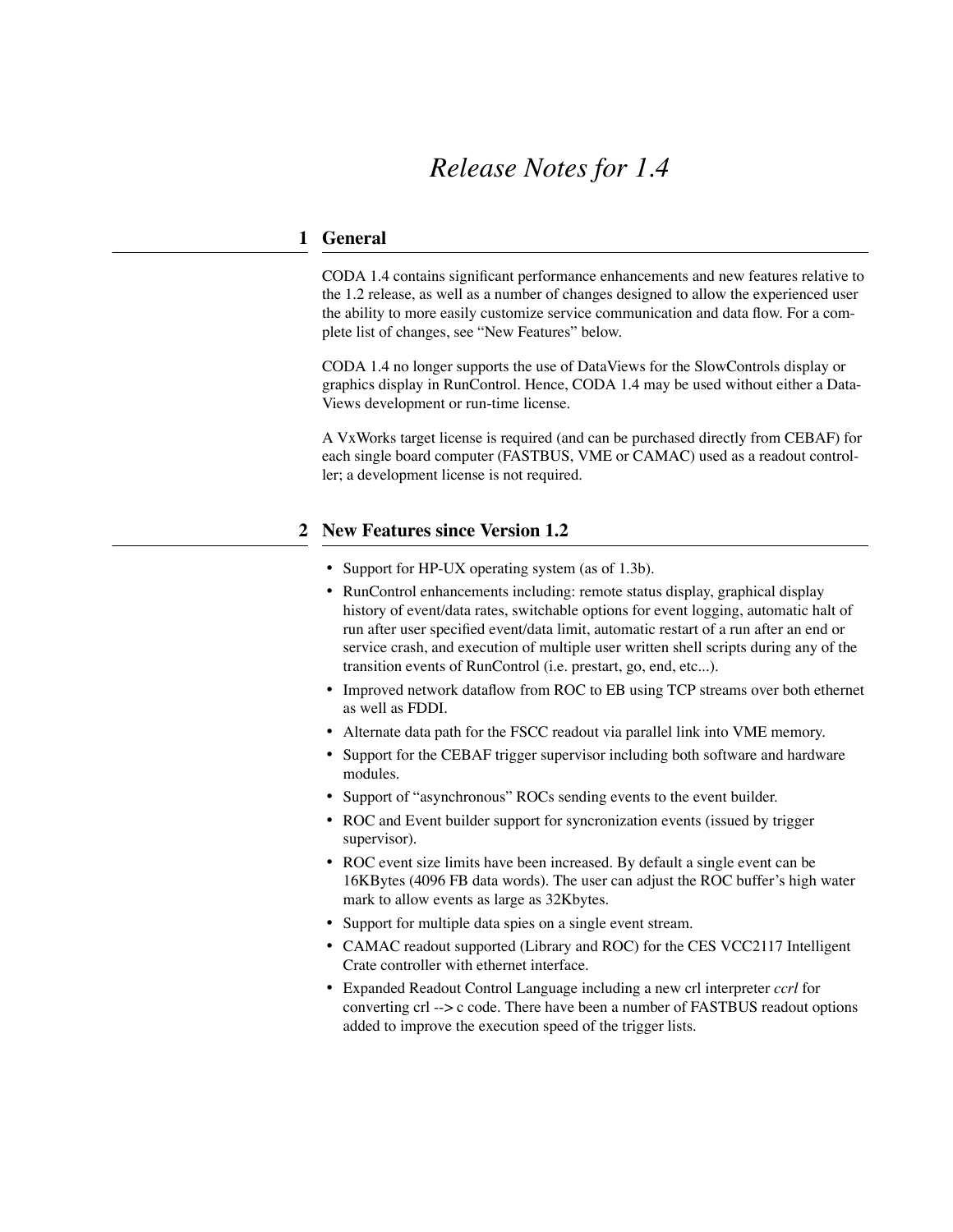### **3 Problems Fixed**

 • There are no problems only "features" which are constantly being "enhanced" to better enable the user to improve his/her data acquisition system.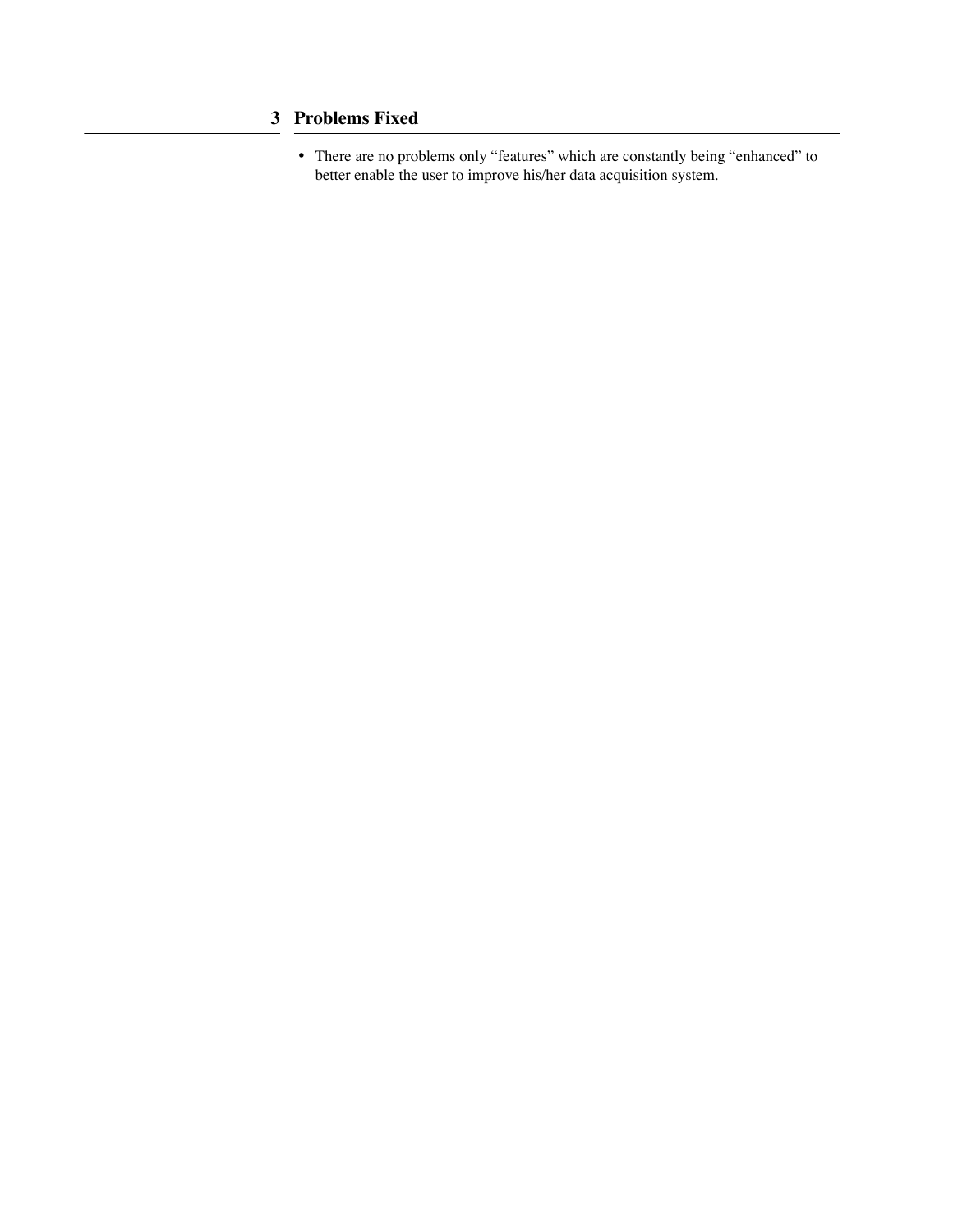| <b>CHAPTER 1</b> |     |  |
|------------------|-----|--|
|                  |     |  |
|                  |     |  |
|                  |     |  |
|                  |     |  |
|                  |     |  |
|                  | 1.3 |  |
|                  |     |  |
|                  | 1.5 |  |
| <b>CHAPTER 2</b> |     |  |
|                  | 2.1 |  |
|                  |     |  |
|                  |     |  |
|                  |     |  |
|                  |     |  |
|                  |     |  |
|                  |     |  |
|                  |     |  |
|                  |     |  |
|                  |     |  |
|                  |     |  |
|                  |     |  |
|                  |     |  |
|                  |     |  |
|                  |     |  |
|                  |     |  |
| <b>CHAPTER 3</b> |     |  |
|                  | 3.1 |  |
|                  |     |  |
|                  |     |  |
|                  |     |  |
|                  |     |  |
|                  |     |  |
|                  |     |  |
|                  |     |  |
|                  | 3.2 |  |
|                  |     |  |
|                  |     |  |
|                  |     |  |
|                  |     |  |
|                  |     |  |
|                  |     |  |
|                  | 3.3 |  |
|                  |     |  |
|                  |     |  |
|                  |     |  |
|                  | 3.4 |  |
|                  | 3.5 |  |
|                  |     |  |

**CODA** User's Manual -1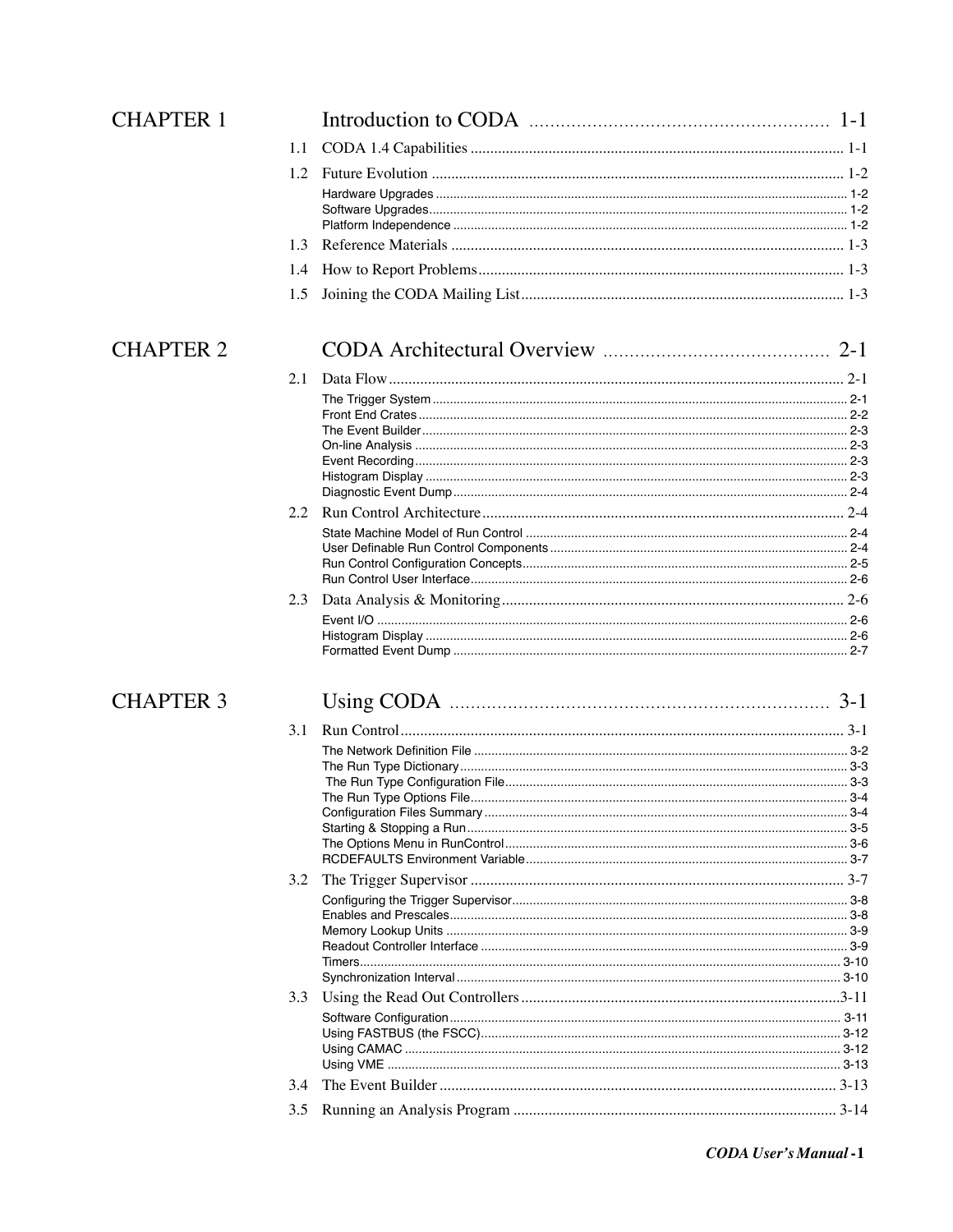|                   | 3.7 |  |
|-------------------|-----|--|
|                   |     |  |
| <b>CHAPTER 4</b>  |     |  |
|                   |     |  |
|                   |     |  |
|                   |     |  |
|                   |     |  |
|                   |     |  |
|                   |     |  |
|                   |     |  |
|                   |     |  |
| <b>CHAPTER 5</b>  |     |  |
|                   |     |  |
|                   |     |  |
|                   |     |  |
|                   |     |  |
|                   |     |  |
|                   |     |  |
|                   |     |  |
|                   |     |  |
|                   |     |  |
| <b>APPENDIX A</b> |     |  |
|                   |     |  |
|                   |     |  |
|                   |     |  |
|                   |     |  |
|                   |     |  |
|                   |     |  |
|                   |     |  |
|                   |     |  |
| <b>APPENDIX B</b> |     |  |
| <b>APPENDIX C</b> |     |  |
|                   |     |  |
|                   |     |  |
|                   |     |  |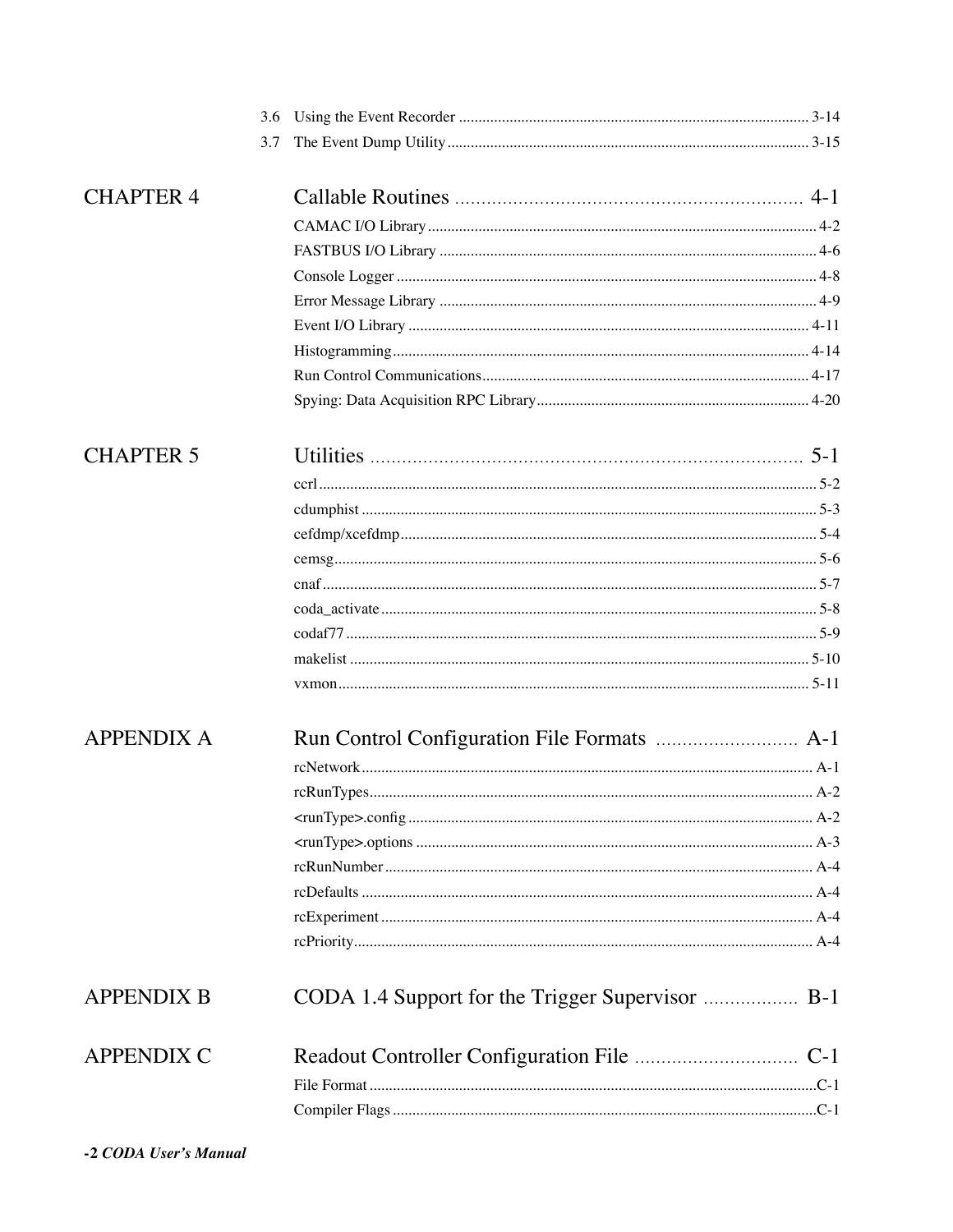| <b>APPENDIX D</b> |  |
|-------------------|--|
|                   |  |
|                   |  |
|                   |  |
|                   |  |
| <b>APPENDIX E</b> |  |
|                   |  |
|                   |  |
|                   |  |
| <b>APPENDIX F</b> |  |
|                   |  |
|                   |  |
|                   |  |
|                   |  |
|                   |  |
|                   |  |
|                   |  |
|                   |  |
|                   |  |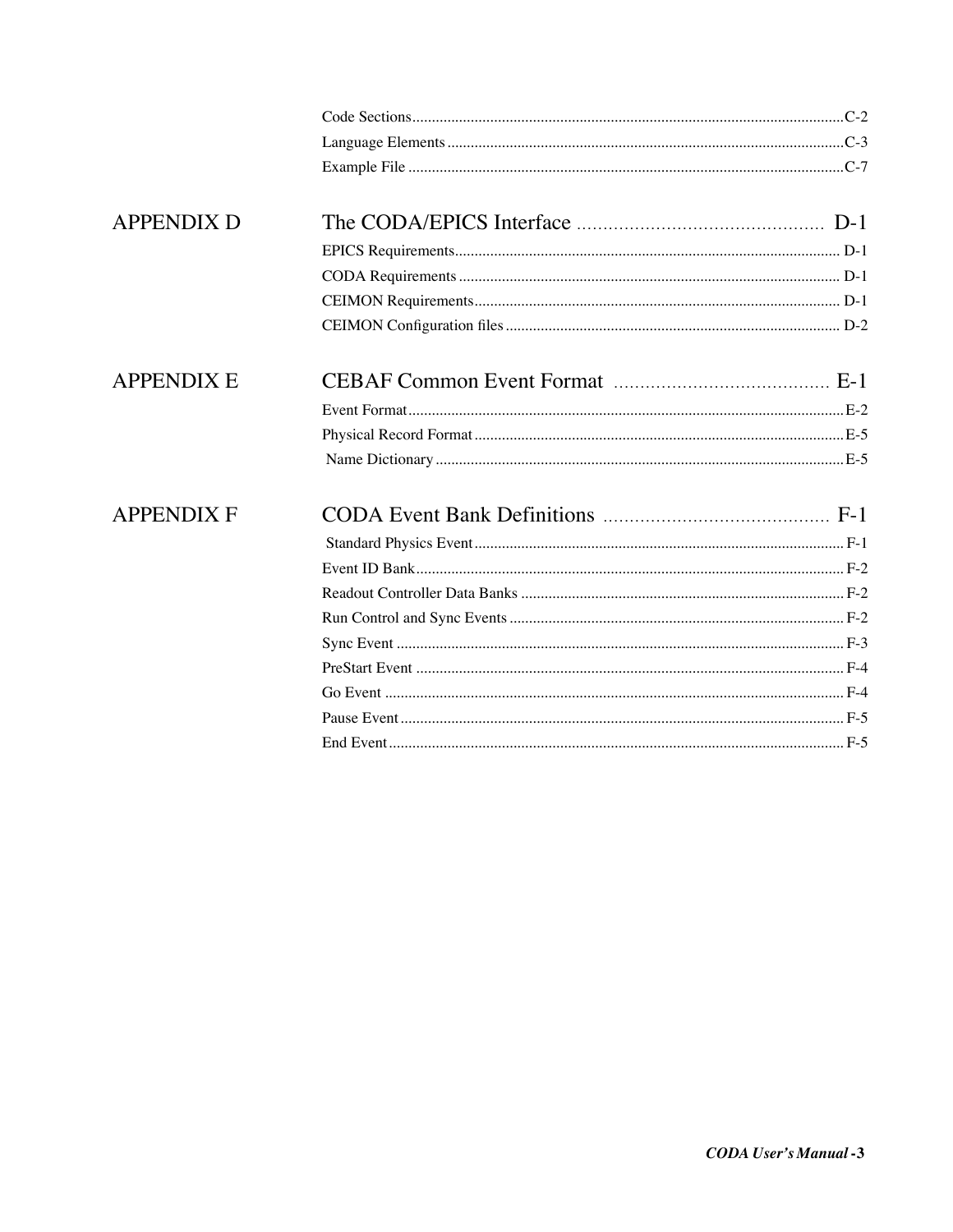**-4** *CODA User's Manual*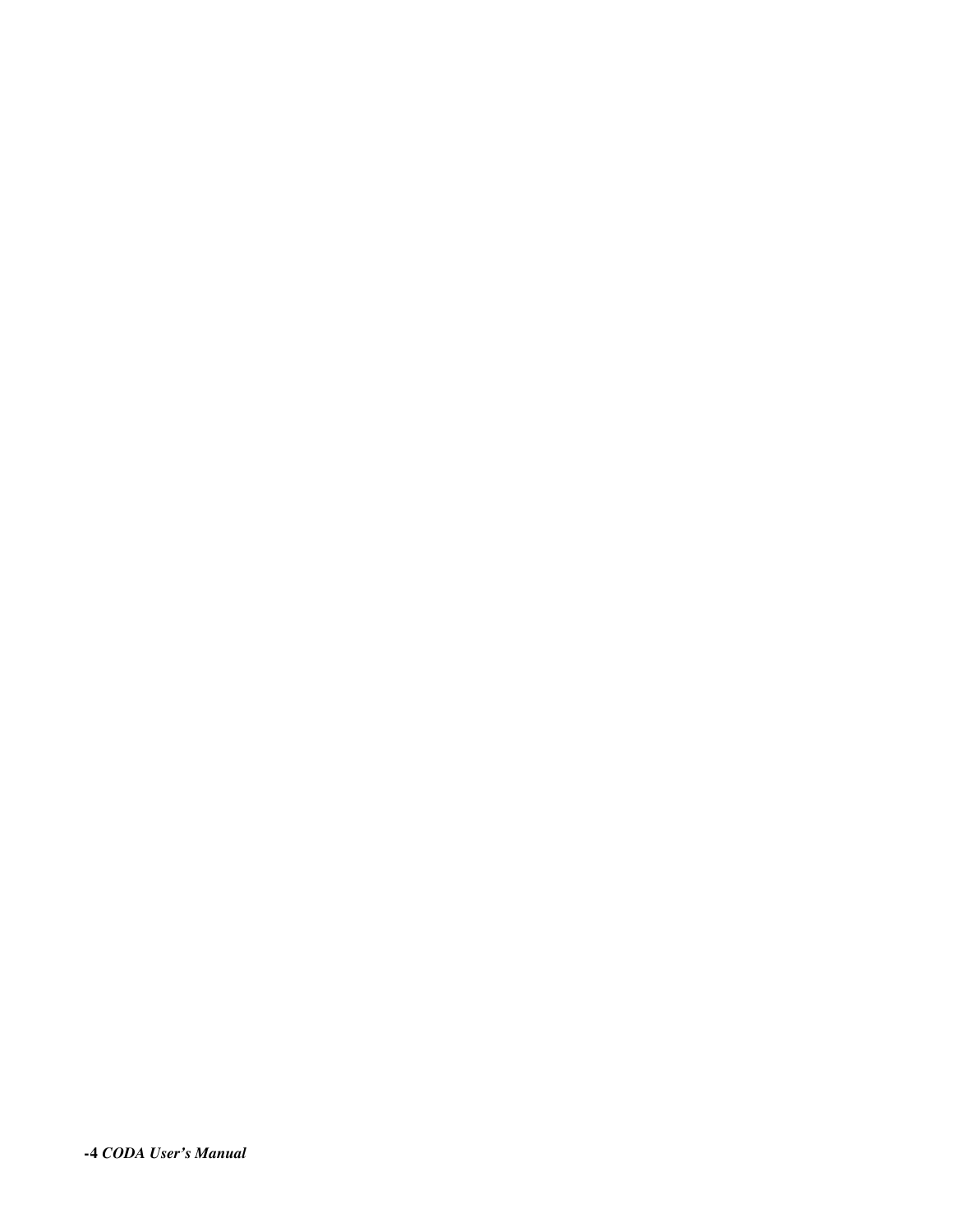**1**

CODA (CEBAF Online Data Acquisition) is the data acquisition system for physics experiments running at CEBAF. This manual describes version 1.4 of CODA, which is the initial working version for CEBAF Hall C experiments. This release of CODA is appropriate for both detector prototyping/testing systems as well as moderately complex experimental systems requiring I/O throughputs of greater than 1Mbyte/sec (FDDI). It is intended as a "bridge" release to CODA 2.0 implementing a number of features necessary for running CEBAF online experiments but still considered as a system under development.

### **1.1 CODA 1.4 Capabilities**

CODA 1.4 is designed to run on both an HP\_UX (Hewlett-Packard/RISC) as well as an Ultrix (DEC/RISC) host, connected via ethernet or FDDI to multiple intelligent front end crates, FASTBUS and VME. CAMAC crates may be interfaced through VME or stand alone (using the CES VCC2117 controller). If events are acquired over ethernet, data rates are limited to roughly 250-700 kbytes/sec depending upon the single board computer used. Using FDDI (through a VME interface) practical data rate limits are roughly 2.5-3.0MBytes/sec. Event rates are limited by the front end latency and the size of the event, with rates as high as 2-3 kHz measured for reading a single module in FASTBUS over ethernet, and 16 kHz for reading a single register in VME.

The main run control portion of the software runs as a single process on a Unix workstation (single user operation), and can communicate with one or more FSCC's (FASTBUS Smart Crate Controller) and/or one or more VME/CAMAC single board computers, up to 32 total. These front end computers, referred to as Read Out Controllers (ROC), run a multi-tasking real-time kernel called VxWorks.

Trigger information may be fed directly into each ROC or into the Trigger Supervisor (TS), a high speed custom trigger interface designed at CEBAF. The Trigger Supervisor supports up to 12 inputs with pre-scaling by up to  $2^{24}$ . As many as 3 levels of experiment specific trigger logic may be connected to the TS for hardware event selection.

On-line analysis takes place as a single process running on a Unix workstation (not necessarily the same machine as is running Run Control). Event fragments from all ROC's are automatically merged into a single event by an Event Builder (EB) and presented to the user's analysis program. Events which pass the user's selection criteria may then be written to a disk file or directly to tape.

Direct control/monitoring of experimental apparatus is no longer supported with CODA 1.4. The old Slow Controls package is currently being replaced with an interprocess communications interface with EPICS (Experimental Physics and Industrial Control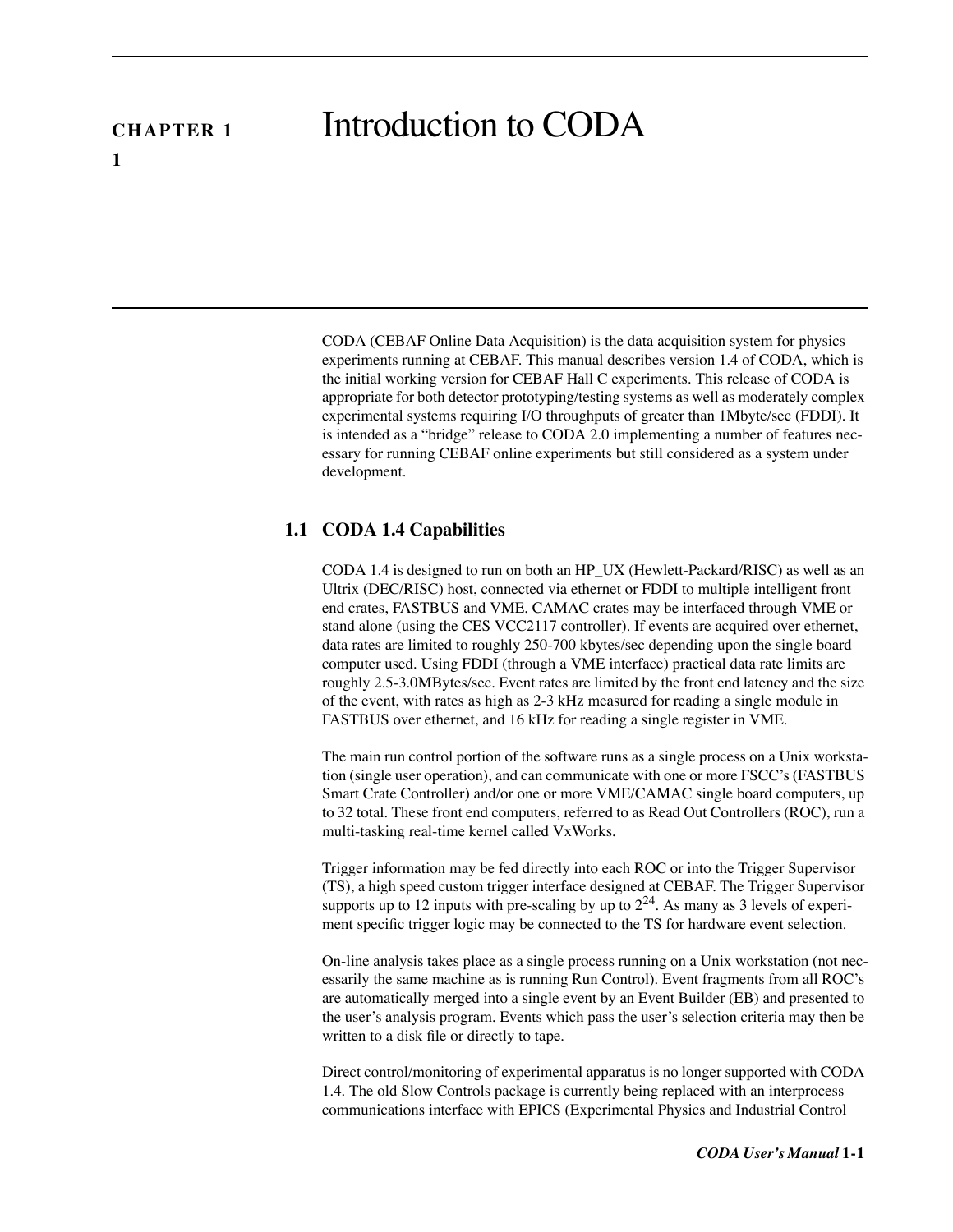#### **Introduction to CODA**

System). The EPICS system is now the supported slow controls interface at CEBAF for both the accelerator as well as the experimental halls. A number of EPICS control systems (including HV control/monitoring) are in development by the Data Acquisition Group. See Appendix D for more information.

#### **1.2 Future Evolution**

The next planned release of CODA for 1995 is Version 2.0. A number of enhancements will be implemented in order to support larger and more complex experimental systems. Some of these as well as future improvements are described below.

#### **1.2.1 Hardware Upgrades**

To remove the ethernet bottleneck, FDDI and other data links (i.e. ATM) will be supported to move data from VME crates to the event builder. (FDDI is now in operation at CEBAF). This will take place in two steps: first, links from FASTBUS into a VME crate will allow for building events under the control of a single board computer at VME backplane speeds  $(\sim 10-15 \text{ Mbytes/sec})$ , and forwarded to the event builder over FDDI or other available link. Later, a parallel event builder will be added to expand the bandwidth to over 100 Mbytes/sec. This may require custom hardware, but the preference is for future networking technology to meet this need.

Support for multiple workstations and processors in a processor farm will be added within a year. This will allow on-line analysis capability to be expanded to hundreds or thousands of MIPS.

CEBAF has begun testing CAMAC crate controllers with built in processors and ethernet interfaces. This will permit high performance, small data acquisition systems to be constructed from a workstation plus a single CAMAC crate with only an ethernet connection between them.

#### **1.2.2 Software Upgrades**

A version of the run control interface is now being tested which allows for multiple operators. That version (2.0) will also support running multiple copies of CODA (running different experiments) to co-exist on a single Unix machine.

Following that version, security and locking features will be added. In addition, graphical configuration editors will be added to aid in setting up CODA. Error logging and handling capabilities will be greatly enhanced by a new distributed message handler, which will include logging and report generation capability.

Data logging will be expanded to include support for labelled tapes (DAT and 8mm at first).

#### **1.2.3 Platform Independence**

Ports to additional workstations (other than ULTRIX and HP-UX) may be done by collaborating labs, with required changes merged into the sources at CEBAF (conditional compilation). Attempts will be made to keep CODA compliant with programming standards such as POSIX, ANSI C, etc., so that it should not be too difficult to port to additional hosts.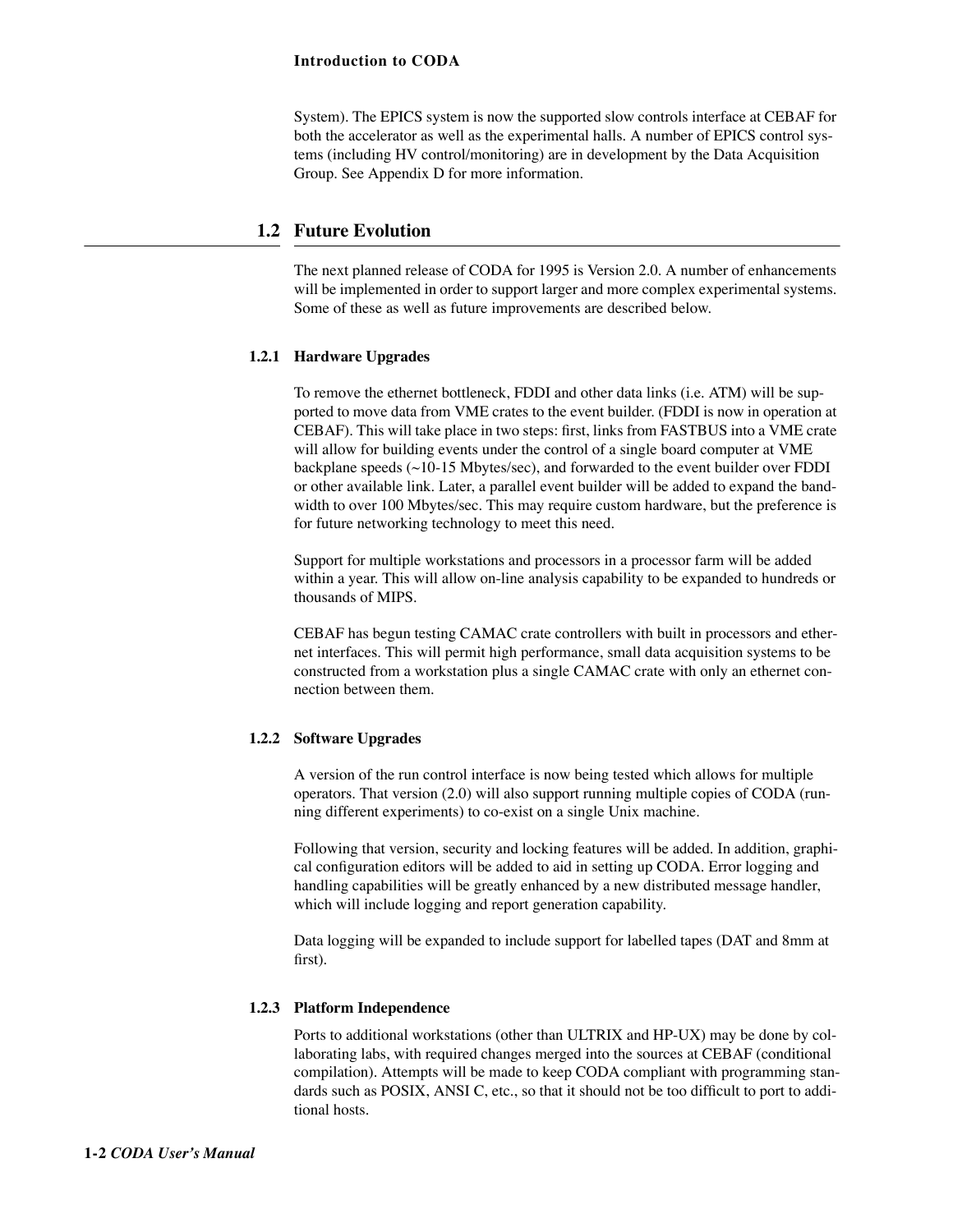#### **Reference Materials**

Support for additional FASTBUS, VME, and CAMAC interfaces will be added when there is a compelling need. Support for a real-time kernel other than VxWorks is not currently being considered.

#### **1.3 Reference Materials**

Other documents and manuals which will be useful in understanding and using CODA include:

- **1.** CODA Application Notes
- **2.** WWW (Mosaic) CODA Home Page
- **3.** The Trigger Supervisor User's Guide
- **4.** PAW Reference Manual (and associated CERNLIB manuals)

#### **1.4 How to Report Problems**

Please mail any bug or problem reports to coda@cebaf.gov, including a description of the problem and including any relevant configuration files which may be needed to reproduce the problem. Also include a description of the hardware used. Suggestions for improvement are also welcome.

#### **1.5 Joining the CODA Mailing List**

CEBAF is now running a mail server which supports user subscribable mailing lists. To improve communications with CODA users and interested parties, a new mailing list has been created. To join the list, send a message to mailserv@cebaf.gov containing the line:

SUBSCRIBE CODA-L

To remove yourself from the mailing list send the line

UNSUBSCRIBE CODA-L

To get help on other capabilities of the mail server, send the line

HELP

Mail sent to the address coda-l@cebaf.gov will be forwarded to all subscribed users. This will be one important mechanism that the CODA developers will use to post problem fixes and announcements of new versions.

In addition to the mailing list, the CEBAF Data Acquisition Group maintains a WWW site accessible via the CEBAF home page ( http://www.cebaf.gov/ ). General information about CODA, current developments and releases etc. can be obtained from this site.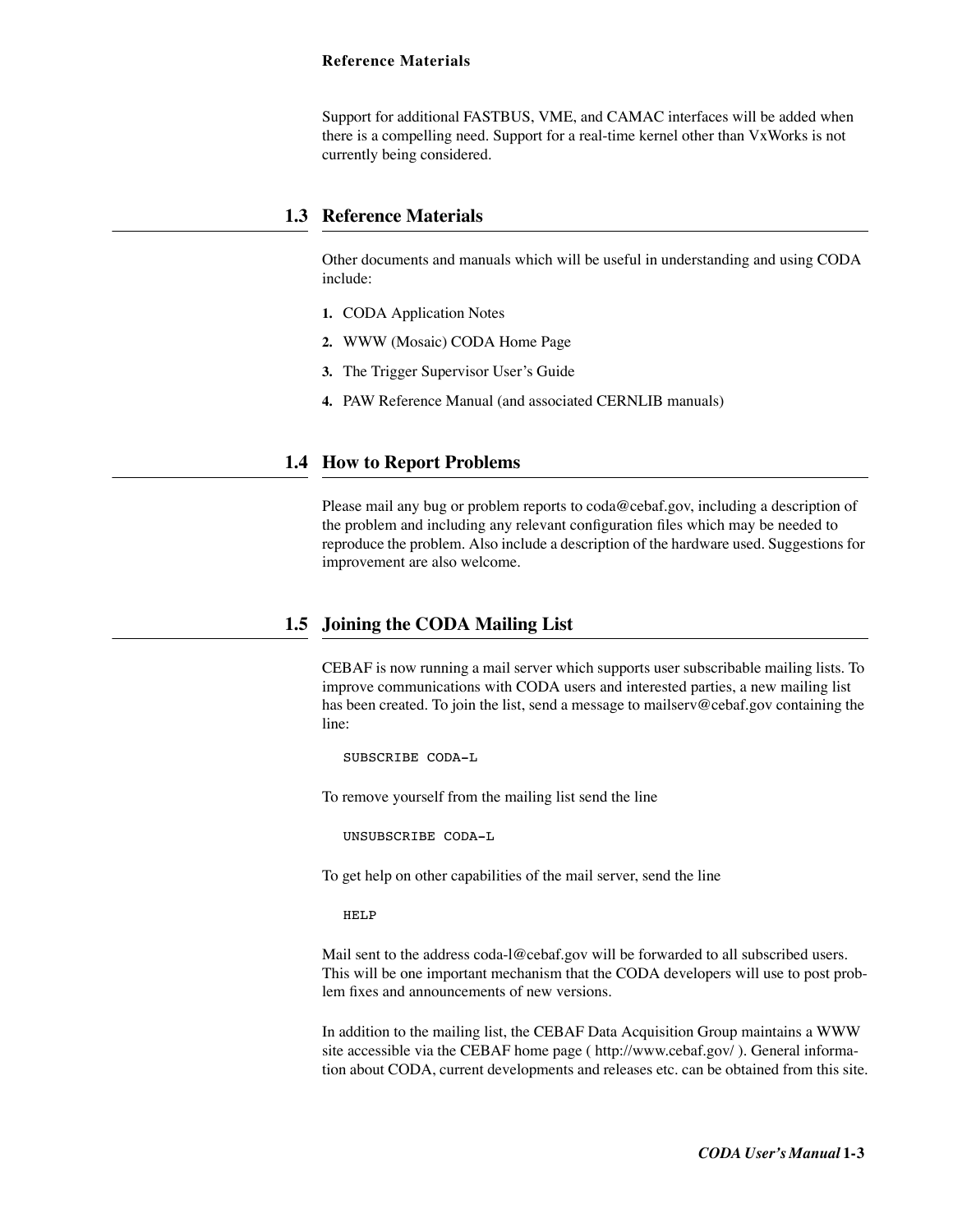**Introduction to CODA**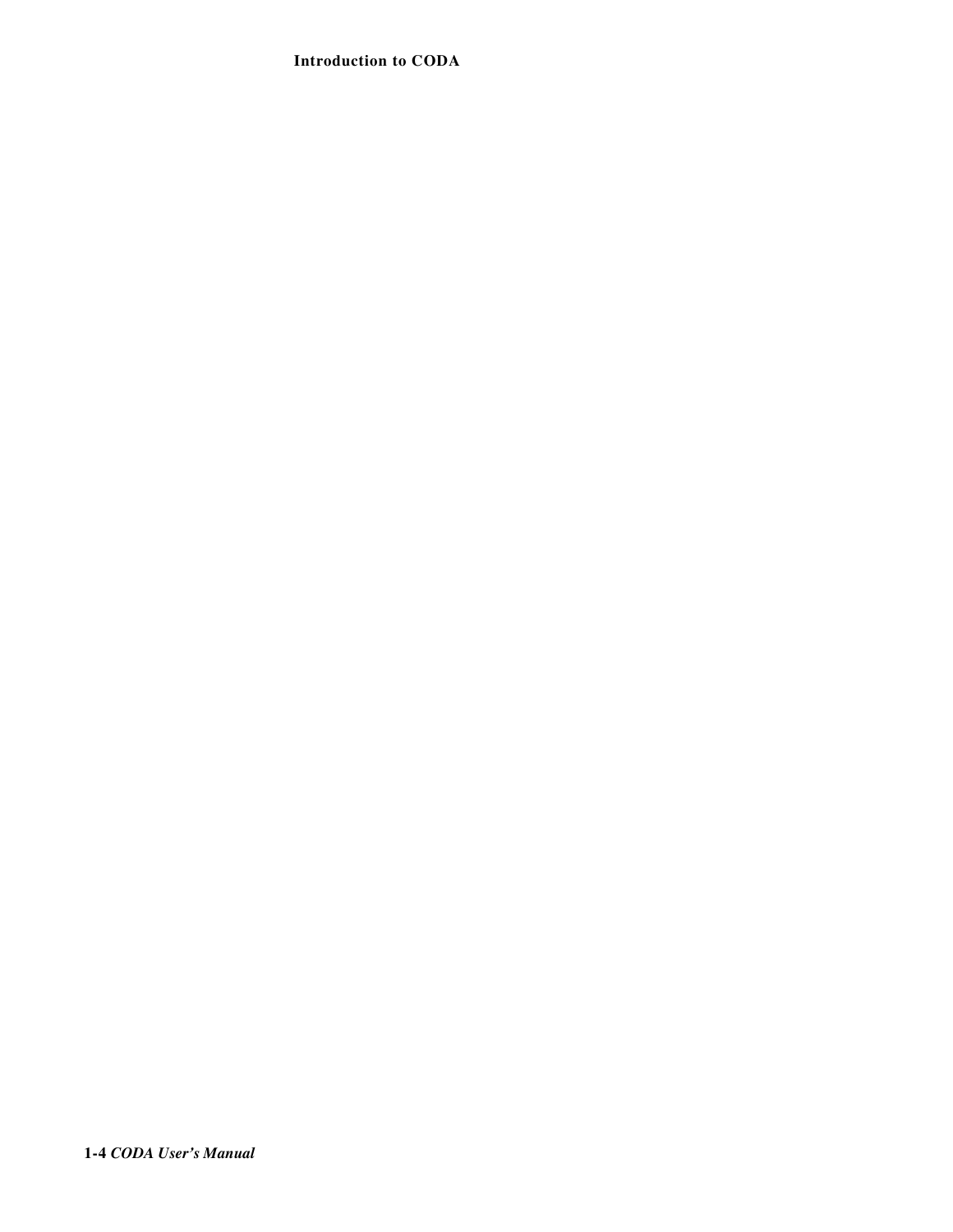**2**

### **CHAPTER <sup>2</sup>** CODA Architectural **Overview**

This chapter gives an overview of the system architecture for CODA. Operating instructions for each component of the system will be given in the next chapter.

The system can be broken down as follows:

- **1.** trigger system
- **2.** front end crates (digitizers, etc.)
- **3.** event builder
- **4.** on-line processing
- **5.** event logging
- **6.** host computer and X-windows displays

This chapter will discuss first the data flow from trigger to tape. Next an overview of the run control architecture will be given (how a user controls data acquisition), and finally the set of offline data analysis/monitoring tools will be described.

#### **2.1 Data Flow**

Valid triggers cause the digitizers(ADC/TDC) to convert and be read out in the front end crates. Data from each crate is then transmitted to the event builder and then to an online analysis program. Events which pass a software filter (if any) may be written to an event file. The following sections describe this process in more detail.

#### **2.1.1 The Trigger System**

The trigger system contains the logic capable of making very fast decisions about when to acquire a physics or calibration event. These decisions are generally made using a small subset of the detector signals. Each experiment will, of necessity, design trigger electronics customized to that experiment. In order to simplify system integration, a common trigger interface, called the Trigger Supervisor, has been designed. For small systems or test setups, the Trigger Supervisor may be omitted.

#### **The Trigger Supervisor**

Frequently, trigger systems are built with 2 or 3 levels of event selection logic. The first level makes a very simple and fast decision based on hits in scintillators or other fast detectors. To keep deadtime low, this logic must operate at the highest rate (physics + background) expected by the experiment. When an event passes this level 1 trigger, more complex computations are performed by the level 2 logic. The level 2 trigger need only be capable of handling (with low deadtime) the output of the level 1 logic.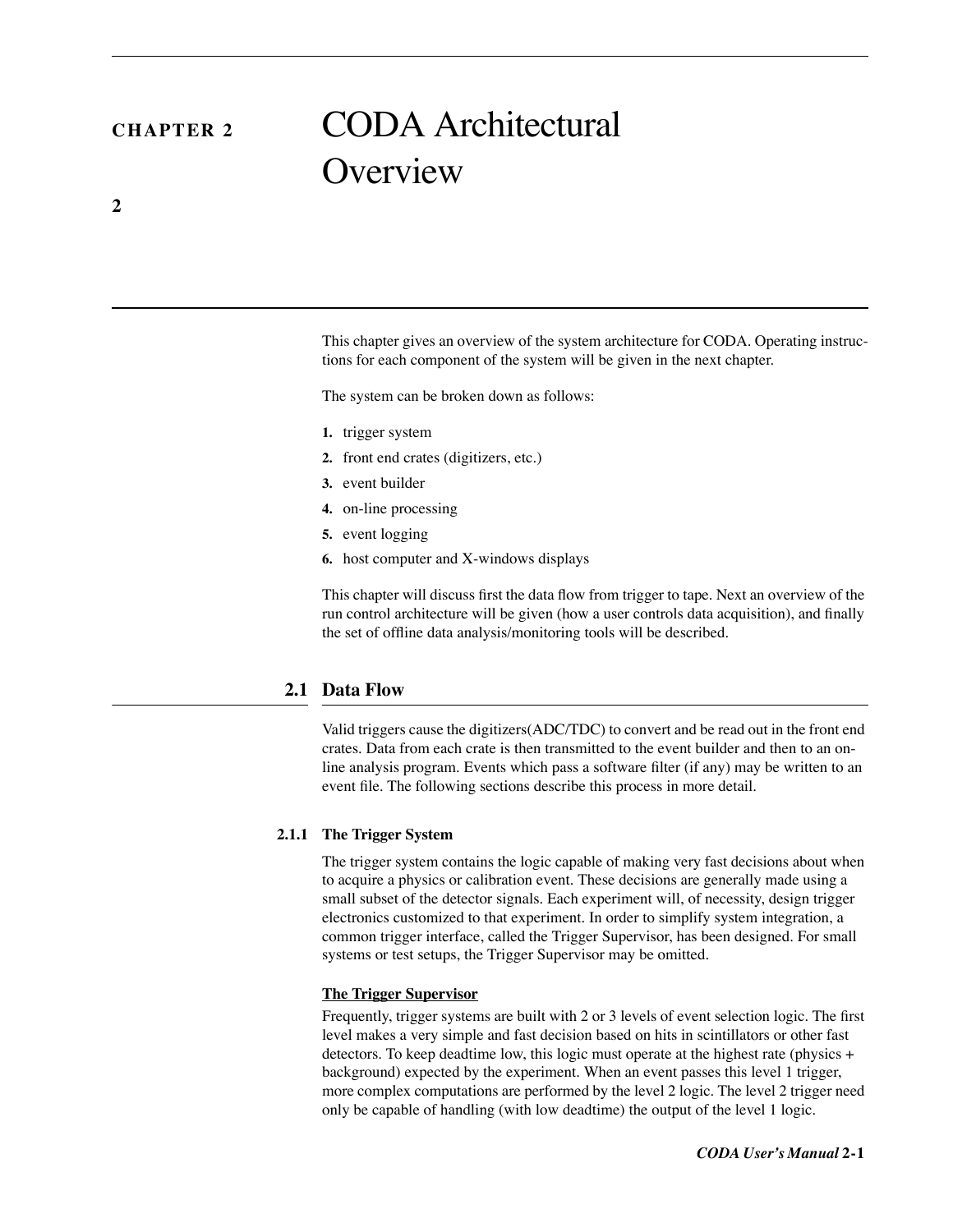#### **CODA Architectural Overview**

The CEBAF Trigger Supervisor (TS) is capable of interfacing with up to 3 levels of experiment specific trigger logic, with 12 independent level 1 inputs. Eight of the 12 inputs can be prescaled (4 by up to  $2^{24}$ ), and each can be individually enabled or disabled. When any input is accepted, all 12 trigger inputs are latched to form a 12 bit address. Using this address, three items are retrieved from local fast memory: the event class type (how many levels of triggering for that event), a level 1 mask (How many of 8 total outputs fire, useful for conditionally generating gates), and a readout list number (physics event type, forwarded to the readout controllers).

A sequencer is then started which handshakes with any higher level trigger logic. Once a trigger passes the highest level trigger and the digitizers have completed their work, the event type (readout list number) is forwarded to all front end crates instructing them to read out that event. Simultaneously, if the multi-event buffers (described below) are not full, the TS enables level 1 triggers again. (See the Trigger Supervisor User's Guide for a detailed description of the capabilities and use of the Trigger Supervisor.)

#### **Custom Triggers**

Alternatively to the Trigger Supervisor experimenters may produce a completely custom trigger system which interfaces to each ROC (readout controller) using a subset of the TS-ROC cable protocol. A hardware trigger interface card has been developed for both the FSCC and VME ROCs to facilitate this implementation. This subset allows up to 4 trigger bits to be latched upon receipt of a strobe signal. Then each ROC signals its availability to receive the next trigger via an acknowledge (output) signal.

See the application notes for further details, including example NIM hardware for implementing the necessary external logic for a single FASTBUS ROC.

This mode of operation is expected to be used primarily in small systems not requiring the full capabilities of the Trigger Supervisor.

#### **2.1.2 Front End Crates**

Signals from the detectors are processed by boards in FASTBUS, VME, VXI, or CAMAC crates. These boards are then read out by a processor referred to as a "read out controller" (ROC). Generally, a single ROC handles only one crate of electronics (for performance reasons).

The ROC serves 4 main functions:

- **1.** communicate with the Trigger Supervisor
- **2.** read event data
- **3.** send event fragments to the event builder
- **4.** perform setup and initialization functions on its crate of electronics at the request of the host computer.

The ROC for FASTBUS is the FSCC (FASTBUS Smart Crate Controller), a Fermilab designed board manufactured by BiRa. It is a sequencer based single board design with an on-board 68020 and an ethernet interface. The VxWorks operating system has been ported to the FSCC at CEBAF, and it has passed performance tests. Established measurements confirm a 20Mbyte/sec handshaked data transfer rate and up to 40 Mbyte/sec read rate for high performance slaves implementing pipeline transfers. A slot addressing overhead of <10 µsec under processor control has been measured with currently supported FB library routines (sequencer controlled AS/AK lock time has not been measured). In addition to the ethernet interface there is a sequencer controlled parallel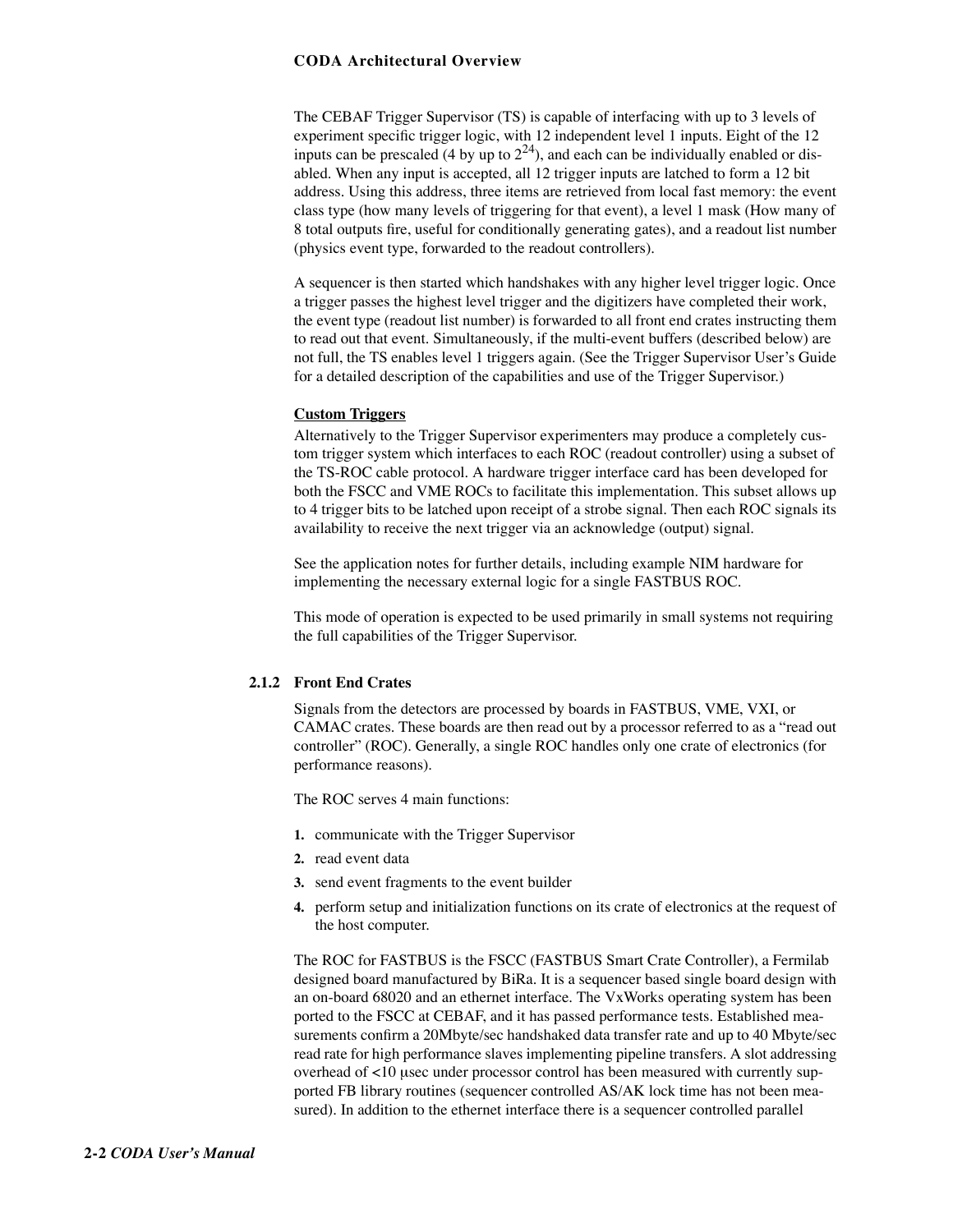#### **Data Flow**

output port capable of transferring data (10-20 meters) at 40Mbytes/sec into a VME based dual ported memory.

For VME and VXI, single board computers running VxWorks (68K based) are required. These boards are available from a large number of manufacturers with VxWorks support. CEBAF is currently using Motorola's MVME167and MVME162 68040 boards. For a VME FDDI interface CEBAF has implemented the Rockwell CMC1150 series with a VxWorks Driver support package from Ross Microsystems.

For users requiring CAMAC front end crates, the Kinetic Systems VME interface (model KS 2917) is supported (requires KS 3922 crate controller). Direct CAMAC readout through the CES VCC2117 Smart Crate Controller (with ethernet interface) is also supported. Since all CAMAC I/O is done through the CAMAC standard routines, any other interface for which these routines are available will also work (e.g. the CES branch highway interface).

#### **2.1.3 The Event Builder**

Each ROC operates independently, reading and buffering its event fragments and then sending it via ethernet/FDDI to the event builder process on a Unix workstation. This process can handle multiple connections (up to 32 ROC's), and builds the event into the CEBAF common event format (see Appendix E). Event fragment numbers are checked to detect missing data. If synchronization events are implemented (through the Trigger Supervisor) then the event builder can automatically resyncronize the event stream flagging the previous section of "bad" events.

The Event Builder supports spying on the data stream from multiple sources (i.e. copy an event from the stream), as well as inserting user specified events into the event stream, through a remote procedure call (RPC) interface.

#### **2.1.4 On-line Analysis**

The on-line analysis program is written by the experimenter using utility routines from CODA to read and write events. HBOOK routines from the CERN program library are recommended for histogramming applications because of the large number of compatible utilities and routines.

It is possible to improve performance by incorporating both the Event Builder and the Analyzer into a single program. The command *coda\_ebana* is the default Event Builder/ Analyzer provided with CODA.

#### **2.1.5 Event Recording**

All events are written in a CEBAF standard event format (see Appendix E). Currently users can log event data to standard file system named output files. Rudimentary support for writing directly to tape is provided by using the tape (8mm or DAT) device file as the logging file name (i.e. /dev/rmt/0mn).

#### **2.1.6 Histogram Display**

The CERN program PAW (Physics Analysis Workstation) may be used to interactively display HBOOK histograms either live (ULTRIX only) or stored on disk. This very large and capable program includes data manipulations, peak fitting, and many other features. (See the PAW Reference Manual for more information).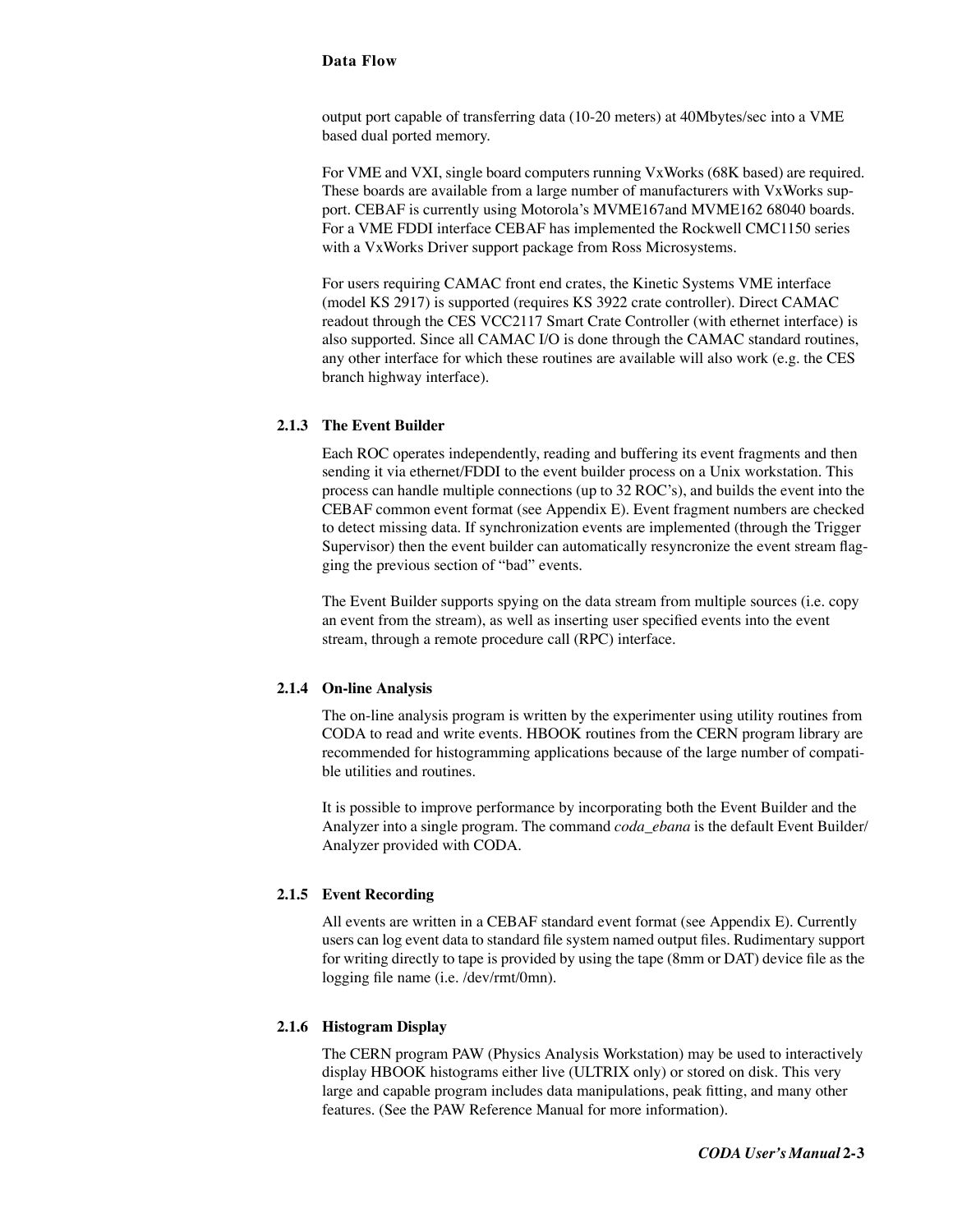#### **2.1.7 Diagnostic Event Dump**

CODA contains a diagnostic utility (*cefdmp*/*xcefdmp*) to print the contents of an event in an easy to read format. Recursively embedded structures are displayed along with ASCII titles obtained from an event tag dictionary customized by the user.

The X-windows version of this dump utility presents the structure of the event in a graphical form, with data optionally shown in pop-up windows.

#### **2.2 Run Control Architecture**

The data acquisition system is controlled by a single Run Control process running on a host machine or workstation. This program views the experiment as consisting of a number of subsystems; each subsystem in turn contains one or more components. The following subsystems are implemented:

- **1.** user trigger system
- **2.** trigger supervisor
- **3.** readout controllers (1 or more)
- **4.** event builder
- **5.** analysis (currently a single Unix process)
- **6.** output device
- **7.** EPICS Interface (not yet implemented)
- **8.** data acquisition run (this conceptual subsystem describes the behavior of a data acquisition run)
- **9.** arbitrary user subsystem

Each subsystem may consist of 0 or more components (i.e. there may be 3 ROC's making up the "readout controllers" subsystem). The minimum system is one ROC, one event builder, and one analyzer.

#### **2.2.1 State Machine Model of Run Control**

Each component is a collection of software and possibly hardware which at any point in time is in one of several possible states. The state transition diagram shown in Figure 1 describes the behavior of a single component, and of the system as a whole.

Each command (Configure, Download, Prestart, Go, Pause, End, Terminate) is automatically propagated from the system down to each component in a user definable priority order. If any component fails to successfully make the state transition, the system as a whole remains in the previous state. Many transitions are performed asychronously through intermediate states not shown in the figure.

#### **2.2.2 User Definable Run Control Components**

Most of the components in a CODA system are pre-defined by CODA and only require configuring (e.g. setting trigger supervisor options). However, CODA allows for two different user created subsystems and components: the user's trigger subsystem & components, and the arbitrary user subsystem & components. Each of these components is defined to Run Control as a remote procedure callable (RPC) service. (The CODA/ EPICS interface will also be defined in this context.)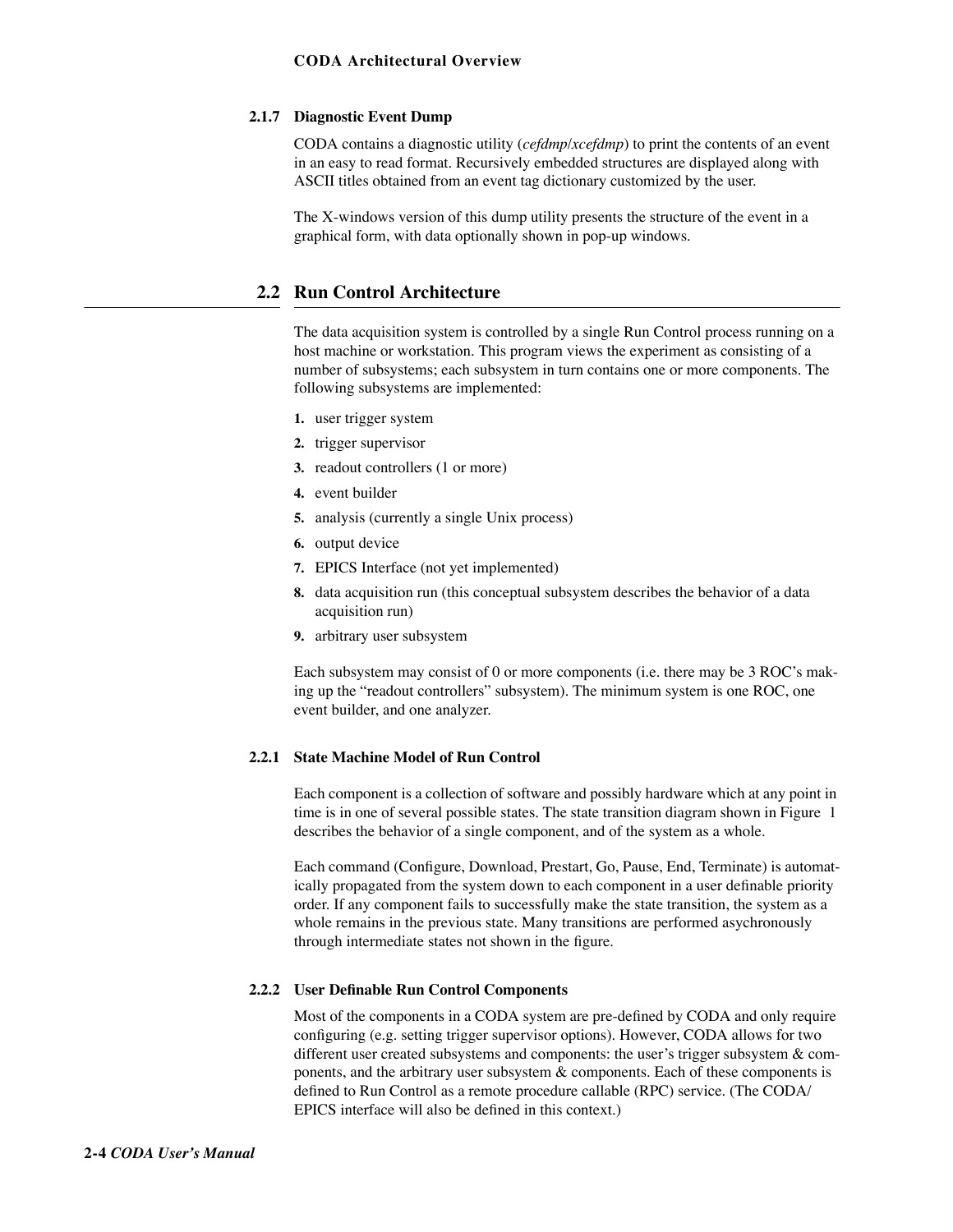#### **Run Control Architecture**



**FIGURE 1** State Transition Diagram



The RPC server defines a pre-defined set of entry points which correspond to the set of state transitions (Create, Config, Download, PreStart, Go, Pause, End, Delete). Values returned by these RPC routines indicate whether the requested action completed successfully, failed, or is still pending (in which case Run Control will periodically request a status update until it succeeds, fails, or a time-out elapses).

Details of how to create a user defined component will be given in a future application note.

#### **2.2.3 Run Control Configuration Concepts**

The Run Control process is configured through a set of ASCII files, which may be created and edited with any text editor. These files are located in a directory pointed to by the environment variable RCDATABASE. In the simplest case, three files are necessary. (For more complete descriptions, see Chapter 3.)

The first configuration file is the Run Control Network Definition File, *rcNetwork*. It lists each component (RPC service) in the system by name, and gives its internet address. Certain components are pre-defined by CODA and are not included in this file.

The second configuration file, *rcRunTypes*, defines a set of "run types", giving a correspondence between run type names and run type numbers. (Prior to starting a run, the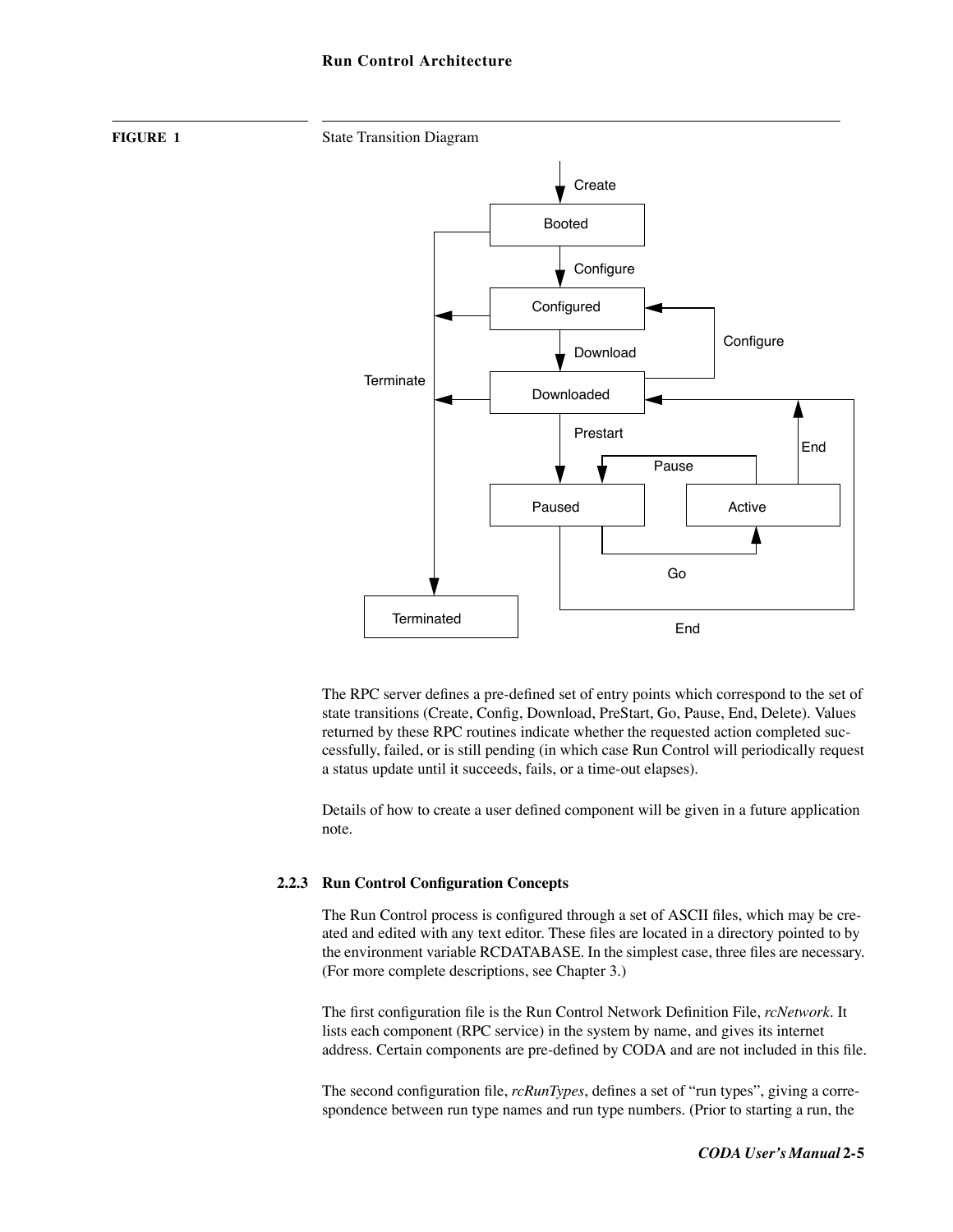#### **CODA Architectural Overview**

user specifies what type of run is desired by entering a run type name. Examples might be "physics" or "calibration".)

The third configuration file, the Run Configuration File, specifies a configuration string (generally the name of another file) for each component to be included in the run. The name of this file is the name of the run type followed by ".config", e.g. *physics*.*config*. There must be one such file for each defined run type. Each component listed in this file becomes part of any run of that type. (Calibration runs, for example, may only require a subset of the ROC's).

The configuration string in the Run Configuration File is used as an argument to the Config routine of that component. For example, a user may define a component named ROC3 of type ROC (readout controller). The configuration string will be sent to that readout controller during the transition to the Configured state. The CODA standard ROC code interprets this string as the name of a file containing the user's data acquisition readout lists (NOTE: in CODA 1.4, this must be the full name of the compiled object module). In general, the meaning of the string is dependent upon the component server code.

#### **2.2.4 Run Control User Interface**

The user communicates with the Run Control process via a Motif  $(X11)$  windows display. The top level window contains push buttons to control a run (state transitions), as well as menu selections to implement or disable various experiment control options. Information on the status of most of the subsystems in CODA can be accessed, each subsystem interface is created on demand as the user requests a subsystem screen by clicking on the appropriate menu selection.

#### **2.3 Data Analysis & Monitoring**

The data analysis program, under control of the run control program, reads events from the event builder, performs some analysis, and optionally writes the events to the event output subsystem.

#### **2.3.1 Event I/O**

Five routines are provided for event I/O: evOpen, evClose, evRead, evWrite and evIoctl (see Chapter 4, Event I/O routines). These routines currently perform I/O to files, and will eventually be able to read events from the Event Builder and write them to the Event Recorder. Events are checked on output for conformance to the CEBAF event format at the outermost level.

#### **2.3.2 Histogram Display**

Support is provided for HBOOK routines<sup>1</sup> using shared memory (ULTRIX Only). This allows histograms to be displayed using  $PAW^2$  (Physics Analysis Workstation) as they are being accumulated. Histograms may be written to disk either by PAW or by the analysis program, and read back again later with PAW or another analysis program. The *cdumphist* utility allows to user to periodically dump histograms to a disk file.

<sup>1.</sup> HBOOK is a package of histogramming routines, and is part of the CERN program library.

<sup>2.</sup> PAW is also part of the CERN program library.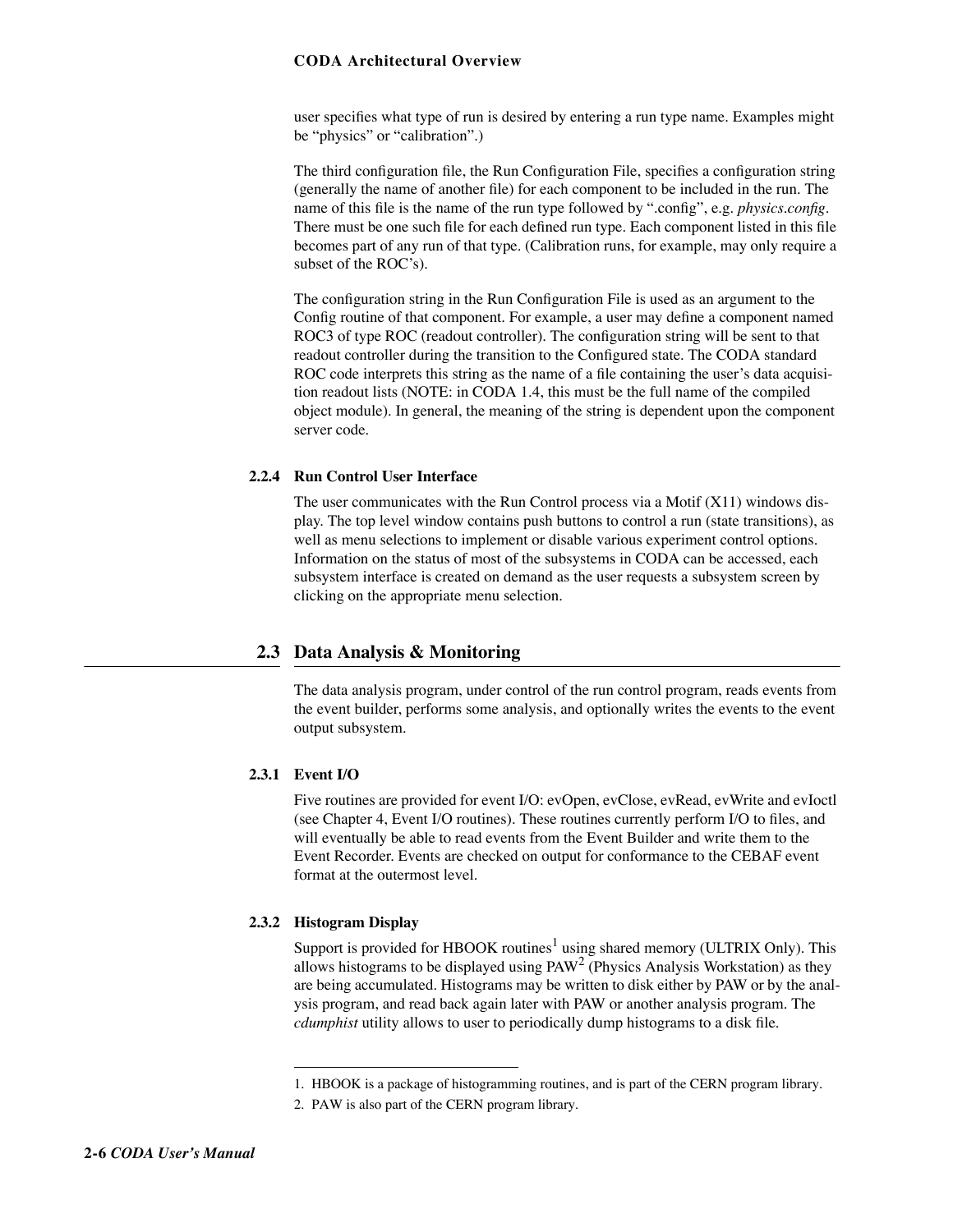#### **2.3.3 Formatted Event Dump**

For diagnostic purposes, there is an event dump utility "*cefdmp*", which can dump event records obtained from a readout controller, the event builder, the event logger, or an event file. This program uses information contained in the event, along with an event tag dictionary (which gives names and titles for each piece of an event), to display an easily readable dump of a single event. This is helpful to verify operation of the readout controllers (and the corresponding readout lists and hardware), as well as to verify the output of an analysis program.

An X-windows version of this utility, *xcefdmp*, can also display the internal structure of the event graphically, and displays selected pieces of the event in pop-up windows.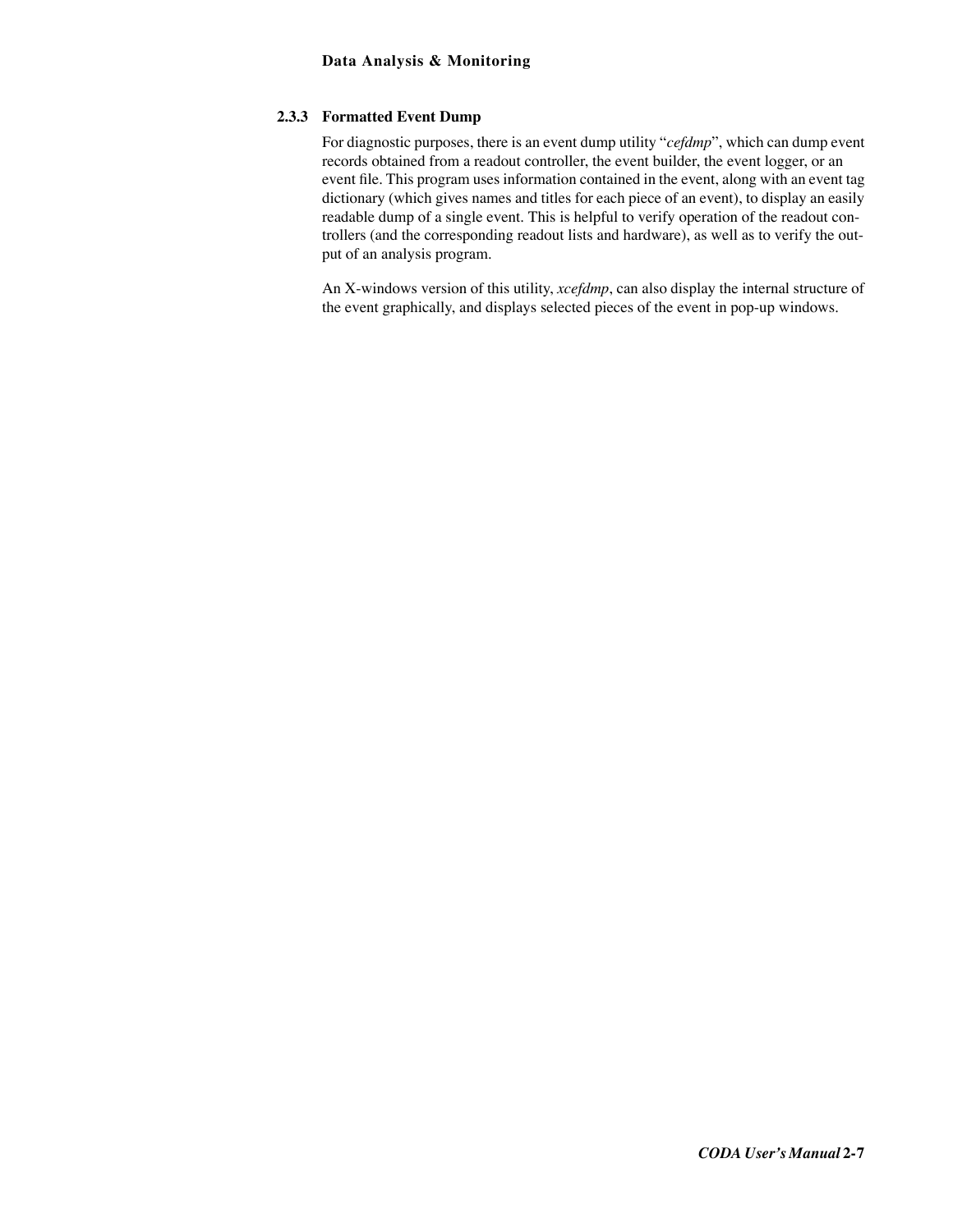#### **CODA Architectural Overview**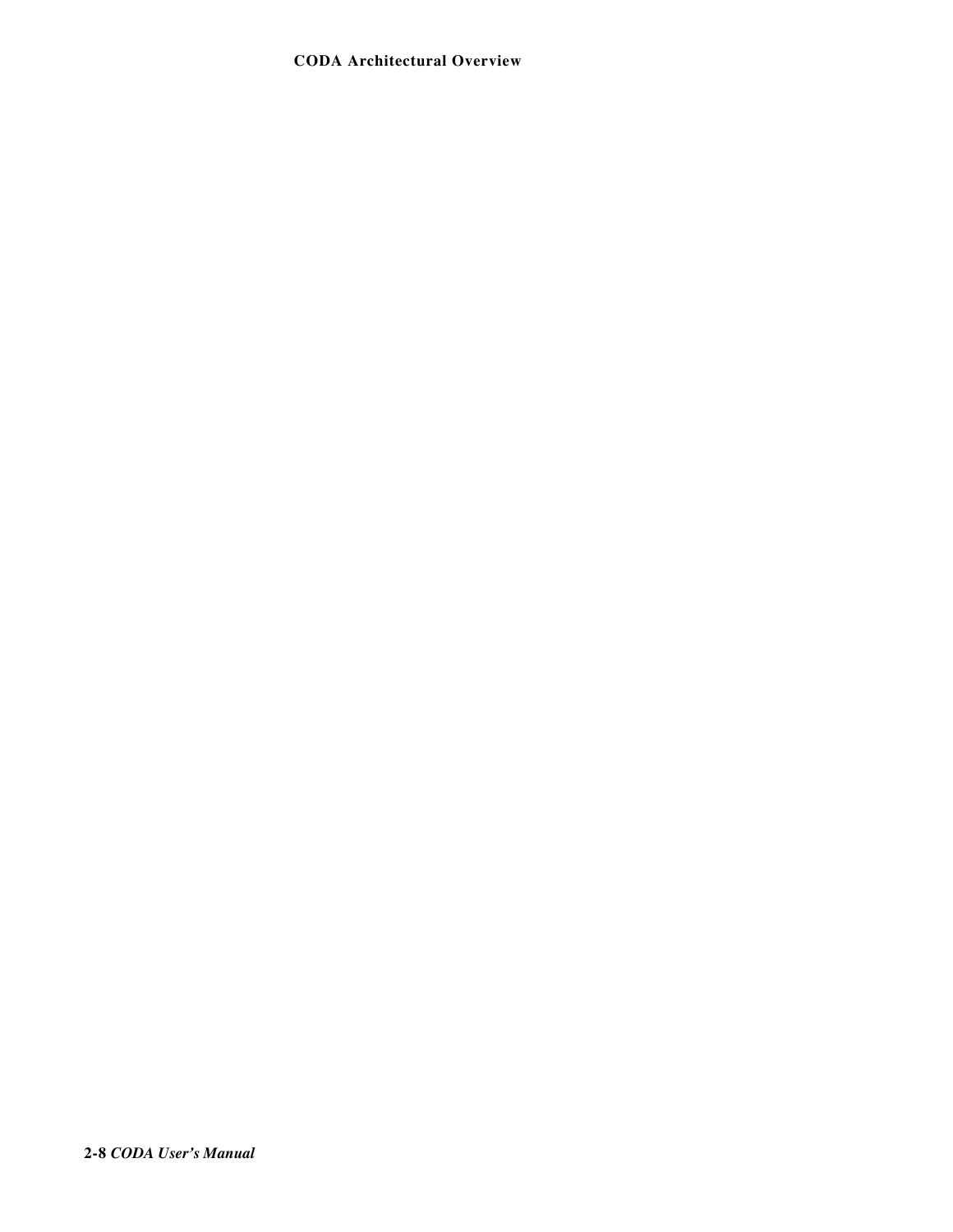### **CHAPTER <sup>3</sup>** Using CODA

**3**

This chapter explains how to use each piece of the CEBAF On-line Data Acquisition (CODA) system. Examples of configuration files may also be found in the CODA online examples directory (\$CODA/examples/).

### **3.1 Run Control**

In order to gain access to the Run Control program, the user must execute the following command, either interactively or in a ".login" file<sup>1</sup>:

setup coda/1.4

Once this is done, Run Control is started by typing:

RunControl

**FIGURE 1.1** Run Control top level window (Motif Interface)



<sup>1. &</sup>quot;setup" is a CEBAF script for gaining access to optional software. If setup is not available, follow instructions in the README file in the CODA distribution.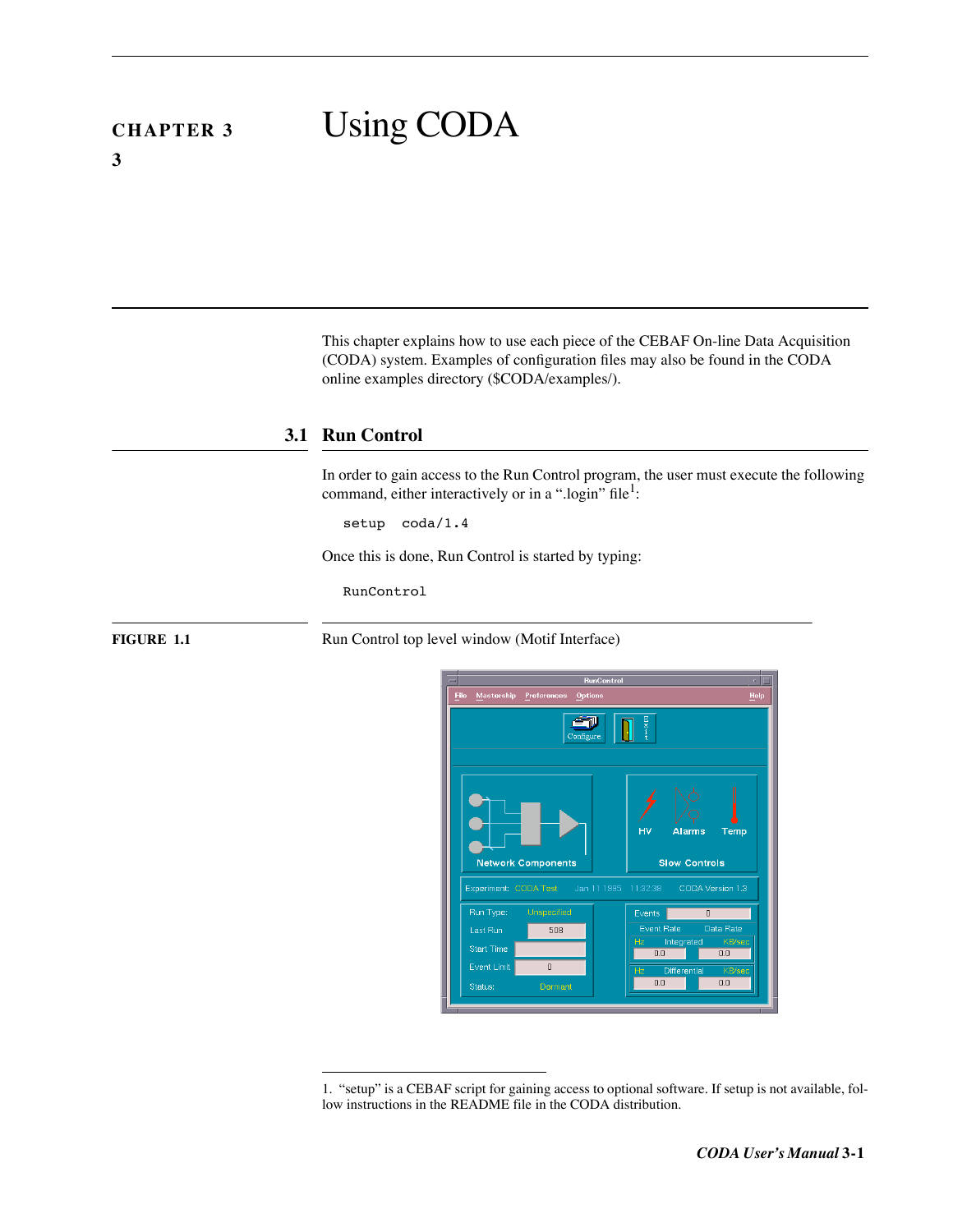#### **Using CODA**

At this point, Run Control reads a file of default settings (defined by RCDEFAULTS environment variable), and then it displays the top level window (see FIGURE 1.1). Next, two configuration files are read: the Run Control Network Definition file (file name: rcNetwork), and the Run Type Dictionary file (file name: rcRunTypes). These files are pointed to by the environment variable RCDATABASE, which is the name of the directory in which the files rcNetwork and rcRunTypes are to be found. If this environment variable is not defined, it defaults to rcDatabase. (Note that the current setup script for CODA defines RCDATABASE to point to an example directory of demo files.)

#### **3.1.1 The Network Definition File**

Each entry in the network file defines one distributed component (other than the Run Control process itself) in the data acquisition system. Each entry has the following format:

componentName number type hostName [command]

The *component name* is an arbitrary alphanumeric name by which to refer to this component, and is used in other files. The component *number* is a number from 0 to 31 used in data structures created by the component (e.g. readout controllers insert this number at the head of their bank of data). The component *type* is one of the supported types given below:

TS -- trigger supervisor ROC -- readout controller EB -- event builder ANA -- analysis ER -- event recorder UC -- user defined component LOG -- console logger

The *host name* is either the IP host name (e.g. xyz.cebaf.gov) or IP address (e.g. 123.45.67.89), and is used along with the component type to find the program on the network. Each component type is assigned an RPC program number (not user configurable), because there can only be one program of a particular number on each host (RPC restriction), Run Control can only communicate with at most one component of each type on a single machine. (This restriction will be removed in CODA 2.0.)

The optional *command* may be used to automatically start the program containing the component. If RunControl fails to connect to the component during the "Download" transition (described below), it spawns the listed command, passing it the first four fields as arguments. That is, it effectively executes the following:

command componentName number type hostName

*command* may simply be an executable file, or may be a script to start a program. If the component is to run on a different machine than RunControl, *rsh* is used to create the process on the remote machine. If *rsh* is used, remember to place appropriate entries in the user's .rhosts file (see your system administrator if you need help doing this). For an example of a script which invokes "rsh", see the file *coda\_activate* in the directory *\$CODA/bin*. This script may be used to start any program on another machine using the following as *command*: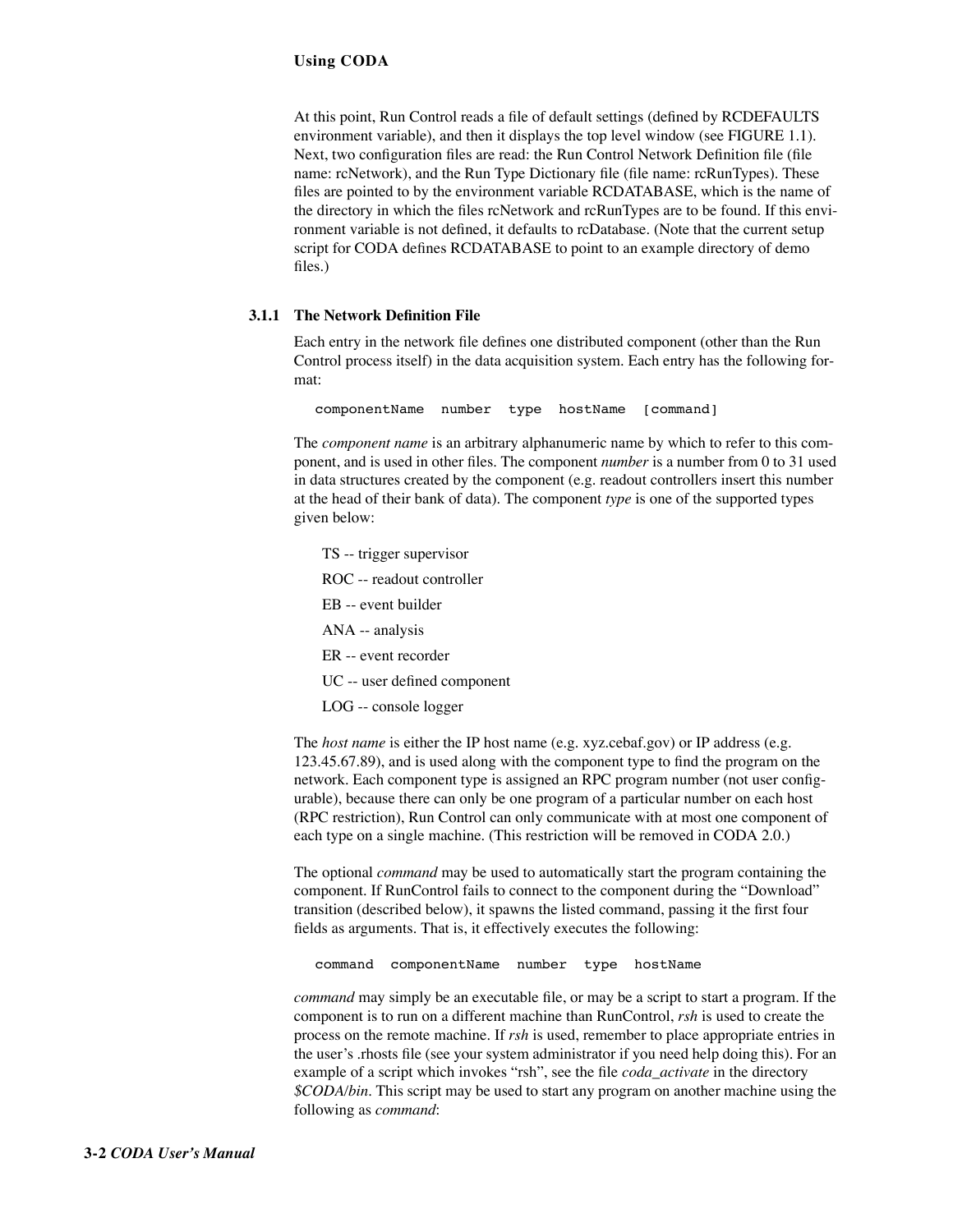#### **Run Control**

\$CODA/bin/coda\_activate -p ~/mydir/myprog

where the argument after the -p is the filename of the program to start.

RPC programs (components) may be started manually (not recommended), or they may be started by the inet daemon on a machine, or they may be started by Run Control using the command given in the network file. In order to have them started by the inet daemon, the program number and file name must be added to the inet database (/etc/services on Ultrix).

Example rcNetwork file:

ROC0 0 ROC hostname0 ROC1 1 ROC x.cebaf.gov MYEB 7 EB xyz \$CODA/bin/coda\_activate -p ~/work/ana MYA 7 ANA xyz \$CODA/bin/coda activate -p ~/work/ana

Note that it is necessary to include an entry for the event builder . It should have the same arguments as for the ANA (this restriction of analyzer and event builder on the same node will be lifted in CODA 2.0). It is, however, not necessary to include an entry for a console logger. One will be added automatically on the same machine as RunControl.

By default the console logger saves all log messages in a file called coda\_console.log in the same directory as that from which RunControl was activated. This default may be overridden by specifying the logger in the rcNetwork file. For example, the following line disables the logfile:

LOG 0 LOG \$HOST \$CODA/bin/coda\_activate -nolog

For more detailed information, refer to the section on coda\_activate in Chapter 5.

#### **3.1.2 The Run Type Dictionary**

The Run Type Dictionary contains one entry per run type. Run types are arbitrary names assigned to a collection of hardware, software, and configuration options. For example, a particular experiment may require 2 distinct sets of running conditions, one for physics, and one for calibration. In this case, run types of "physics" and "calibration" could be defined in the dictionary. Each entry has the following form:

runTypeName runTypeNumber

where *runTypeName* is a user defined alphanumeric string, and *runTypeNumber* is a user assigned integer that will be used to refer to this run type in calls to system routines.

Example file:

physics 1 calibration 2 test 3

#### **3.1.3 The Run Type Configuration File**

For each run type in the dictionary, there must be a corresponding configuration file of the same name as the run type, with the extension ".config". So for the example above, there would be three files, "physics.config", "calibration.config" and "test.config".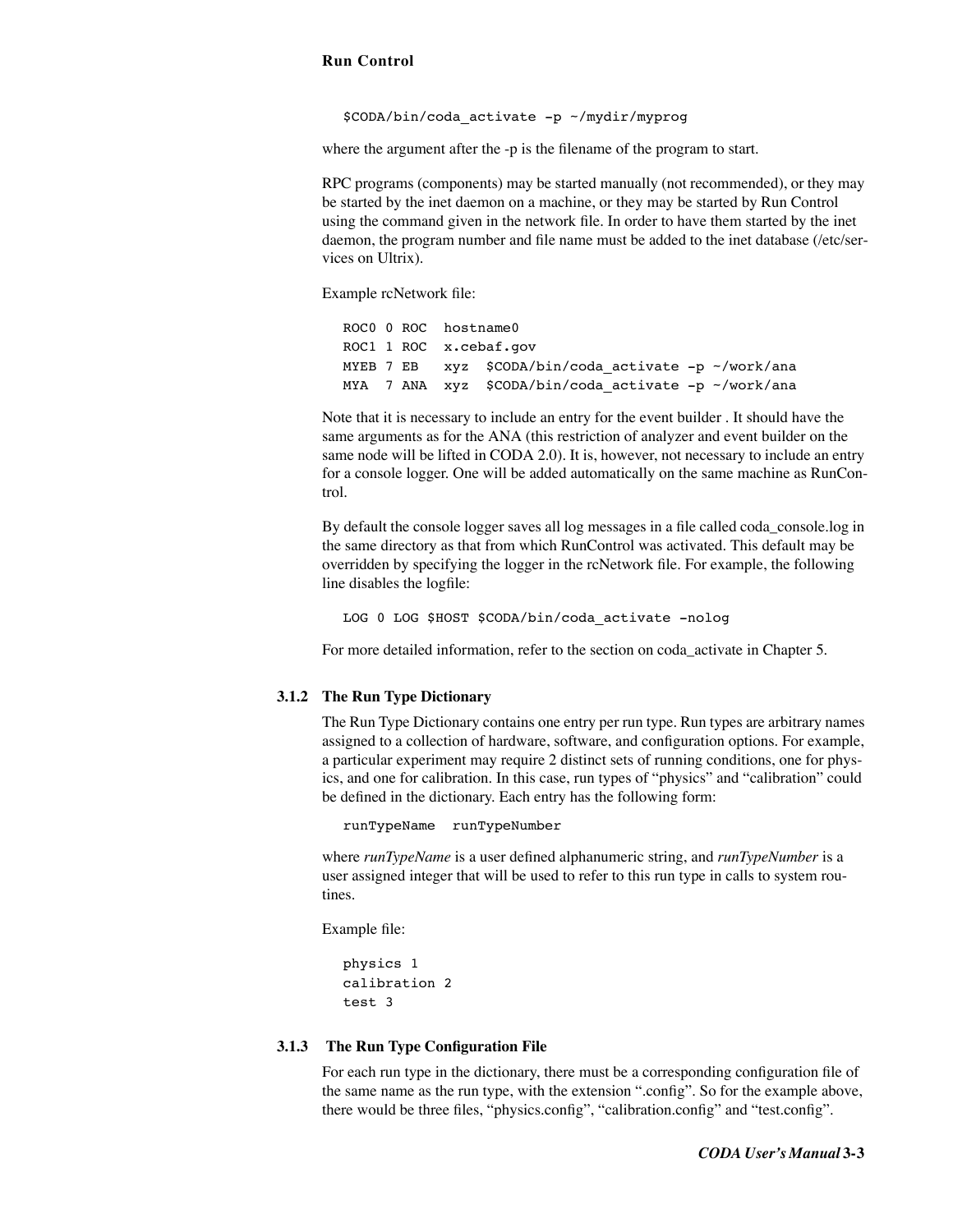#### **Using CODA**

These files are called Run Type Configuration files; each of these files contains configuration information for each component participating in that type of run. Each entry in the file has the following format:

componentName configString

The *configString* is a string which is passed to the component to configure it for this type of run. For most components, this string is in fact the name of a component specific configuration file. These configuration files have formats which are specific to the component types (TS, ROC, etc.), and will be discussed in the sections of this chapter that deal with those subsystems. These files are parsed by the components in parallel, speeding up starting a run. Currently, the EB component requires no argument.

Example file:

ROC0 drift\_chamber.o EB ANA data logging filename

#### **3.1.4 The Run Type Options File**

For each run type there is a run options file with an extension of "options" (e.g. "physics.options"). This file contains values for any options which may vary from run type to run type. The format of this file is

optionName optionValue

Currently, one supported *optionName* is "runNumber", which is used to control assigning a number to the next run. If the corresponding *optionValue* is "increment", the current run number (stored in file rcRunNumber) is incremented as the run is started. If the option value is "noincrement", the value in rcRunNumber is used and not modified. The default (when no file or entry is present) is "increment".

Example file:

runNumber increment

In addition to the runNumber option, the user can in the options file define user supplied scripts to be executed at the various transitions during the stopping and starting of runs. The format of each line is

transitionName priority scriptName

The transitionName can be one of: download, prestart, go, pause, or end. The priority is an optional number defining the precedence the script takes in the transition sequence (the default is 29. See Appendix A for details on priority numbers). The scriptName specifies the name (including path) for the executable shell script. RunControl will pause the transition until the execution of the script has been completed - successfully or unsuccessfully.

#### **3.1.5 Configuration Files Summary**

A summary of the configuration files for CODA is given below. Further details are available in Appendix A.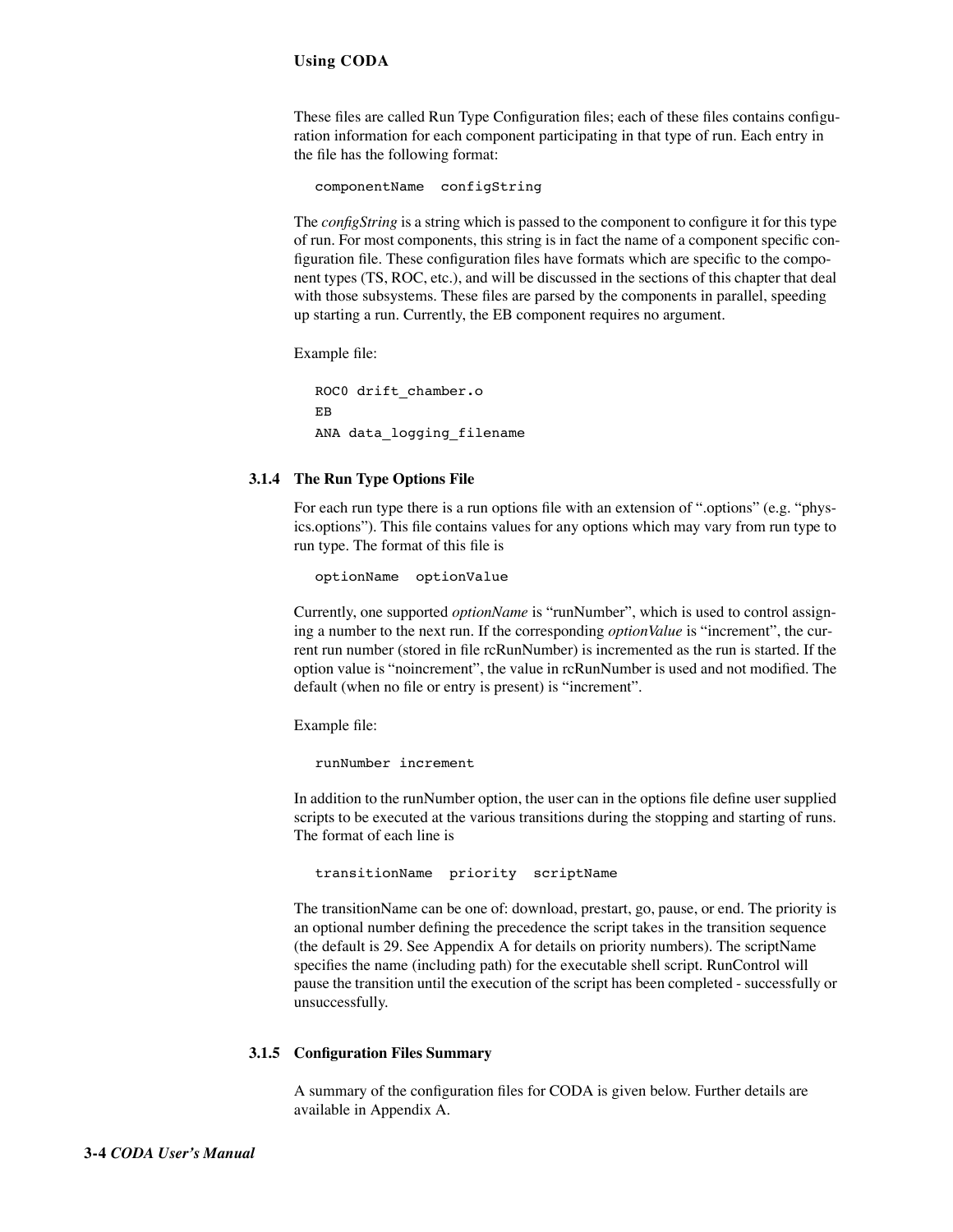

#### **3.1.6 Starting & Stopping a Run**

At the top of the Run Control window is a set of push buttons used to control a run. When the program is first started, Run Control is in the "booted" state, and only 2 buttons appear: "Configure" and "Quit". Pushing the "Configure" button causes Run Control to first prompt for a run type, giving as options entries from the Run Type Dictionary. Next, the ".config" file is opened, and configuration strings are read.

In each of the following states, buttons appear at the bottom left which are appropriate for that state. Commands which cause state transitions are automatically propagated out to all subsystems and components, and will cause actions defined by those subsystems to be executed. In the rest of this discussion, some of the actions are mentioned, but for a full discussion of what happens to a particular subsystem during a state transition, see the corresponding subsection in this chapter for that subsystem.

In the "configured" state, 3 buttons appear: "Download", "Quit", and "Configure". Pushing "Download" causes each component to perform any actions necessary to apply the selected configuration (update hardware, etc.). It is at this point that data acquisition readout lists are downloaded into the readout controllers, for example. If this step completes successfully, Run Control is in the "downloaded" state.

In the "downloaded" state, 4 buttons appear: "Prestart", "Auto Start", "Abort", and "Configure". Pushing "Prestart" causes each component to perform any actions necessary to prepare for data acquisition, and enters the "paused" state. Pushing "Auto Start" is equivalent to pushing "Prestart" followed by "Go". Pushing "Abort" returns Run Control to the "configured" state (previous menu).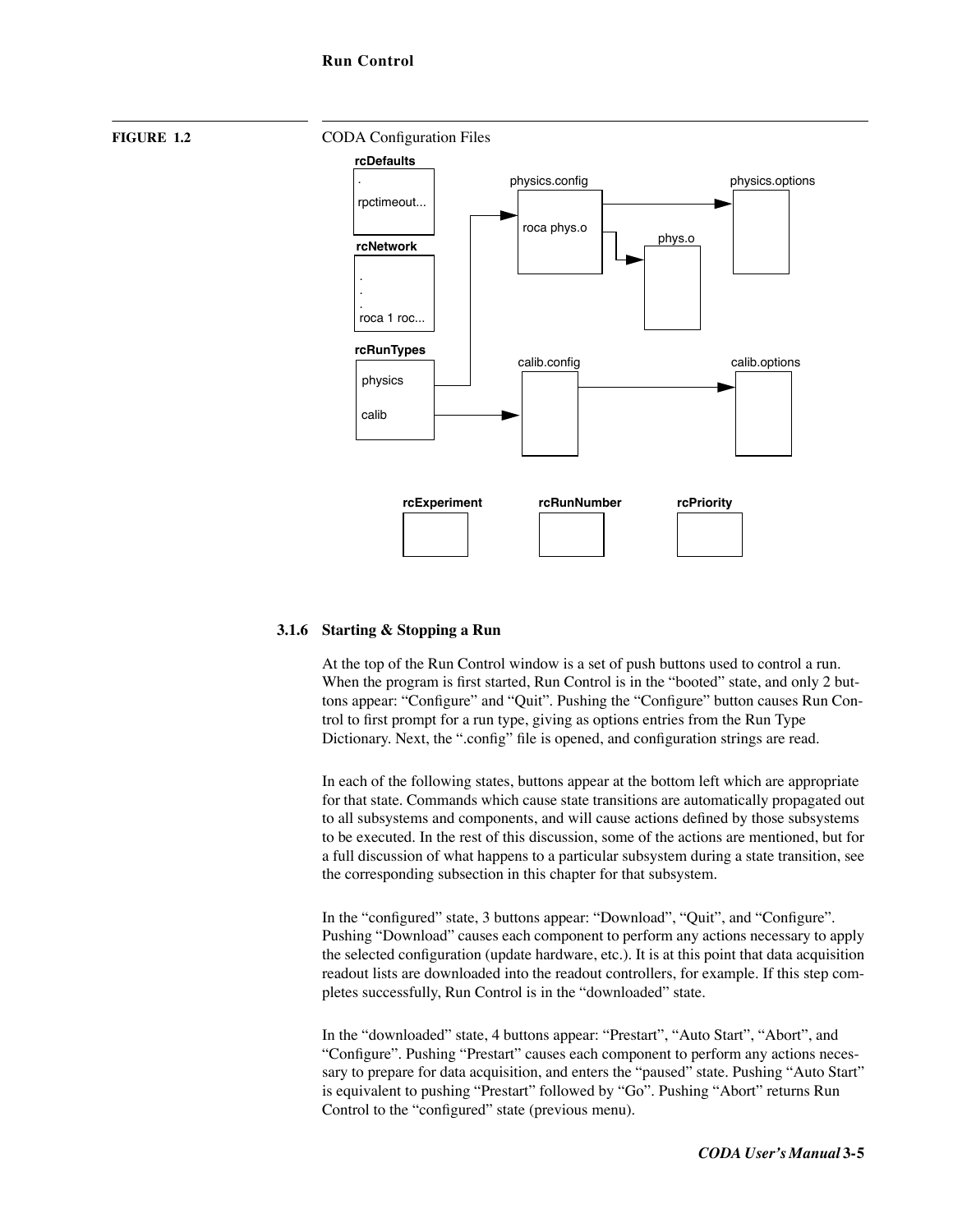#### **Using CODA**

In the "paused" state, "Go" and "End" buttons appear. The first enables triggers and moves to the "active" state, and the second returns to the "downloaded" state.

In the "active" state, "Pause" and "End" buttons appear. The first disables triggers and transitions to the "paused" state, and the second disables triggers and returns to the "downloaded" state (ends the run).

Graphical feedback on these state transitions may be obtained by clicking the mouse in the bottom lefthand rectangle of the main RunControl view. This brings up an additional Run Control window showing the state transition diagram and all allowed transitions, as well as indicating the current state. All state boxes in this view are buttons which allow the user to control the run from this window alone.

#### **3.1.7 The Options Menu in RunControl**

There are a number of optional features of Run Control the user may find useful when communicating with service components and starting and stopping of Runs during an experiment. These can be accessed without editing RCDATABASE files through the Options menu in Run Control. Below is a list of available Options and a brief description of each.

| <b>RPC</b> Timeout      | Determines the time in seconds the Run Control rpc<br>communication will wait for a reply. The rpc request<br>is issued 3 times. The timeout refers to a single<br>request. |
|-------------------------|-----------------------------------------------------------------------------------------------------------------------------------------------------------------------------|
| Set Run Number          | Automatically edits the rcRunNumber file with a user<br>input run number and updates the Run Control dis-<br>play.                                                          |
| <b>Automatic Reboot</b> | Specifies a timeout for Run Control to wait before<br>automatically starting up a new Run.                                                                                  |
| Set Event/Data Limit    | Allows the user to set both (or either) a number of<br>events limit or a total data limit before automatically<br>ending the run.                                           |
| Log Events to a File    | The user may optionally specify the name of a file in<br>which to write events or turn off data logging alto-<br>gether.                                                    |
| Remote Run Display      | The user may specify an X Windows server to display<br>an enlarged Run Status Box (no functionality).                                                                       |
|                         | Choosing the following options is identical to clicking on one of the 4 front panel win-<br>dows in RunControl (Slow Controls is not implemented in CODA 1.4).              |
|                         | Cologi A stive Companent Drovides a list of the estive companents for the next of                                                                                           |

|                        | Select Active Component Provides a list of the active components for the partic-<br>ular runType chosen. Selecting a given component<br>will display the event and data rates from that compo-<br>nent in the lower right panel of Run Control. (Same as<br>clicking the upper left front panel of Run Control.) |
|------------------------|------------------------------------------------------------------------------------------------------------------------------------------------------------------------------------------------------------------------------------------------------------------------------------------------------------------|
| <b>Show Run Status</b> | Brings up the Run Status Button Display showing the<br>current state of Run Control and providing the avail-<br>able transition buttons to control the Run. (Same as<br>clicking the lower left front panel of Run Control.)                                                                                     |
| <b>Show History</b>    | Brings up a graphical display of the event and data<br>rate history for the component chosen using the Select                                                                                                                                                                                                    |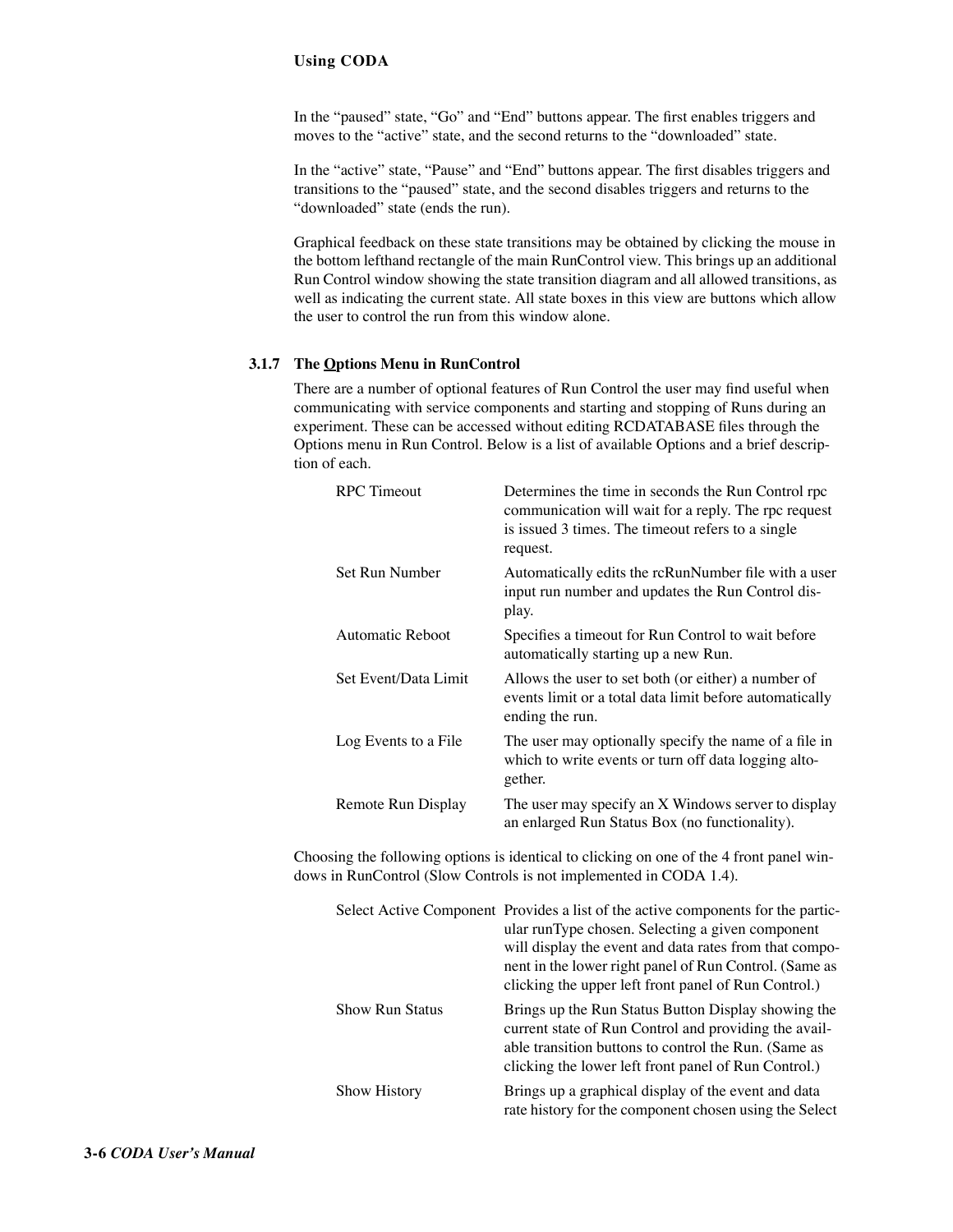Active Component Option. (Same a clicking the lower right front panel of Run Control.)

#### **3.1.8 RCDEFAULTS Environment Variable**

Several of the default initial settings for Run Control may be overridden by specifying an optional defaults file. This file is identified to Run Control through the RCDE-FAULTS environment variable. If this variable exists, Run Control treats it as specifying a text file containing initial settings. The format of the file is similar to that of the other configuration files, each line specifying a setting name and its initial value. An example RCDEFAULTS file is:

| ! A comment line       |      |  |  |  |
|------------------------|------|--|--|--|
| buttonfeedback<br>true |      |  |  |  |
| online<br>true         |      |  |  |  |
| rpcupdate<br>true      |      |  |  |  |
| rpctimeout<br>3        |      |  |  |  |
| verbosereporting       | true |  |  |  |

The allowed setting names, which may be specified in upper or lower case, are:

| <b>buttonFeedback</b> | Determines whether the various buttons on the Run Control<br>command panels show feedback describing their actions<br>when the mouse cursor enters them. The default is true.                                                                              |
|-----------------------|------------------------------------------------------------------------------------------------------------------------------------------------------------------------------------------------------------------------------------------------------------|
| online                | Determines whether Run Control is online. A value of false<br>will result in state transitions being performed without any<br>communication with the components described in the rcNet-<br>work file. This is useful for diagnostics. The default is true. |
| rpcUpdate             | Determines whether updating of variables from components<br>in the rcNetwork file occurs. The default is true.                                                                                                                                             |
| rpctimeout            | Determines the time in seconds the Run Control rpc commu-<br>nication will wait for a reply. The rpc request is issued 3<br>times. The time out refers to a single request.                                                                                |
| verboseReporting      | Determines how verbose the status messages in the scrolling<br>status region are. The default is true (verbose).                                                                                                                                           |

#### **3.2 The Trigger Supervisor**

Current (CODA 1.4) Trigger Supervisor support is through communication with a special type of readout controller (ROC). This ROC behaves as any other ROC except for two differences. It possesses an rpc program number that identifies it as a trigger supervisor (as opposed to the ROC program number). This defines the priority with which it communicates with Run Control. Also, it is configured to be an "Asynchronous" ROC meaning that it will not issue Prestart ,Go, Pause, and End events to the event builder. Therefore, the event builder will ignore this ROC with respect to building physics events. Any events generated by this component and sent to the EB will be treated as user specific and be passed through untouched to the analyzer.

In the VME crate which holds the Trigger Supervisor module the *coda\_ts* code must be running on the resident CPU (i.e. MV162 or MV167). The programing of the trigger supervisor is done though a compiled downloadable readout list to the running program. Configuration of the trigger supervisor in the Run Control database is identical with the normal readout controller only the type TS is specified in rcNetwork file.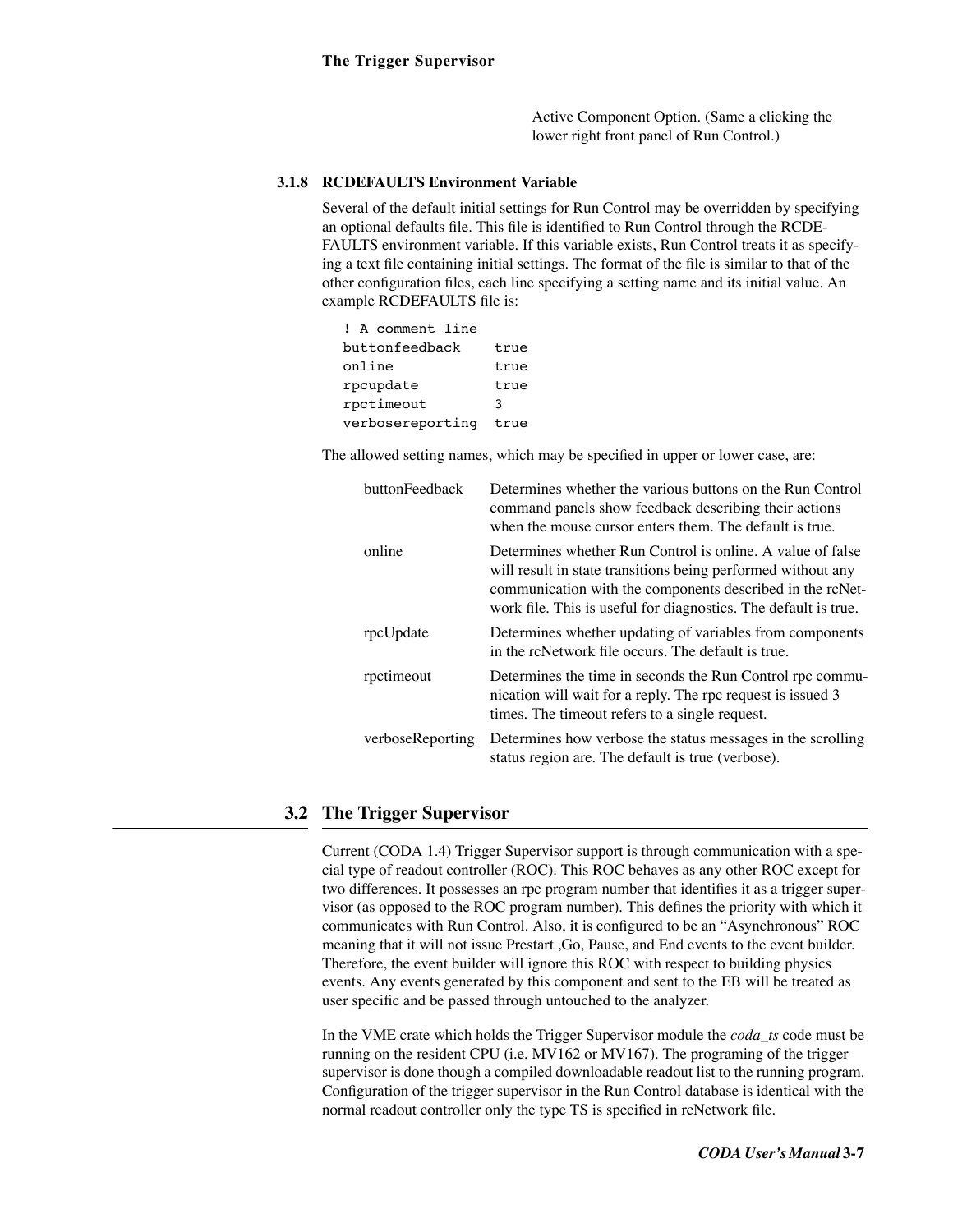#### **Using CODA**

The functionality and ease of configuration are being improved for the release of CODA 2.0, allowing the user the ability to program the TS through a simpler file format as well as through a graphical interface invoked form RunControl. In the following sections a description of the available parameters and their allowed values are described. For more information, see the Trigger Supervisor User's Guide. In Appendix B an example of a TS readout list is provided and the TS programming described.

#### **3.2.1 Configuring the Trigger Supervisor**

In order to include the Trigger Supervisor into a setup, there must be an entry in the Run Control network file with a type of TS giving its IP hostname/address. In addition, the configuration file corresponding to the run type in use must have an entry for the TS component (see the Run Control section for a discussion of these files). The configuration file entry gives the name of a file containing values for the Trigger Supervisor parameters in the following format:

parameterName parameterValue

When the Trigger Supervisor is downloaded, this configuration file is loaded into the hardware. Parameters omitted from the file take their default values. Changes may be made to the file's settings using the Trigger Supervisor control screen.

| <b>Trigger Supervisor Parameter Defaults</b> |                               |                             |
|----------------------------------------------|-------------------------------|-----------------------------|
| Name                                         | Default Value                 | Comments                    |
| tsPreScale1,2,12                             | 1                             | (12 separate lines)         |
| tsEnable                                     | 0xFFF                         | (all lines enabled)         |
| tsEnable1,2,12                               | 1                             | (alternative to tsEnable)   |
| tsStrobe                                     | 0                             |                             |
| tsTriggerClass                               | 'L1OK=1; TC1=1; TC2=0; TC3=0' |                             |
| tsRocCode                                    | 'RC0=1; RC1=0; RC2=0; RC3=0'  |                             |
| tsL1Accept                                   | 'L1A1=1; L1A2=1; L1A8=1'      |                             |
| tsRocEnable1,2,3,4                           | 1,0,0,0                       | (single ROC)                |
| tsRocLock                                    | 1                             | (force lock step operation) |
| tsRocLock4                                   | 0                             |                             |
| tsClearPermitTimer                           | 0                             | (disabled)                  |
| tsLevel1Timer                                | 0                             | (disabled)                  |
| tsLevel2Timer                                | 0                             | (disabled)                  |
| tsBusyTimer                                  | 0                             | (disabled)                  |
| tsClearHoldTimer                             | 0                             | (disabled)                  |
| tsSyncInterval                               | 0                             | (no SYNC events)            |

#### **3.2.2 Enables and Prescales**

The Trigger Supervisor has 12 trigger inputs. The first 8 of these are prescalable: the first 4 by  $2^{24}$ , the second 4 by  $2^{16}$ . Prescales are entered as decimal numbers into the appropriate box on either the pop-up box or the parameters screen. Each trigger input may be enabled or disabled by clicking on the corresponding toggle button. The inputs

#### TABLE 1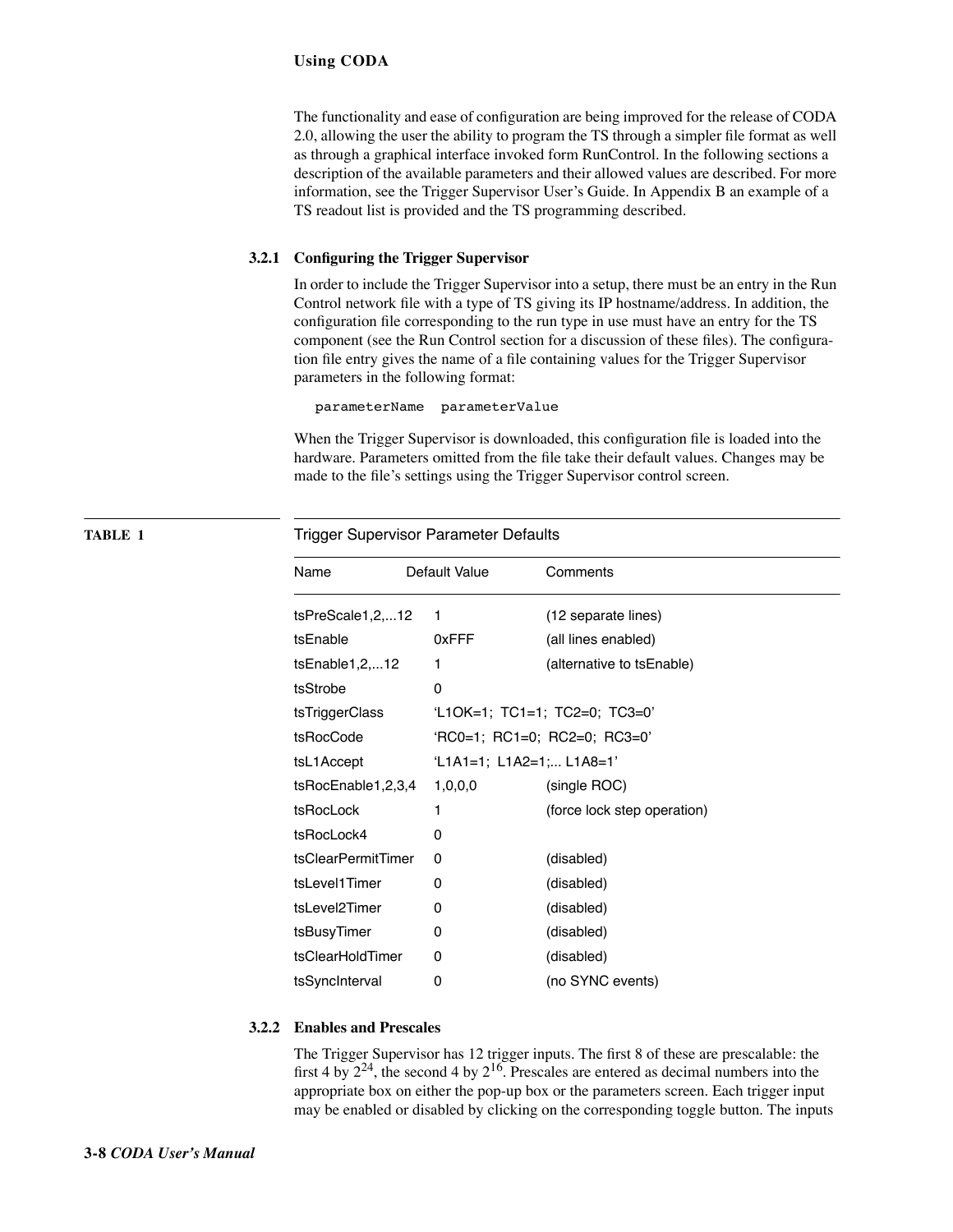#### **The Trigger Supervisor**

may be used as triggers, or a separate trigger strobe input may be used to latch the 12 inputs. The strobe setting is selected by a separate push button.

#### **3.2.3 Memory Lookup Units**

The Trigger Supervisor has 3 memory lookup units (MLU's), addressed by the 12 trigger inputs (appropriately latched). The trigger class MLU is used internal to the Trigger Supervisor to determine how many levels of user trigger to wait for. The readout list MLU gives the readout list number to forward to all readout controllers. The gate output MLU controls which gate output bits are set for each trigger pattern.

MLU contents are specified as logic equations, one equation for each bit of output. Equations for each bit are separated by semicolons. Input bit names are  $t1, t2, \dots, t12$ , and can be negated with a leading slash (/). Output bit names are specific to each MLU.

| TABLE 2 |                      | Trigger Supervisor MLU Output Bit Definitions |                                                                                                      |  |  |
|---------|----------------------|-----------------------------------------------|------------------------------------------------------------------------------------------------------|--|--|
|         | <b>MLU</b>           | <b>BIT</b>                                    | Description                                                                                          |  |  |
|         | <b>Trigger Class</b> | L <sub>1</sub> OK                             | If set, this is a valid trigger pattern, else re-<br>enable triggers                                 |  |  |
|         |                      | TC <sub>1</sub>                               | If set, this is a class 1 trigger                                                                    |  |  |
|         |                      | TC <sub>2</sub>                               | If set, this is a class 2 trigger                                                                    |  |  |
|         |                      | TC <sub>3</sub>                               | If set, this is a class 3 trigger                                                                    |  |  |
|         | <b>Readout Code</b>  | RC0.1.2.3                                     | Binary code to send to ROC's for this trigger<br>pattern. Each bit must be programmed<br>separately. |  |  |
|         | Level 1 Accept       | L1A1, 2, 3, , 8                               | Drives front panel level 1 accept outputs. Each<br>bit must be programmed separately.                |  |  |

Equations are expressed as sums of products, with parentheses to nest terms:

rc2 = t1 + t2\*t3\*/t4 + t5\*(t6+t7\*/t8)

#### **3.2.4 Readout Controller Interface**

The Trigger Supervisor supports up to 32 readout controllers (ROC's) on 4 branches of up to 8 ROC's each. Each branch transmits readout codes from the Trigger Supervisor readout code fifo's to the ROC's on that branch. The fifo's can hold up to 7 codes, allowing the Trigger Supervisor and front end modules (ADC's and TDC's) to be up to 8 events ahead of the ROC's. The 4 branches operate independently, so that all ROC's on a branch are processing the same event (and must wait for the slowest on that branch), but ROC's on different branches may be operating on different events.This pipelined mode of operation reduces the system dead time for systems that contain front end modules capable of buffering multiple events (generally 8).

Six parameters control the operation of this interface. The first four of these, "tsRocEnable1,2,3, and 4", indicate which of the 8 possible ROC's are in use on the corresponding branch. These 8 bit integers may be specified as a decimal number, or as a hex number with a leading "0x" (e.g. 0xff).

Two additional parameters control whether pipelining is enabled or not. If tsRocLock is set, all pipelining is disabled. If tsRocLock is 0 and tsRocLock4 is set, then pipelining is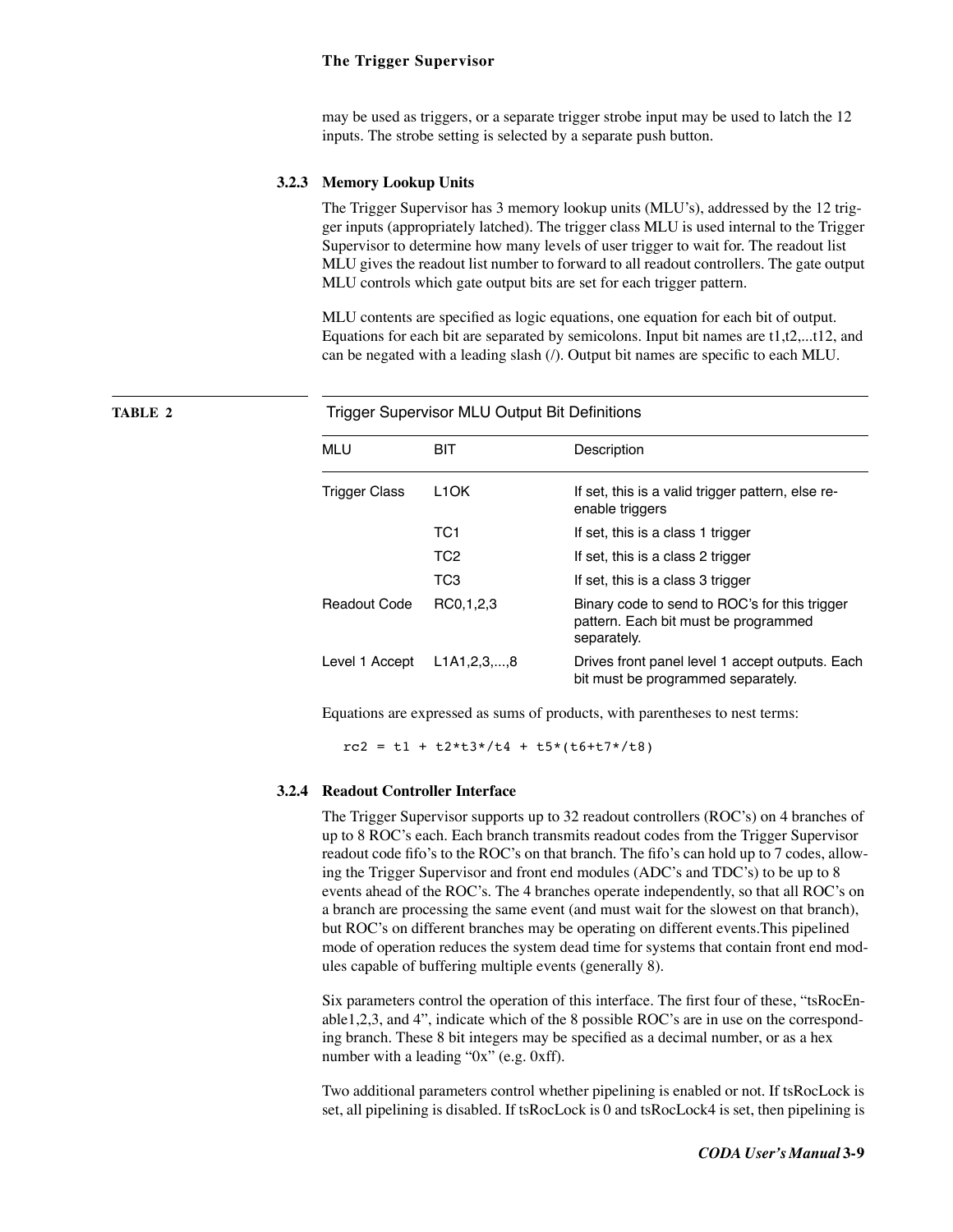#### **Using CODA**

disabled only on branch 4. If both are 0, pipelining is enabled on all 4 branches. (See the Trigger Supervisor User's Guide for more information about pipeline operation).

#### **3.2.5 Timers**

There are 5 timers in the Trigger Supervisor to assist in customizing the operation of its state machine. Their names, maximum values, and meanings are given in the following table.

| <b>Trigger Supervisor Timers</b> |                  |                                                                                                                                                                                                                   |
|----------------------------------|------------------|-------------------------------------------------------------------------------------------------------------------------------------------------------------------------------------------------------------------|
| Name                             | Maximum Value    | Description                                                                                                                                                                                                       |
| tsClearPermitTimer               | $2.6 \text{ ms}$ | Longest time during which a level 2 or level 3<br>reject will produce a fast clear signal. This is<br>meant to reflect the time interval during which<br>front end modules are willing to accept a fast<br>clear. |
| tsl evel?Timer                   | $2.6 \text{ ms}$ | This timer is used with class 1 triggers to define<br>a time delay between the level 1 accept and<br>level 2 accept signals generated by the TS.                                                                  |
| tsl evel3Timer                   | $2.6 \text{ ms}$ | This timer is used with class 1 and 2 triggers to<br>define a time delay between the level 1 accept<br>and level 3 accept signals.                                                                                |
| tsBusyTimer                      | $2.6 \text{ ms}$ | The time period following level 1 accept that<br>can represent the conversion or dead time of<br>the front end module. The TS will not re-enable<br>triggers after an accepted trigger for at least this<br>time. |
| tsClearHoldTimer                 | $5.1$ us         | Width of the TS's CLEAR output signal.                                                                                                                                                                            |

The first four timers are programmed in increments of 40 ns, and the last in increments of 20 ns. E.g., setting tsClearPermitTimer to 50 gives a 2 us fast clear permit interval. Setting any of the timers to 0 disables the feature.

#### **3.2.6 Synchronization Interval**

In pipeline mode, the Trigger Supervisor is designed to periodically pause and allow all readout controllers to catch up (i.e. empty the readout code fifo's on the trigger branches and the corresponding event fifo's on the front end boards), and verify that all ROC's have not dropped or gained an event. This is done by counting events up to the counter tsSyncInterval, and then automatically generating a special code telling the ROC's to check their modules for any left over data (there should be none). Any ROC detecting an error reports this to the error logger. It is expected that off-line analysis programs will use this log to discard blocks of events in which a synchronization error occurred.

The synchronization interval should be small enough so that the probability of an error in the window is very small. Making it too small, however, generates more sync events, and therefore may increase the dead time slightly. The largest value possible is 65535, and a value of 0 disables sync event generation.

#### **TABLE 3**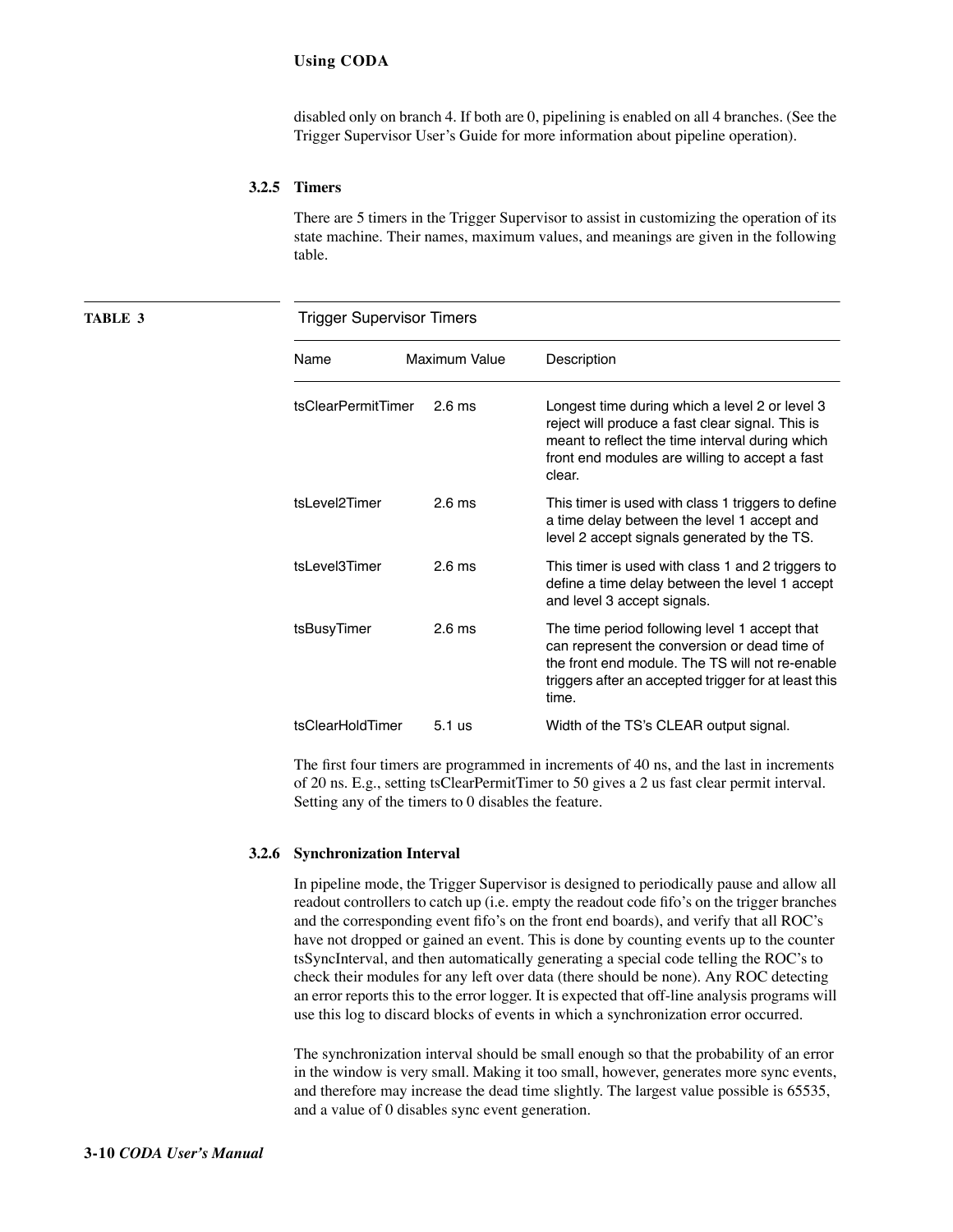#### **3.3 Using the Read Out Controllers**

The readout controllers are responsible for receiving a trigger code, executing the corresponding readout list, and passing the event fragments on to the event builder. (In CODA 1.4, this is accomplished by an IP socket connection over ethernet or FDDI.) In addition, ROC's cooperate with the Trigger Supervisor in checking event fragment synchronization, and cooperate with Run Control in producing pseudo events to be sent up the data chain upon change of state.

In CODA 1.4, three hardware ROC's are supported: the FSCC (FASTBUS Smart Crate Controller)<sup>2</sup>, 68K VME boards running VxWorks for direct VME readout or interfaced to CAMAC via any interface for which the CAMAC standard routines are available, and for 68K based CAMAC smart controllers for which the CAMAC standard routine library is available (such as the VCC2117)<sup>3</sup>.

#### **3.3.1 Software Configuration**

Getting a readout controller operating consists of the following steps: (1) booting the VxWorks operating system (done at power on either through boot script or direct from ROMs), (2) downloading the CODA libraries and daemons, and (3) downloading the user specified readout code (part of the "download" step in Run Control).

Each of these steps require the VxWorks node to have access over the network to the appropriate file systems. Generally this is done via an *rsh* command, requiring an appropriate entry in a .*rhosts* file. See your local system manager for help in setting this up. In addition, for Ultrix nodes running the BIND service, it will be necessary to put the VxWorks node names into the name server. In all cases, it will be necessary to have the names of the machines running RunControl and the Event Builder entered into the host tables on VxWorks. This is done by the hostAdd command (usually in the boot script for that board):

hostAdd "myhost","123.45.67.89"

It is also necessary to have the portmap daemon running on each machine to be used by CODA in order for the remote procedure calls to function. Since this is not the default for Ultrix nodes, the file /etc/rc.local will have to be edited to include the appropriate commands (see your system manager for assistance). It is possible to test for the presence of the portmap daemon by typing the following at the Unix prompt:

/etc/rpcinfo -p myhostname

where 'myhostname' is the name of the machine you wish to test. This command will either produce a listing of RPC programs active, or will report that the portmap daemon is not running.

At CEBAF, the account used by the VxWorks single board computer to access files has the following entry in its .*cshrc* file:

setenv CODA /path/to/version/of/coda

<sup>2.</sup> Sold by BiRa. See also "An Intelligent Readout Controller for FASTBUS, The Fermilab FSCC", Cancelo et al., Conference Record of the 1990 IEEE Nuclear Science Symposium, 292.

<sup>3.</sup> Sold by CES. Ortec is the local distributor.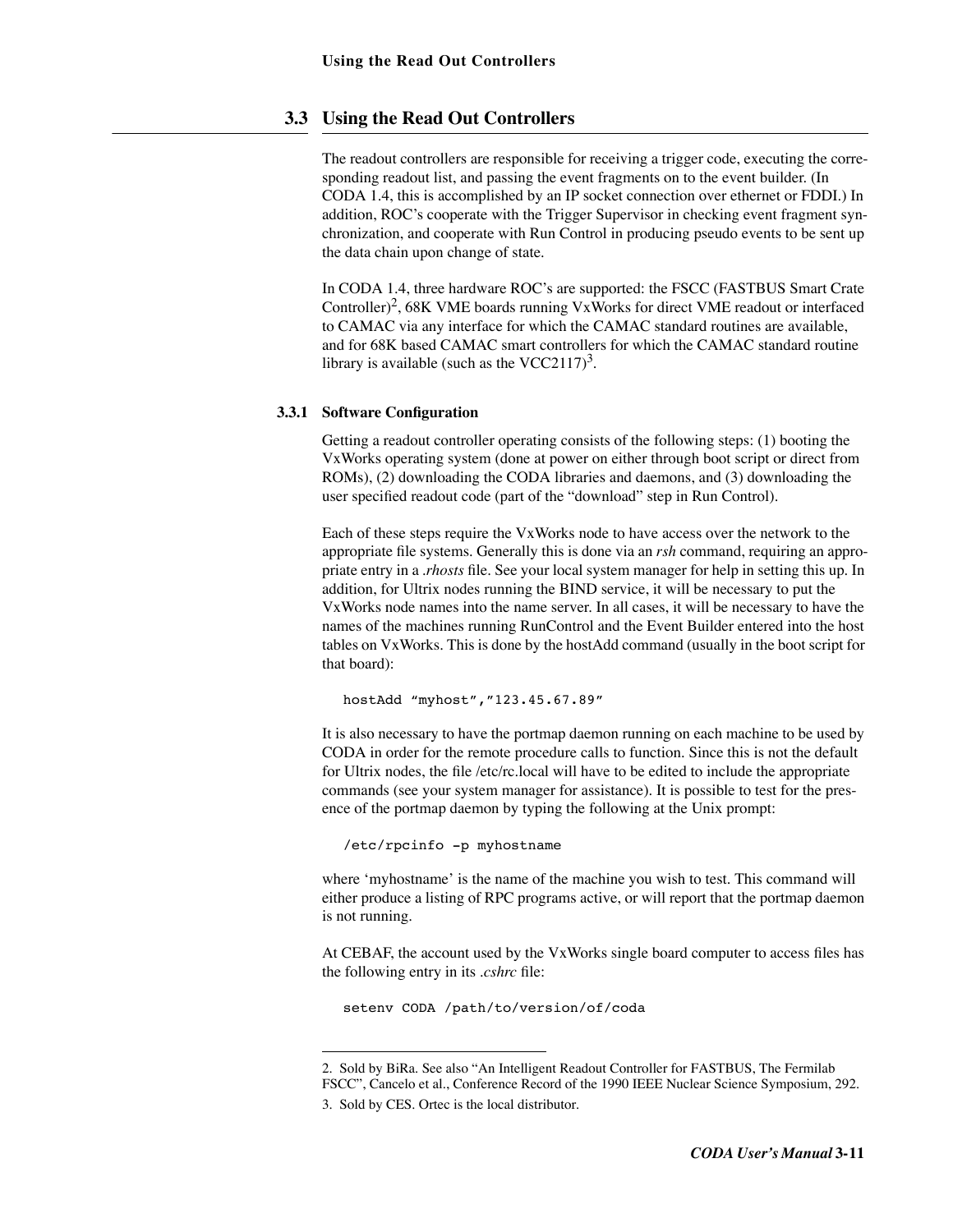#### **Using CODA**

and a boot script filename containing, for example, the following (for the FSCC):

```
cd "$CODA/VXWORKS68K51/bin"
ld < coda_roc
taskSpawn "ROC",110,spTaskOptions,8000,roc_coda
```
should be available and specified in the VxWorks CPU boot RAM.

Readout code is specified to CODA as a file containing commands for that controller (either FASTBUS macros or CAMAC macros). This file is compiled into a downloadable object file by the *makelist* utility. For each ROC, the name of its compiled readout file is entered in the configuration file for that run type (see section 3.1.3 on page 3-3). When the "download" command of Run Control is executed, the files are downloaded and linked into the polling or interrupt service routines.

NOTE: In a future version of CODA, the compilation will be done automatically, but for CODA 1.4, the user must manually compile the list using the *makelist* script in \$CODA\_BIN:

```
makelist myfile.crl 5.1
```
(the 5.1 indicates a VxWorks version number). Although currently only a single list is supported, the ROC code will eventually be able to specify separate lists for each of the 16 event types (binary encoded on the trigger cable, 0 to 15); lists for state transitions (download, prestart, go, pause, resume, end) are currently supported. Commands in the list may write to control registers in I/O modules (e.g. to select a particular data register), write data into the output stream (to insert user defined markers), or transfer data from the I/O modules to the data stream. See Appendix C, *Readout Controller Configuration File (Language Summary),* for details of writing a readout list.

The output into the event stream of each readout list is a single bank containing 4 byte integer data. The tag for the event is the readout controller number contained in the rcNetwork file. The "num" field in the header contains an 8 bit event counter used to synchronize event fragments. For details of the format of these banks, see Appendix E, *CEBAF Common Event Format.*

#### **3.3.2 Using FASTBUS (the FSCC)**

The FSCC has 4 front panel trigger inputs plus a front panel strobe input; these are differential TTL inputs, and therefore can not be driven directly by the Trigger Supervisor's trigger cables. Instead, the trigger cable connects to a small I/O card on the back of the FSCC, and a short cable connects from there to the front panel (the user must make this modification on the FSCC to enable use with the trigger supervisor).

If it is desired to run the FSCC without the Trigger Supervisor and I/O card, connect the trigger strobe to pins 11  $\&$  12 (differential TTL), and connect the trigger type bits to pins 13-20. If only the trigger strobe is connected, readout list 1(i.e. trigger type 1) will be executed for all events. ROC trigger acknowledge (busy reset) is output on pins 1-2.

#### **3.3.3 Using CAMAC**

CODA currently supports one or more CAMAC crates with Kinetic Systems 3922 crate controllers interfaced to a VME crate with a 2917 VME-KBUS interface. The KBUS cable is connected at one end to the 2917, and is daisy chained to all the 3922's. Each 3922 must be set to a different crate number, and the VME interface must have its VME address set to 0xFF00 (factory default). All crates connected in this way will appear on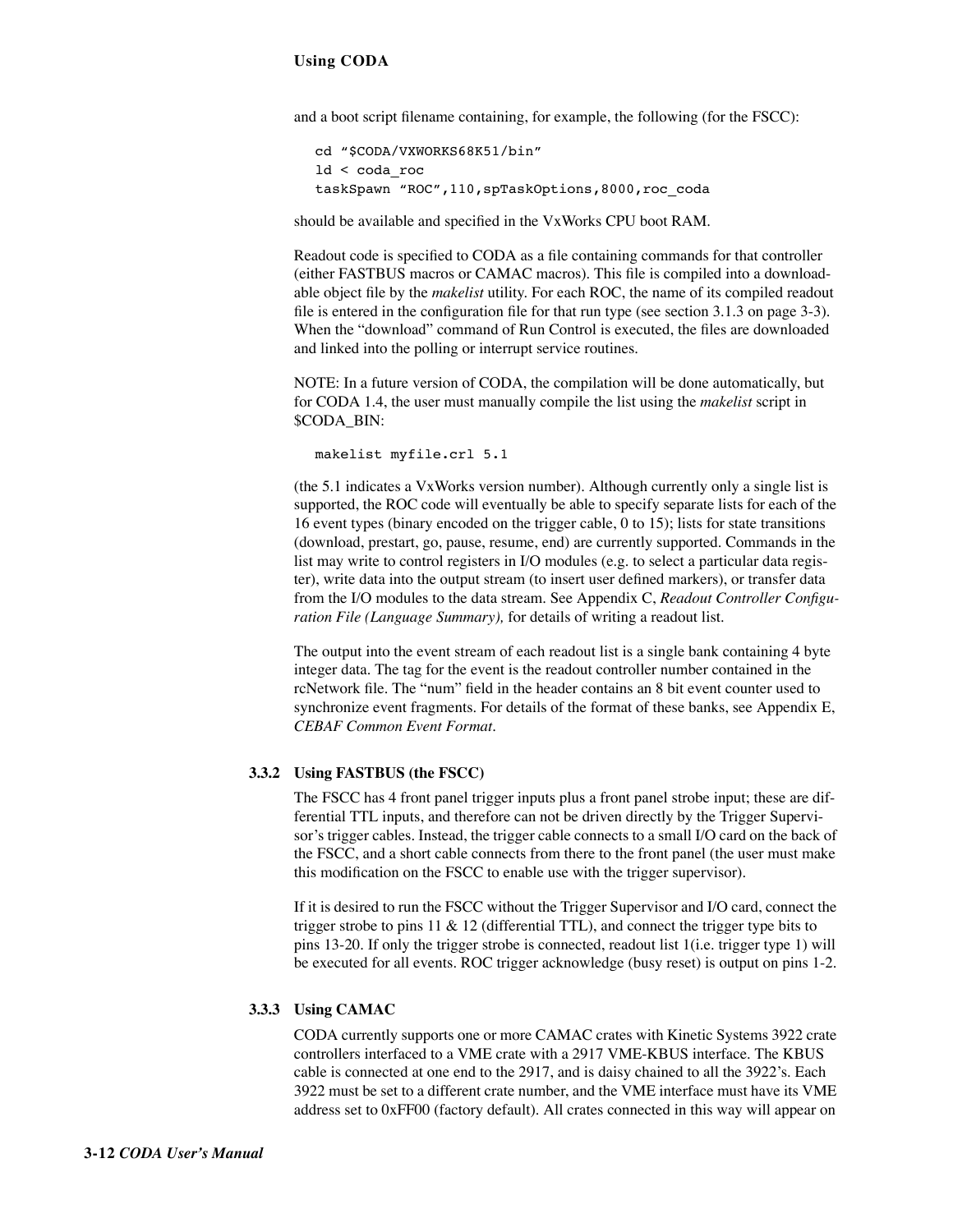#### **The Event Builder**

CAMAC "branch" 0. The VME crate should have the CPU board in slot 1 (left most) and the 2917 in slot 2 (or a higher numbered slot if all intervening slots pass IACK. This is required if the 2917 is operated in interrupt mode).

In addition to the VME interface to CAMAC, CODA 1.4 supports the CES VCC2117 ethernet smart CAMAC crate controller. This board will allow small systems to be constructed consisting of only a CAMAC crate and a workstation, separated by an arbitrarily long ethernet network. There is, however, no Trigger Supervisor interface to this configuration. In principle, any other interfaces for which the CAMAC standard routines are available would also work.

To run a CAMAC crate without the Trigger Supervisor, simply include CAMAC instructions in a "prestart" list to enable LAM's on one module in one of the CAMAC crates. Arrange signals to that module will produce a LAM on every event; the readout controller is programmed to automatically execute readout list 1 on a LAM interrupt. Support for multiple LAM's is under consideration.

### **3.3.4 Using VME**

CODA 1.4 supports use of any 68K based VME CPUs running VxWorks 5.1 (such as the Motorola MV162 and MV167 boards). Kernels provided with these specific boards support A16/D16, A24/D24, A24/D32, and A32/D32 addressing on the VME bus. At this time there is minimal readout language support for addressing modules (except for specific modules such as the 2917 CAMAC interface), hence, the user is left to use imbedded C code in his readout list to address their specific modules. See Appendix C for a description on how to do this.

# **3.4 The Event Builder**

The event builder is implemented as routines which are capable of accepting event fragments via IP sockets from multiple ROC's. Like other components in the data acquisition system, it is defined to Run Control through the rcNetwork file (section 3.1.1 on page 3-2). There must be an EB entry in this file that matches an ANA entry. (RunControl no longer explicitly creates one.)

Currently, the event builder and analyzer must be a linked single process on the same machine. This restriction will be relaxed in future releases of CODA allowing multiple analyzers on different CPUs to be utilized.

Once started, the event builder waits for connection requests from readout controllers and the analysis program. As event fragments arrive from the ROC's, internal fragment numbers are checked for consistency. Fragments are then merged into a single data structure in the event format described in Appendices E and F. (Each fragment is contained in a separate bank, and the event builder creates an additional bank to contain standard event information such as the event number.)

Events are built as long as data fragments are pending or until a high water mark in the event builder is exceeded. Then, events are passed to the analysis program, which may optionally inquire how many events are pending for analysis (via a trailer word attached to the event).

In addition to the above task, the event builder provides a number of other services available via its remote procedure call (RPC) interface: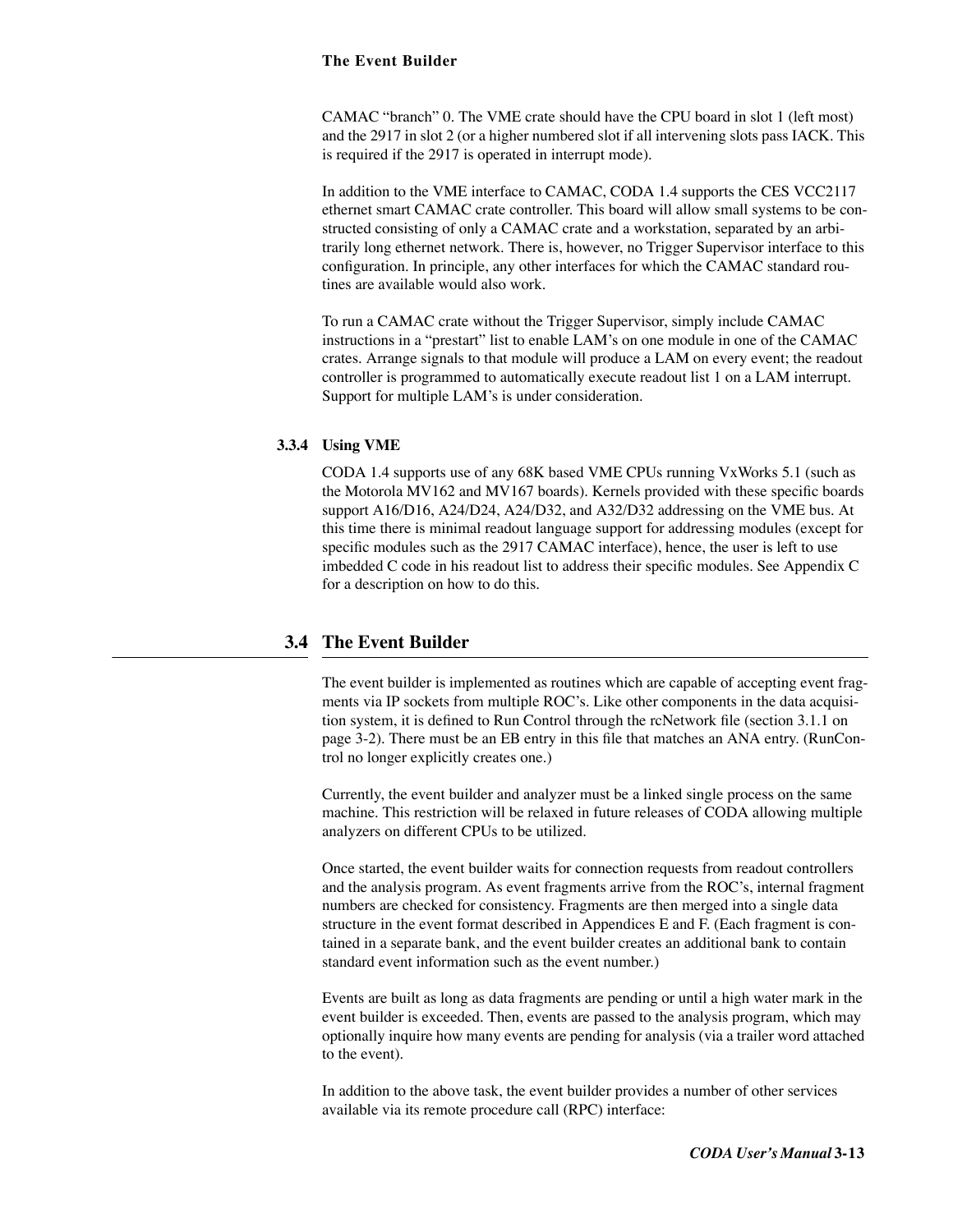- get a copy of an event (with selection criteria)
- push an event into the event stream (User/EPICS events)
- get status information (number of events built, etc.)

The first of these services can be used by the event dump utility to examine events prior to analysis. The second service is useful to injecting miscellaneous information into the data stream, either to control the analysis program or change calibration constants, or simply for archiving.

# **3.5 Running an Analysis Program**

The analysis program is part of the data acquisition pipeline, receiving events from the event builder and (optionally) writing events to an output file.

The analysis program is started automatically when the "download" command is issued in Run Control. It performs whatever initialization it requires, opens the connections to the event builder and the event output, and then reads an event from the input connection.

Alternatively, the analysis program may declare itself to CODA as an analysis program, and then pass flow control to a CODA library routine. This routine calls user supplied subroutines each time an event is received from the event builder, and handles a few other tasks such as opening the output data file as specified in the user's .*config* file. See the Run Control Communications library in Chapter 4 for additional details.

The first event obtained will be a "prestart" event followed by a "go" event. (See Appendix F for the definitions of these events.) The "prestart" event will contain the run number and run type number, which the analysis program may use to finish any necessary initialization. After the "go" event will be 0 or more data events interspersed with 0 or more "pause" and "go" event pairs, and finally an "end" event.

Other types of events may also appear in the data stream if another program is in use which pushes events into the event builder.

The analysis program is allowed to read and write any files it requires. Summary information may be written in any form -- this is left completely up to the implementer. If histograms are desired, it is recommended that the CERN HBOOK routines be used, as it permits the histograms to be viewed in real time by PAW (Physics Analysis Workstation, a CERN program, ULTRIX only).

In order to simplify compiling and linking an analysis program, a script has been provided which automatically links to the CODA libraries and the CERN libraries. This script (located in \$CODA/bin) may be used directly, or may be copied and customized as needed:

codaf77 [compiler-options] <filename>.f

### **3.6 Using the Event Recorder**

While the analysis program may write its events directly to disk or tape, it may also choose to write events to the Event Recorder process. This process accepts events from the analysis program and copies them to a file specified in the <runType>.config file. If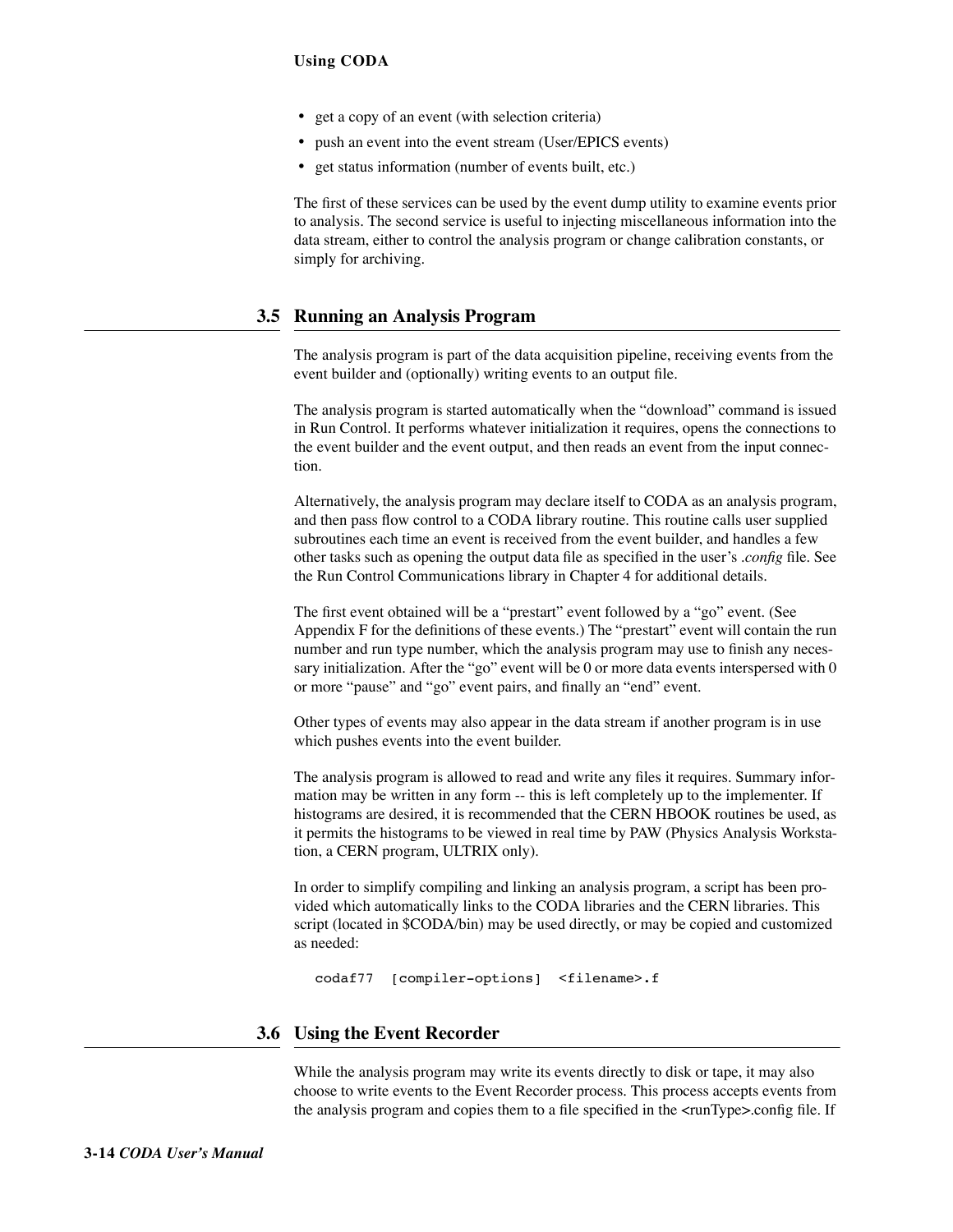#### **The Event Dump Utility**

this file name contains the string "<runNumber>", it is replaced by the current run number (decimal).

Like the Event Builder, the Event Recorder has a remote procedure call interface which allows the following operations:

- get a copy of an event (with selection criteria)
- push an event into the event stream
- get status information (number of events written, etc.)

Thus it is possible to spy on events at all stages in the data acquisition / analysis pipeline. The utilities *cefdump* and *xcefdmp* (see below and Chapter 5) are available for this purpose.

NOTE: The Event Recorder is currently not implemented in CODA 1.4

# **3.7 The Event Dump Utility**

The event dump utility (cefdmp) can display, in a readable ASCII format, events from the following sources:

- event file
- readout controller (fragment)
- event builder
- analysis output

#### **command format**

```
% cefdmp [filename] [-o objectname ] [-t tag] [-u uniquetag]
      [-s start] [-e end] [-d dictionary] [-x]
```
(To check for list of currently available options, type cefdmp with no arguments).

#### **options**

- x hex dump for integers (default is decimal)
- o specify name of CODA object from which to get events / fragments
- t select specified tag number or name (full path in event)
- u select specified unique tag, independent of location in event
- d specify dictionary for obtaining tag names and titles
- s number of first record in file to dump
- e number of last record in file to dump

#### **example**

% cefdmp myfile.dat -t physics.drift

This command reads physics events from the file and dumps the drift chamber portion. See Chapter 5 for more examples and details.

An X-windows version of this program also exists, started via the command *xcefdmp*. Options are specified by menus, and the data structure is presented graphically. (See figure below)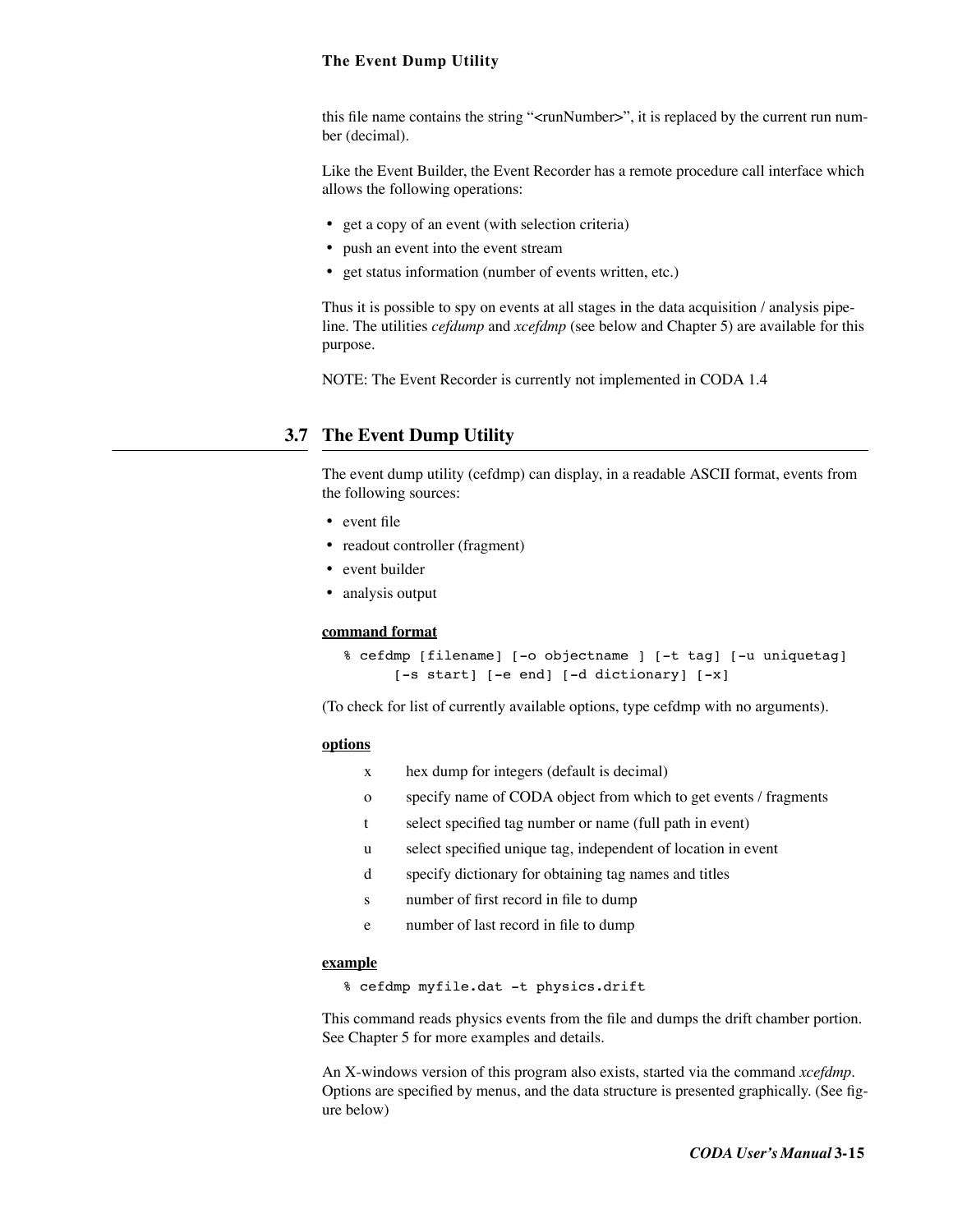

# **FIGURE 1.3** Xcefdmp window

|                    |                                | Xcefdmp     |            |        |         |      |
|--------------------|--------------------------------|-------------|------------|--------|---------|------|
|                    | <b>Xcefdmp</b>                 | Data Source | Dictionary | View   | Options | Help |
| Data Source:       | sr/users/abbottd/CODA/adc.log  | EvType1     | EvID       |        |         |      |
| Dictionary:        | Vusr/local/coda/1.4/HP_UX/exa  |             | ROC_3      | $-0x1$ |         |      |
| Tag Name:          |                                |             |            |        |         |      |
| Event Number:      | 372                            |             |            |        |         |      |
| 372                |                                |             |            |        |         |      |
| Event Number Slide |                                |             |            |        |         |      |
| Decimal Dump       | 办<br>Hex Dump                  |             |            |        |         |      |
| Enable Dictionary  | ← Disable Dictionary           |             |            |        |         |      |
|                    |                                |             |            |        |         |      |
| View File          | Spy Event                      |             |            |        |         |      |
| View Next          | View Previous                  |             |            |        |         |      |
| Reserved           | Quit                           |             |            |        |         |      |
| as a dictionary.   | Info -> Number of events: 1569 |             |            |        |         |      |
|                    |                                | 61          |            |        |         | T.   |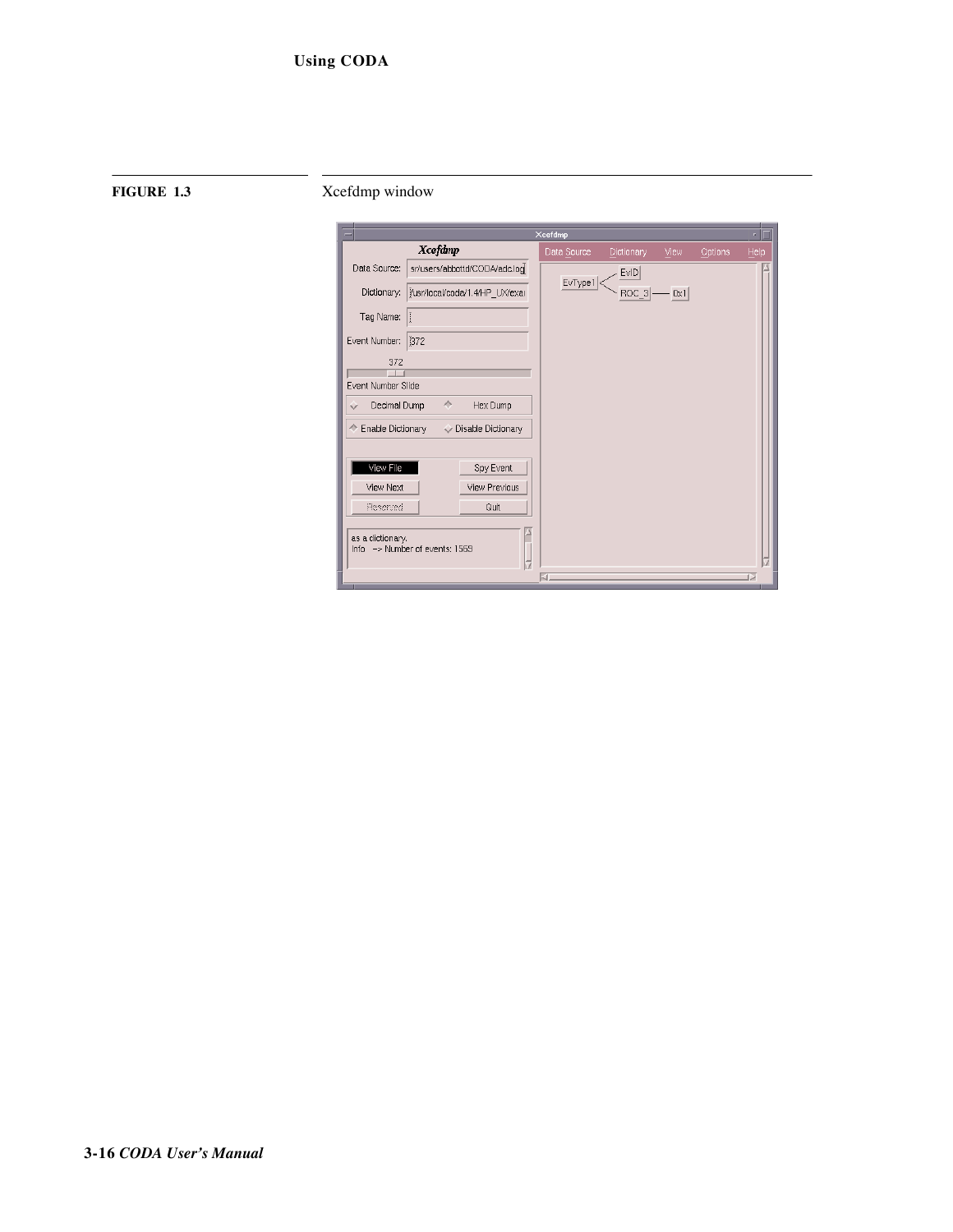# **CHAPTER <sup>4</sup>** Callable Routines

The capabilities of CODA may be expanded by writing applications which interface with existing CODA routines and programs, often via remote procedure calls. Library routines are available which hide most of the details of these remote calls; these routines and other callable routines are described in the following sections. As an aid to developers of analysis programs, a small subset of the HBOOK histogramming routines are also documented here (all HBOOK routines are available through the CERN library).

Similar routines are grouped together in alphabetical order. Routines are available for:

- CAMAC I/O
- FASTBUS I/O
- Console Log Routines
- Error Messages
- Event I/O
- Histogramming (abstracted from CERN HBOOK manual)
- Run Control communications
- Spying: Communications with Data Acquisition Components

These routines may be called from C or Fortran. Most of the routines (except the CAMAC and HBOOK routines) return as function values a success or error code.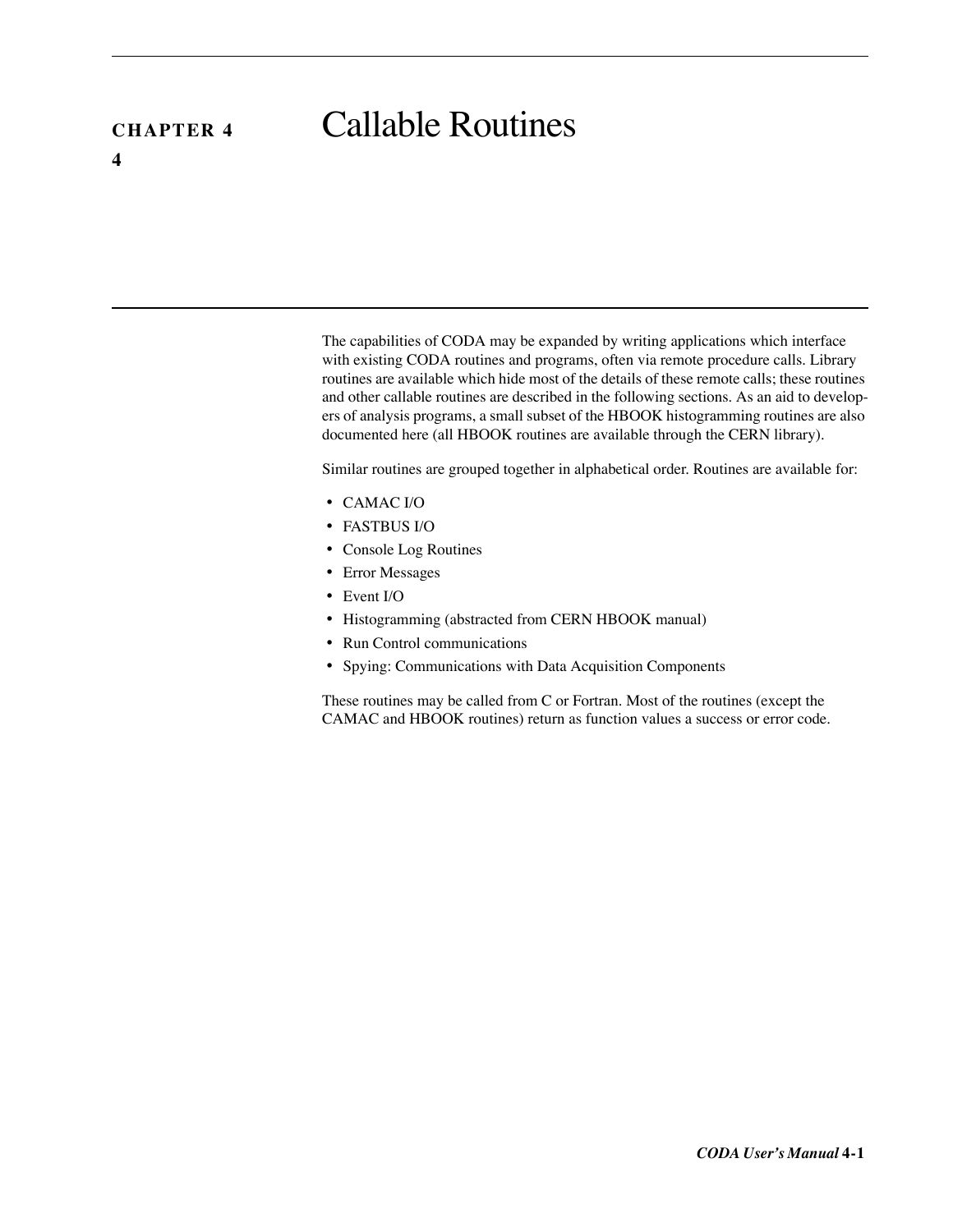**Standard Functions**

# CAMAC I/O Library

An implementation of the CAMAC standard routines (IEEE-758 1979) has been provided both for writers of readout lists, and for applications running on the host workstations. For host based applications, these routines use a remote procedure call (RPC) interface to a dedicated server (caSrvr) running on the CPU to which the CAMAC crate is attached (generally a VME or CAMAC single board computer running VxWorks). The current RPC implementation does *not* support connecting a user routine to a LAM interrupt.

The RPC library is a level B implementation (single actions). The local implementation (C only) includes 10 additional block I/O routines and multiple action routines, corresponding to a level C implementation without the execute-on-LAM feature, and with high address limits ignored in the address scan routines (scans to the end of the crate, or until the requested count is satisfied). The RPC interface for these block I/O routines will be added in a later release. Typical applications for the CAMAC library include CAMAC diagnostic programs, and programs ported from other IEEE-758 compliant systems.

Fortran calling conventions conform to the Fortran implementation standard for IEEE-758. Two additional functions are added, including *caopen,* which is used to establish the connection with the server. There is no IEEE standard C binding, so the C interface is modelled after the Fortran interface, with read-only parameters passed by value.

| $\bullet$ cdreg() | Define a register                       |
|-------------------|-----------------------------------------|
| • $cfsa()$        | Execute a single function (32bit data)  |
| • $\csc(a)$       | Execute a single function (16 bit data) |
| $\bullet$ cccz()  | Crate initialize                        |
| $\bullet$ cccc()  | Crate clear                             |
| $\bullet$ ccci()  | Control crate inhibit                   |
| $\bullet$ ctci()  | Test crate inhibit                      |
| $\bullet$ cccd()  | Control crate demand                    |
| $\bullet$ ctcd()  | Test crate demand                       |
| • $ctgl()$        | Test graded lam                         |
| $\bullet$ cdlam() | Define lam                              |
| $\cdot$ cclm()    | Control lam                             |
| $\bullet$ cclc()  | Clear lam                               |
| ctlm()            | Test lam                                |
|                   |                                         |

#### **Standard Block Functions (local only)**

| • $cfga()$        | General multiple action                |
|-------------------|----------------------------------------|
| $\bullet$ cfmad() | Address scan                           |
| $\bullet$ cfubc() | Controller synchronized block transfer |
| $\bullet$ cfubl() | LAM synchronized block transfer        |
| $\bullet$ cfubr() | Repeat mode block transfer             |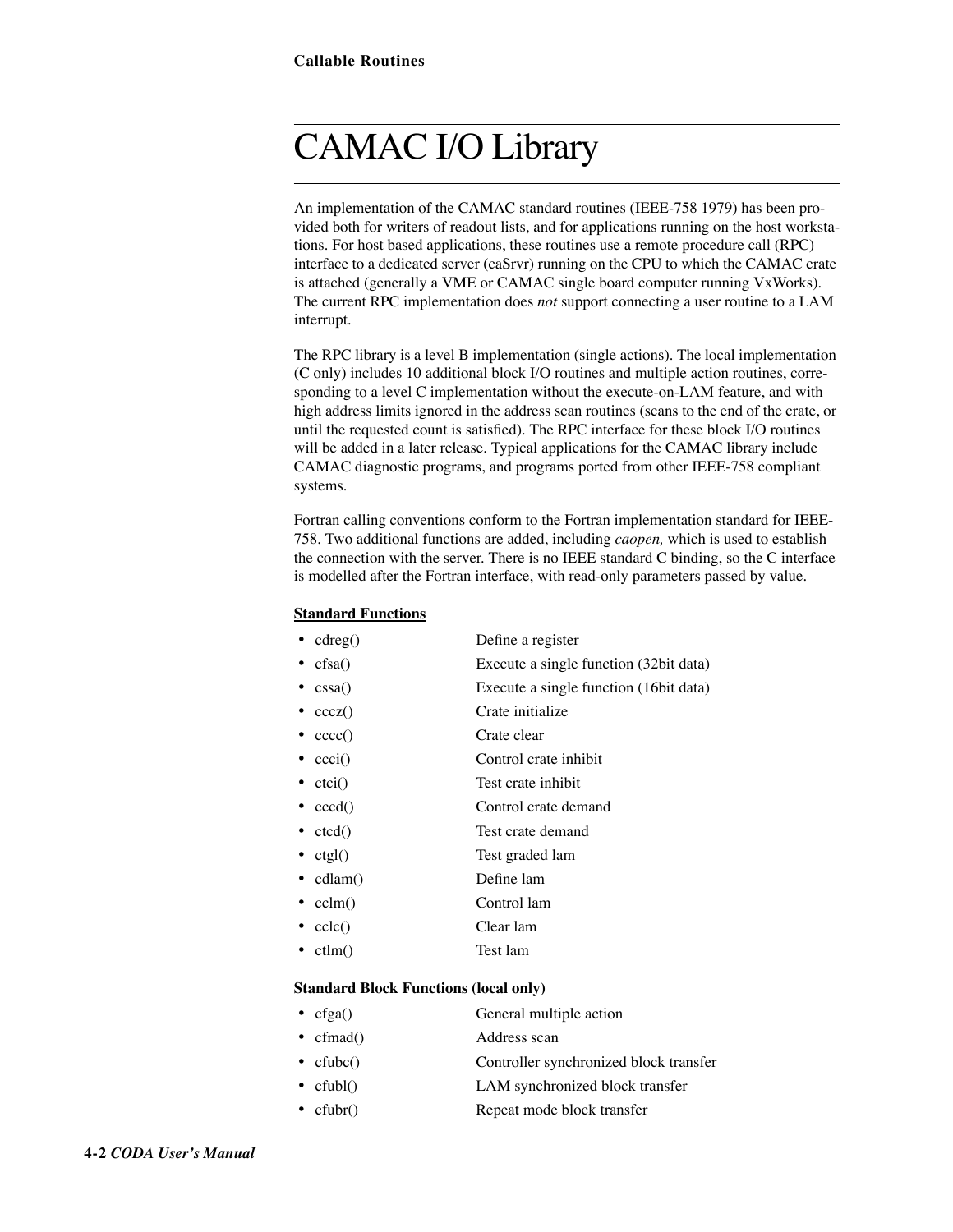#### **CAMAC I/O Library**

- csga() 16 bit general multiple action
- csmad() 16 bit address scan
- csubc() 16 bit controller synchronized block transfer
- csubl() 16 bit LAM synchronized block transfer
- csubr() 16 bit repeat mode block transfer

## **Extended Functions**

• caopen() Establish connection to hardware • ctstat() Test status

#### **C interface**

```
#include "ca.h"
void cdreg(int *ext,int b,int c,int n,int a);
void cfsa(int f,int ext,int *data,int *q);
void cssa(int f,int ext,short *data,int *q);
void cccz(int ext);
void cccc(int ext);
void ccci(int ext,int logic);
void ctci(int ext,int *logic);
void cccd(int ext,int logic);
void ctcd(int ext,int *logic);
void ctgl(int ext,int *logic);
void cdlam(int *lam,int b,int c,int n,int a,int *inta);
void cclm(int lam,int logic);
void ctlm(int lam,int *logic);
```

```
void cfga(int fa[],int exta[],int intc[],int qa[],int cb[]);
void cfmad(int f,int extb[],int intc[],int cb[]);
void cfubc(int f,int ext,int intc[],int cb[]);
void cfubl(int f,int ext,int intc[],int cb[]);
void cfubr(int f,int ext,int intc[],int cb[]);
void csga(int fa[],int exta[],int intc[],int qa[],int cb[]);
void csmad(int f,int extb[],int intt[],int cb[]);
void csubc(int f,int ext,int intt[], int cb[]);
void csubl(int f,int ext,int intt[],int cb[]);
void csubr(int f,int ext,int intt[],int cb[]);
```

```
void caopen(char *server, int *success);
void ctstat(int *istat);
```
#### **Fortran interface**

```
integer*4 ext,b,c,n,a,f,data,q
integer*4 logic,lam,inta[2],success,istat
character*20 server ! length unimportant
...
call cdreg(ext,b,c,n,a)
call cfsa(f,ext,data,q)
call cccz(ext)
call cccc(ext)
```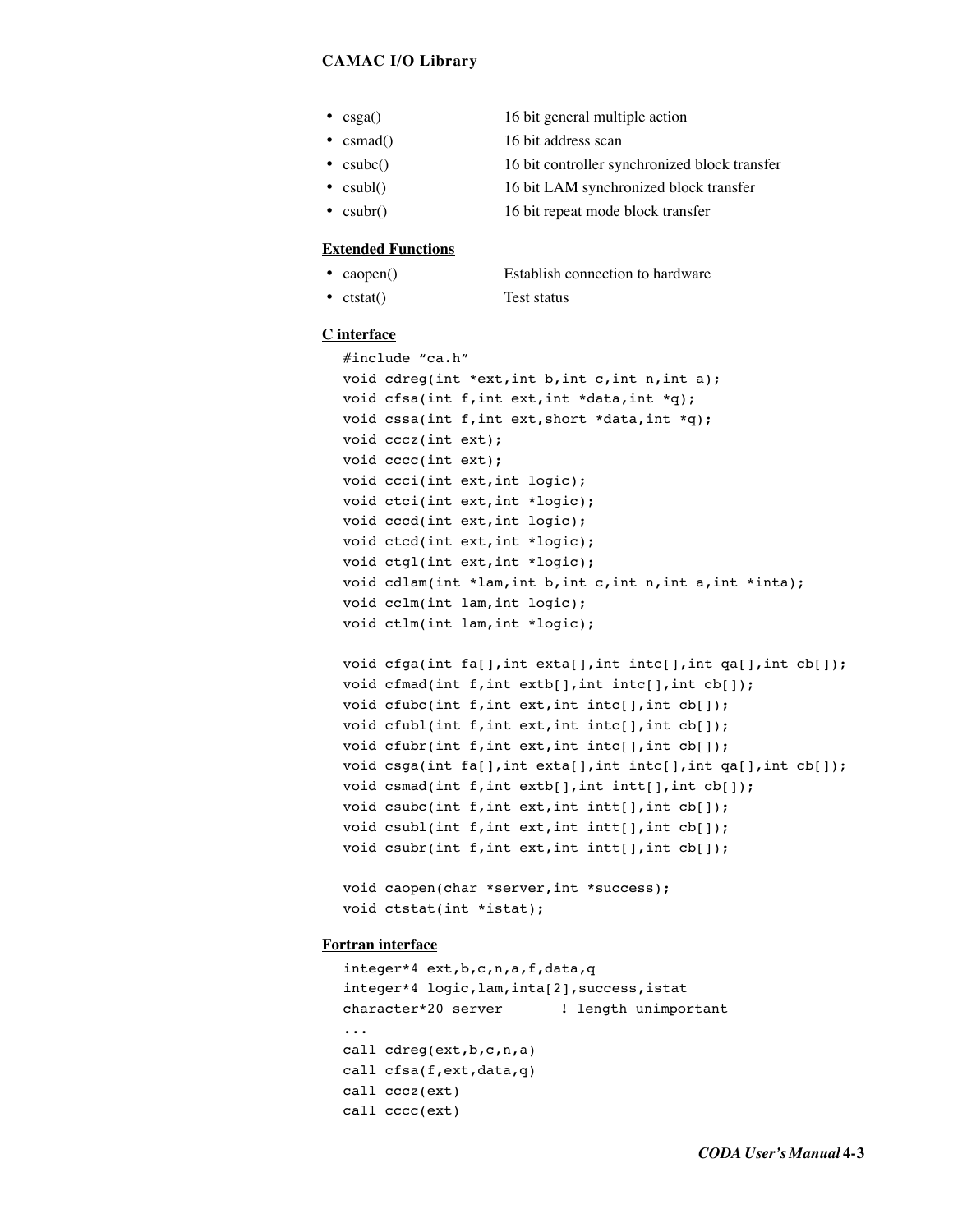#### **Callable Routines**

```
call ccci(ext,logic)
call ctci(ext,logic)
call cccd(ext,logic)
call ctcd(ext,logic)
call ctgl(ext,logic)
call cdlam(lam,b,c,n,a,inta)
call cclm(lam,logic)
call cclc(lam)
call ctlm(lam,logic)
call caopen(server, success)
call ctstat(istat)
```
#### **Arguments**

 $server = (character) IP$  name or IP number of the server machine  $success = ( returned) 0$  if failure, 1 if success  $ext = external representation of an address given by b,c,n,a$  $b =$  branch number (must be 0)  $c = \text{crate number}$  $n =$ slot number  $a =$  address in slot inta = additional lam definition information (ignored)  $f = function code$  $data = data$  to read or write  $q =$  status of q line at the end of specific operation istat= state of the q and x lines at the end of this operation  $0 = normal$  $1 = no Q$  $2 = no X$  $3 = no Q & no X$  $logic = logical state$  $0 =$  reset  $1 = set$  $fa = array of function codes$ exta = array of external addresses intc = array of integers qa = array of q responses  $cb = control block$ ;  $cb[0] = requested count$ ;  $cb[1]$  returns actual count  $ext{b} = \ar{ray}$  of external address;  $ext{b[0]} = \ar{string}$ ;  $ext{b[1]}$  ignored

 $\text{int} = \text{array of truncated} (16 \text{ bit}) \text{ data words}$ 

#### **Description**

The CAMAC standard routines are described in IEEE Std 758-1979 appendix D: *IEEE Standard Subroutines for CAMAC.* Most operations involve defining an external address to operate upon followed by operating on that address. For example, to read register 0 of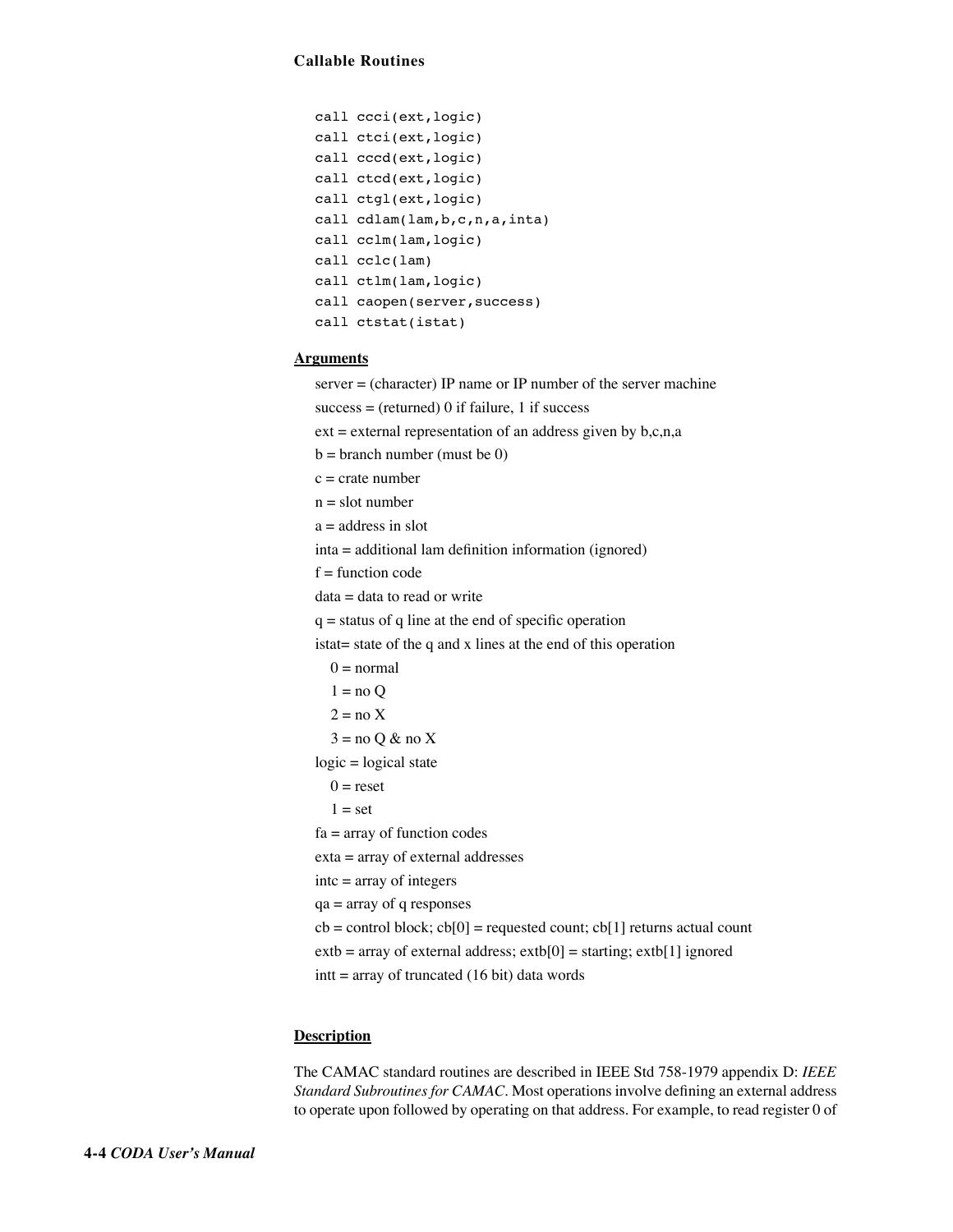### **CAMAC I/O Library**

slot 3 of crate 1 branch 0, it is necessary to call cdreg to obtain the external address of the b-c-n-a quadruplet, and then call cfsa with that address, specifying the function code (typically 0). Once an address has been defined, it can be used multiple times.

#### **Example 1**

```
integer*4 ext,data,q,status
call caopen("myserver",status)
call cdreg(ext, 0, 1, 3, 0) | point to register
call cfsa(0,ext,data,q)
if (q.ne.0) type *, "bad q at cnaf=1,3,0,0:",q
call cfsa(16,ext,1234,q) ! write 1234 to register
call cfsa(0,ext,data,q)
if (data.ne.1234) then
  type *, "bad compare: wrote 1234, read",data
endif
```
# **Example 2**

```
! (CAMAC readout list example using crate scan)
int ext, cb[2];
cdreg(&ext, 0, 1, 12, 0); \frac{1}{1} start scan at slot 12 */
cb[0] = 100; /* limit to 100 words */
cfmad(0,ext,DATAPTR,cb); /* output goes to CODA buffer */
DATAPTR += cb[1]; \qquad /* bump CODA output pointer */
!
! OR use 16 bit transfers:
csmad(0,ext,DATAPTR16,cb);
DATAPTR16 += cb[1];
```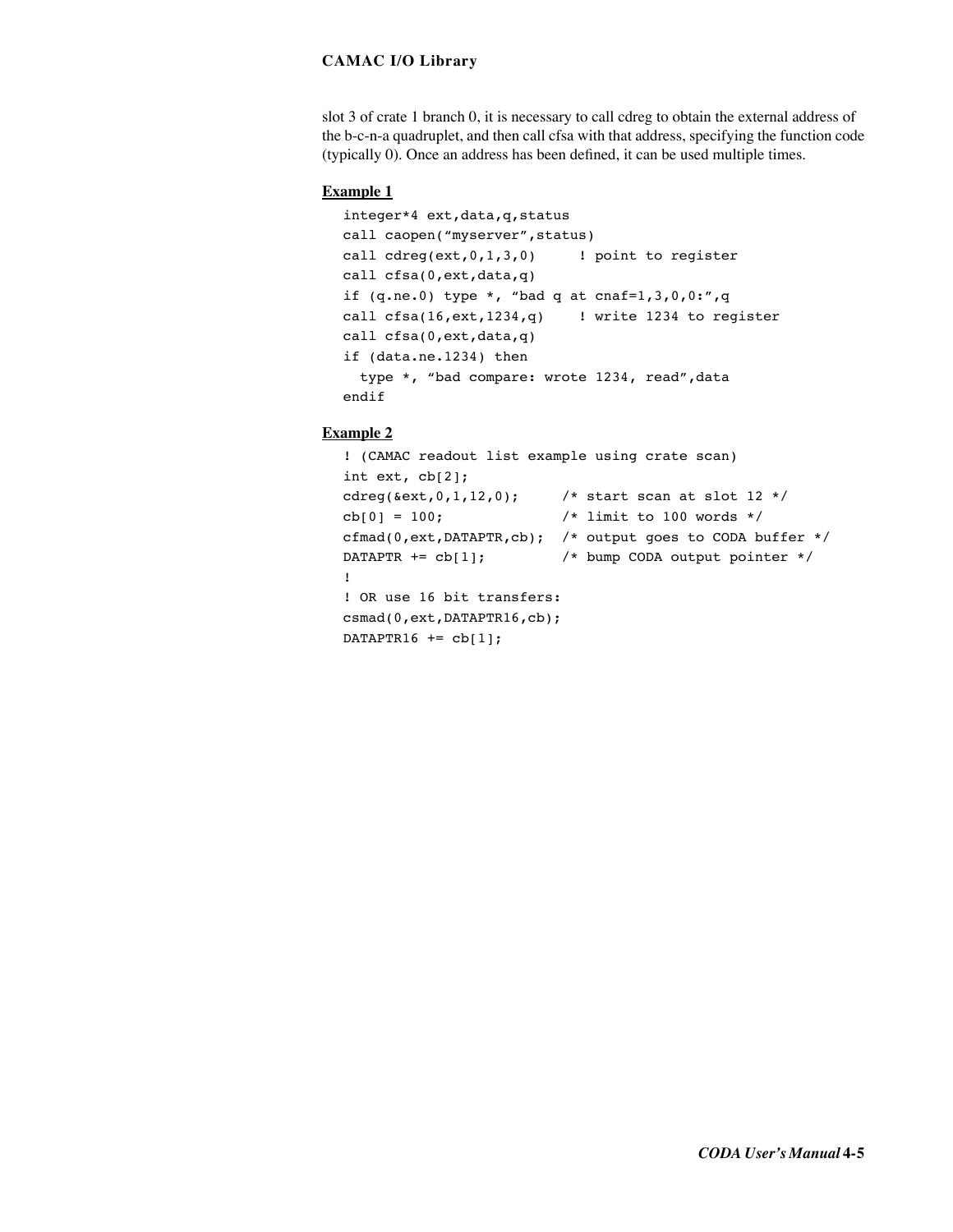# FASTBUS I/O Library

An partial implementation of the FASTBUS standard routines (IEEE-1177 1989) has been provided for the FSCC and the VxWorks kernel. These routines may be called in a readout list, in a seperate loadable user routine, or directly from the VxWorks shell on the FSCC. They reside in the fastbus library (\$CODA/VXWORKS68Kxx/lib/libfb.o) which must be downloaded to the FSCC (this can be done in a VxWorks startup script).

#### **Standard Functions**

| • fparb $();$   | arbitrate for mastership        |
|-----------------|---------------------------------|
| • fpad $()$ ;   | address module in data space    |
| • fpac();       | address module in control space |
| • fpsaw $()$ ;  | secondary address write         |
| • fpsar();      | secondary address read          |
| • fpr $()$ ;    | single word read                |
| • fpw $()$ ;    | single word write               |
| • fparel $()$ ; | address release                 |
| • fprel $()$ ;  | address and bus release         |
|                 |                                 |

#### **Standard Block Functions**

| • fprb $()$ ; | block read  |
|---------------|-------------|
| • fpwb();     | block write |

# **Additional Routines**

• fb\_init\_1() FSCC Initialization

#### **C interface**

```
#include "fb_fscc_macro.h"
#include "fb_types.h"
#include "fb_status_macros.h"
#define IFERROR(str,pa,sa)
   if (fb_errno!=FB_ERR_NORMAL)
    printf(FB_ERRTXT[FB_GET_ERROR_VALUE(fb_errno)],
    fb_errno,str,NULL,pa,sa);
```

```
void fb_init_1();
int fparb();
int fpad(int pa);
int fpac(int pa);
int fpsaw(int sa);
int fpsar();
int fpr();
int fpw(int data);
int fprb();
int fpwb(int *data,int len);
int fparel();
```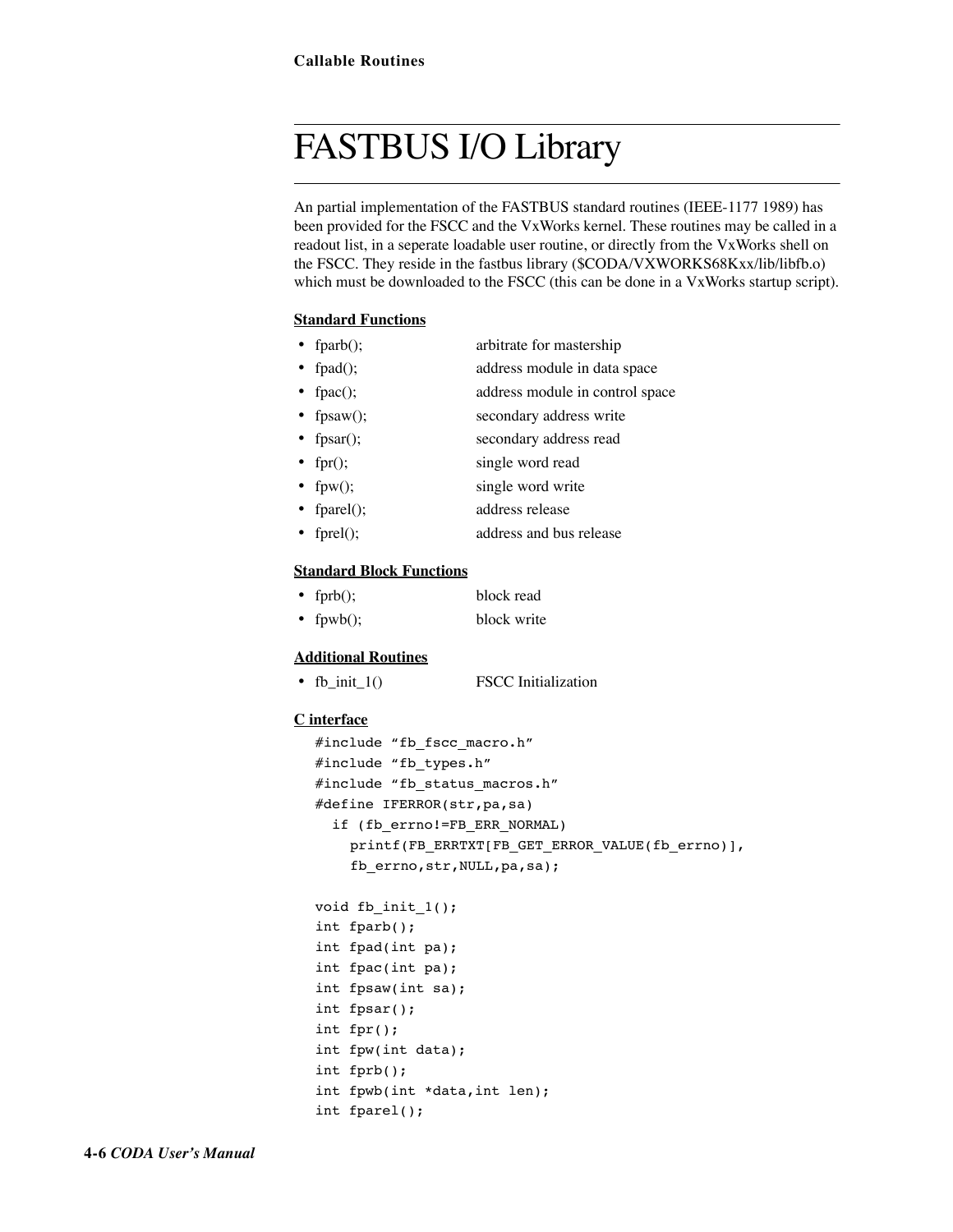#### **FASTBUS I/O Library**

int fprel();

#### **Arguments**

pa= primary address (slot number or logical address)

sa= secondary address (for either CSR or DATA registers)

data = value or pointer to an array of values

 $len = number of data values to write$ 

fb\_errno = contains fastbus error number after each routine call

# **Description**

These routine are primarily ment for convienience in accessing the FASTBUS port on the FSCC. They are particularly useful for identifing modules with problems in the crate or for debugging a "hung" DAQ system. In the example below from the the VxWorks shell the FSCC is initalized and a module in slot 16 is addressed (in Control space), cleared (write of 0x40000000), and its module ID ( ID = 0x104f0000) read out. Finally, the address lock and bus are released (fprel() returns fb\_errno = 0x800bc119 which is normal completion of a fastbus operation).

## **Example**

```
->
\rightarrow fb_init_1
value = 3140068 = 0x2fe9e4-> fparb
value = 0 = 0x0\rightarrow fpac(16)
value = 0 = 0x0- fpw(0x40000000)
value = 0 = 0x0-> fpr
value = 273612800 = 0x104f0000-> fprel
value = -2146713319 = 0x800bc119
\rightarrow
```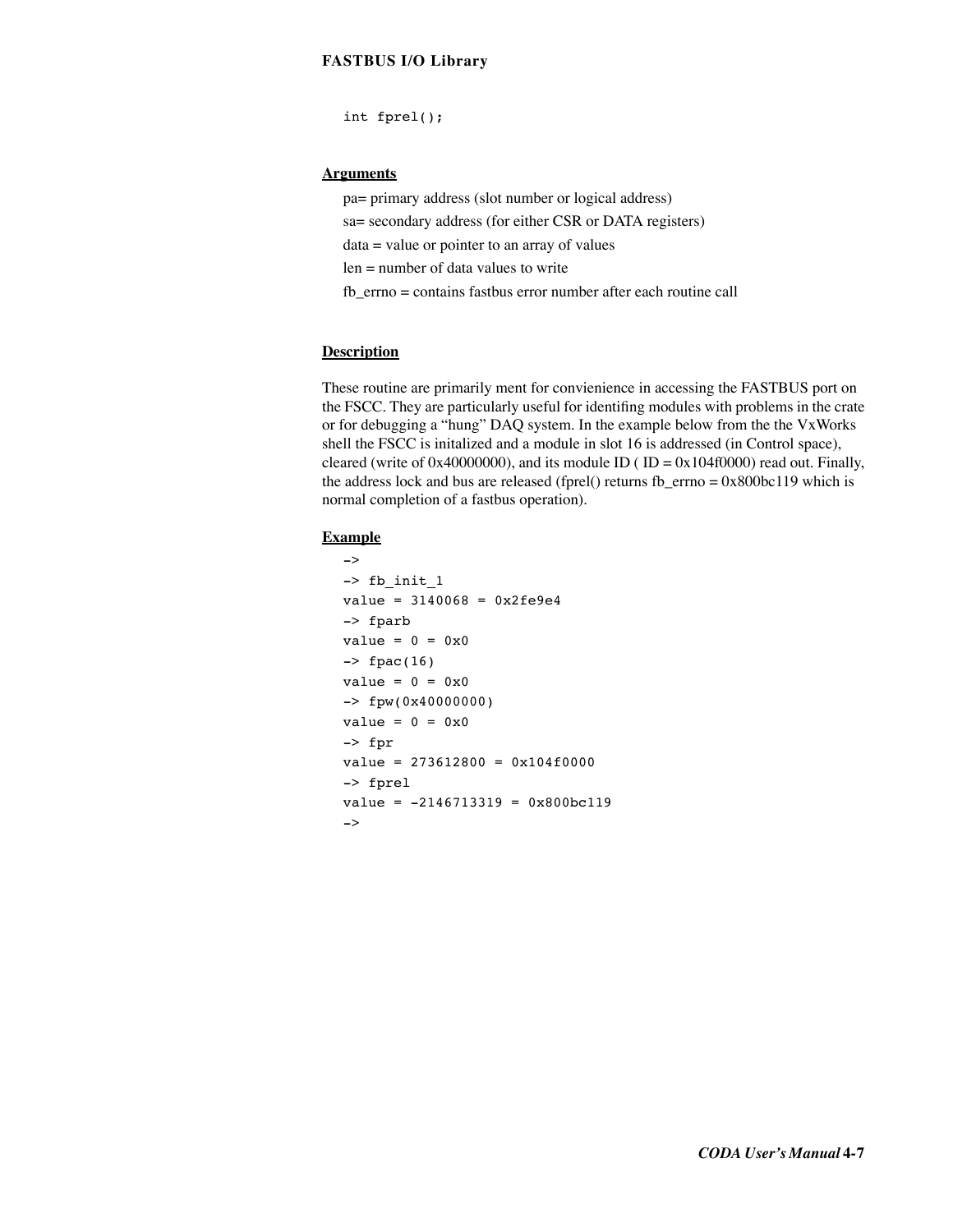# Console Logger

The following 2 routines allow messages to be sent to the console log process, which displays them in an X-window display as well as copying them to a log file.

#### **Routines**

| daLoqOpen() | Open a connection to the logger |
|-------------|---------------------------------|
| daLogMsq()  | Write a string to the logger    |

#### **C Interface**

```
void daLogOpen(char *host,char *pname,int pnum);
void daLogMsg(char *format,arg1,arg2,...);
```
#### **Fortran Interface**

```
character*20 host, pname, line
integer pnum
call dalogopen(host, pname, pnum)
call dalogmsg(line)
```
#### **Arguments**

host  $=$  name of the machine on which the console task is running

pname = label to prepend to all messages from this process

#### **Description**

*daLogOpen* establishes a remote procedure call link to the console log task running on the machine specified by *host*. The arguments *pname* and *pnum* (normally the component name and number) are saved and prepended to any messages later sent by *daLogMsg*.

The C interface to daLogMsg behaves like the printf routine, and in fact the arguments are passed directly to sprintf to create the string to be sent to the logger.

The Fortran interface does not handle variable argument lists, and so only a single character variable may be passed (use internal writes to format a line prior to calling *daLogMsg*).

*daLogOpen* is called automatically by the *rcService* routine, so analysis programs using this routine may call *daLogMsg* without first calling *daLogOpen*. In this case, *pname* is set to the name of the analysis component, as found in the *rcNetwork* file.

#### **Example**

```
...
status = myfunction(arg1,arg2)
if (status.ne.1) call daLogMsg("error in my function")
...
```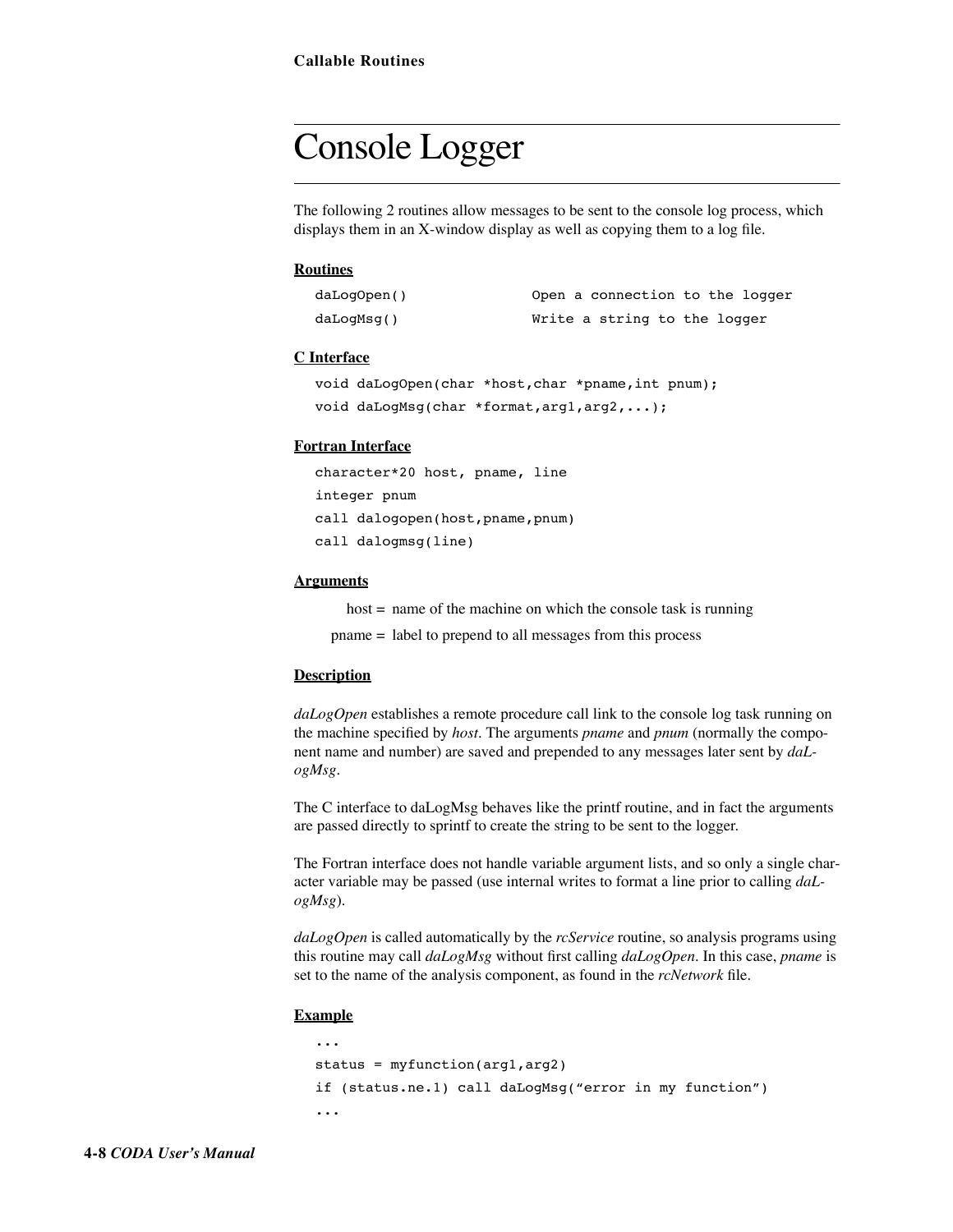# Error Message Library

Many of the packages in CODA return a status value which indicates success or failure, and if not successful, it indicates what the problem was. C header files exist for testing for specific error returns from each package or facility. Generally, though, it is sufficient to note that an operation failed, and to report the error to the user. The routines in this library can either print the error message corresponding to the error code, or return the character string to the user for further formatting.

#### **Functions**

| • ceMsg $()$  | Retrieve the CODA error message |
|---------------|---------------------------------|
| • ce $Pmsg()$ | Print the CODA error message    |

#### **C interface**

```
#include <cemsg.h> /* prototypes & defines */
char *ceMsg(int code,int flag,char *string,int strlen);
void cePmsg(char *prefix,int code);
```
#### **Fortran interface**

integer\*4 code, flag character\*80 string character\*20 prefix ... call cemsg(code, flag, string) call cepmsg(prefix,code)

#### **Arguments**

| $code = integer$ status returned by CODA routine                      |
|-----------------------------------------------------------------------|
| $flag = option specifying which part of the error message to extract$ |
| CEMSG $ALL = 0 = all$                                                 |
| CEMSG NAME = $1$ = error code name                                    |
| $CEMSG_MSG = 2$ = message string                                      |
| $CEMSG$ <sub>_</sub> SEV = 3 = severity                               |
| CEMSG_FAC = $4$ = facility name generating the error                  |
| $CEMSG\_CODE = 5 = error code minus severity and facility$            |
| string $=$ character variable to hold requested text                  |
| $prefix = character string to print before the error text, if any$    |
|                                                                       |

#### **Description**

Error codes are 32 bit numbers in which the high 2 bits indicate severity as follows:

- $0 =$  informational
- $1 =$  warning
- $2 =$  error
- $3 = \text{fatal}$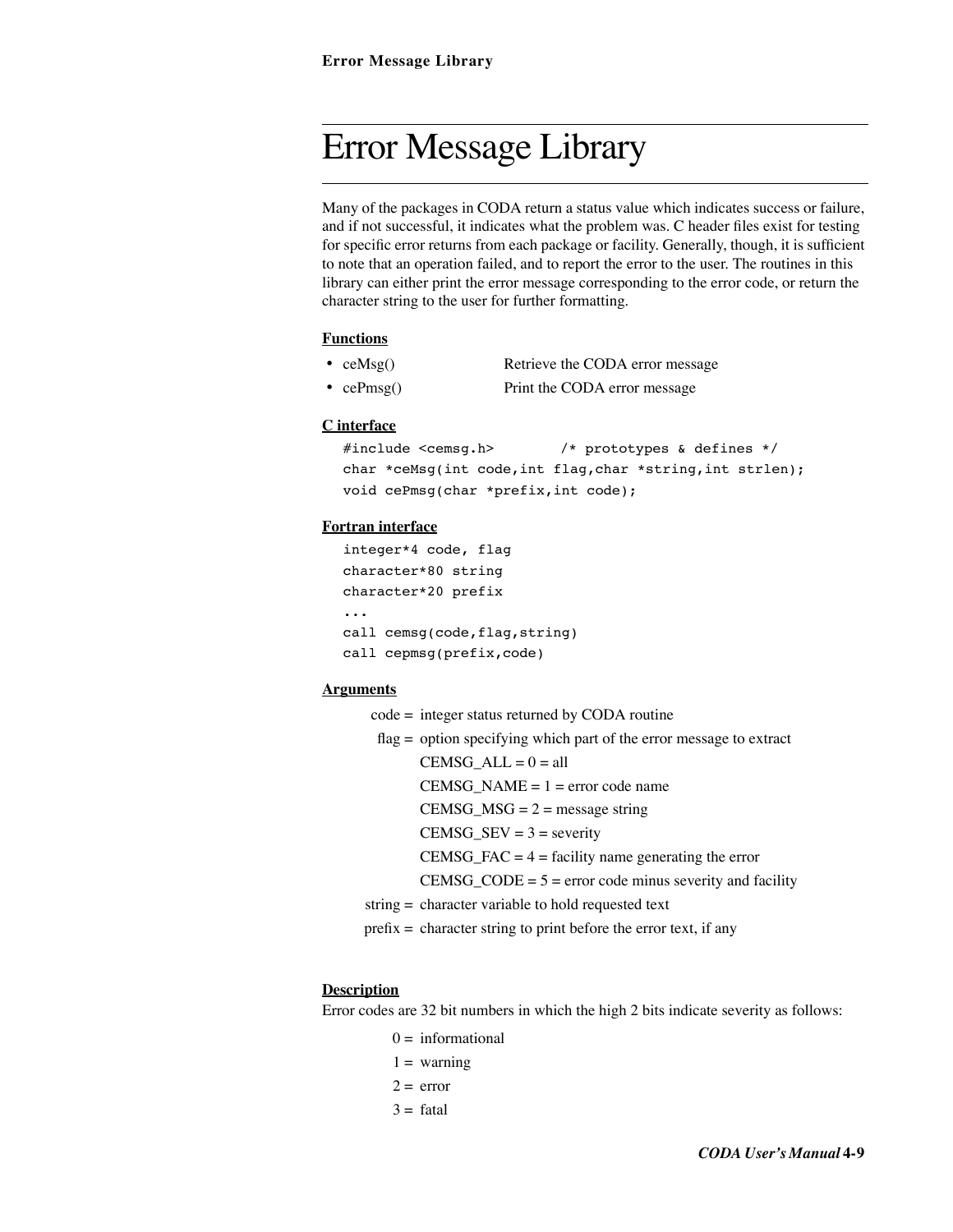#### **Callable Routines**

In this way, negative numbers indicate errors since the most significant bit is set. (The normal return for all routines is zero.) The next 14 most significant bits are used to encode a facility number. The low 16 bits encode an error number for that facility:



Status message names are of the form S\_FAC\_BRIEFERRMSG, where FAC is an abbreviation for the facility to which the status message belongs, and BRIEFERRMSG is a short name of the error message. The codes  $S_SUCCESS = 0$  and  $S_FAILURE = -1$ are shared by all facilities.

When using these routines, an object module containing a table of all known error codes and the corresponding status message names and strings is automatically linked into the application (if new error codes are defined, the application will need to be re-linked to recognize them).

The routine *ceMsg*() may be used to extract information from this table. If only the severity is requested, one character strings are returned (I, W, E, or F). If all is requested, a string of the following form is returned:

Error: S\_SC\_BADVALTYP Bad value type specified

(If the high bits were 01, then the message would start 'Warning:', etc.).

The routine *cePmsg* prints an error message in the same format as above, prefixed by the string specified as the first argument in the call.

#### **C example**

The following examples makes use of the fact that the ceMsg routines returns a pointer to the requested error message string:

```
#include <cemsg.h>
int status;
...
status = scWriteInt(name, val);
if (status!=S_SUCCESS)
  printf("failed to write %s: %s\n",name,
         ceMsg(status,CEMSG_MSG,NULL,0));
...
if (status) cePmsg("error in xyz",status);
...
```
### **Fortran example**

The following example prints an error message for each call that returns an error or fatal error, but not for warnings:

```
integer*4 status,scwriteint
...
status = scwriteint(name,1234)
if (status<0) call cepmsg("error in xyz",status)
```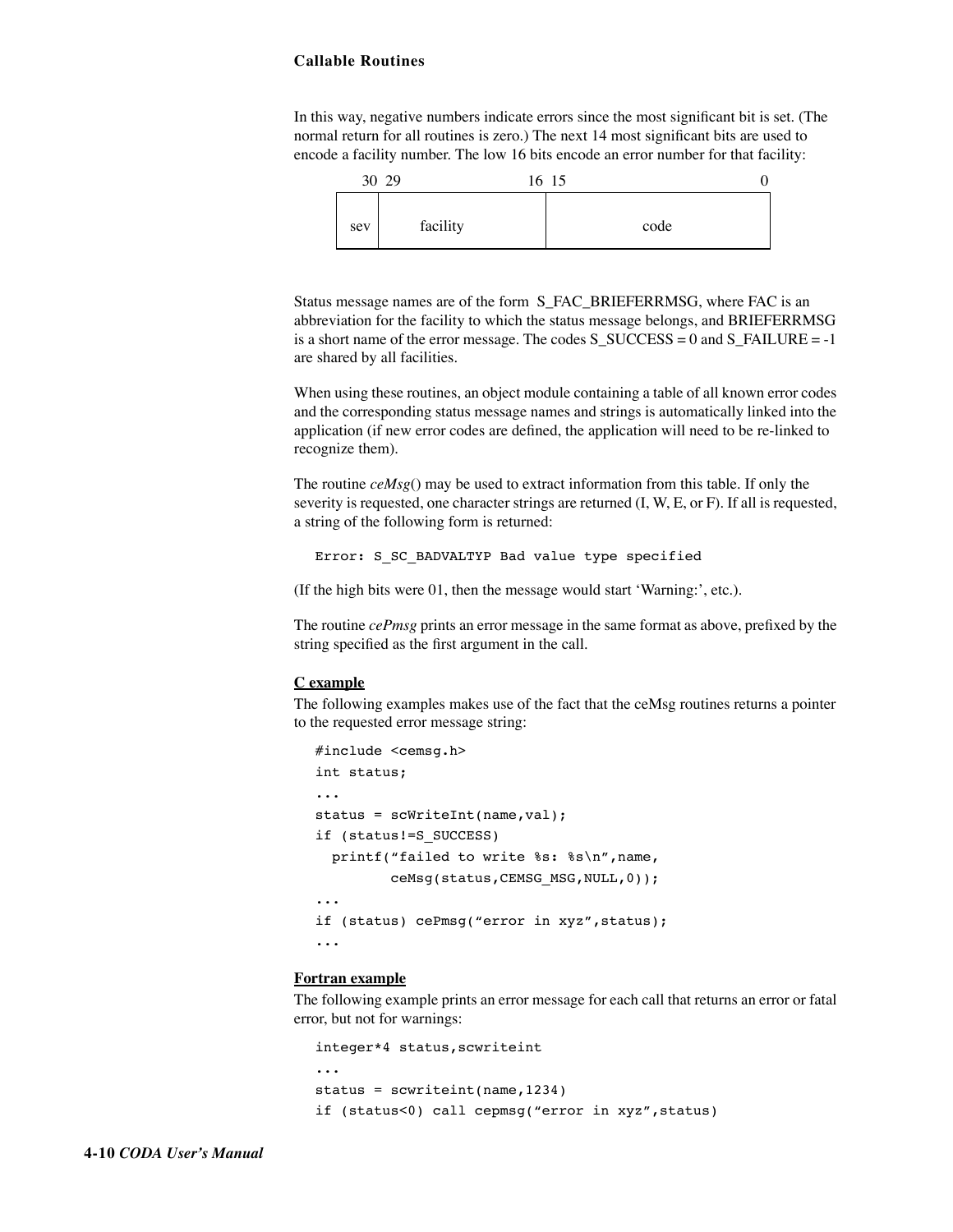# Event I/O Library

Events in the CEBAF common event format can be read from and written to a file on disk or tape, or from the Event Builder process, or to the Event Recorder process. File I/ O is performed using the C run time library routines *open*, *read*, *write*, and *close*.

NOTE: CODA 1.4 allows only file I/O.

All logical records are assumed to be in the CEBAF bank format (see Appendix E). In this format, the first longword of each event is a longword count of the number of words to follow. The routines below do not attempt to validate a record either on input or output except for reads from a file, which will verify that each logical record's starting point is consistent with information in the block header.

#### **Functions**

- evOpen() open a file or live event stream
- evRead() read a logical record (event)
- evWrite() write a logical record (event)
- evClose() close a file or stream
- evIoctl() control file or stream

#### **C Interface**

```
#include "evfile_msg.h"
evOpen(char *filename,char *flags,int *handle);
evRead(int handle,int *buffer,int buflen);
evWrite(int handle,int *buffer);
evClose(int handle);
evIoctl(int handle,char *request,void *argp)
```
#### **Fortran Interface**

```
integer*4 status
integer*4 evOpen,evRead,evWrite,evClose,evIoctl
character*32 filename
character*1 flags, request
integer*4 handle, buffer(8192), buflen, argp
data buflen /8192/
status = evOpen(filename, flags, handle)
status = evRead(handle, buffer, buflen)
status = evWrite(handle,buffer)
status = evClose(handle)
status = evIoctl(handle, request, argp)
```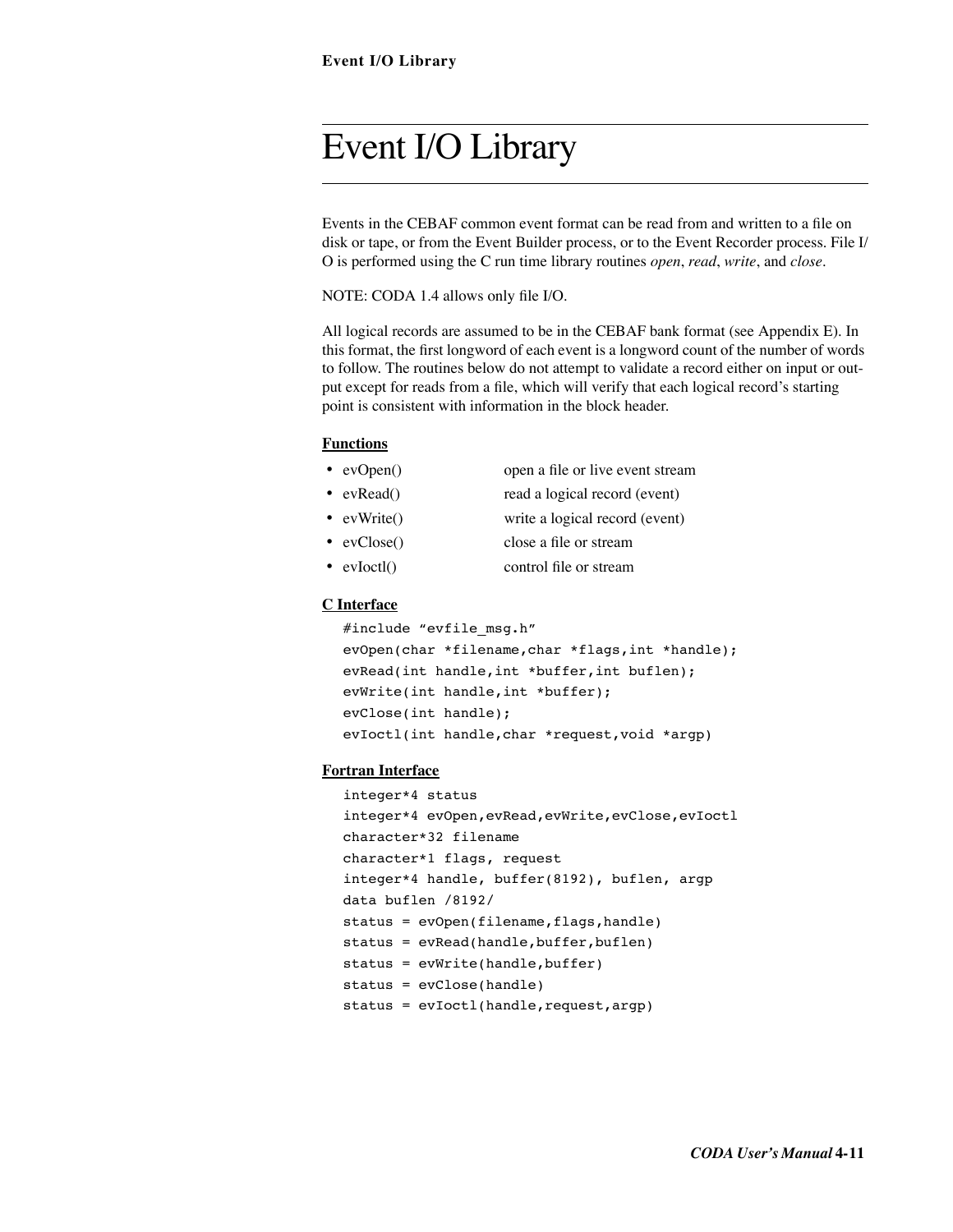#### **Arguments**

filename  $=$  name of file to open

- flags  $= 1$  character indicating read  $(R)$  or write  $(W)$ . Opening an existing file for write first truncates the file. Opening a non-existent file for read results in an error.
- handle  $=$  variable to hold a pointer to the open file
- buffer = buffer into which an event is read (evRead) or from which an event is written(evWrite). The first word of the buffer will/should contain the event length in longwords excluding the length word. On a read if the event is longer than the buffer length, only buflen words are written to the buffer, and an error is returned.
- buflen = length of caller's buffer in longwords
- request = I/O request option:

"B" or "b": change the blocksize of physical records

argp = value for I/O request

#### **Description**

EvOpen is implemented as a call to the C *fopen* routine. By default it creates a new file with a blocksize of 8K longwords (this can and should be extended if large event files will be generated at high data rates). Each routine returns success or error as the function value. In some cases, errors are returned from the underlying I/O system (i.e.from errno). The error message as a string can be obtained via a call to ceMsg (see Error Message Library on page 4-9).

Each call to evRead copies the next event from the file referenced by the handle argument into the caller's buffer. The first element of the array will receive the event length; if this is less than *buflen* then array contains the entire event, otherwise as much of the event as will fit is copied into *buffer* and a warning is returned.

Each call to evWrite copies an event from *buffer* to the file referenced by *handle*, automatically buffering the events into physical records, with events allowed to span records.

When evClose is called, any partial physical record is flushed to output, and the file is closed.

The default blocksize can be changed by a call to evIoctl. The call must be made immediately after opening a new file for write access (i.e. in the online analyzer the call should be made in the users "prestart" routine). In Fortran, the call would be

```
status = evioctl(handle,"b",16384)
```
#### **Example**

The following C code fragment copies the first 1000 events from one file into a second file, and forces the new file to have a blocksize of 1024 longwords.

```
int blocksize = 1024;
...
if (evOpen("input","r", &handle) == S SUCCESS) {
  if (evOpen("output","w", &handle2) == S SUCCESS) {
    evIoctl(handle2,"b",&blocksize);
    for (i=0;i<1000;i++) {
```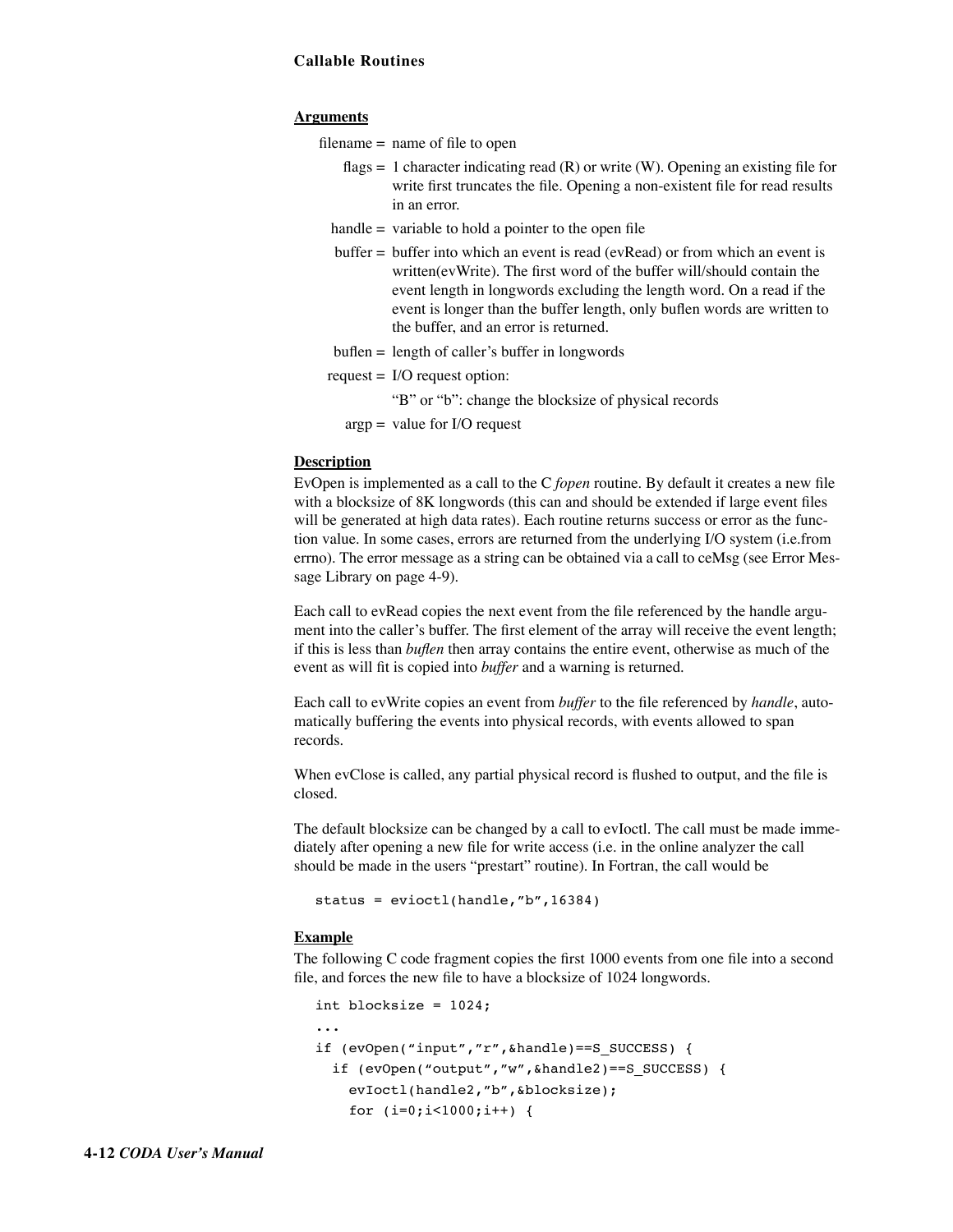# **Event I/O Library**

```
if(evRead(handle,buffer,buflen)!=S_SUCCESS) break;
      if(evWrite(handle2,buffer)!=S_SUCCESS) break;
   }
   evClose(handle2);
 }
 evClose(handle);
}
```
Using variations on this code, simple utilities for extracting events of a particular type or matching particular criteria may be written.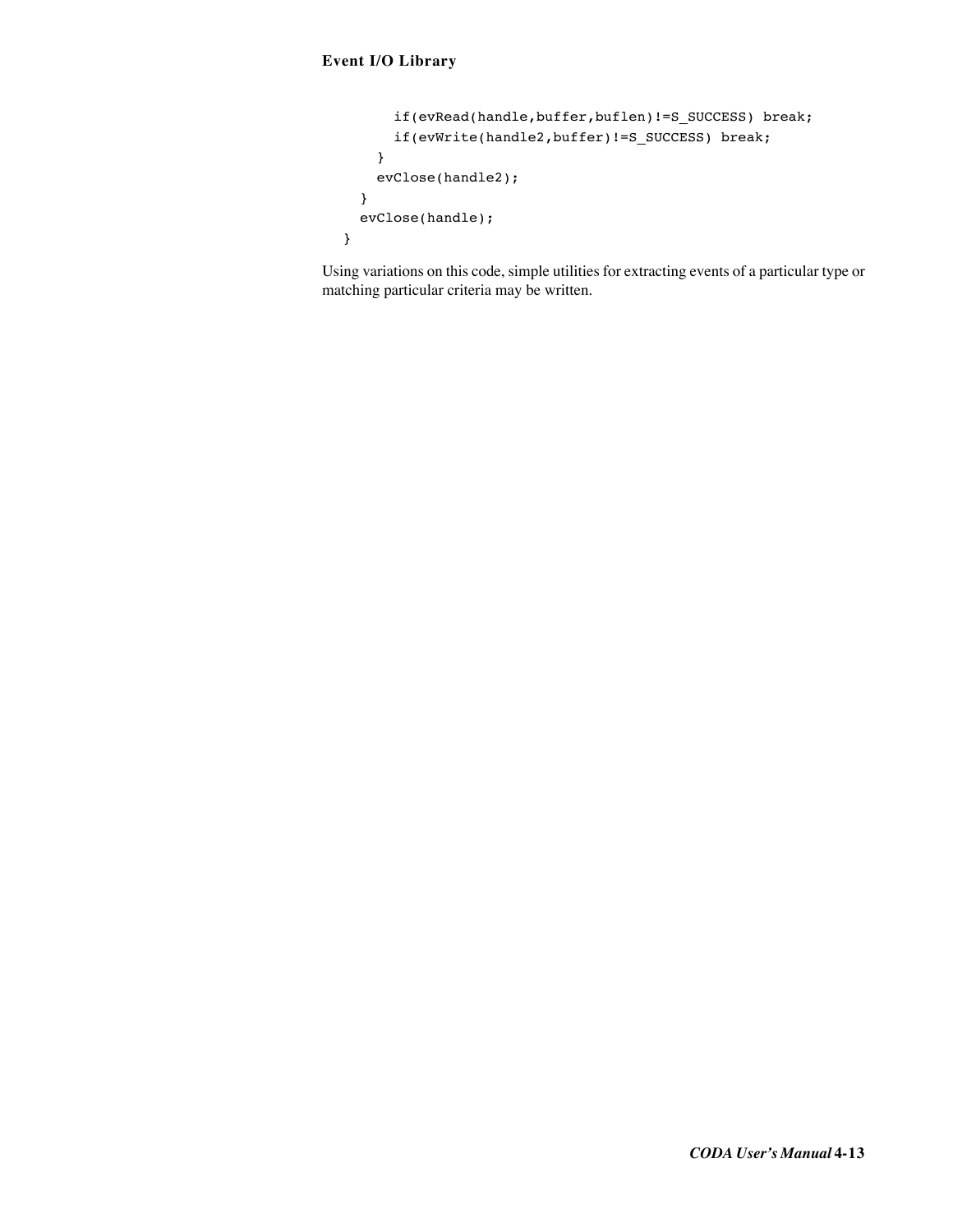# Histogramming

The CERNLIB HBOOK package supports 1 and 2 dimensional histograms, as well as N-tuples (short arrays of length N treated as N-dimensional scatter plots). This section documents the most useful HBOOK routines for convenience. For more details and descriptions of other routines, see the HBOOK User's Guide.

### **Subroutines**

- HLIMIT(nwords)
- HLIMAP(nwords,name)
- HBOOK1(id,chtitl,nx,xmi,xma,vmx)
- HBOOK2(id,chtitl,nx,xmi,xma,ny,ymi,yma,vmx)
- HBOOKN(id,chtitl,ndim,chrzpa,nprime,tags)
- HFILL(id,x,y,weight)
- HFN(id, array)
- HRESET(id, chtitl)
- HRFILE(lun,chtop,chopt)
- HROUT(id,icycle,chopt)
- HREND(chtop)

## **Arguments**

The above routines are written in Fortran, and must follow fortran calling conventions. (To call from c, append an underscore to the end of the name, and for each character variable append an additional argument which is the length of the string, by value.)

nwords = number of words in COMMON /PAWM/ array(nwords)

- name = name of the shared memory in which to place the histograms
	- $id = histogram number$
- $\text{chtitl} = \text{histogram title}$ 
	- $nx =$  number of channels in 1st dimension
- $xmi = minimum x value to histogram$
- xma = maximum x value to histogram
- vmx = upper limit on single channel content (dictates underlying data type)
	- ny = number of channels in 2nd dimension of 2d histogram
- ymi = minimum y value to histogram
- yma = maximum y value to histogram
- ndim = number of dimensions in N-tuple
- chrzpa = memory / disk allocation control: if blank '', then arrays of length nprime will be allocated and filled, continuing until the HBOOK common area is exhausted; if chrzpa contains the name of a directory as given by argument chtop to HRFILE, then a single array of length nprime will be allocated, and copied to the RZ file each time it is full
- nprime = size of primary allocation for an N-tuple
	- tags = array of character strings giving the names of each element of the Ntuple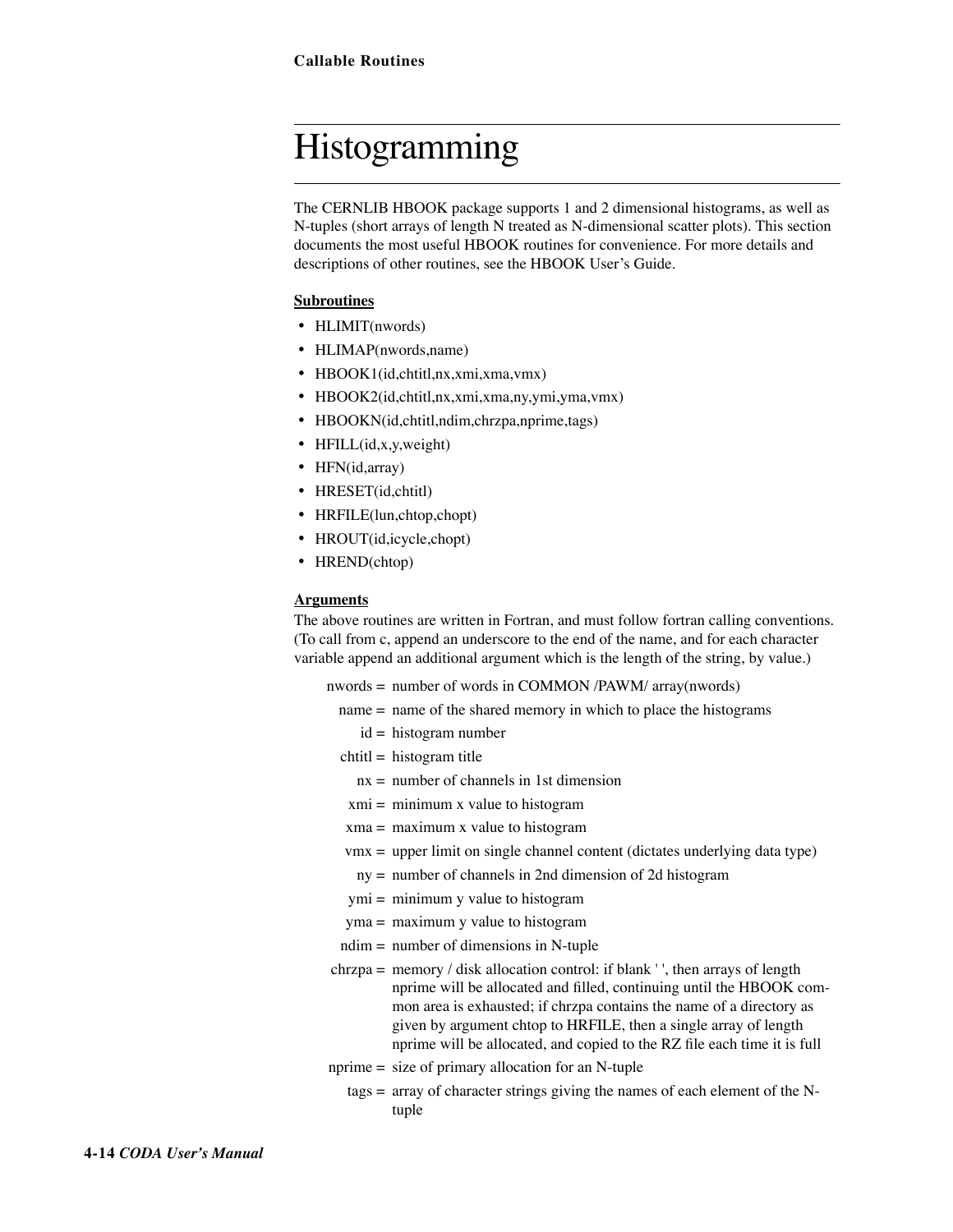#### **Histogramming**

- $x = x$  value to histogram
- $y = y$  value to histogram for 2d histogram (ignored for 1d)
- weight = value to add to channel contents referenced by  $x,y$
- $array = array containing one N-tuple to append to the set of N-tuples$ 
	- lun = logical unit number of an RZ direct access file (must be opened external to the HBOOK routines)
- chtop = character string name of the RZ directory to use for I/O
- chopt  $=$  character string containing options; for HRFILE, the default ( $\degree$ ) is to open an existing disk file, 'N' creates a new file, and 'U' updates an existing file; for HROUT, must be ' '
- icycle = (returned) version number of histogram on disk

### **Description**

The routine HLIMIT is used to set the number of words in the Fortran common block /PAWC/ that may be used by HBOOK for working storage. The argument to this routine must not exceed the declared value.

The routine HLIMAP replaces HLIMIT, and places the histograms into a shared memory whose name (4 characters) is given by the second argument. PAW can access this shared memory by the command "global <name>".

HBOOK1, HBOOK2, and HBOOKN are used to create new histograms/n-tuples which are later referenced by their number.

HFILL and HFN are used to insert data into the referenced histogram.

HRESET zeros the channel counts (or n-tuple count), and optionally changes the title.

HRFILE establishes a temporary unique correspondence between the logical unit LUN of a previously opened direct access file and the RZ top directory name contained in CHTOP. If several direct access files are opened by HRFILE, they are identified by the top directory only. After the call, the current RZ directory is set to the name in CHTOP.

HROUT writes one or more histograms to the current RZ directory on the direct access file. Using id=0 writes all histograms from the current directory in memory to the current directory on disk.

HREND removes the association between the RZ directory name and the direct access file. The file remains open.

Using the direct access routines above requires an open statement of the form

```
open(unit=lun,file='myfile.dat',form='UNFORMATTED',
     access='DIRECT', status='UNKNOWN', recl=XXX)
```
where XXX is 1024 for VAX/VMS and 4096 for most other machines.

#### **Integration with PAW**

In order to view "live" histograms with the PAW utility from CERN, initialize the HBOOK package with a call to HLIMAP, followed by calls to HBOOK1 or 2, followed by calls to HFILL:

parameter nwpaw=100000 common /pawc/ipacw(nwpaw)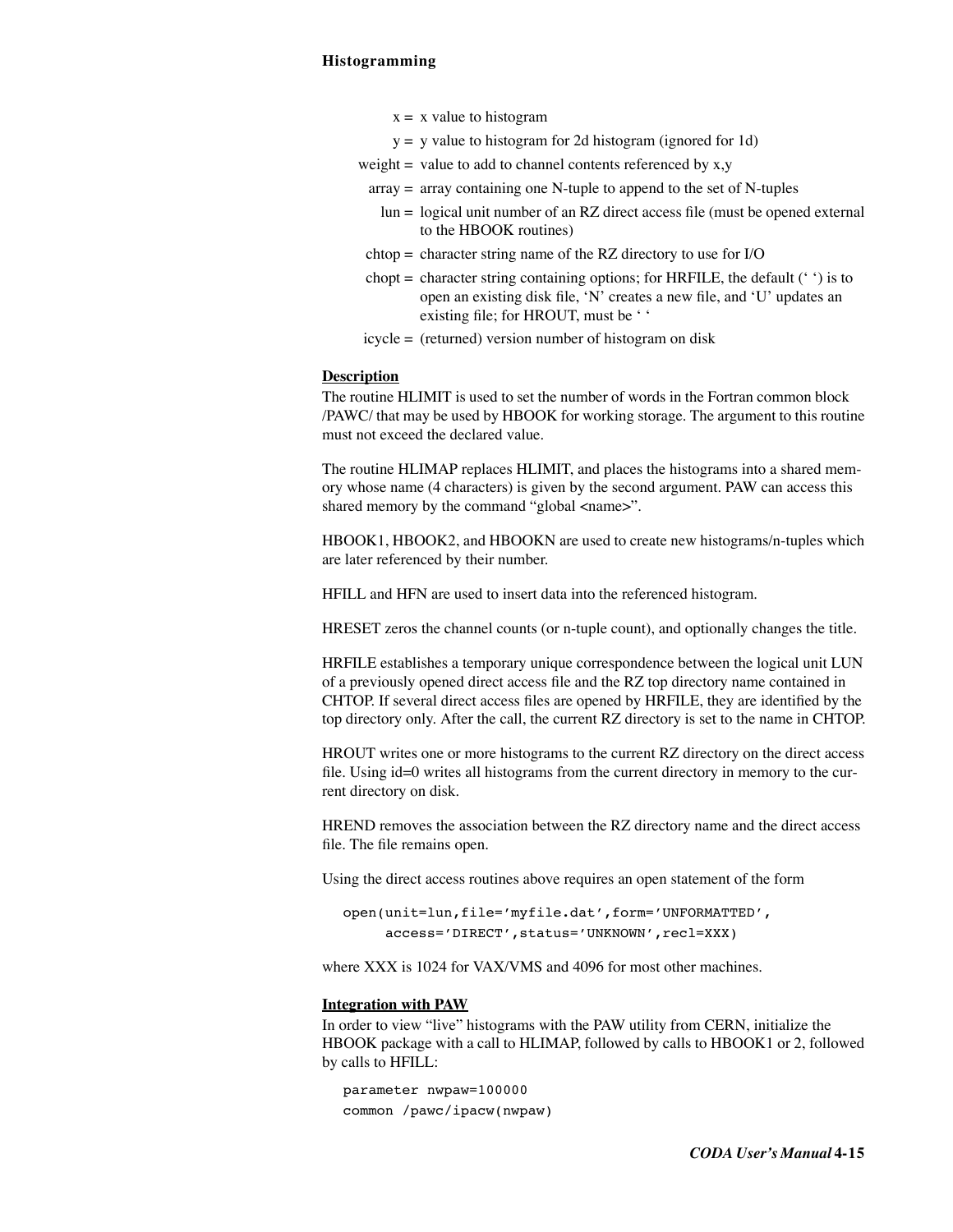# **Callable Routines**

```
...
call hlimap(nwpaw,'CLAS')
call hbook1(1,'spec1',100,-3.,3.,0.)
call hbook1(1,'spec2',100,-3.,-3.,0.)
...
call hfill(1,x1,0.,1.)
call hfill(2,x2,0.,1.)
...
```
Then, inside PAW, connect to the shared memory using the same name as in the call to hlimap (arbitrary 4 character name):

```
PAW > global clas
PAW > cd //clas
PAW > hi/pl 1
```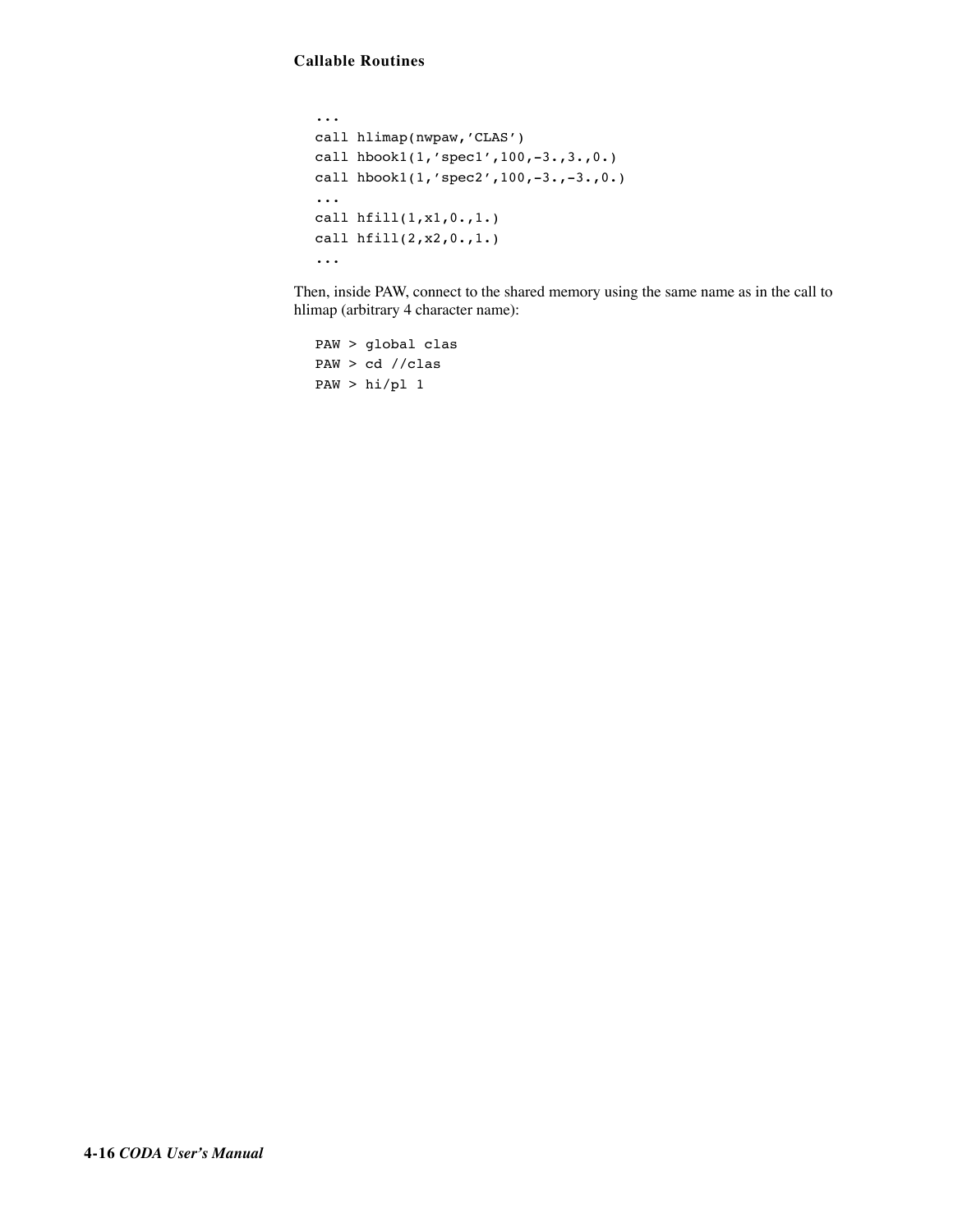# Run Control Communications

The following routines facilitate building a program to serve as a component in a CODA data acquisition system. They may be used to build an analysis program, a user trigger component, or a general user component.

#### **Functions**

| rcService()          | Start specified service    |
|----------------------|----------------------------|
| $r$ c $x$ ecute $()$ | Execute the service( $s$ ) |

#### **C Interface**

```
#include "services.h"
void rcService(void *service name);
void rcExecute();
```
#### **C Callbacks**

```
int usrDownload_(char *config);
int usrPrestart (int *run num, int *run type);
int usrGo_();
int usrPause ();
int usrEnd_();
int usrDump_();
int usrEvent (int *buffer, int *buflen, int *flag);
```
#### **Fortran Interface**

```
external service_name
call rcService(service_name)
call rcExecute()
```
#### **Fortran Callbacks**

```
integer function usrDownload(config)
 character *(*) config
```
integer function usrPrestart(run\_num,run\_type) integer\*4 run\_num,run\_type

integer function usrGo() integer function usrPause() integer function usrEnd() integer function usrDump()

integer function usrEvent(buffer,bufmax,flag) integer\*4 buffer(buflen), buflen integer\*4 flag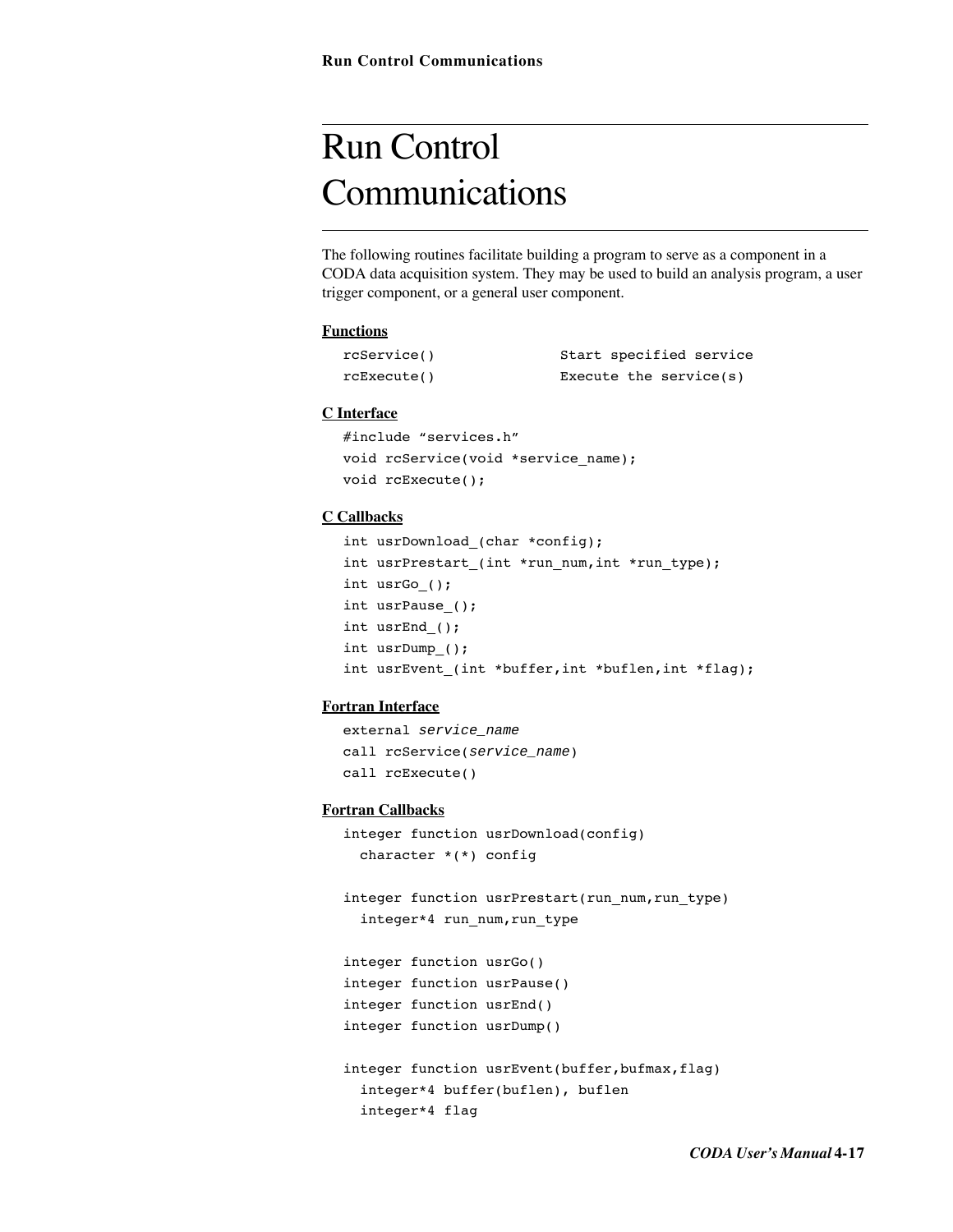#### **Callable Routines**

#### **Arguments**

- $\text{config} = \text{variable containing the configuration string (minus output filename)}$
- run\_num  $=$  run number of this run
- run\_type = run type number, from rcRunTypes
	- buffer = buffer containing 1 event, in CODA event format (first word is exclusive length of the event)
- bufmax = declared / allocated length of buffer. Generally greater than the length of the event, and gives the maximum size of an output event for analysis programs which expand the event.
	- flag  $=$  flag to indicate whether to write the event to output or not. Set to 0 to reject (filter) the event. Set to 1 to cause event to be output. Value is 1 on entry, so that events by default are recorded if an output file is opened.

## **Description**

The routine *rcService* declares a remote procedure call service to the network; i.e., it announces itself to the Run Control program or any other CODA utility as being an event builder and/or an analysis program. The allowed service names are:

RC\_SERVICE\_EB RC\_SERVICE\_ANA

After declaring the desired service(s) (typically both), the program calls rcExecute to begin processing commands and events. If rcExecute is successful, it never returns; it waits for messages from Run Control or other utilities.

For each change of state received from Run Control, a user change of state callback routine (e.g. usrGo()) is called by rcExecute, passing along any relevant information received from Run Control. If the user provides these routines they are called; if they are not provided, null routines are linked in from the library.

If the requested service is RC\_SERVICE\_ANA, then when the download command is received, rcExecute opens a link to the Event Builder (if the service RC\_SERVICE\_EB was also started, this link is just internal pointers).

Also at download, Run Control passes the configuration string (everything after the object name) from the users .config file to rcExecute. The first word of this string (up to the first white space) is interpreted by rcExecute as an output filename. If this word is uppercase NOLOG, then no output file is used. Any characters after the first word are passed to the users usrDownload routine as the *config* argument.

Following any go command, events are read from the Event Builder and the usrEvent routine is called for each event received which is not a change of state event. If an output file is open, all change of state events and any event for which usrEvent returns flag not equal to zero is written to the output file (flag is set to 1 prior to the call). The analysis program is free to edit the event, subject to the constraint that the event not grow in size beyond *bufmax* longwords.

*rcExecute* also calls *daLogOpen* when RunControl first establishes a connection to the service. The program name and number used in this call are the component name and number sent by RunControl. If the user desires to log messages from his application to a separate console log, *daLogOpen* may be called prior to calling *rcExecute*.

The usrDump callback is invoked by the CODA utility \$CODA/bin/cdumphist, which was originally used to tell an analysis program to dump its histograms to a file so that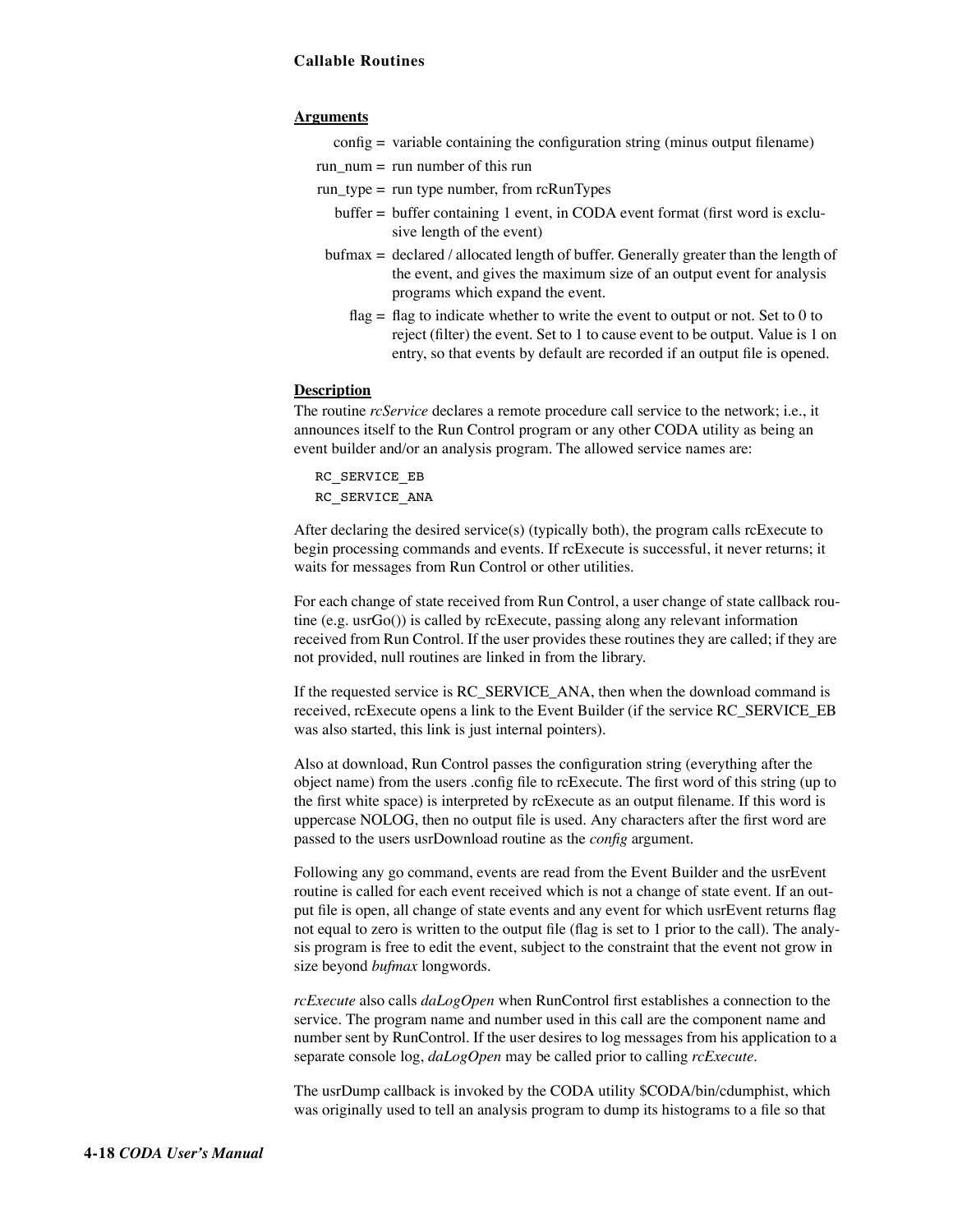#### **Run Control Communications**

they could be read by PAW. This feature is no longer needed when using shared memory histograms, and the usrDump routine may be removed in a future release.

### **Example**

The following is an excerpt from the program \$CODA/examples/ebana.f, which incorporates the event builder service into the analysis program:

### ULTRIX:

```
...
external rc service ana
external rc_service_eb
...
call rcService(rc service eb)
call rcService(rc_service_ana)
call rcExecute()
...
```
HP-UX:

```
...
common /rc_service_ana/rc_service_ana
common /rc_service_eb/rc_service_eb
...
call rcService(rc_service_eb)
call rcService(rc service ana)
call rcExecute()
...
```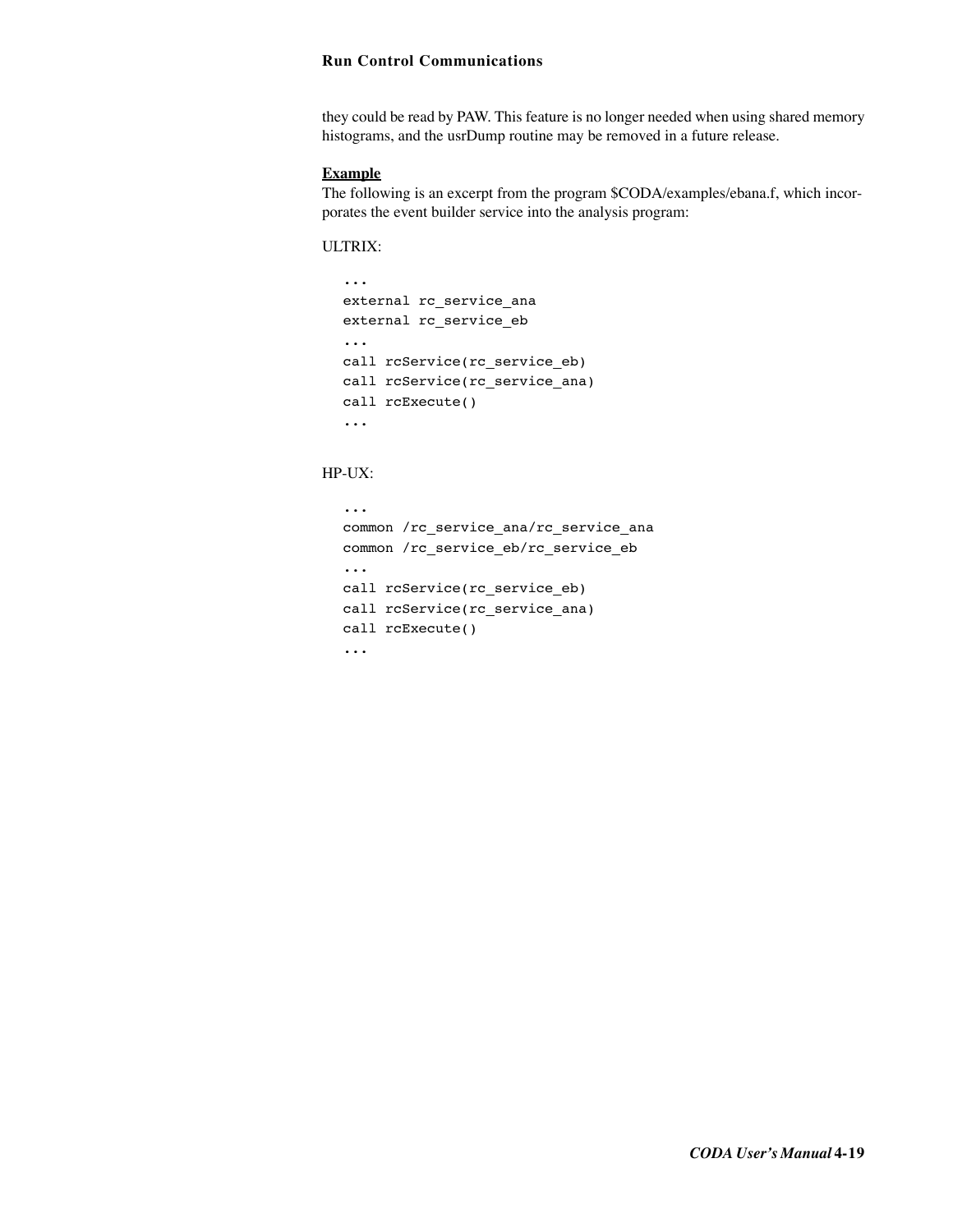# Spying: Data Acquisition RPC Library

Many of the distributed components in CODA have RPC interfaces to control and monitor their operation, and to insert and retrieve events or event fragments. The following routines are available for building custom applications to interface to CODA.

## **Functions**

- daCopyEvent() Copy 1 event or fragment from the named component
- daCopyRegister() Register a request for multiple events (connect)
- daCopyNext() Copy the next event
- daCopyPoll() Copy the next event if one is available
- daCopyUnregister() Terminate the connection with the component
- daInsertEvent() Insert 1 event into the event stream
- daReadInt() Read the value of a named variable

## **C Interface**

- int daCopyEvent(char \*component,int type,int array[],int arlen)
- int daCopyRegister(char \*component,int type);
- int daCopyNext(int array[],int arlen);
- int daCopyPoll(int array[],int arlen);
- int daCopyUnregister(char \*component,int type);
- int daInsertEvent(char \*component,int event[]);
- int daReadInt(char \*component,char \*item,int \*value);

# **Fortran Interface**

## **Arguments**

component = null terminated ASCII name of a component found in the rcNetwork file

- type = type of event desired, -1 returns any type
- array = address of array to receive one event
- arlen = maximum length of array in longwords
- event = address of an array containing one event in CEBAF event format
- item = null terminated ASCII name of the item to be read or modified; see list below (case insensitive)
- value = address of integer to hold the item data

## **Description**

The above routines locate the desired component on the network using information contained in the rcNetwork file in the directory pointed to by the environment variable RCDATABASE, or in the current directory if RCDATABASE is not defined. If the rcNetwork file is not located, only the special components "EventBuilder" and "EventRecorder" can be accessed, and only if they are running on the current host.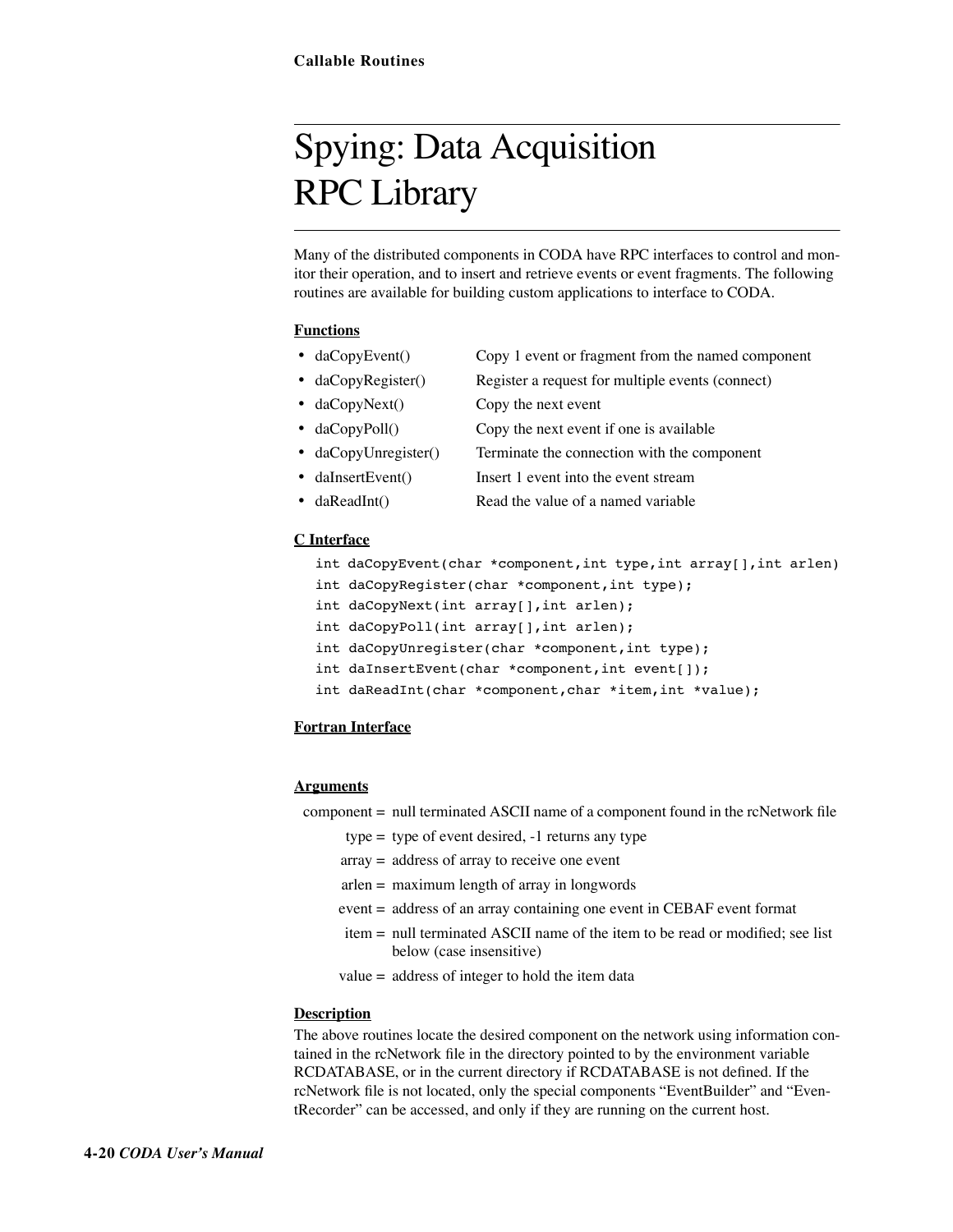### **Spying: Data Acquisition RPC Library**

Each call to daReadInt results in a remote procedure call to the selected component, passing the item name as the argument. The returned data is copied into value; status is returned as an integer function value. See the table Supported Items on page 4-21 for a list of currently supported item names for each type of component.

Each call to daCopyEvent reads a copy of the next event of the specified type via RPC into the specified array. Up to arlen longwords are copied; if the event is longer, the remainder is discarded and an error is returned. The first word of the array will contain the event length (may be greater than arlen).

Each call to daInsertEvent inserts the data from the array 'event' into the data stream. The data is checked to verify that it is in CEBAF event format. The first word of the array must contain the event length (i.e. outermost structure must be a bank).

| Supported Items        |           |                  |                                                                                        |
|------------------------|-----------|------------------|----------------------------------------------------------------------------------------|
| <b>Component Class</b> |           | Item Name        | Description                                                                            |
| <b>ROC</b>             | nevents   |                  | Number of events seen by this ROC                                                      |
|                        | nlong     |                  | Number of longwords of data sent by this ROC<br>(includes outermost bank length words) |
| EB                     | nevents   |                  | Number of events seen                                                                  |
|                        | nlong     | analysis program | Number of longwords of data sent to the                                                |
|                        | nkbytes   |                  | Number of Kilobytes sent to analyzer rounded<br>down to an integer value               |
|                        | remkbytes | value nkbytes    | Number of additional bytes over the integer                                            |
|                        | rocmask   |                  | Mask of ROC numbers included in this run<br>(ROC numbers are from 0-31)                |
| ER                     | nevents   |                  | Number of events written to output                                                     |
|                        | nlong     |                  | Number of longwords written to output                                                  |
|                        | nblocks   |                  | Number of physical records written to output                                           |
|                        | blocksize |                  | Blocksize of physical records                                                          |

#### **TABLE 4**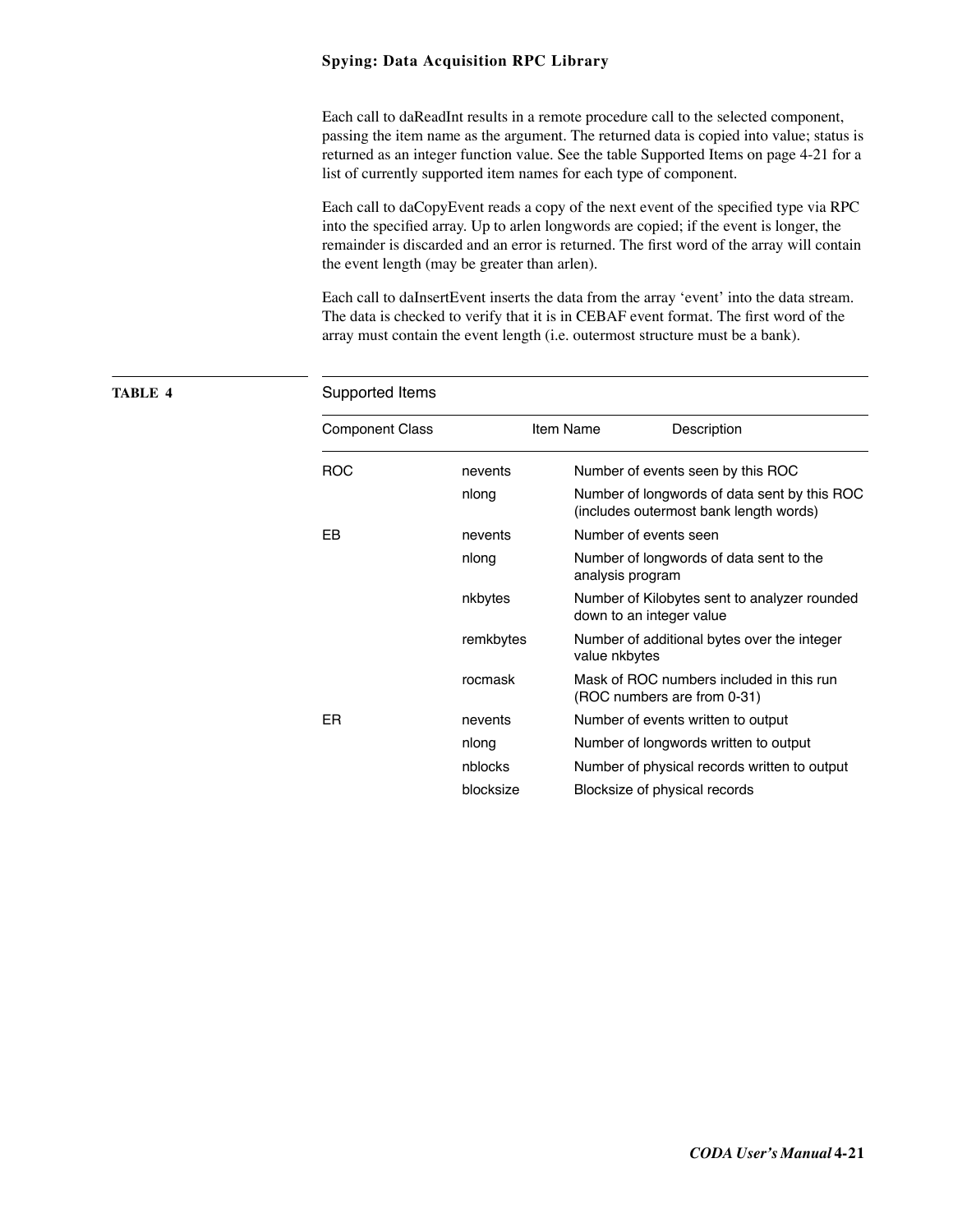**Callable Routines**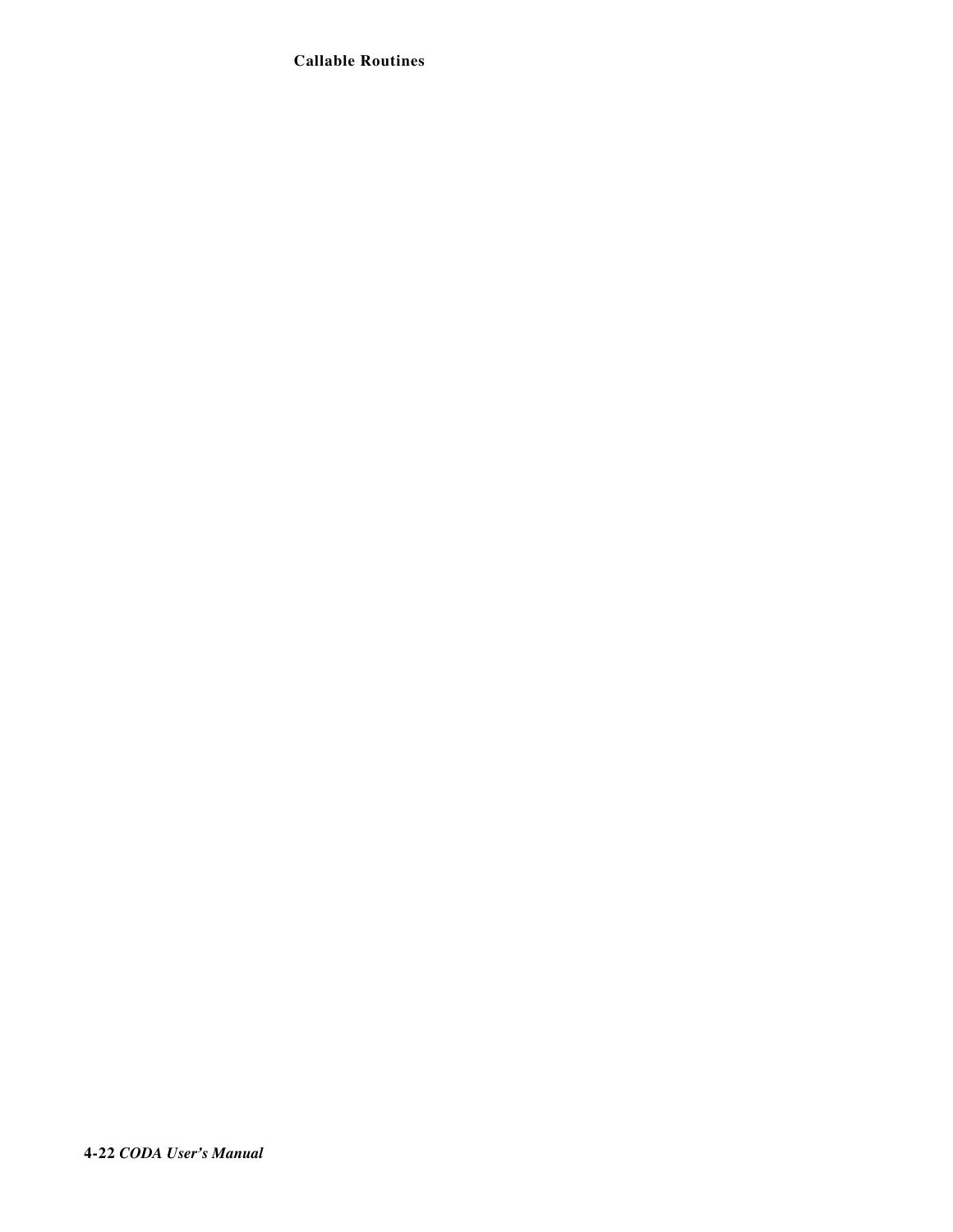**5**

# **CHAPTER <sup>5</sup>** Utilities

CODA contains a number of useful utilities for controlling and monitoring experimental apparatus, and for examining event data stored in files. The following utilities are documented in this chapter:

- 
- ccrl CODA readout list interpreter to convert crl to c code
- cdumphist Utility for invoking usrDump routine in analysis program
- cefdmp Utility to dump events from files or from live processes • cnaf CAMAC I/O utility
- coda\_activate Script for starting Run Control network components
- codaf77 Script for compiling and linking fortran applications
- facmsg Print a coda facility error message
- makelist Script for compiling readout lists (calls ccrl
- vxmon VxWorks remote system monitor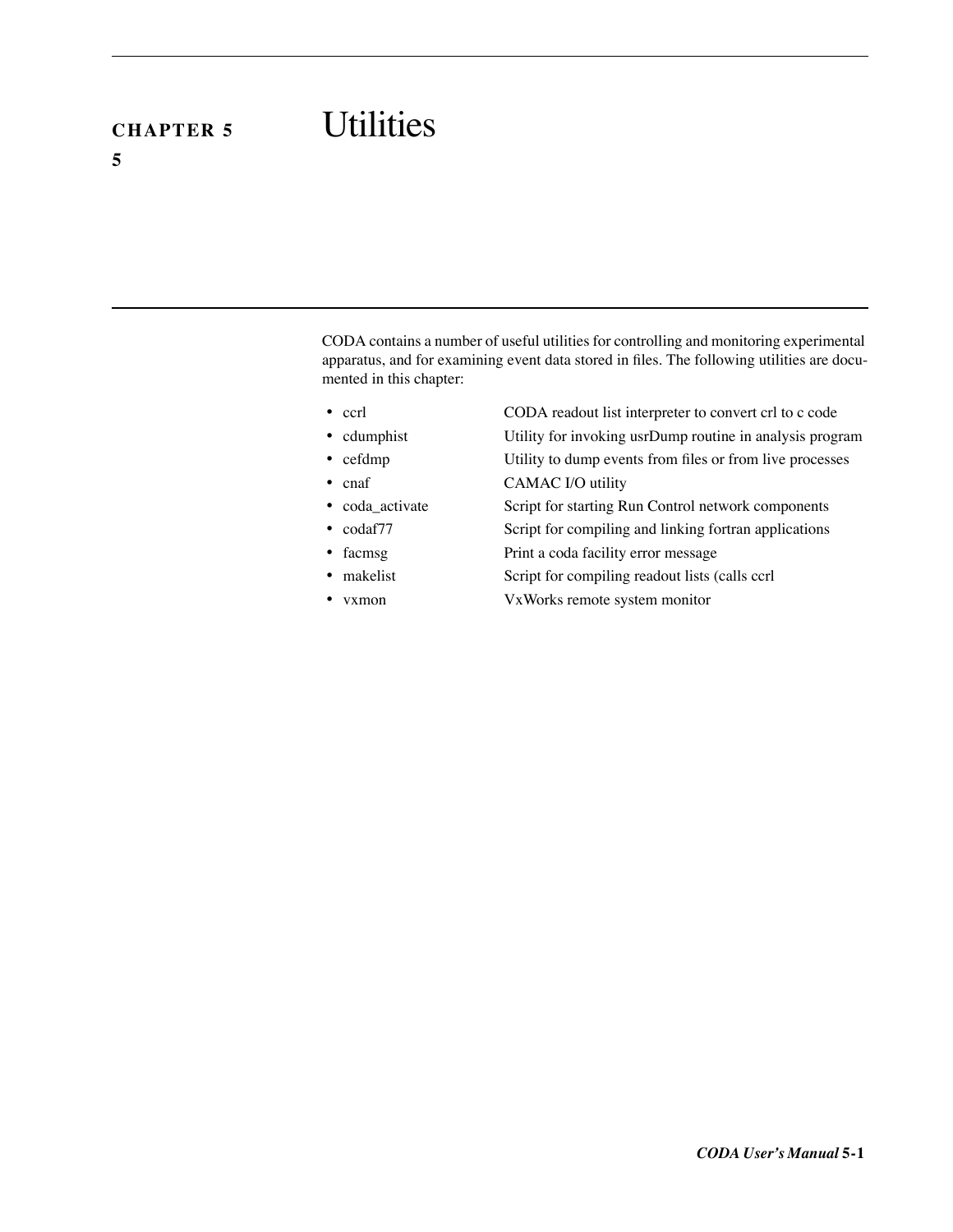# ccrl

The *ccrl* utility converts CODA readout list language files (.crl files) into c code which can then be passed to the GNU 68K cross compilers

#### **Syntax**

% ccrl filename.crl [outfile]

#### **Arguments**

filename = filename containing readout list code to be converted

outfile = optional output file name (default is filename.c)

#### **Description**

*ccrl* uses lex and yacc to parse the input file and identify keywords for conversion into c code. It generates c code specifically for downloading into coda\_roc running on a VxWorks host. It does not generate stand alone code. The user can, however, imbed his own c code into his readout list in addition to using the defined readout list language. For more information on CRL language see Appendix C.

*ccrl* is used by the CODA utility *makelist* in generating the downloadable VxWorks objects used by the ROC.

#### **Example**

To take the readout list physics.crl and convert it to c storing it in a temporary file for viewing (i.e. temp.c).

% ccrl physics.crl temp.c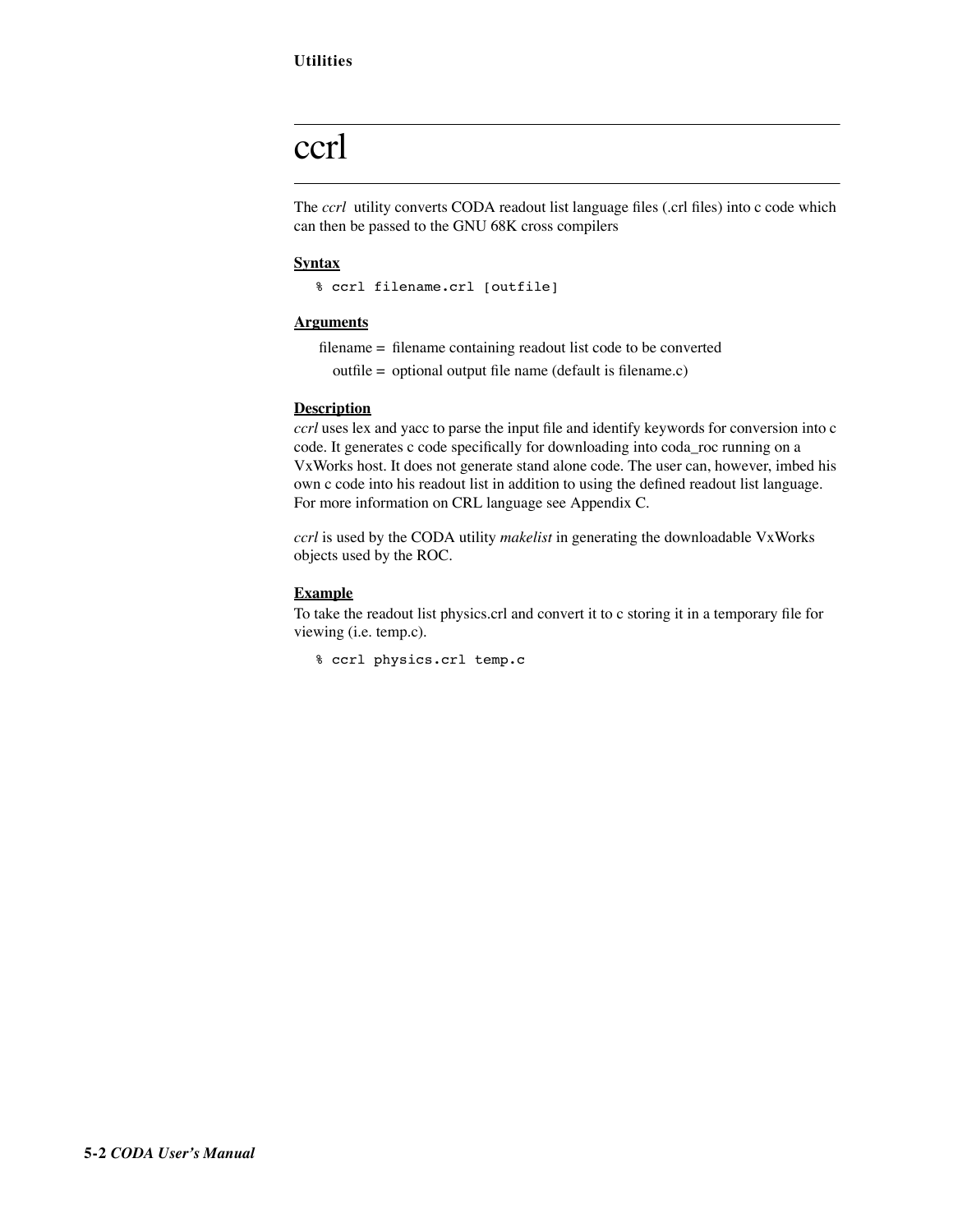# cdumphist

The *cdumphist* utility is a simple program to cause an analysis program to execute its usrDump routine.

# **Syntax**

% cdumphist target

# **Arguments**

target = hostname of the machine running the analysis program

# **Description**

*cdumphist* makes an RPC call to the daDump routine of the analysis program running on the specified host. If this program has called rcExecute, the call is passed to that program's usrDump routine.

This utility was written as a simple way to signal an analysis program to write all its histograms to disk for viewing by a display program. It is no longer necessary for that function since Hbook histograms may be placed in shared memory and viewed live (Ultrix Only).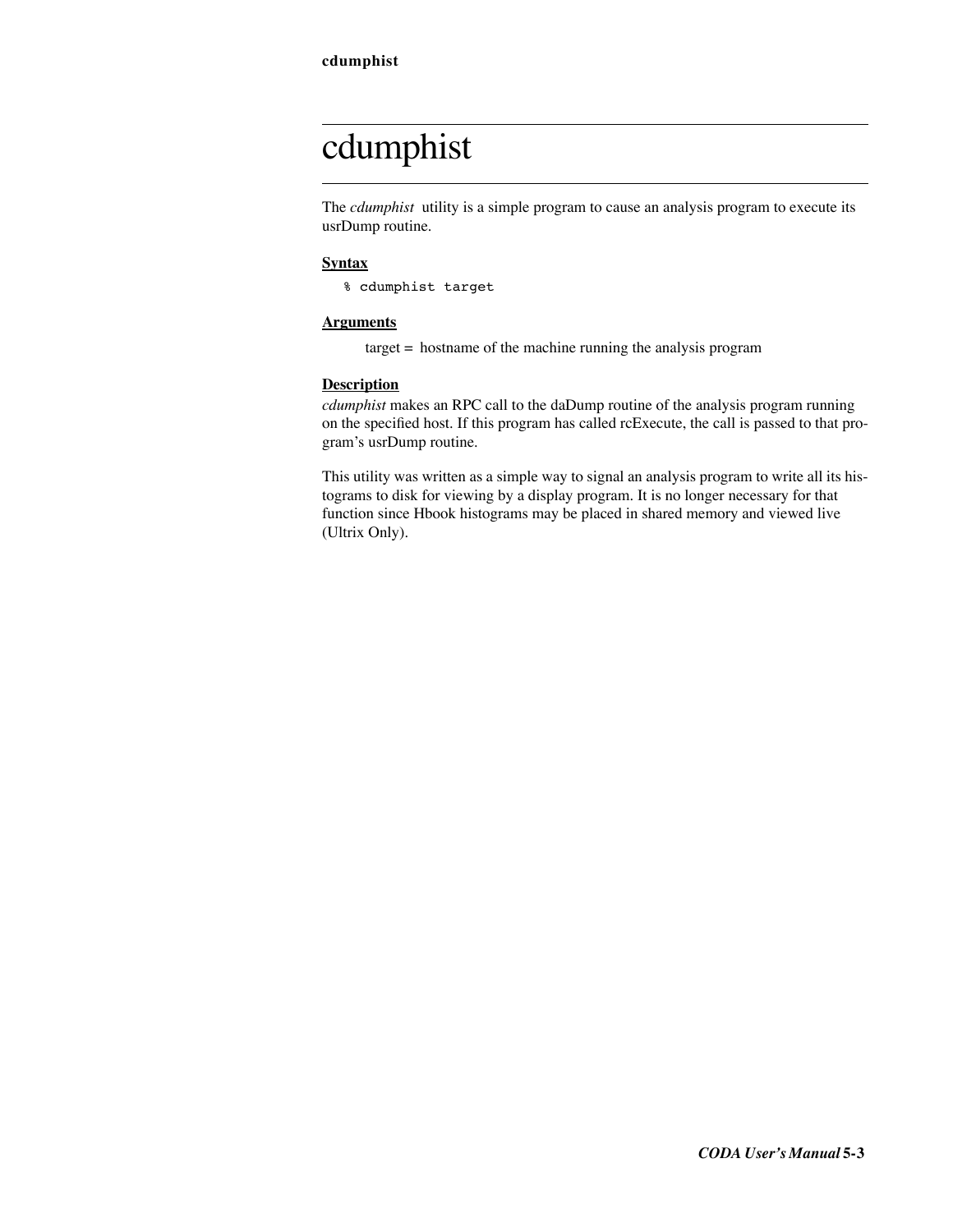# cefdmp/xcefdmp

The event dump utility (cefdmp) can display, in a readable ASCII format, events from the following sources:

- event files
- readout controllers (fragments)
- event builder output
- analysis program output

#### **Syntax**

```
% cefdmp [filename] [-o object] [-t tag] [-u uniquetag]
          [-s start] [-e end] [-d dictionary] [-x]
% xcefdmp [same]
```
#### **Options**

- o specify the source object name (CODA component name)
- t select specified tag number or name (full path in event structure)
- u select specified unique tag, independent of location in the event
- s number of first record in file to dump
- e number of last record in file to dump
- d specify dictionary for obtaining tag names and titles
- x hex dump of integers (default is decimal)

#### **Description**

The cefdmp utility can dump selected portions of particular events from either a file on disk or from special processes which comprise the data acquisition pipeline.

For file dumps, the filename is specified as an argument to cefdmp. One event is dumped, and then the utility waits for a carriage return before dumping the next event. If *-s nnn* is specified, (*nnn*-1) records are skipped before the dump starts. If *-e mmm* is specified, the dump continues without prompting until record *mmm*. Output is to standard output, and so in this case can be piped to other programs or re-directed to disk:

% cefdmp myfile -e 20 > dump20.lis

Events are tree structured, and every node and leaf on the tree contains an identifier or tag. Any node or leaf may be specified either by a path (set of tags) starting at the root of the tree, or by a tag which only occurs at a single point on the tree. The -u option is used to specify a unique tag. (Using unique tags when defining event structures makes it easier to use this utility, but is not required.)

Tags are stored in the event as integers, but may be referenced by names stored in a tag dictionary (see Appendix E). The name of this dictionary file may be specified with the -d option, or defaulted to the value of the environment variable EVTAGS, or the file *evTags* in the directory pointed to by the environment variable RCDATABASE. The following command dumps the drift chamber portion of physics events (events whose outermost identifier is not *physics* will be skipped):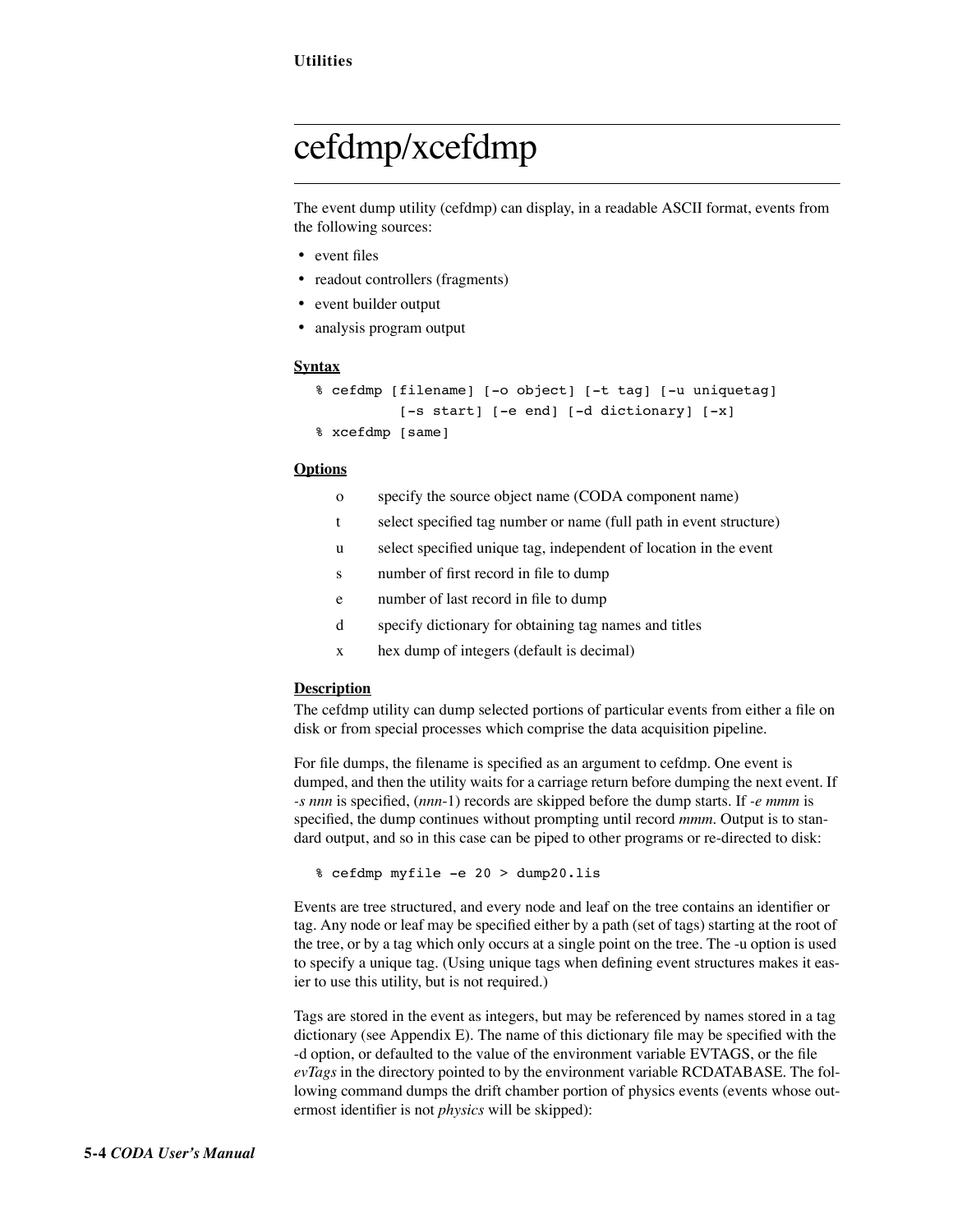# **cefdmp/xcefdmp**

% cefdmp myfile -t physics.drift

Events may alternatively read from processes in the data acquisition pipeline. Currently, the readout controller (ROC), event builder (EB), and the analysis program (ANA) all will support this feature, allowing spying on the data stream at the crate level, prior to analysis, and after analysis. The data source is selected using the -*o* option followed by the name of the object as found in the run control database file. Assuming that the environment variable RCDATABASE is defined, the following example extracts physics events after analysis:

%cefdmp -o myana -t physics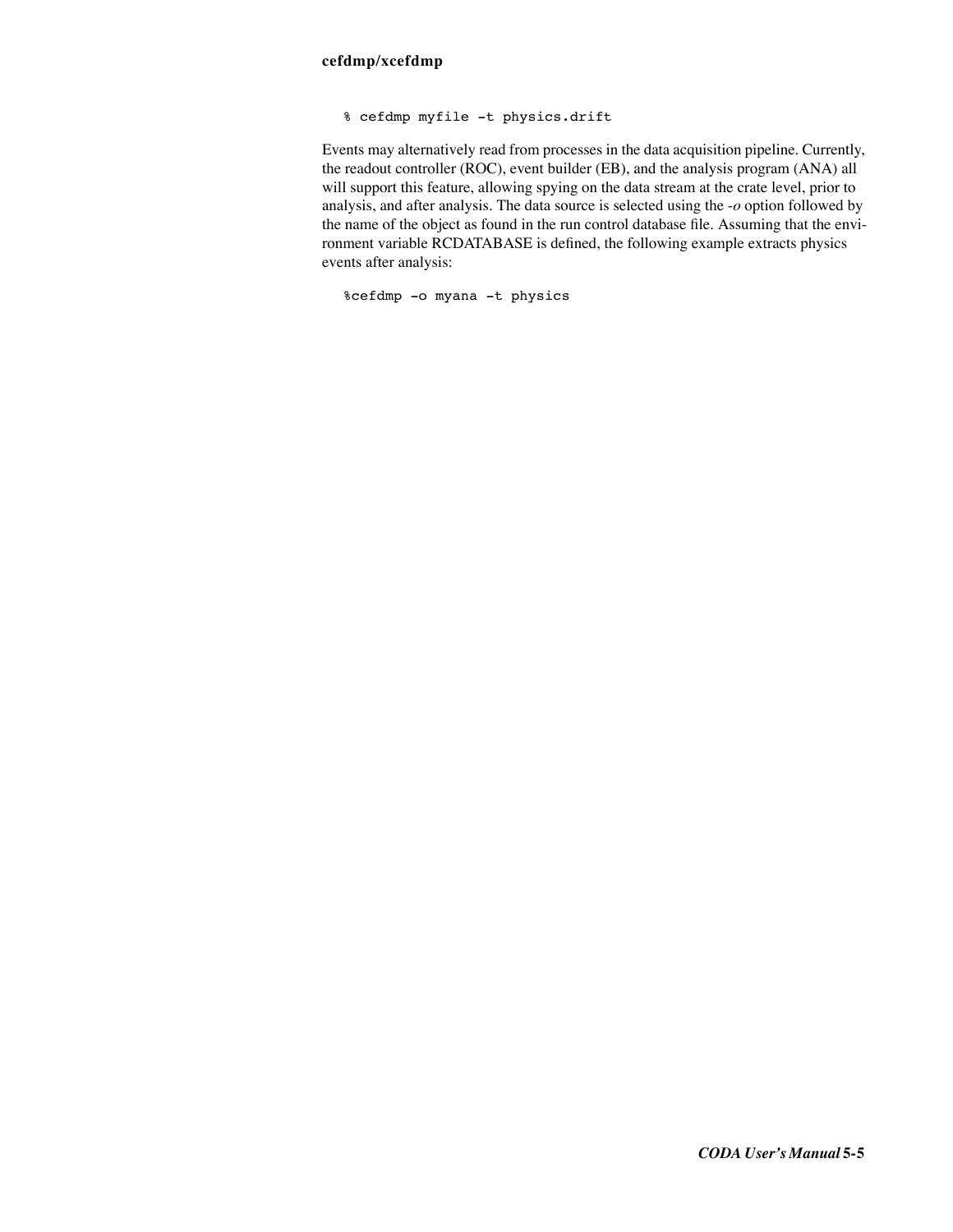# cemsg

Error codes from the various facilities within CODA have associated error message strings which may be printed interactively with the *cemsg* command.

#### **Syntax**

% cemsg errornumber

#### **Description**

The program takes its first argument as a decimal (hex if 0x is prepended) status code, looks it up in a compiled table, and prints the full error message to stdout. If the code is not found, it prints a message that the code is unknown. (This would happen if the cemsg utility were out of date, for example).

The output string is in three parts: (1) severity, (2) error name, and (3) error text. The severity is one of the strings Info, Warning, Error, or Fatal Error. The error name starts with a leading S\_ followed by the short name of the facility causing the error message, followed by another underscore, followed by an abbreviation of the error. The exception to this are the two error names S\_SUCCESS and S\_FAILURE which do not indicate a facility name.

#### **Example**

% cemsg -2140209130 Error: S\_DA\_NOPARAM Parameter does not exist

This error was generated by the DA facility (Data Acquisition). Facility names are as follows:

CAMAC CAMAC I/O package DA Data Acquisition / Run Control EVFILE Event file I/O EVLIVE Live event I/O (inter-process communications)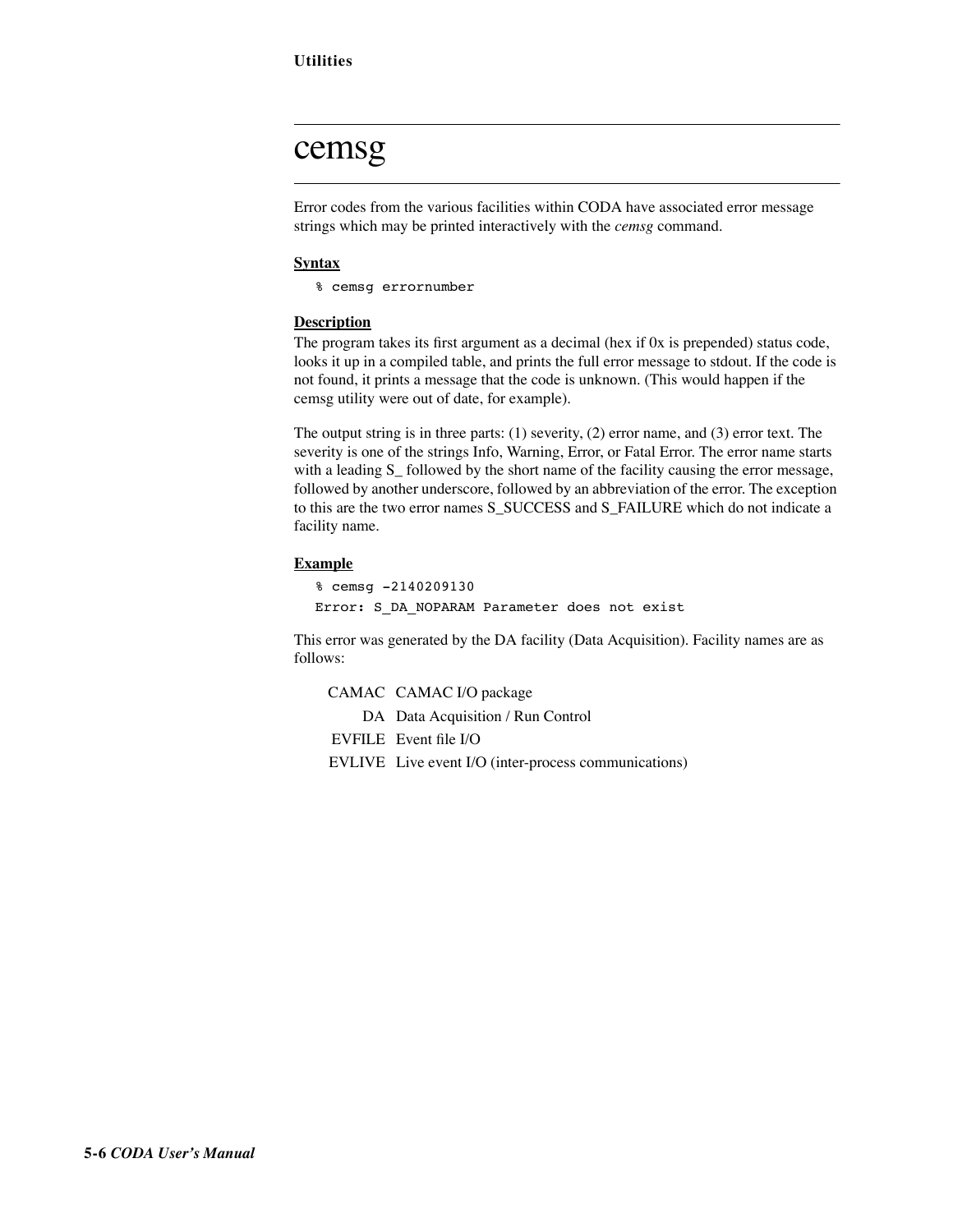# cnaf

The *cnaf* utility allows some of the features of the CAMAC I/O library to be used interactively. In particular, single functions to a CAMAC register may be performed.

### **Syntax**

% cnaf target [c n a f [data]]

#### **Arguments**

target = hostname of the CAMAC server

 $c =$  crate number

 $n =$  slot number

 $a =$  address in slot

 $f =$  function code

 $data = data for write functions (16-23)$ 

#### **Description**

If all arguments are specified, the operation is performed and the status is printed onto stdout.  $Q=0$  is a normal successful operation,  $Q=1$  means no Q response,  $Q=3$  means no Q and no X response. In the following examples, user input is in italics:

```
% cnaf myvme 1 3 0 16 1234
q:0
% cnaf myvme 1 3 0 0
dec:1234 hex:4d2 q:0
```
If only the target name is specified, the server is contacted and *cnaf* reads the c, n, a, f, and data arguments repetitively from stdin, performing each operation and reporting return status on stdout. Input is terminated by end of input (control-D).

```
% cnaf myvme
c n a f [d]: 1 3 0 16 2222
q:0
c n a f [d]: 1 3 0 0
dec:1234 hex:4d2 q:0
c n a f [d]: \Delta D%
```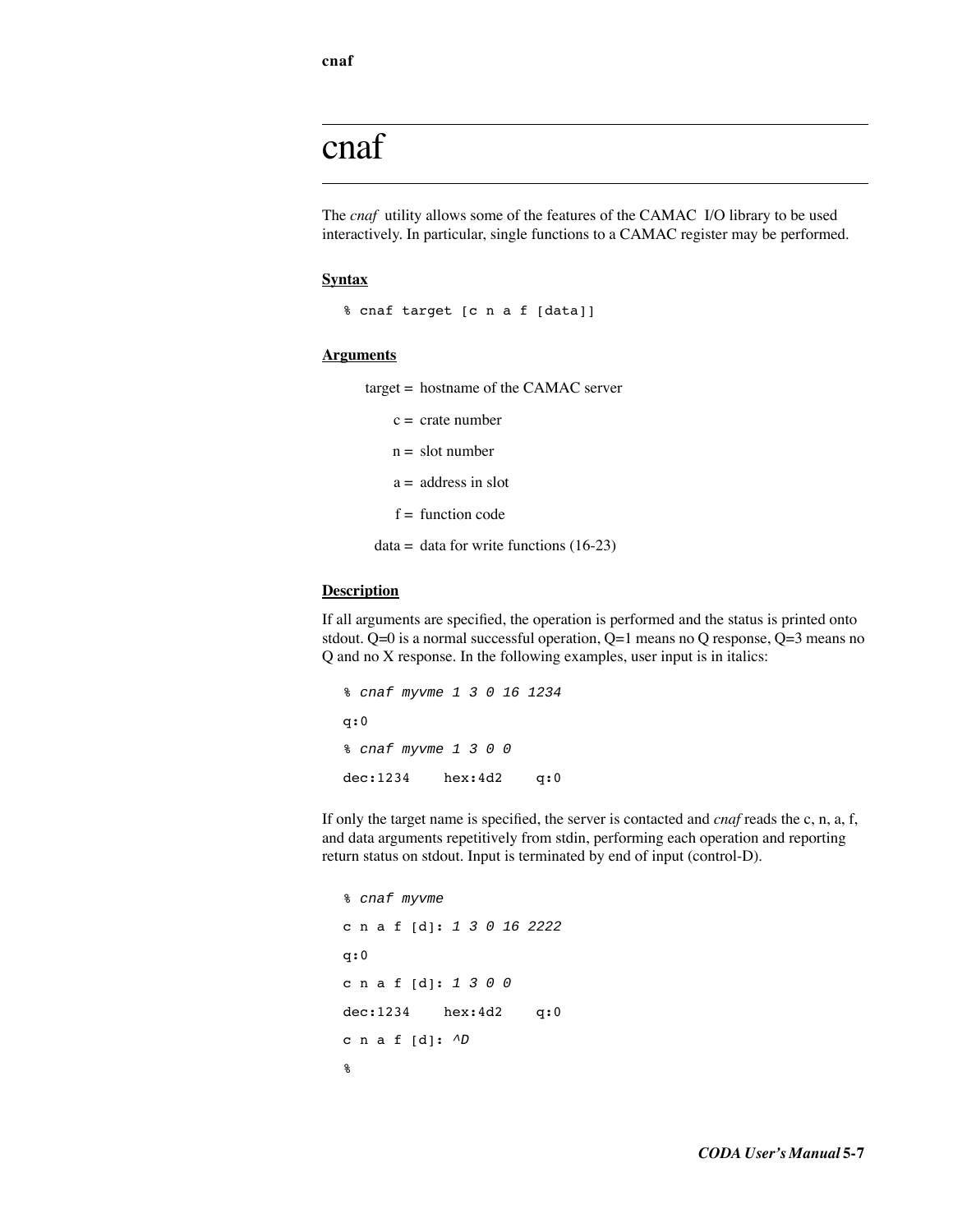# coda\_activate

In order to simplify starting processes which contain Run Control network components, a script has been provided which invokes *rsh* on the proper host, as specified in the rcNetwork file. This command is normally used only in the rcNetwork file.

#### **Syntax**

% coda\_activate [options]

#### **Options**

| $-1$ [og] $\langle$ file $>$ | Log filename. Default is none, except for the console logger,<br>where the default is coda_console.log.                                   |
|------------------------------|-------------------------------------------------------------------------------------------------------------------------------------------|
| $-nol[og]$                   | Force no log file.                                                                                                                        |
|                              | $-p[rogram]$ <p> The program file to activate. This overrides the default which<br/>is derived automatically from the component type.</p> |
| $-f[i] <$ file $>$           | Synonym for -program.                                                                                                                     |
| -o ption  <opt></opt>        | An option to be passed onto the program. Multiple such<br>options may be specified, each being preceded by -option.                       |

#### **Description:**

When used without options, coda\_activate activates the default program corresponding to the component (e.g. ROC, EB) on the node specified in the rcNetwork entry. The options described above may be used to override the defaults.

Note that the location of any log files will depend on whether the corresponding component is activated on the same node as RunControl, or remotely on another node, *unless* the log filename is fully specified (e.g. /usr/users/me/ana.log). In the case where the component is activated on the same node as RunControl, the logfile will be located in the directory from which RunControl was activated. If the component is activated remotely, the logfile will be located in the home directory corresponding to the current account.

#### **Example**

The following is a sample rcNetwork file showing the use of this command:

```
! File:-
! rcNetwork: Network Configuration file.
!
! A Host of $NODE implies the same node as RunControl.
!-
!Name Num Type Host BootScript
!---- --- ---- ---- ----------
ROC1 1 ROC dadev -l roc.log
MYEB 0 EB myhost $CODA/bin/coda activate -p ~/test/myebana
MYANA 0 ANA myhost $CODA/bin/coda activate -p ~/test/myebana
```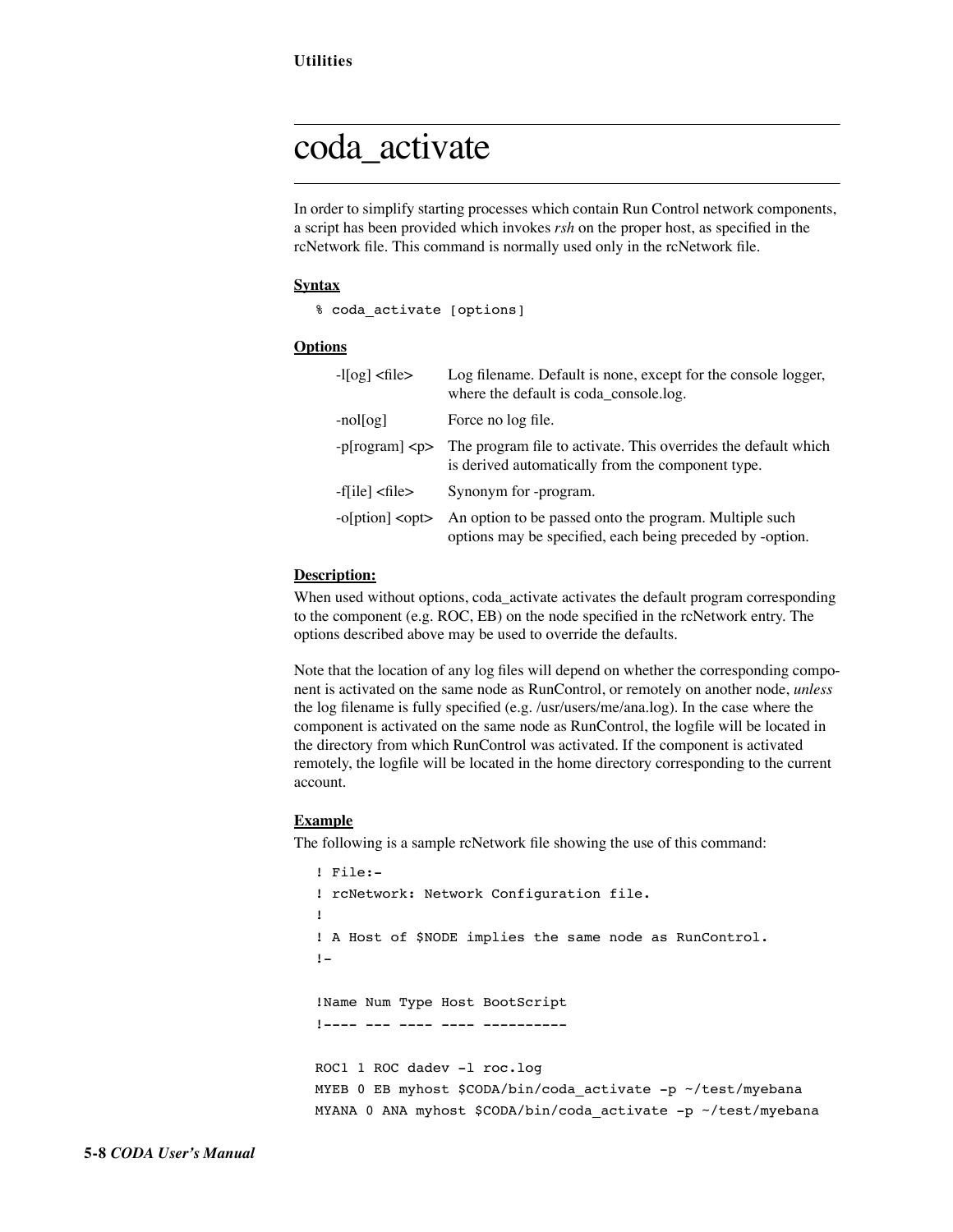# codaf77

In order to simplify compiling and linking fortran applications with the CODA libraries, a script has been provided which executes the compiler and links to all CODA libraries and to the most recent CERN program libraries.

## **Syntax**

% codaf77 [f77\_options] [loader\_options] file(s)

Any options may be specified which are valid for the compiler and linker, including additional object modules, fortran files, and library files.

## **Description**

This script simply invokes f77 on the host, passing all arguments through to the compiler, and appending on the CODA libraries and the CERN libraries (packlib and kernlib). It may be copied from \$CODA/bin and customized as necessary.

# **Example**

The following example compiles a program *drift.F* which references files included from the sub-directory *include*, and links to the library *drift.a* and the X11 system library:

% codaf77 -I./include -lX11 drift.F drift.a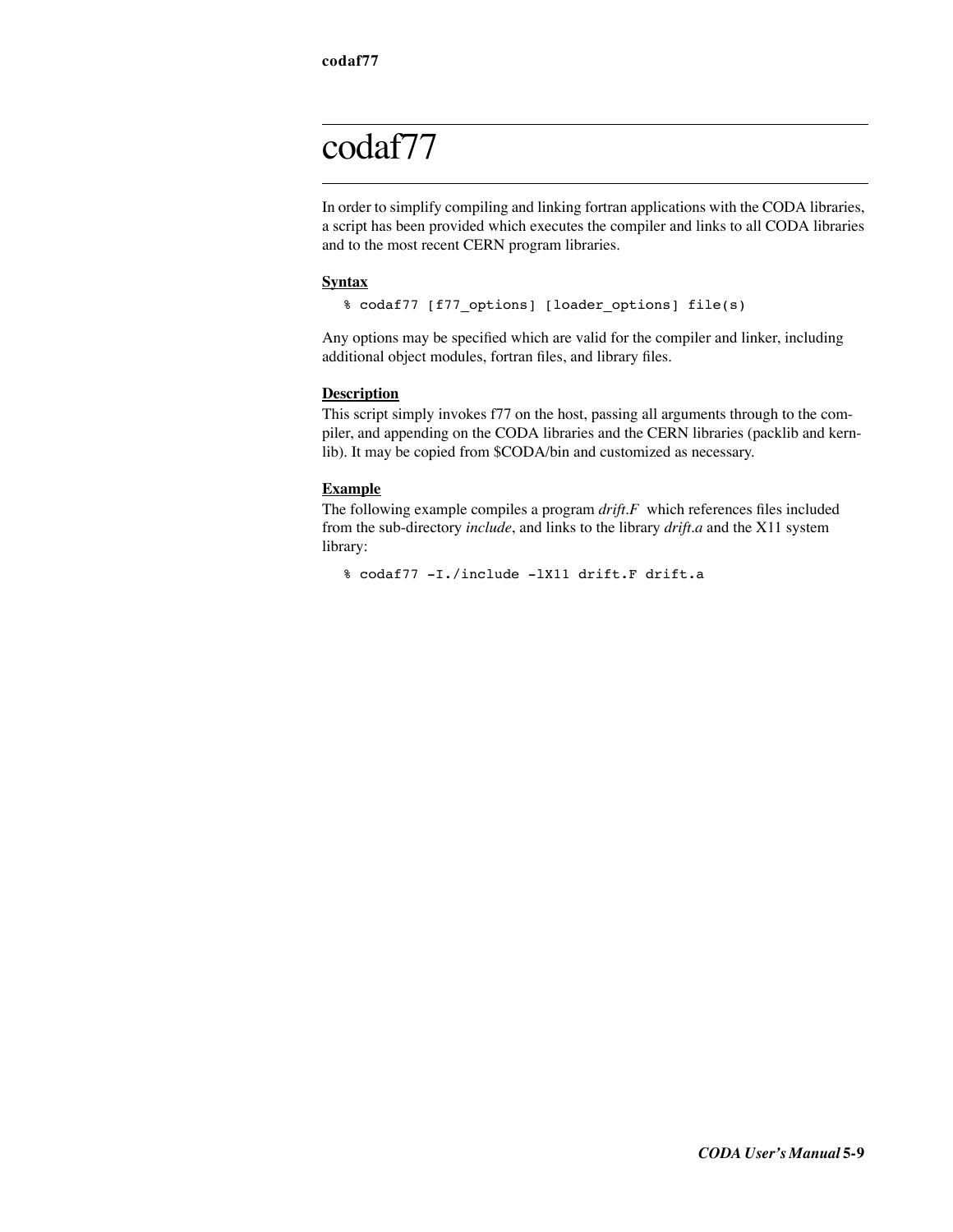# makelist

*makelist* is a utility for compiling CODA readout language.

#### **Syntax**

% makelist file[.crl] version

The name of the file to be compiled must end with ".crl".

## **Description**

This script first passes the source through an interpreter (called *ccrl*) which converts the readout list into c. Next, the GNU compiler is invoked to compile the c readout list. Currently, the macro expanded c source is left behind in the file "file.c".

The version argument specifies the VxWorks version number the file is to be compiled under. The two currently supported versions are 5.0 and 5.1.

## **Example**

The following example compiles the readout list fastbus.crl to produce the 2 files fastbus.c and fastbus.o:

% makelist fastbus 5.0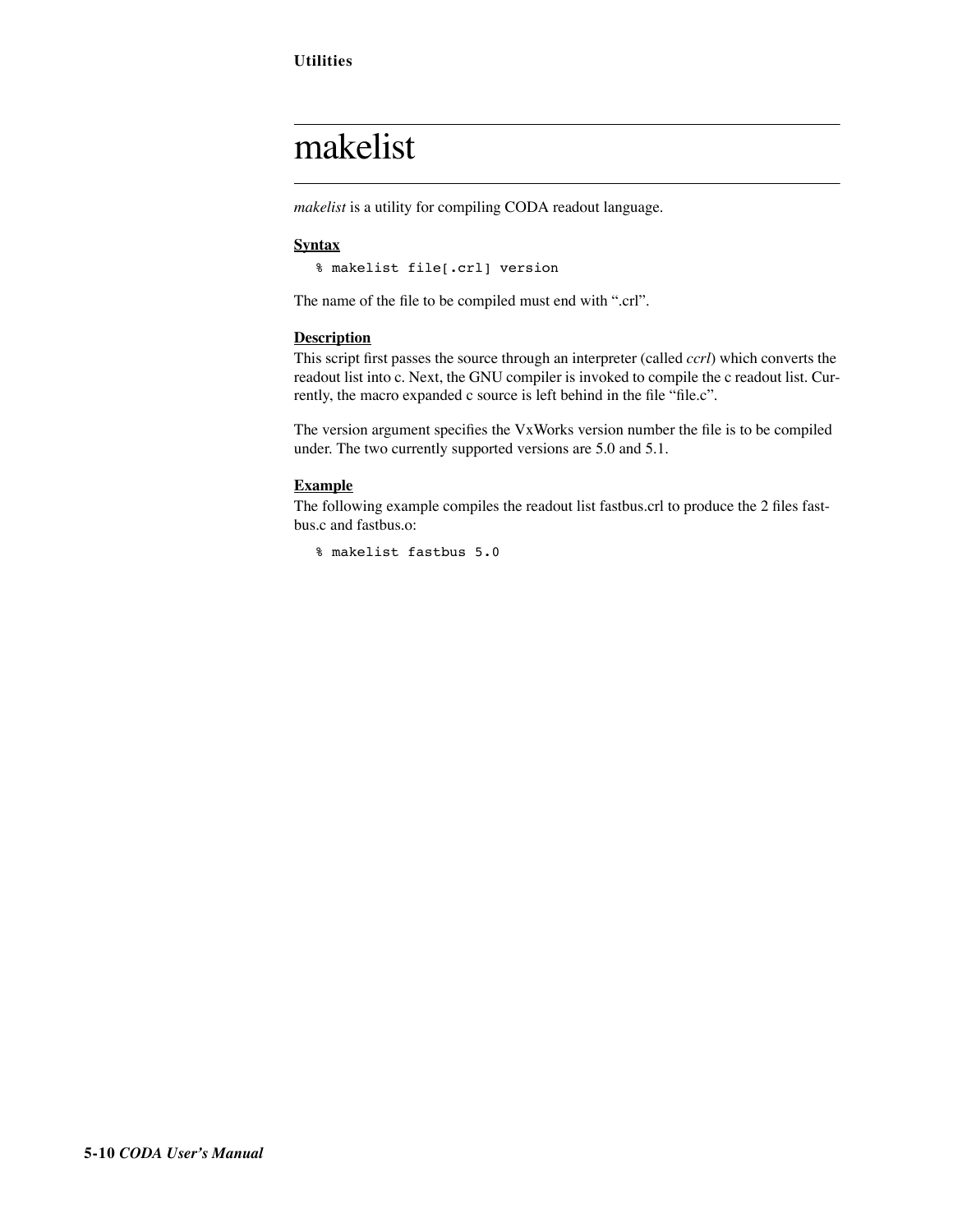## vxmon

The vxmon utility gives access to several of the system monitoring routines of the VxWorks kernel (operating system used in the VME and FASTBUS systems).

## **Syntax**

% vxmon

(Select a node and a display type from pull down menus.)

## **Description**

This X-windows based utility can display information about all tasks on any of the front end systems in CODA, both readout controllers and slow controls servers. When vxmon first starts up it reads the file rcNetwork in the directory pointed to by the environment variable RCDATABASE to obtain a list of all nodes in the experiment. This list is used to build a pull down list of nodes (see below).

The menu bar at the top of the window contains 4 buttons: Control, Display, Node, and Application.

The Control button brings up 2 menu choices: Set Interval and Quit. The Set Interval menu item brings up a slider to vary the update rate from 0.5 seconds to 10 seconds.

The Display button brings up 4 menu choices: Status, CPU Load, Stack, and None.

- The Status display shows, among other things, the priority and current status (READY, PEND, SUSPEND) of each task. Any task in the SUSPEND state is probably hung -- please submit a problem report.
- The CPU Load display shows what percent of the CPU time is being consumed by each task, with one column giving figures since the monitor started and the other giving figures from the last second of operation. The last few lines of this display also show time spent in the kernel and executing interrupt code (both data acquisition and ethernet I/O).
- The Stack display shows the stack size of each task, the largest stack the task has ever used, and the amount of the stack never used (Margin). If a task is ever observed to have a margin of less than 100 bytes, please submit a problem report.

The Node button brings up a list of known nodes to select for display, as well as an option for entering a node name in a popup window.

The Applications button brings up 2 choices: Shell and Reboot. The Shell application creates a terminal window and attempts to log in to the current node (this may require entering a username and password). This option will not work on systems configured without a shell task and the rlogin daemon. The Reboot application forces a soft reboot of the currently selected node (after prompting for verification).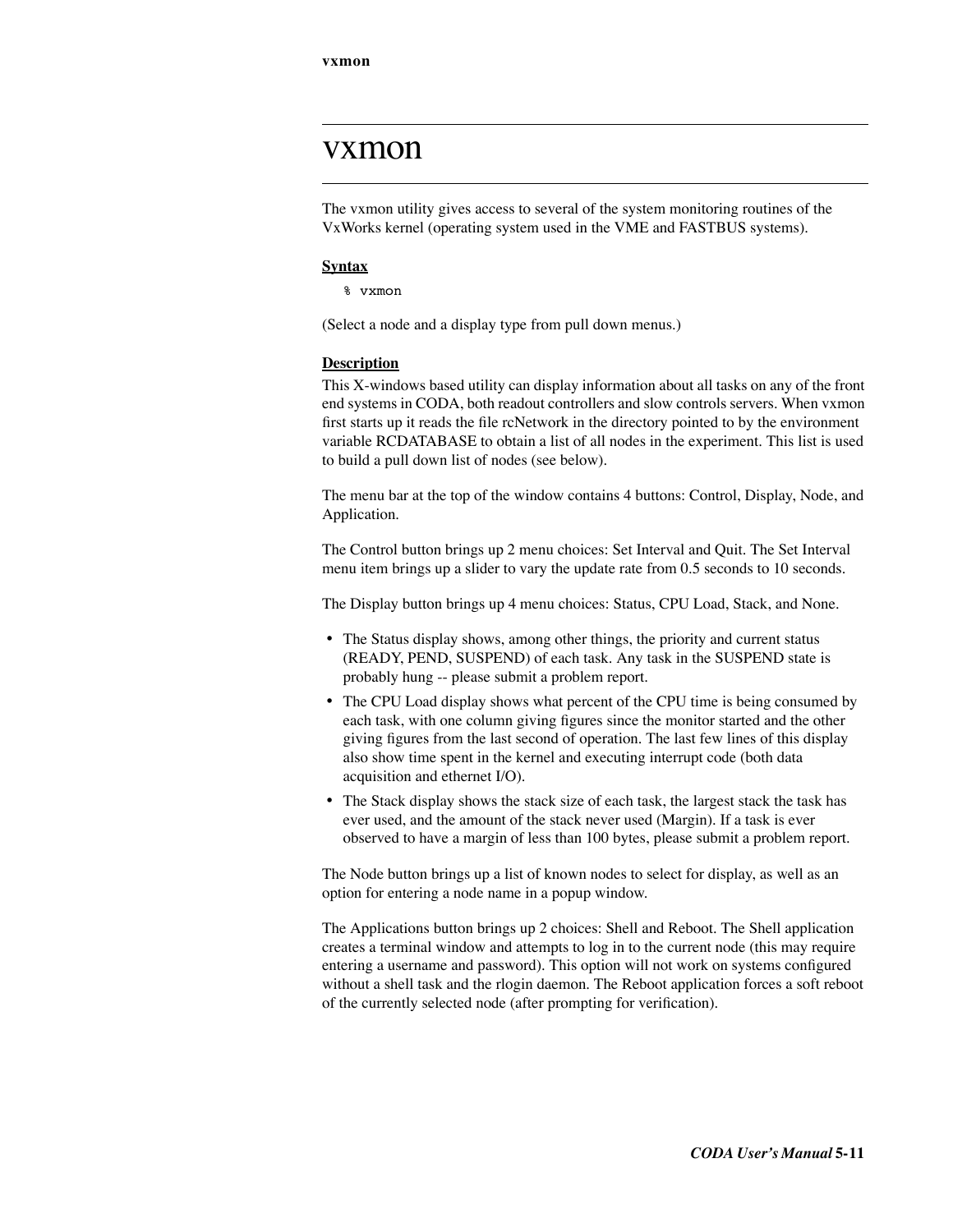## Status Display

| NAME               | ENTRY   | TID             | PRI | STATUS   | $_{\rm PC}$ | SP     | ERRNO       | DELAY        |
|--------------------|---------|-----------------|-----|----------|-------------|--------|-------------|--------------|
|                    |         |                 |     |          |             |        |             |              |
| tExcTask           | excTask | 3fccd0          |     | 0 PEND   | 1cab8       | 3fcc3c | d0003       | $\Omega$     |
| tLogTask logTask   |         | 3fb788          |     | 0 PEND   | $1$ cab $8$ | 3fb6f0 | $\mathbf 0$ | $\mathbf{0}$ |
| tNetTask           | netTask | 3f7568          |     | 50 READY | 4d79e       | 3f7500 | $\mathbf 0$ | $\Omega$     |
| tPortmapd portmapd |         | 3f0e64 100 PEND |     |          | 59ada       | 3f0d30 | 16          | $\mathbf{0}$ |
| vxServ             | vxserv  | 3be560 100 PEND |     |          | 59ada       | 3be464 | 36          | $\mathbf{0}$ |
| scServ             | main    | 3df960 150 PEND |     |          | 59ada       | 3df844 | 1c0001      | $\mathbf{0}$ |
| caServ             | main    | 3c0dd0 150 PEND |     |          | 59ada       | 3c0cb4 | d0003       | $\mathbf{0}$ |

## **CPU Load Display**

| NAME      | ENTRY    | TID    | PRI         |      | total % (ticks) delta % (ticks) |         |       |
|-----------|----------|--------|-------------|------|---------------------------------|---------|-------|
|           |          |        |             |      |                                 |         |       |
| tExcTask  | excTask  | 3fccd0 | $\mathbf 0$ |      | 2)<br>$0\%$ (                   | $0\%$ ( | 2)    |
| tLoqTask  | loqTask  | 3fb788 | $\mathbf 0$ | 0% ( | 0)                              | $0\%$ ( | 0)    |
| tNetTask  | netTask  | 3f7568 | 50          |      | 0 % ( 74838)                    | $0\%$ ( | 408)  |
| tPortmapd | portmapd | 3f0e64 | 100         |      | $0\%$ (<br>46)                  | $0\%$ ( | 0)    |
| vxServ    | vxserv   | 3be560 | 100         |      | 0\; ( 15465)                    | 1% (    | 3100) |
| scServ    | main     | 3df960 | 150         |      | 5)<br>$0\%$ (                   | $0\%$ ( | 0)    |
| caServ    | main     | 3c0dd0 | 150         |      | $0\%$ (<br>0)                   | $0\%$ ( | 0)    |
| KERNEL    |          |        |             |      | 0% ( 1310) 0% (                 |         | 60)   |
| INTERRUPT |          |        |             |      | 0% ( 1500) 0% ( 44)             |         |       |
| IDLE      |          |        |             |      | 98% (8150509) 98% (192662)      |         |       |
| TOTAL     |          |        |             |      | 98% (8243783) 99% (196326)      |         |       |

## **Stack Display**

| <b>NAME</b> | ENTRY    | TID    | SIZE  | <b>CUR</b> | HIGH | MARGIN |
|-------------|----------|--------|-------|------------|------|--------|
|             |          |        |       |            |      |        |
| tExcTask    | excTask  | 3fccd0 | 2988  | 148        | 652  | 2336   |
| tLoqTask    | loqTask  | 3fb788 | 4988  | 152        | 220  | 4768   |
| tNetTask    | netTask  | 3f7568 | 9528  | 104        | 736  | 8792   |
| tPortmapd   | portmapd | 3f0e64 | 4528  | 308        | 2616 | 1912   |
| vxServ      | vxserv   | 3be560 | 19212 | 252        | 3764 | 15448  |
| scServ      | main     | 3df960 | 9208  | 284        | 1500 | 7708   |
| caServ      | main     | 3c0dd0 | 9208  | 284        | 1500 | 7708   |
| INTERRUPT   |          |        | 8000  | $\Omega$   | 312  | 7688   |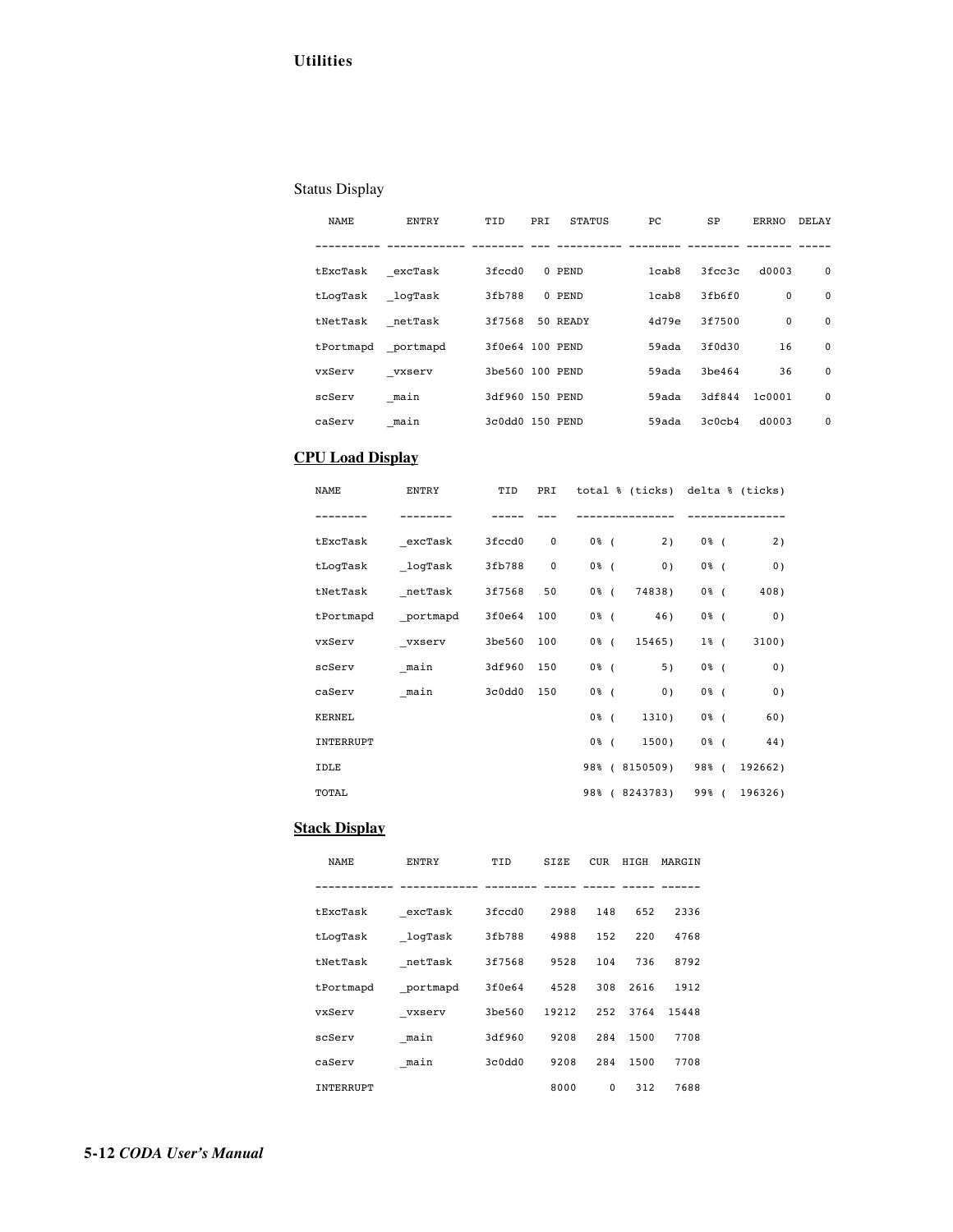Run Control is configured through 8 files:

- rcNetwork -- definitions of each distributed component
- rcRunTypes -- definitions of names of types of runs
- <*runType>.config* -- configuration strings for components in this type of run
- <runType>.options -- Run Control options for this type of run
- rcRunNumber -- file containing the number of the last started run
- rcDefaults -- file containing default settings for Run Control (optional)
- rcExperiment -- file containing an Experiment name (optional)
- rcPriority -- file containing service names and associated priority numbers (optional)

## **A.1 rcNetwork**

The network definition file contains 1 line per distributed component in the following format:

name number class IP [command]

where "name" is an arbitrary alphanumeric name, "number" is a unique integer number identifying the named component, "class" is one of the 7 supported classes (see below), "IP" is an internet hostname or address (e.g. mynode.cebaf.gov or 129.57.99.99), and "command" is an optional csh command used to start the component if it is not currently active. An example of such a command is coda\_activate, discussed in Chapter 5. Comment lines are those with a leading exclamation mark (!), and are ignored.

| <b>Run Control Classes</b> |                           |                                                                                                |  |  |
|----------------------------|---------------------------|------------------------------------------------------------------------------------------------|--|--|
| Class Name                 | Title                     | Description                                                                                    |  |  |
| TS                         | <b>Trigger Supervisor</b> | TS control ROC (optional).                                                                     |  |  |
| <b>ROC</b>                 | ReadOut Controller        | Read event fragments from input boards and<br>forward them to the event builder (one or more). |  |  |
| FB                         | Event Builder             | Assemble fragments into events (one required).                                                 |  |  |
| <b>ANA</b>                 | Analysis Program          | Analyze events (one required).                                                                 |  |  |
| ER                         | Event Recorder            | Write analyzed events to the output file<br>(optional, at most one).                           |  |  |
| LOG                        | Console Logger            | Accept console messages from other<br>components and optionally display them in a              |  |  |

### **TABLE 5**

*CODA User's Manual* **A-1**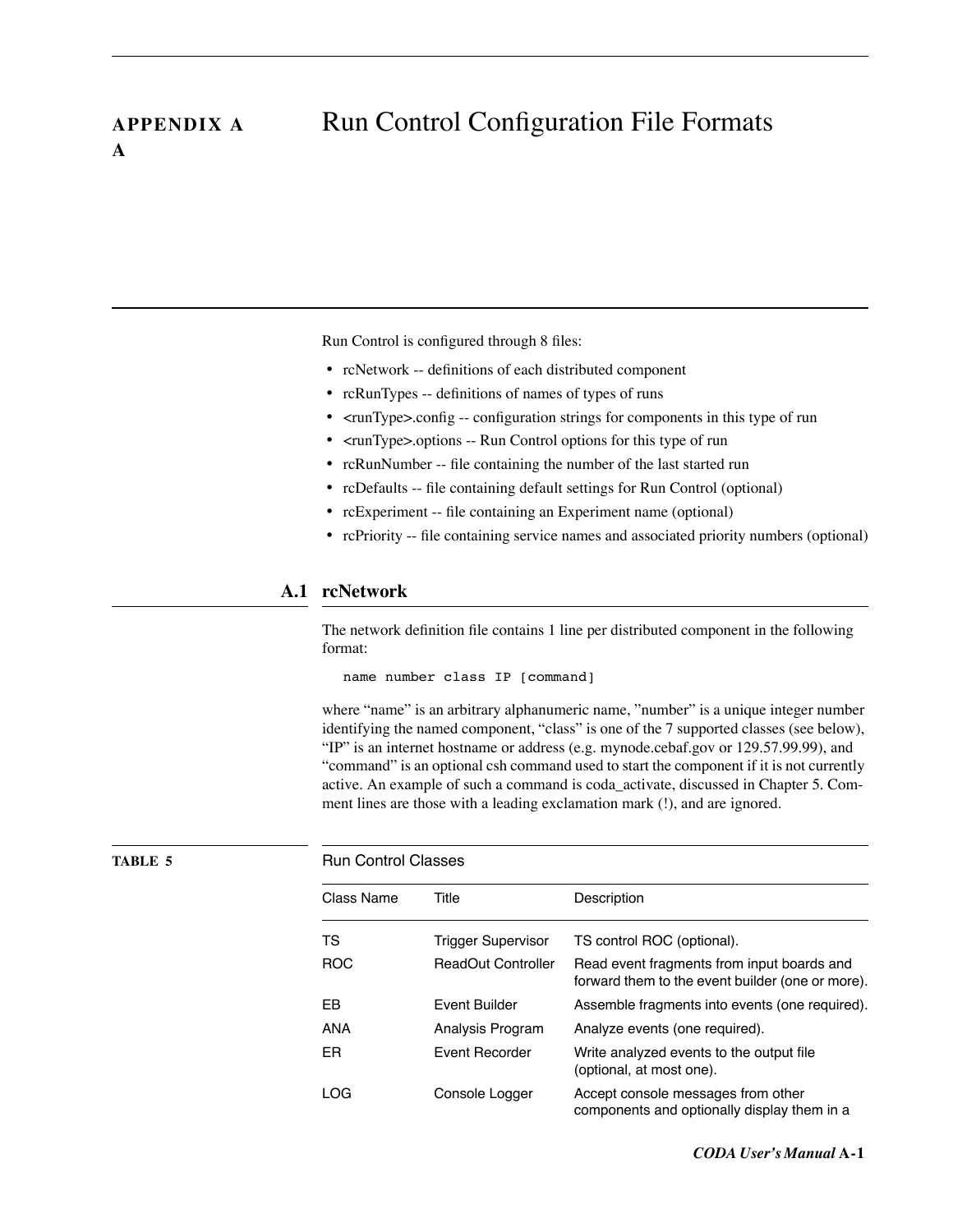|    |                | window and/or write them to a log file (one<br>required).      |
|----|----------------|----------------------------------------------------------------|
| UC | User Component | Arbitrary user component (optional, more than<br>one allowed). |

If the EB and LOG components are not found in rcNetwork, they are automatically added to the system with a component name the same as the class name, and an IP address the same as Run Control's (for the LOG component) or the analysis program (for the EB component). If the EB is listed in rcNetwork, it must have the same IP address as the analysis program. A minimal rcNetwork file would look something like:

```
fastbus 1 ROC 129.57.99.99
crunchEB 1 EB localhost /usr/users/me/myana/a.out
crunchANA 1 ANA localhost /usr/users/me/myana/a.out
```
This generates a system with one front end crate named fastbus. An event builder named "crunchEB" on the local host and an analysis program named "crunchANA" are started by running the file a.out in the specified directory, and a console log running on the local host will also be started. This system is not using a trigger supervisor, nor does it include an event recording process (but may write output events from the analysis program to disk).

It is actually possible to define more than one EB, ANA, ER, or LOG, provided only one of each is referenced in any <runType>.config file. Multiple Services should be identified by their name and number

## **A.2 rcRunTypes**

The run types file contains a list of run type names and run type numbers. For each run type, user's may specify a different set of configuration information. Each line of the file is either a comment line (leading "!") or defines a run type with the following format:

name number

where "name" is an alphanumeric string, and "number" is a decimal integer. The run type name is used to locate configuration information for runs of that type, and the number is propagated to all components during the download change of state. Example file:

physics 1 calibration 2 test 3

If the rcRunTypes file is missing, Run Control uses a run type of "default", number 0.

## **A.3 <runType>.config**

For each entry in rcRunTypes, there is a corresponding ".config" file (e.g. physics.config). Each line in the file is either a comment line (!) or defines a component to be used for runs of this type. Format:

```
name configurationString
```
where "name" matches a name defined in rcNetwork, and "configurationString" is an ASCII string whose meaning is specific to each class (see table Configuration String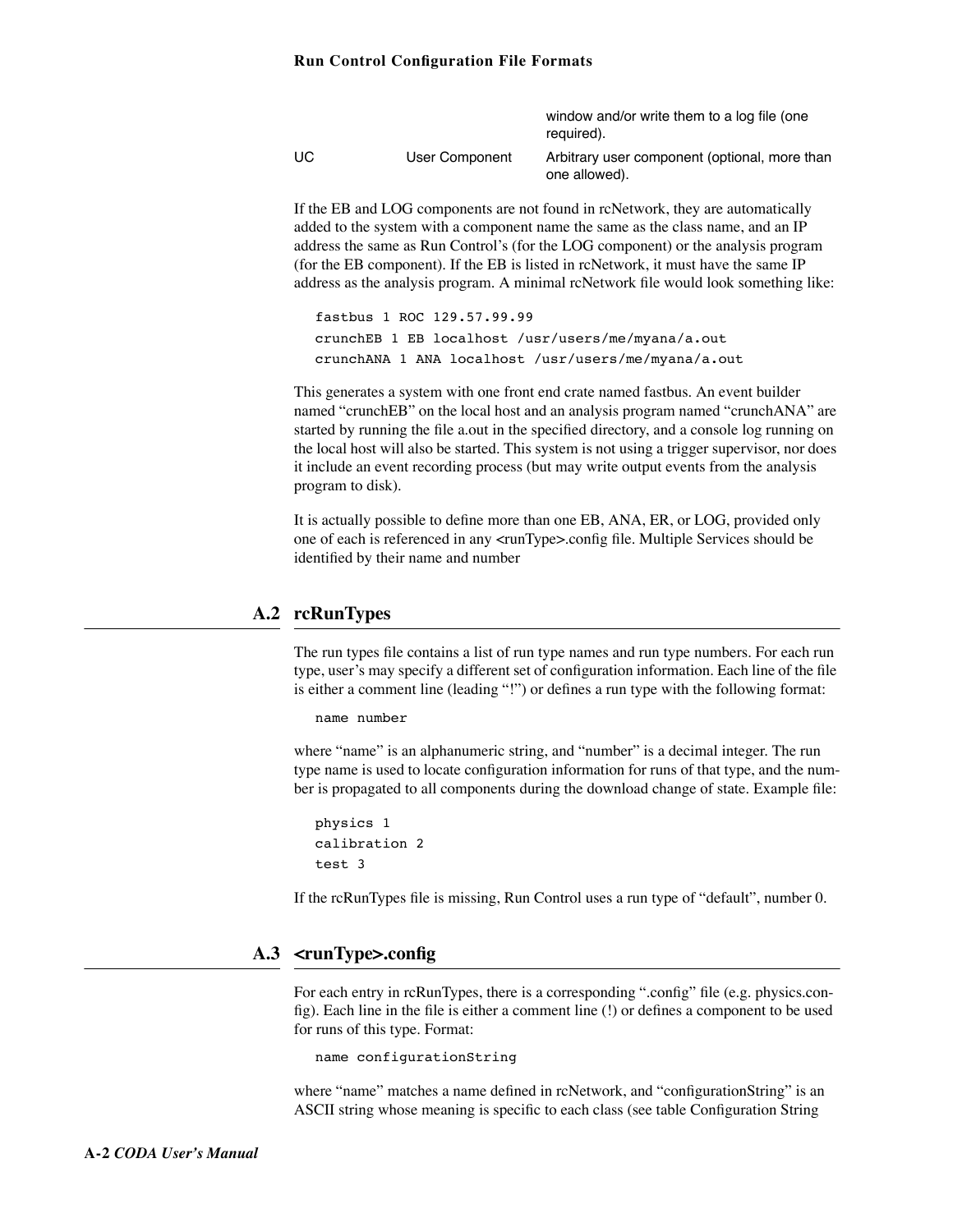Usage on page A-3). This string may contain embedded spaces, and is taken to start at the first non-whitespace after the name and continue to the end of the line or to an exclamation mark. It is sent to the component as part of the "download" command.

| TABLE 6 |            | <b>Configuration String Usage</b>                    |  |  |  |  |  |
|---------|------------|------------------------------------------------------|--|--|--|--|--|
|         | Class Name | <b>Configuration String Usage</b>                    |  |  |  |  |  |
|         | UC, ANA    | User defined                                         |  |  |  |  |  |
|         | TS, ROC    | Name of file containing user's compiled readout code |  |  |  |  |  |
|         | EB.        | Ignored                                              |  |  |  |  |  |
|         | ER.        | name of event output file <sup>1</sup>               |  |  |  |  |  |
|         | <b>LOG</b> | name of console log file, if desired                 |  |  |  |  |  |
|         |            |                                                      |  |  |  |  |  |

## **A.4 <runType>.options**

Each run type has a run options file with an postfix of ".options" (e.g. physics.options). This file contains values for various options in the Run Control program. Each noncomment line has the form:

name value

or in the case of scripts,

transitionName [priority] scriptName

The only non-script option currently supported is "runNumber", with the following values and meanings:

increment => increment and save the run number in rcRunNumber (default)

noincrement => fetch the run number from rcRunNumber (file is not changed)

Example:

runNumber increment

For user script execution, the "transitionName" can take on any of the following: download, prestart, go, pause, and end. The script's execution priority is optional and defaults to 29 if no value is given. The "scriptName" should include the path specifying its location.

Script Examples:

prestart \$RCDATABASE/rcScripts/getHVstatus go 10 \$RCDATABASE/rcScripts/getruninfo

If the option file is missing, all options take their default values, and no script components are created.

<sup>1.</sup> This component is not implemented in CODA 1.4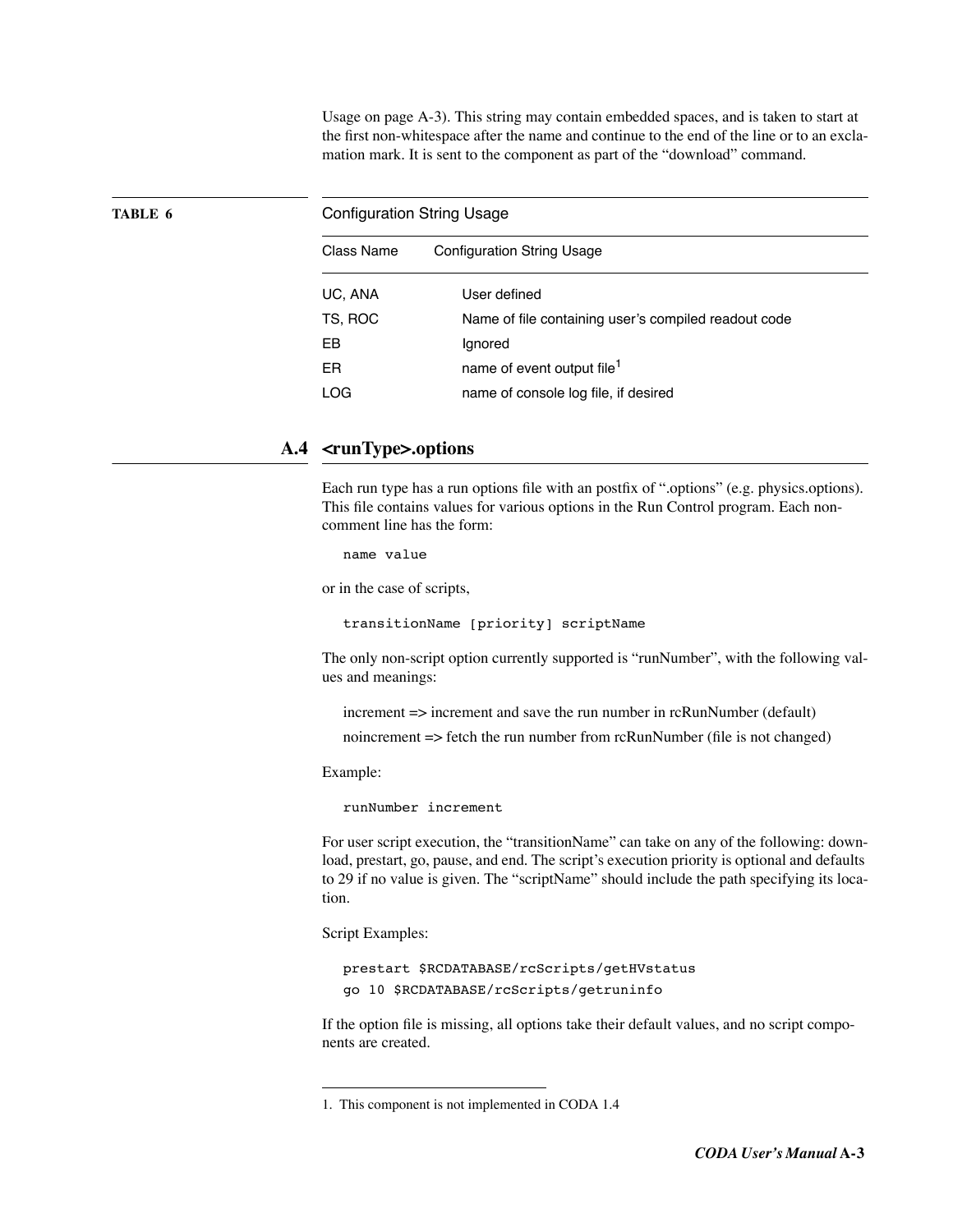## **A.5 rcRunNumber**

This file contains the most recently used run number as a decimal ASCII integer. The run number is incremented at the start of a run if the option "runNumber" is set to "increment" (the default). If the rcRunNumber file is missing, it is created when the first run is started with a run number of 1. The run number can optionally be set to any value through the options menu in RunControl.

## **A.6 rcDefaults**

The rcDefaults file has a format similar to the options file above, in which each line specifies the name of a variable and its initial value. The following table lists all options, their default values, and a brief description.

| Name             | Default | Description                                                                                                                                                                                                                                                    |
|------------------|---------|----------------------------------------------------------------------------------------------------------------------------------------------------------------------------------------------------------------------------------------------------------------|
| buttonFeedback   | true    | Determines whether the various buttons on the<br>Run Control command panels show feedback<br>describing their actions when the mouse cursor<br>enters them. The default is true.                                                                               |
| online           | true    | Determines whether Run Control is online. A<br>value of false will result in state transitions<br>being performed without any communication<br>with the components described in the<br>rcNetwork file. This is useful for diagnostics.<br>The default is true. |
| rpcUpdate        | true    | Determines whether updating of variables from<br>components in the rcNetwork file occurs. The<br>default is true.                                                                                                                                              |
| rpctimeout       | 3       | Determines the time in seconds the Run Control<br>rpc communication will wait for a reply. The rpc<br>request is issued 3 times. The timeout refers to<br>a single request.                                                                                    |
| verboseReporting | true    | Determines how verbose the status messages in<br>the scrolling status region are. The default is<br>true (verbose).                                                                                                                                            |

## **A.7 rcExperiment**

The rcExperiment file contains a single string identifying a name for the Experiment. This name will be displayed on the RunControl front panel. While the string may be arbitrarily long, if the user uses a very long string it may be cropped in the RunControl display.

## **A.8 rcPriority**

The rcPriority file can optionally be used to either redefine standard class component execution priorities (NOT encouraged) or define priorities for user components (UC). The syntax of the file is as follows:

**TABLE 7**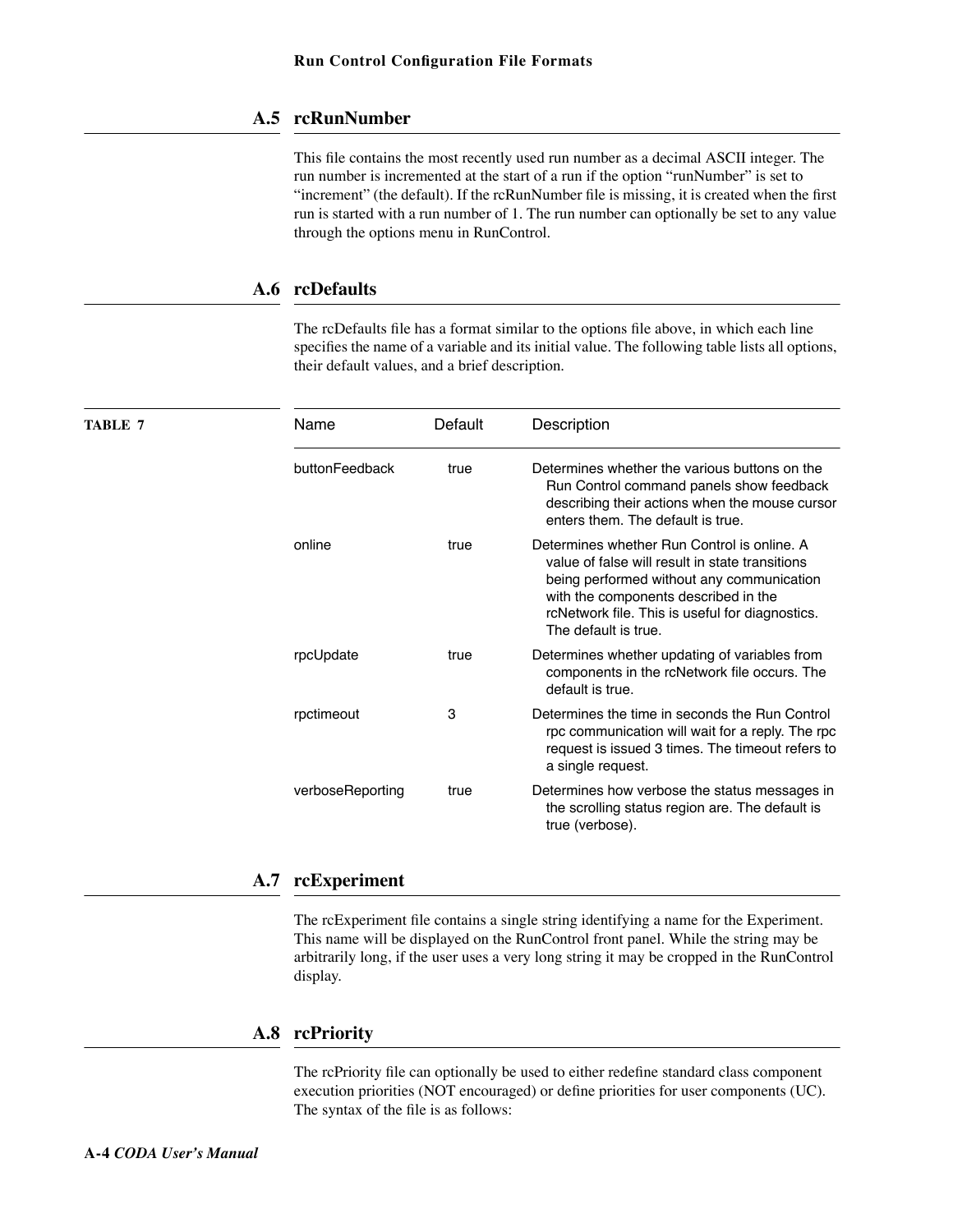## class priority

where "class" can take on the values LOG, ER, ANA, EB, ROC, TS, and UC. The default priorities for all the standard classes are,

| LOG        | 27    |
|------------|-------|
| ER         | 23    |
| ANA        | 19    |
| ЕB         | 15    |
| <b>ROC</b> | 11    |
| тs         | $-27$ |

The purpose of priorities in the starting and stopping of runs is to give RunControl a defined order of communication to all the components. RunControl will not issue transition requests to one class before all the "higher priority" classes have successfully completed their transitions. For example, in starting a run RunControl communicates with the larger number classes first like ANA then EB then ROC and finally TS. However, when ending the run RunControl reverses the order of communication: TS, ROC, EB, and then ANA. Hence the TS component is the last to become active but the first to deactivate.

The user may define priorities for USER\_SCRIPT components via the <runType>.options file. Hence, if he wished to have a script execute during the go transition after all the classes have activated except TS, then he could define it to be executed with a priority level 10.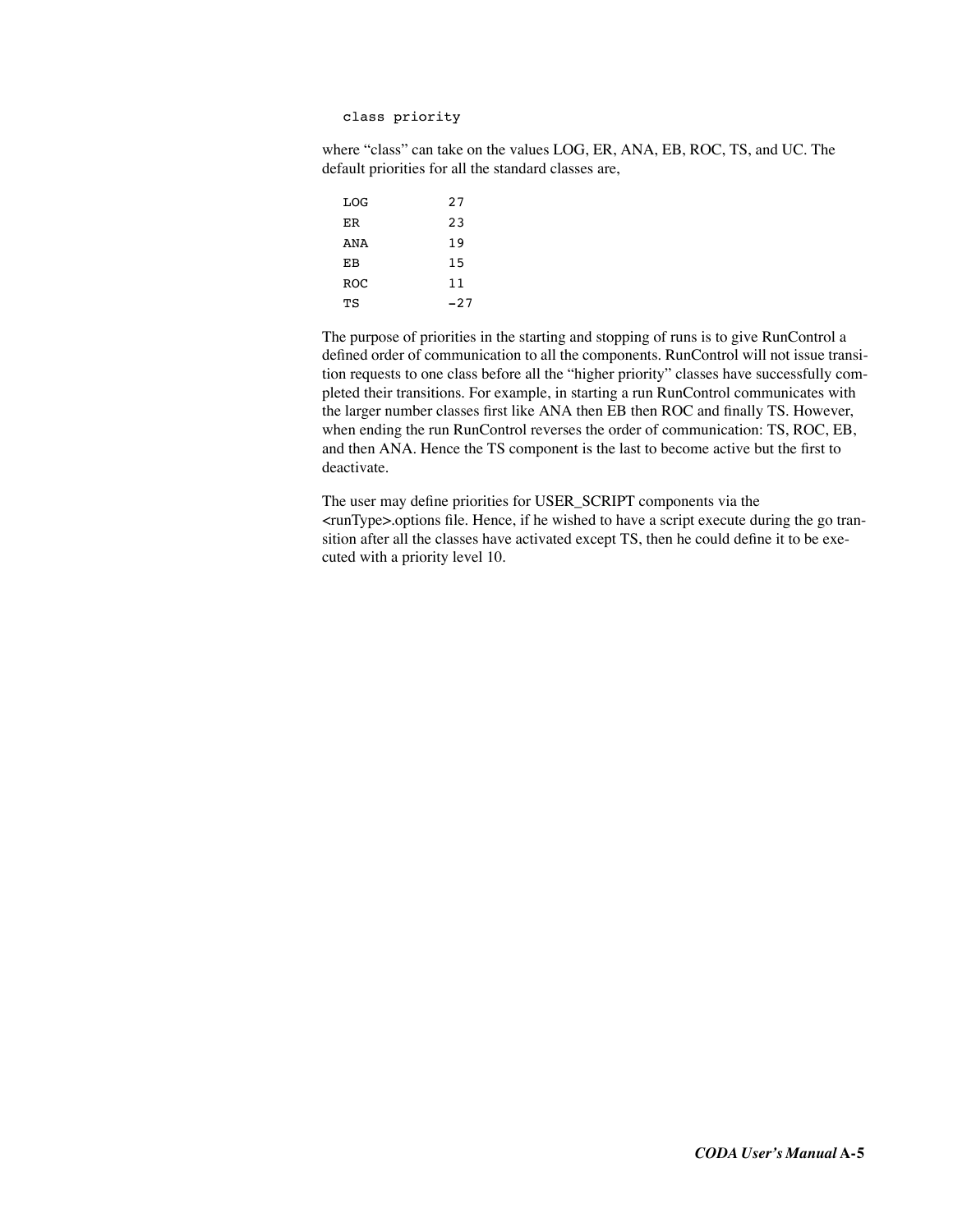**Run Control Configuration File Formats**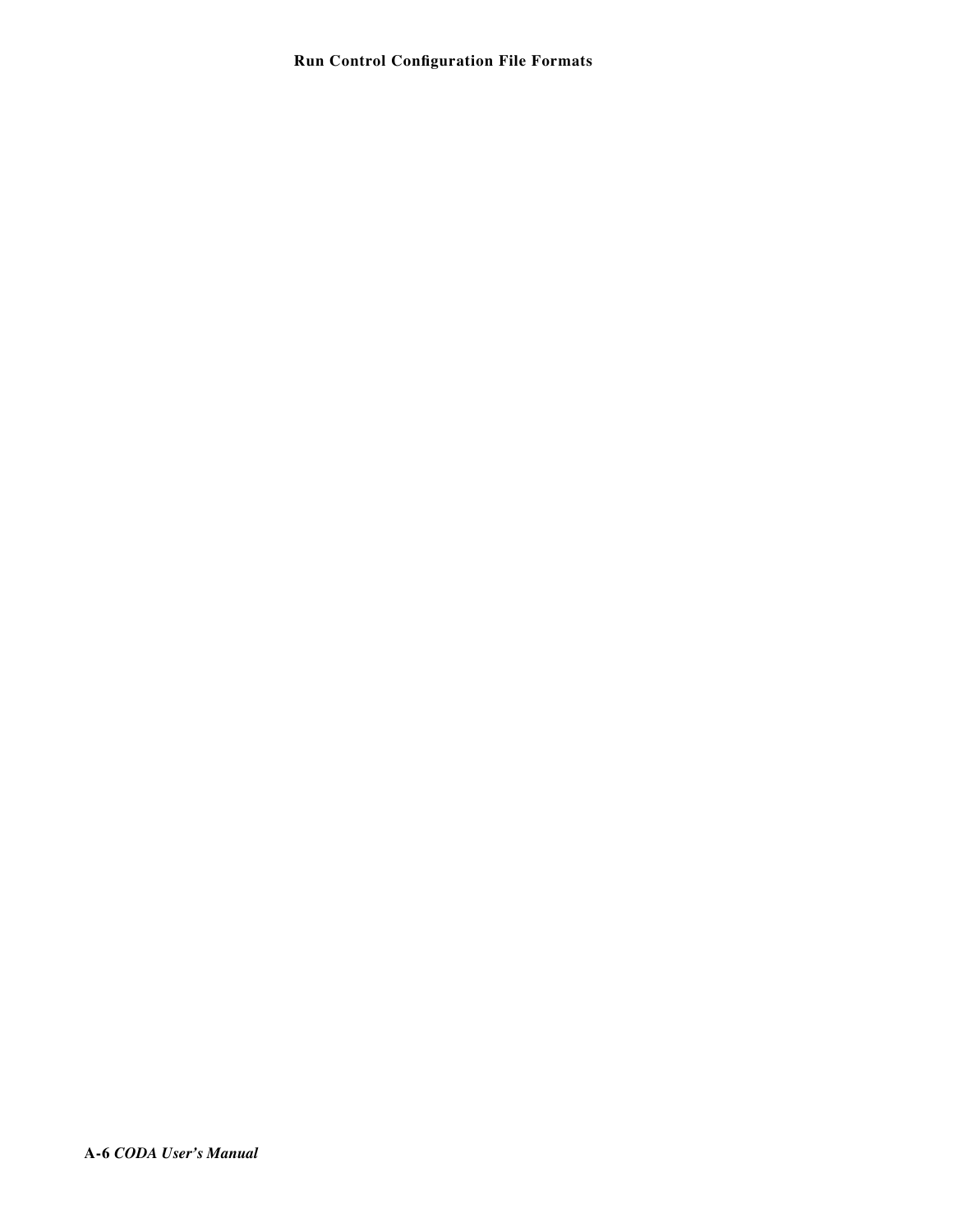## **APPENDIX <sup>B</sup>** CODA 1.4 Support for the Trigger Supervisor

The Trigger Supervisor is configured by a compiled readout list whose name is specified by an entry in the <runType>.config file (see Appendix A). The *coda\_ts* executable must be running on the VME CPU in the crate housing the trigger supervisor module (this just a specialized ROC). TS programming is done the prestart routine and it is made Live or Not Live in the go, pause and end transitions.

Most necessary programming of the Trigger Supervisor can be done through writing to 4 different registers: the csr, timer, trig, and roc. In addition, there are 4096 memory locations that can hold ROC codes (accessed by ts\_memory[i]) corresponding to all possible permutations of the 12 trigger input states. For more details on TS programming the user is referred to the CEBAF Trigger Supervisor Users Guide.

Hardware necessary for use of the Trigger Supervisor are the custom built Trigger Interface Cards for both the FSCC as well as for VME, and a 34 pin (17 pair) cable connecting each interface card to the Trigger Supervisor (via daisychain). The user should be aware that each interface card has a settable ROC number (0-7) which is independent of the ROC number defined in the CODA rcNetwork file. In the Trigger Supervisor readout list below the ROC number referred to in the ts->roc register is the one set on the interface card.

For example, a CODA readout list file for a system with 2 ROC's connected on separate cables (branches), and a Level 1 trigger enabled, might look something like this:

```
! CODA Readout list for VME control of Trigger Supervisor
! David Abbott, CEBAF 1994
vme readout
TS ADDR = hex f0ed0000
MEM ADDR = hex f0ed4000MASK_01 = hex 0000ffffbegin download
! Define Pointers to TS control registers and Memory
  tsmem = (long *)MEM_ADDR;
  ts = (struct vme ts *)TS ADDR;
  log inform "Download Executed\n"
end download
begin prestart
  variable jj, addr, mem_value
  log inform "Entering Prestart\n"
```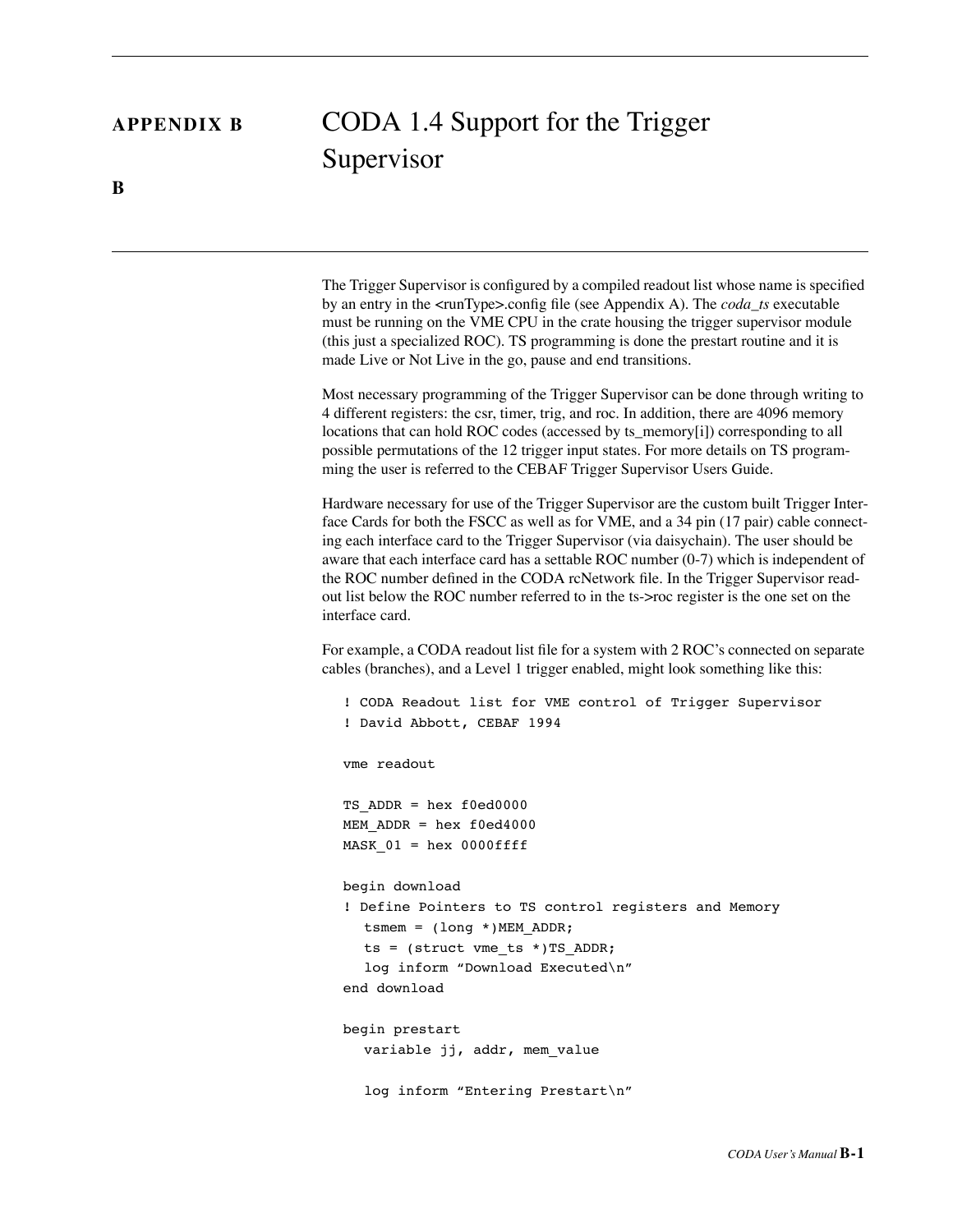## **CODA 1.4 Support for the Trigger Supervisor**

```
%%
  ts->csr = 0x8000; /*reset*/
  ts - 2csr = 0x0200; /*ROC Lock mode on all BRANCHES*/
  ts->trig = 0x1FFF;/*Enable Trig inputs in non-strobe mode*/
/* The user should set bits in this register coressponding the
the ROCS that are being communicated with on each trigger */
/* Enable ROC 3 on BRANCH 1 and ROC0 on BRANCH 3*/
  ts - >roc = 0x00010004;ts->timer[1] = 0x05;/* Level 2 Timer */
  ts->timer[2] = 0x05;/* Level 3 Timer */
  ts->timer[3] = 375; /* FrontEnd Busy timer 40ns/count */
  ts - 5csr = 0x0080; /* Enable Timer */
/* construct memory data --- in the following model, all
trigger patterns that form the memory address are assigned to
trigger class 1. For those trigger patterns with a single hit,
the ROC code is set to be the trigger input number. Otherwise,
the ROC code is set to 0xE. All LEVEL 1 ACCEPT signals are
asserted for every pattern. */
  ts memory[0] = 0;/* assign data to all memory addresses */
  for(addr=1;addr<=4095;addr++)ts memory[addr] = 0xFFE3;
/* fix ROC code for single hit patterns */
  ji = 0;for(addr=1;addr<=4095;addr=2*addr)
  {
     jj++;ts memory[addr] = 0xFF03 + (0x10)*ij;}
/* load and test memory */
  for(addr=0;addr<=4095;addr++){
     tsmem[addr] = ts memory[addr];
     mem_value = tsmem[addr];
     if(ts memory[addr] != (MASK 01 & mem value))
     printf("***** TS memory error %x %x\n",
                ts_memory[addr],MASK_01&mem_value);
  }
%%
  log inform "Prestart Executed\n"
end prestart
begin end
! Disable Triggers
  ts - x + 0x^210000;log inform "End Executed\n"
```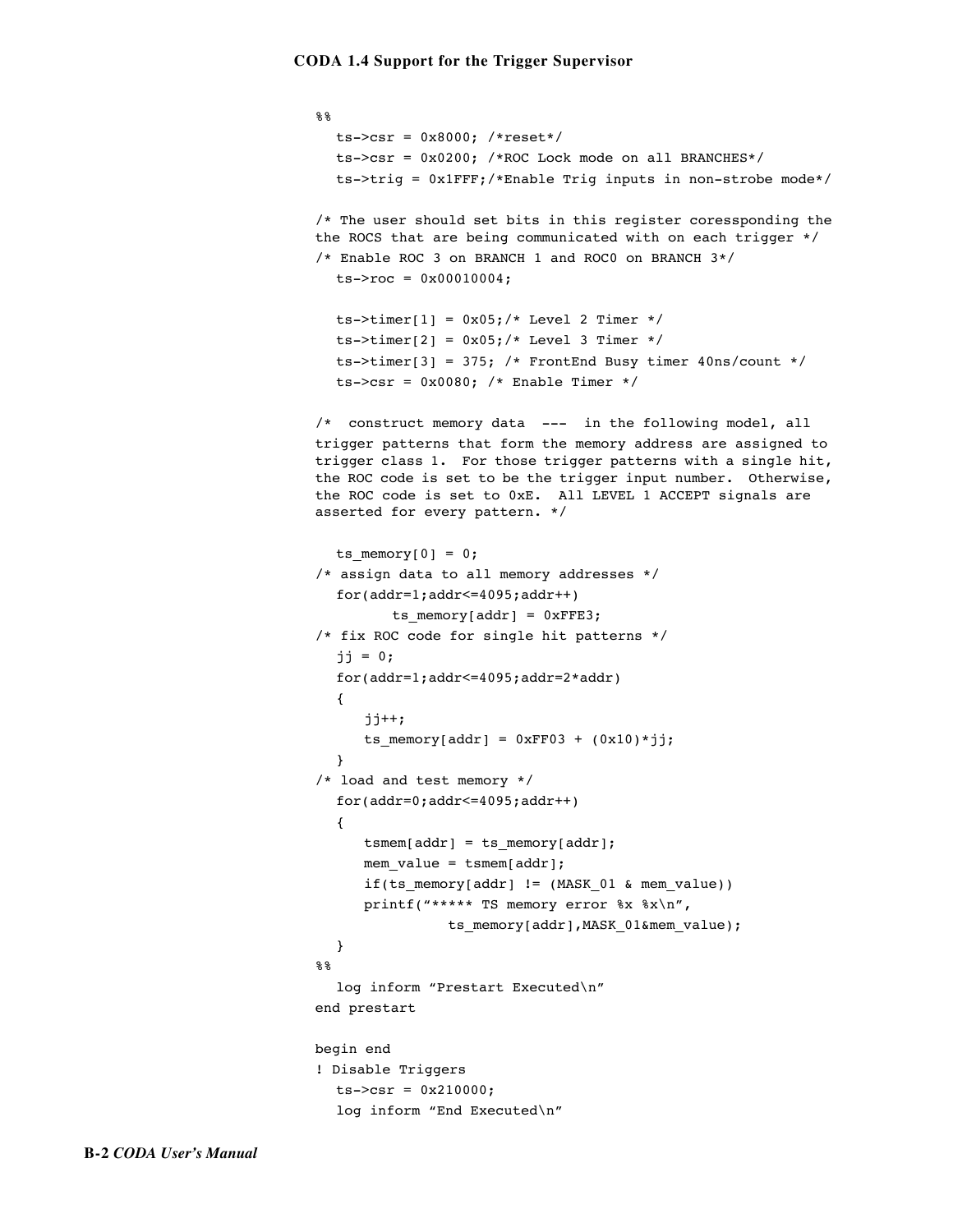```
end end
begin pause
! Disable Triggers
  ts - 5csr = 0x210000;log inform "Pause Executed\n"
end pause
begin go
  log inform "Entering Go\n"
! Enable Triggers
  ts - 5csr = 0x21;
end go
begin trigger
end trigger
begin done
end done
begin status
end status
```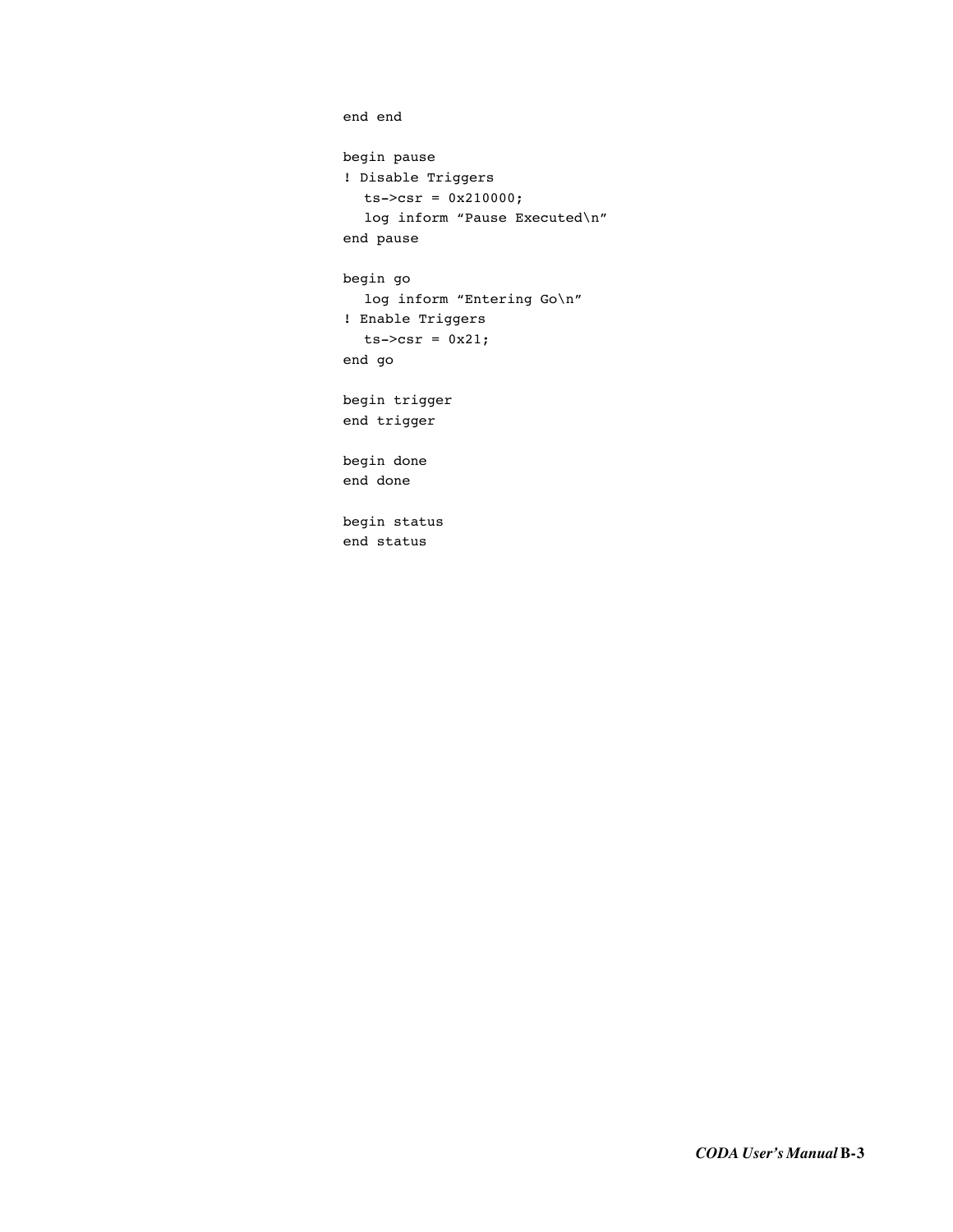**CODA 1.4 Support for the Trigger Supervisor**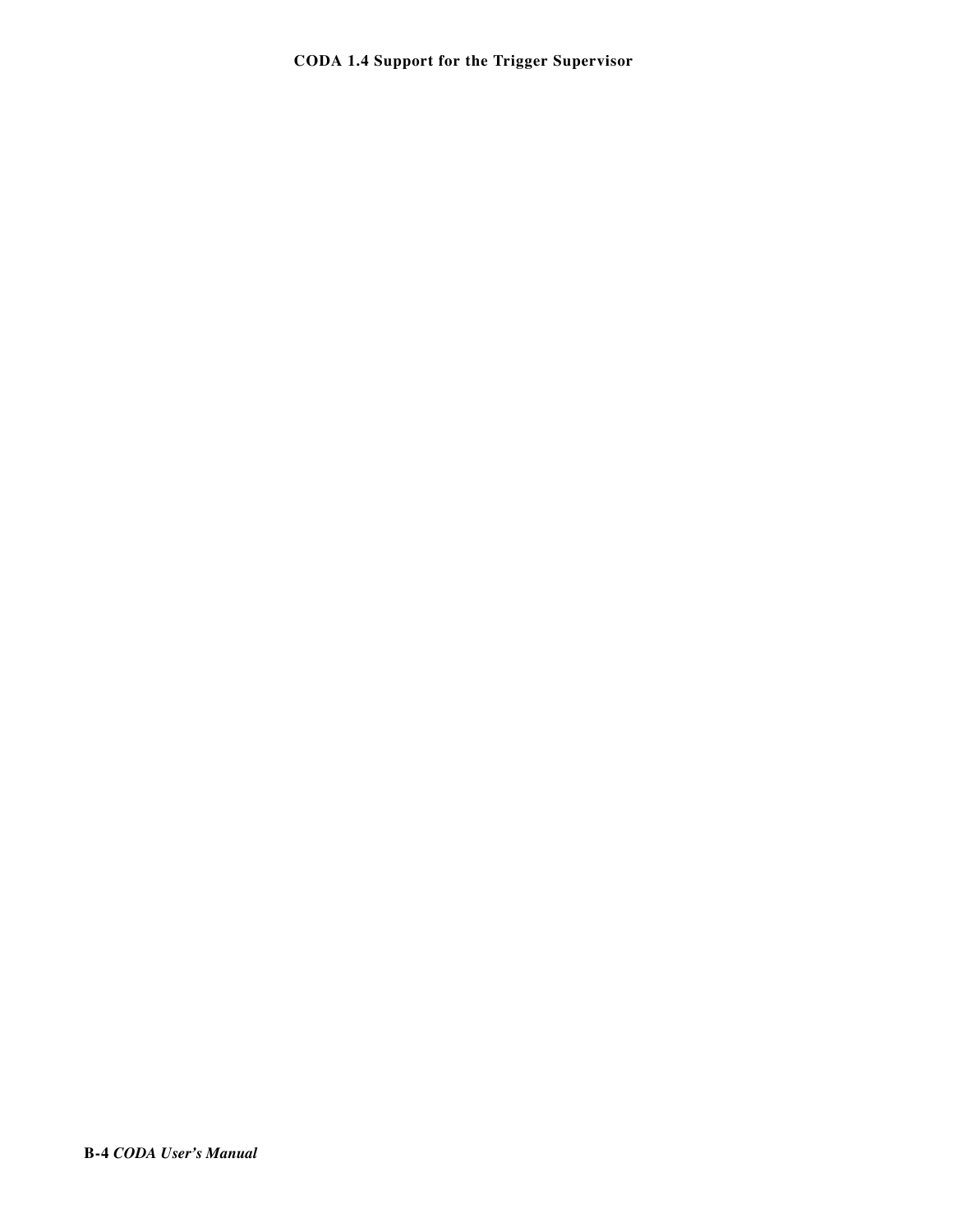**APPENDIX <sup>C</sup>** Readout Controller Configuration File

(Language Summary)

**C**

This appendix gives a summary of the data acquisition statements used to build readout lists for the supported FASTBUS and VME/CAMAC ROC's (readout controllers), and the format of the file containing these lists. The file is compiled with the *makelist* utility, and the name of the compiled file is passed to the ROC by an entry in the <runType>.config file (see Appendix A).

## **C.1 File Format**

Each ROC configuration file is composed of 1 or more sections of code to be executed upon receipt of a corresponding event, either a hardware trigger or a change-of-state command from Run Control. In addition there may be a section of declarations and/or definitions at the top of the file, for example to define constants, global variables, and compiler options. Each section other than the declaration/definition section starts with a "begin section-name" and ends with "end section-name":

```
! comments start with exclamation points
fastbus ! set compiler for fastbus readout
slots = 5 ! constant definition
variable i \qquad \qquad ! global variable declaration
begin usercode : begin section for user specific routine
%% /*imbed section of code using double % */
 ...
%% /* c comments also allowed anywhere */
end usercode : end must have matching name
begin prestart | hardware initialization
 ...
usercode(); \qquad \qquad !single line c code requires semicolon
end prestart
```
## **C.2 Compiler Flags**

The first non-comment lines of code select what type of readout hardware is being used, and whether the readout will be triggered by interrupt or by polling. If polling is to be used (interrupt is the default), the following must be the first non-comment line:

```
polling \qquad \qquad ! (this line is optional)
```
Next, there must be a line containing just the keyword FASTBUS or CAMAC or VME to enable support for the corresponding hardware:

| camac   | ! uses camac standard routines   |
|---------|----------------------------------|
| vme     | ! camac and vme may both be used |
| fastbus | ! FSCC fastbus routines included |

*CODA User's Manual* **C-1**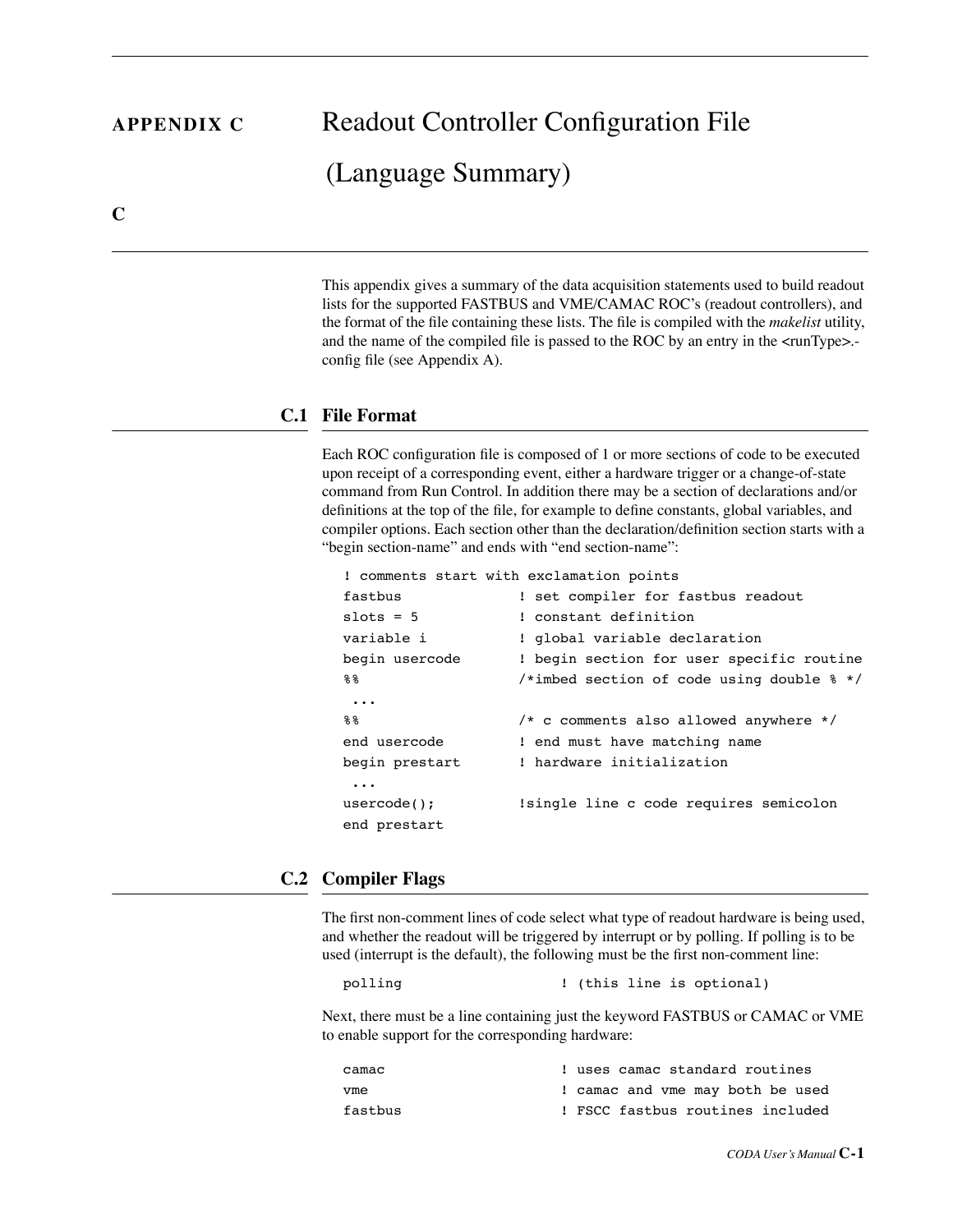## **Readout Controller Configuration File**

If the fastbus readout option is chosen there are several additional flags which can be set enabling different options. These are,

| inline fastbus  | ! Inlines all FB routines for faster<br>execution                                                                                              |
|-----------------|------------------------------------------------------------------------------------------------------------------------------------------------|
| nocheck fastbus | ! Turns off error checking. Speeds up<br>execution, but should be used only<br>when user is confident that FB<br>readout is operating properly |
| ts control      | ! Should be used when the FSCC is<br>being triggered by the Trigger<br>Supervisor                                                              |
| parallel link   | ! Redirects data flow through the<br>FSCC output port into a VME memory<br>module. (requires correct hardware)                                 |

## **C.3 Code Sections**

There are 3 types of code sections: readout (trigger) lists, state transition command lists, and user command lists.

The hardware trigger information is conveyed to the ROC's on the Trigger Supervisor ROC cable, and is a 4 bit code (values 0-15). This code is generated via memory lookup in the Readout Code MLU of the Trigger Supervisor, with the trigger inputs as an address. When the ROC receives the trigger from the TS a list named "trigger" will be executed and a local variable called "trig\_type" will be set with the value of the trigger information from the TS (if ts control is not specified then the default value of trig  $type=1$ ). At the end of each trigger, an additional list is executed to re-enable interrupts, clear lams, etc. (interrupts should not be re-enabled in the trigger list). This list is labelled "done":

| begin trigger |                              |
|---------------|------------------------------|
| $\cdots$      | ! read data                  |
| end trigger   |                              |
| begin done    | ! (executed at end of event) |
| $\cdots$      | ! re-enable lam or trigger   |
| end done      |                              |

In addition to specifying instructions for hardware triggers, the following state transitions may also have ROC instructions associated with them: *download*, *prestart*, *go*, *pause*, and *end* (with identical readout section names: download, etc.):

```
begin prestart
... ! initialize hardware
end prestart
```
Finally the user may define hist own list that may be called (or spawned as a task in VxWorks) in any of the transition lists. These routines are created as void so no values may be returned:

begin userCode ... ! user specific (can be called from ... ! other lists) end userCode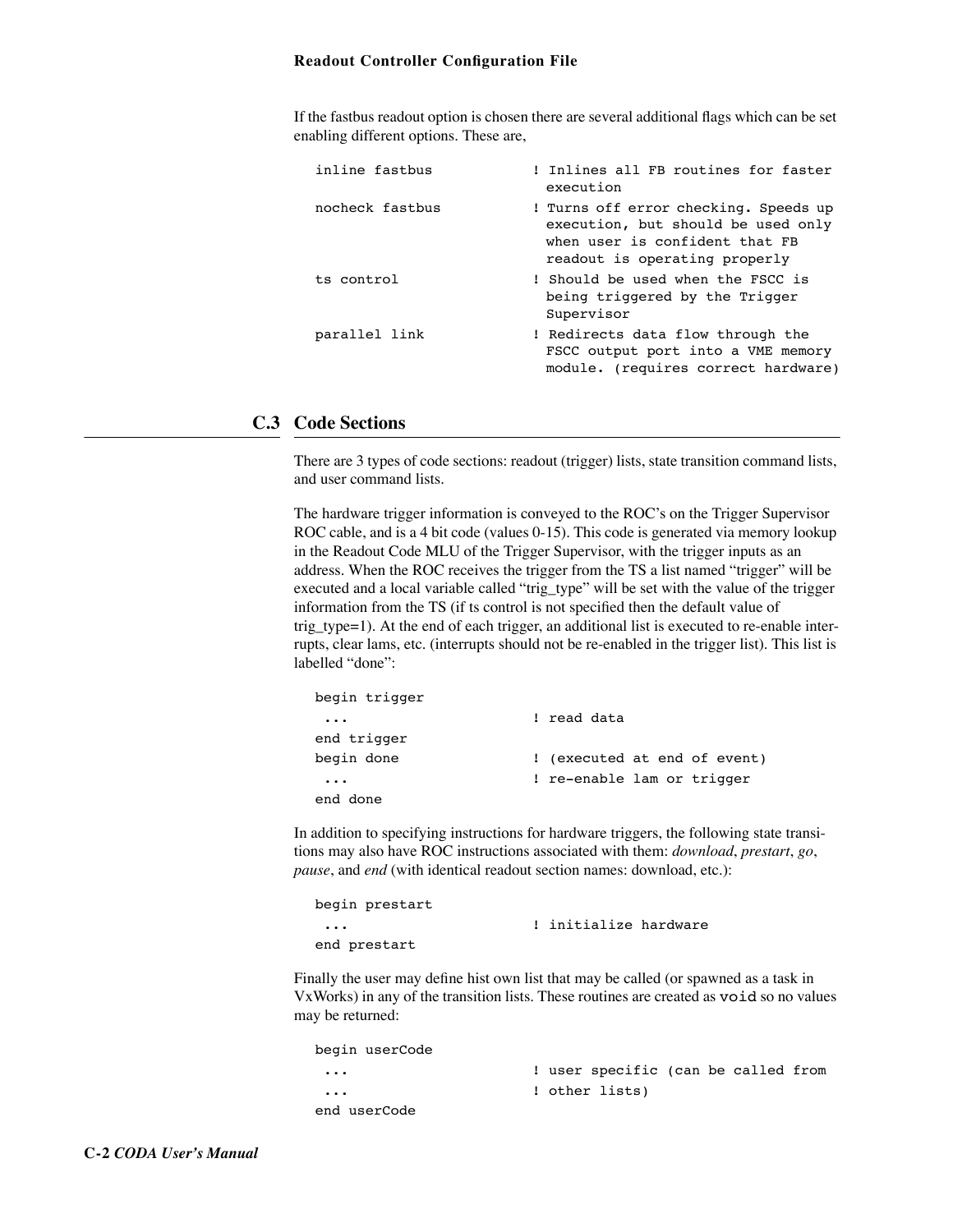List statements may either be English-like readout statements defined in the next section, or may be any valid c expressions (the file is first passed to a CODA readout language interpreter (ccrl), and then to the c pre-processor and compiler). Individual lines of c code must end with a semicolon. Large sections of c code may be imbedded by placing %% prior to and at the end of the code section.

The readout language is designed to be complete enough for most experimenters, and hides many of the board specific implementation details.

## **C.4 Language Elements**

CODA Readout Language (crl) statements include flow control, arithmetic operations, and hardware I/O statements. Each of the statements recognized by the CODA pre-processor begins with a keyword, and may have additional keywords or expressions following.

In the statements that follow, optional elements are shown in [], and alternative choices are shown in [] separated by |.

## **Variables and Expressions**

Four byte integers, with case sensitive names of up to 31 characters, may be declared either at the top of the file (global variable) or within a section (local variable).

```
variable xxx,yyy,zzz
```
Constants may be declared at the top of the file by giving a name followed by an equals sign followed by a value:

NSLOTS = 6

Expressions may be built up from variables and arithmetic operators:  $*/+$  - (). Logical expressions may use the conventional logical operators  $\langle \rangle = \rangle = \langle \rangle = \rangle$  or may use English equivalents:

```
is less than
is greater than
is equal to
is not equal to
is less than or equal to
is greater than or equal to
```
Logical expressions may be combined using parentheses and the operators *and or*:

```
(xxx is greater than 7) and (yyy is 8)
```
### **Arithmetic Statements**

Constructs exist for clearing, incrementing, and decrementing a variable, as well as assigning an expression to a variable:

clear xxx increment xxx decrement xxx xxx = expression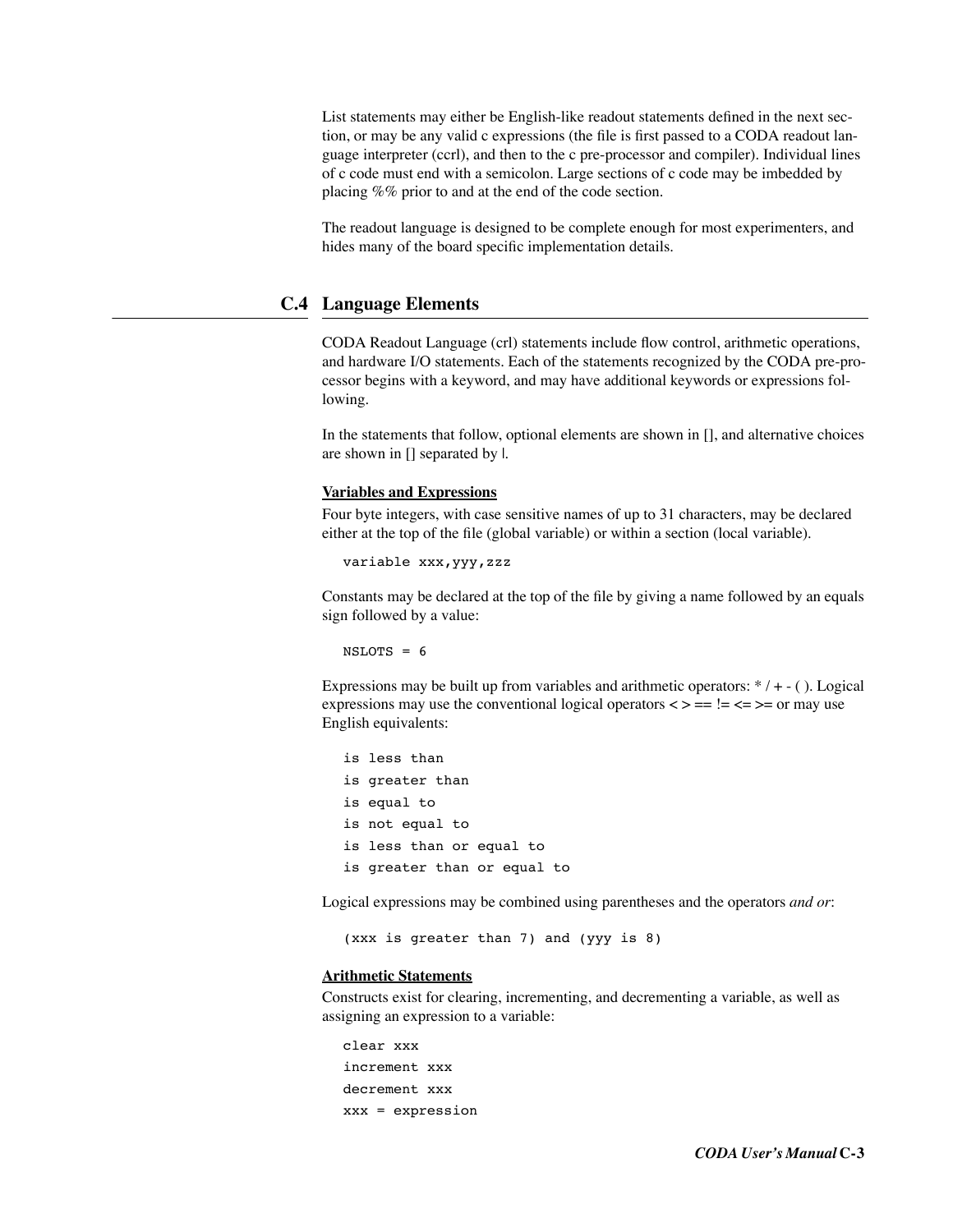## **Readout Controller Configuration File**

## **Flow Control**

```
There are 4 flow control constructs: begin...end, while...end while,
if...else if...else...end if, and select on...case...end select:
  begin section-name
     statement(s)
  end section-name
  while logical-expression
     statement(s)
     ...
   break \qquad \qquad ! alternative way to exit loop
     ...
  end while
  if logical-expression
     statement(s)
  else if logical-expression
     statement(s)
  else
     statement(s)
  end if
```
The *else* expressions are optional; there may be as many *else if* clauses as desired.

```
select on expression
case constant1
  statement(s)
case constant2
  statement(s)
...
default
  statement(s)
end select
```
No explicit *break* statement is required in a case clause: flow does not fall from one case into another, but rather terminates at the next case or end statement.

## **Hardware I/O**

There are 3 basic hardware operations: read from a hardware module, write to a module, and write to the output data stream. The read from a module also has a variations that allows reading into a variable or directly into the output data stream. In addition, there is a clear crate statement which performs the appropriate operation for that crate.

Output, either explicitly done with the output statement, or implicitly done by a hardware read operation, is assumed to be in units of 4 byte integers. Each time a code section is called, it produces a single bank of 4 byte integers. The bank header (including bank length) is inserted automatically.

## **Generic I/O**

The crate clear or reset operation performs a CAMAC crate clear or Z or a FASTBUS reset. The crate number is ignored for FASTBUS, and defaults to 0 for CAMAC.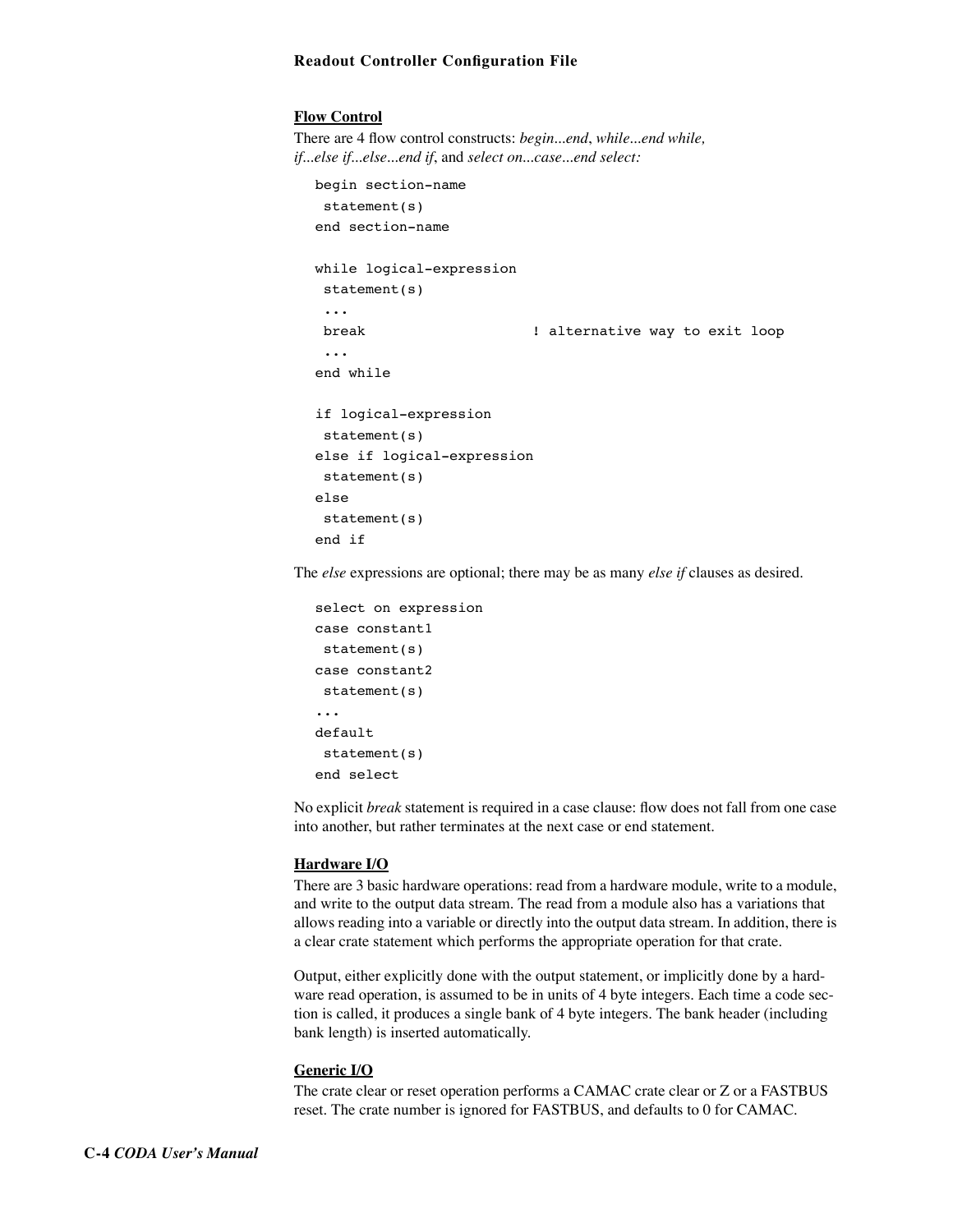```
clear crate [number]
reset crate [number]
```
The output statement transfers a single integer variable into the output stream:

output yyy

## **FASTBUS I/O**

Reading and writing FASTBUS modules is a 4 step operation: (1) address the module, (2) select which register in the module to read or write (secondary address), (3) transfer 1 or more words (4 byte) of data, and (4) release the module. Modules have a unique geographical address (slot number, used most often), and may have one or more logical addresses (used is special applications). In addition, they have 2 internal address spaces *data* and *control*. Control space is typically where control registers are found for setting board options, and data space is typically used to read event data.

fastbus

```
...
address [geographic] [data] slot-number
address [geographic] control slot-number
address logical [data] laddr
address logical control laddr
secondary address saddr
```
The FASTBUS spec allows for addressing of multiple modules at the same time (called broadcast addressing). The syntax for this is

broadcast address [geographic] control broadcast\_addr

where *broadcast\_addr* is a module or function specific number. Common examples would be the All Local Module Address 1 or the Sparse Data Scan 9. Refer to specific FASTBUS module manuals on support for broadcast addressing.

Once the addressing has been set up, any number of words may be transferred (depending on the application). The read statement transfers a single word, and the block read statement transfers a variable length block of data (generally 1 event's worth of data).

| read                  | ! transfer 1 word to output                                     |
|-----------------------|-----------------------------------------------------------------|
| read into <xxx></xxx> | ! transfer 1 word to variable                                   |
| write yyy             | ! write yyy to current address                                  |
| block read            | ! transfer block to output                                      |
| fast block read       | ! FSCC specific (faster)                                        |
|                       | broadcast read into <xxx>! used after a broadcast address</xxx> |

Finally, after data transfer the module(s) should be released. The two forms for address/ bus release are,

release broadcast release

## **CAMAC I/O**

CAMAC has a different addressing scheme in which a register in a module is addressed by a combination of branch number (b), crate number (c), slot number (n), internal address (a), and function code (f). The function code generally distinguishes between read, write, and control functions, but may also be used to select between group 0 and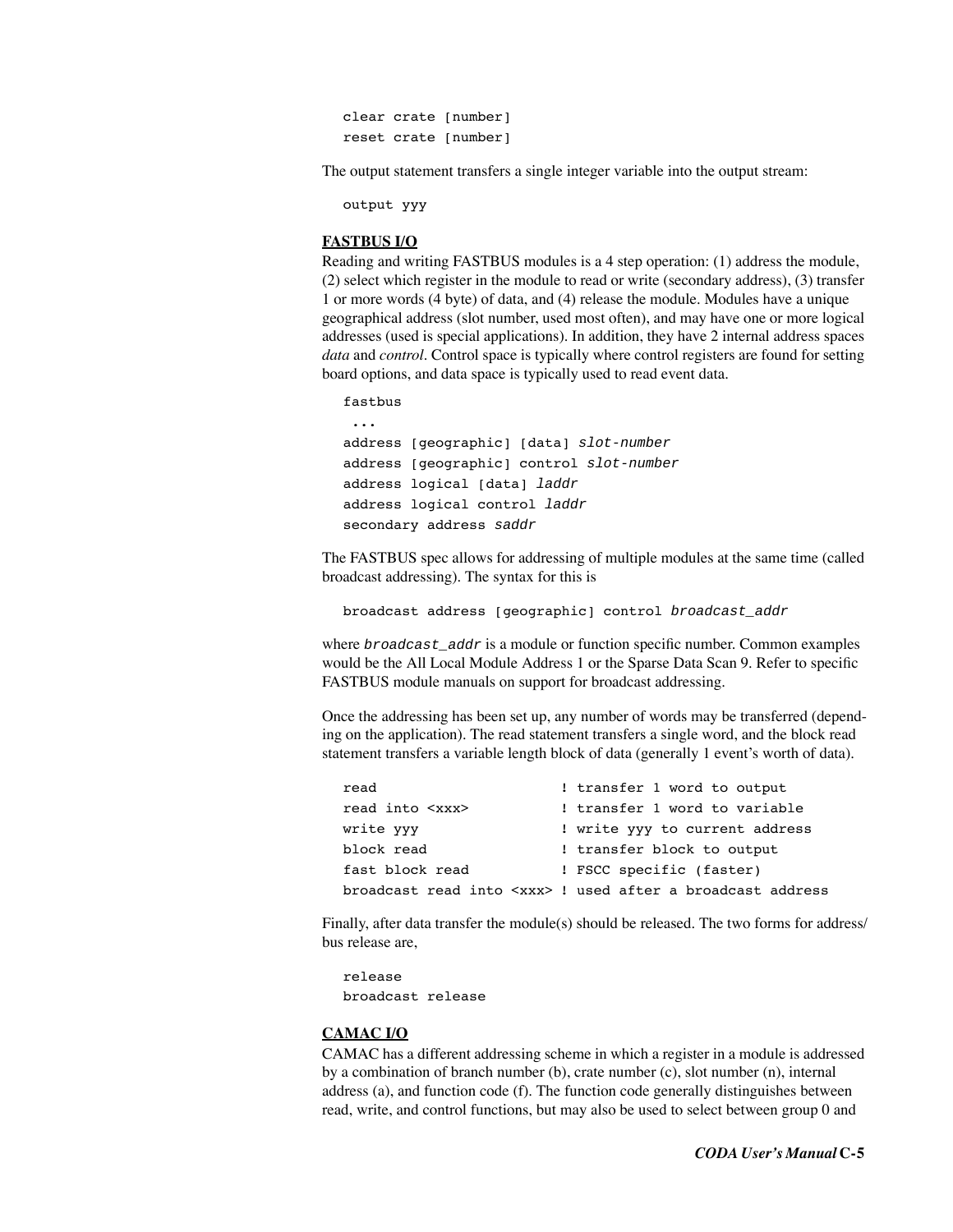## **Readout Controller Configuration File**

group 1 data space (most modules only support group 0). NOTE: The current implementation of CODA only supports branch b=0.

| camac                    |                                                                               |
|--------------------------|-------------------------------------------------------------------------------|
| $\cdot\cdot\cdot$        |                                                                               |
| read b,c,n,a,f           | ! transfer 1 word to output                                                   |
|                          | read $b, c, n, a, f$ into $\langle xxx \rangle$ ! transfer 1 word to variable |
| write yyy into b,c,n,a,f | ! write yyy to module                                                         |
| control $b, c, n, a, f$  | : execute control function                                                    |

CAMAC only supports a single trigger (currently) through a CAMAC lam:

link trigger lam b, c, n, a

The above statement specifies which lam to poll in polling mode, or which lam to expect as an interrupt in interrupt mode (default).

## **VME I/O**

There is limited support for addressing and readout of VME modules in crl. Most module access must be done through imbedded c code. However, structures for memory maps of several commonly used modules at CEBAF have been added to aid the user in addressing these modules (See Table 8). These structures are defined when the user specifies vme readout at the top of his readout list code. (See the example trigger supervisor readout list in Appendix B.)

| TABLE 8 | Module                    | Description        | Structure       | Pointer     |
|---------|---------------------------|--------------------|-----------------|-------------|
|         | <b>Trigger Supervisor</b> | Control registers  | vme ts          | *ts         |
|         |                           | Memory             | ts_memory[4096] | *tsmem      |
|         | TS Interface card         | Control registers  | vme tir         | $*$ tir[2]  |
|         | Lecroy 1190               | Dual ported memory | vme_dpm         | *dpm, *dpml |
|         | Lecroy 1151               | Scaler             | vme scal        | *vscal[32]  |

The user should be aware of address modifiers and data transfer modes supported by their particular slave modules. The default kernel for the MV162 and MV167 boards used at CEBAF have 4 address spaces defined:

| A16/D16 | $0xffff0000 - 0xffffffff$ |                        |
|---------|---------------------------|------------------------|
| A24/D16 | $0xf0000000 - 0xf0ffffff$ |                        |
| A24/D32 | $0xe0000000 - 0xe0ffffff$ |                        |
| A32/D32 |                           | sysMemTop - 0xdfffffff |

For example the Lecroy 1190 Memory requires certain registers to read and written to with single word transfers (A24/D16) while the memory can be read via longword transfers (A24/D32), hence the definition of two pointers (\*dpm, \*dpml) which can be defined using the appropriate address modifiers (0xf0xxxxxx and 0xe0xxxxxx).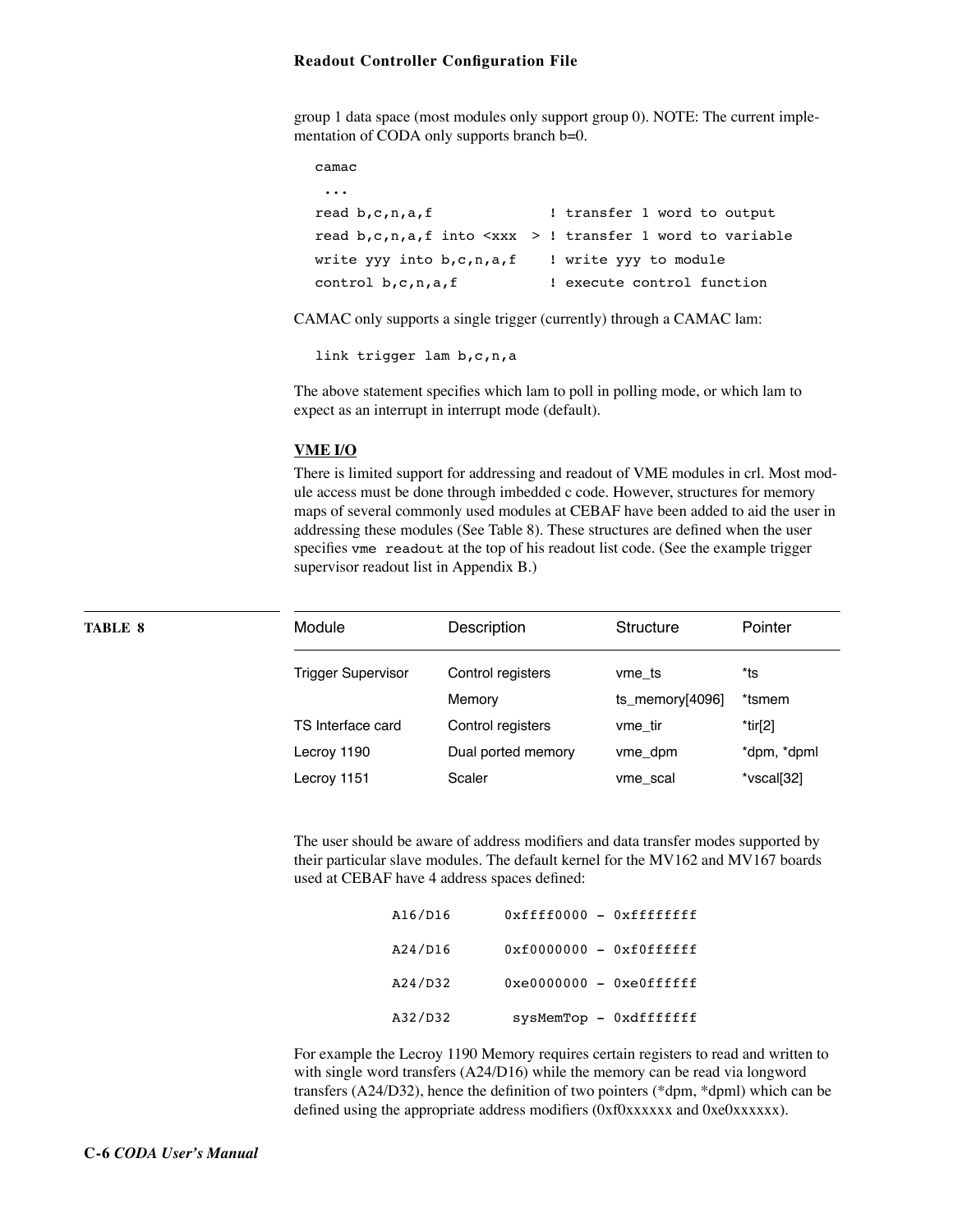## **Utility Statements**

Arbitrary messages may be sent to the console task, tagged with a severity. This routine should be used with caution inside event readout lists as they may over run the logger's ability to keep up (thereby losing messages and degrading performance). The format of this call is similar to a c printf statement wherein the message string includes embedded format descriptors. For each format descriptor, the next unused argument is fetched and formatted according to the descriptor.

log [ inform | warn | alarm ] "quoted string", args, ...

For example:

log warn "counter value is %d",counter

%d converts a decimal integer, %x produces hex output; other formats may be found in any c manual.

## **C.5 Example File**

The following is a listing of the configuration of a readout controller which reads out a single Lecroy 1881 ADC. Triggering is provided by the Trigger supervisor. In the trigger routine, a broadcast address (Sparse Data Scan) is made to determine if the module has valid data in its buffer. The fastbus routines will be inlined providing approximately 50% faster execution of the trigger routine.

```
! Example Fastbus readout code for a single Lecroy 1881 ADC
! FSCC is being triggered by the Trigger Supervisor
! David Abbott, CEBAF 1994
fastbus readout
inline fastbus
ts control
ADCSLOT = 16SCANMASK = hex 00010000begin download
   log inform "User Download\n"
end download
begin prestart
   variable adcid
   reset crate 1
! Reset, clear ADC
   address geographic control ADCSLOT
```
write hex 40000000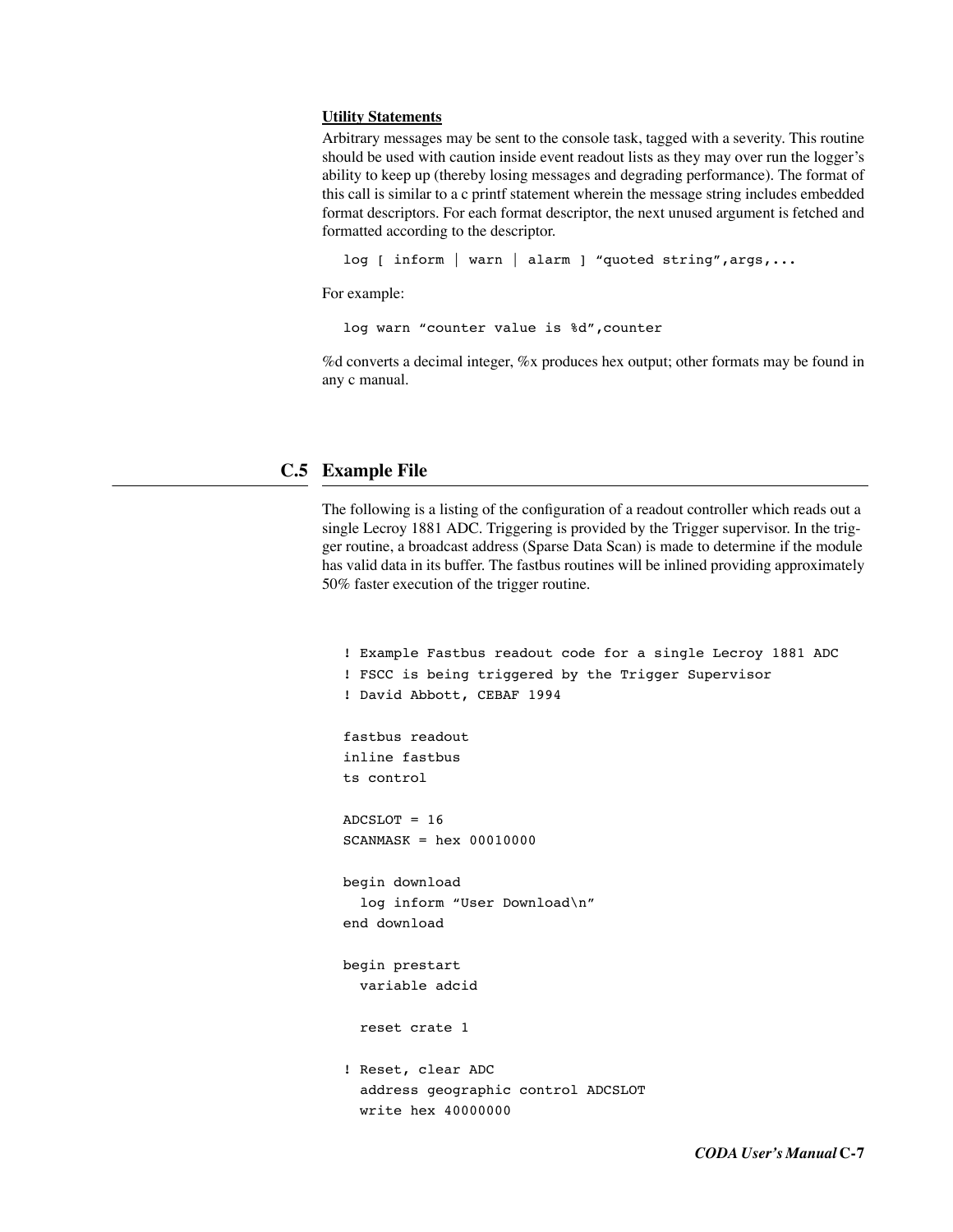## **Readout Controller Configuration File**

```
 release
! Program for no sparsification, Gate from FP
   address geographic control ADCSLOT
   write hex 00000104
   secondary address 1
   write hex 00000080
   release
! READ ADC ID
   address geographic control ADCSLOT
   read into adcid
   log inform "ADC ID = H8", adcid
   release
   log inform "User Prestart Executed\n"
end prestart
begin end
   log inform "User End Executed\n"
end end
begin pause
   log inform "User Pause Executed\n"
end pause
begin go
   log inform "User Go Executed\n"
end go
begin trigger
    variable datascan, ii
! loop until ADC is completed buffering
    broadcast address geographic control 9
    broadcast read into datascan
    broadcast release
   ii = 0while ((datascan is not equal to SCANMASK) and (ii < 5))
      broadcast address geographic control 9
      broadcast read into datascan
      broadcast release
      increment ii
    end while
if ii is less than 5 then
! Load next event
   address geographic control ADCSLOT
   write hex 400
```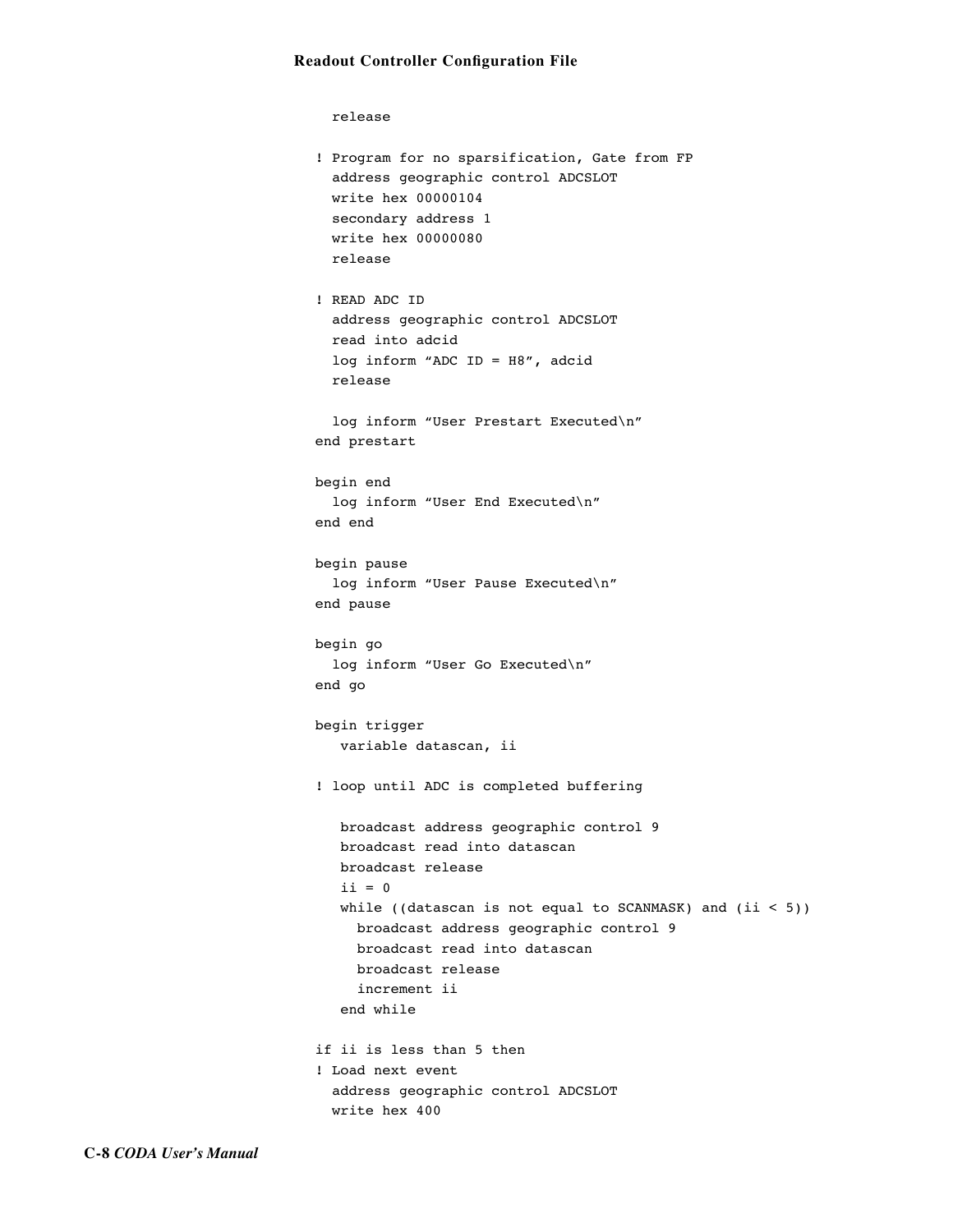release

```
! Read out ADC
  address geographic data ADCSLOT
  block read
  release
else
! Output my own header into the data stream
  output hex da0100ff
  output datascan
end if
end trigger
begin done
end done
```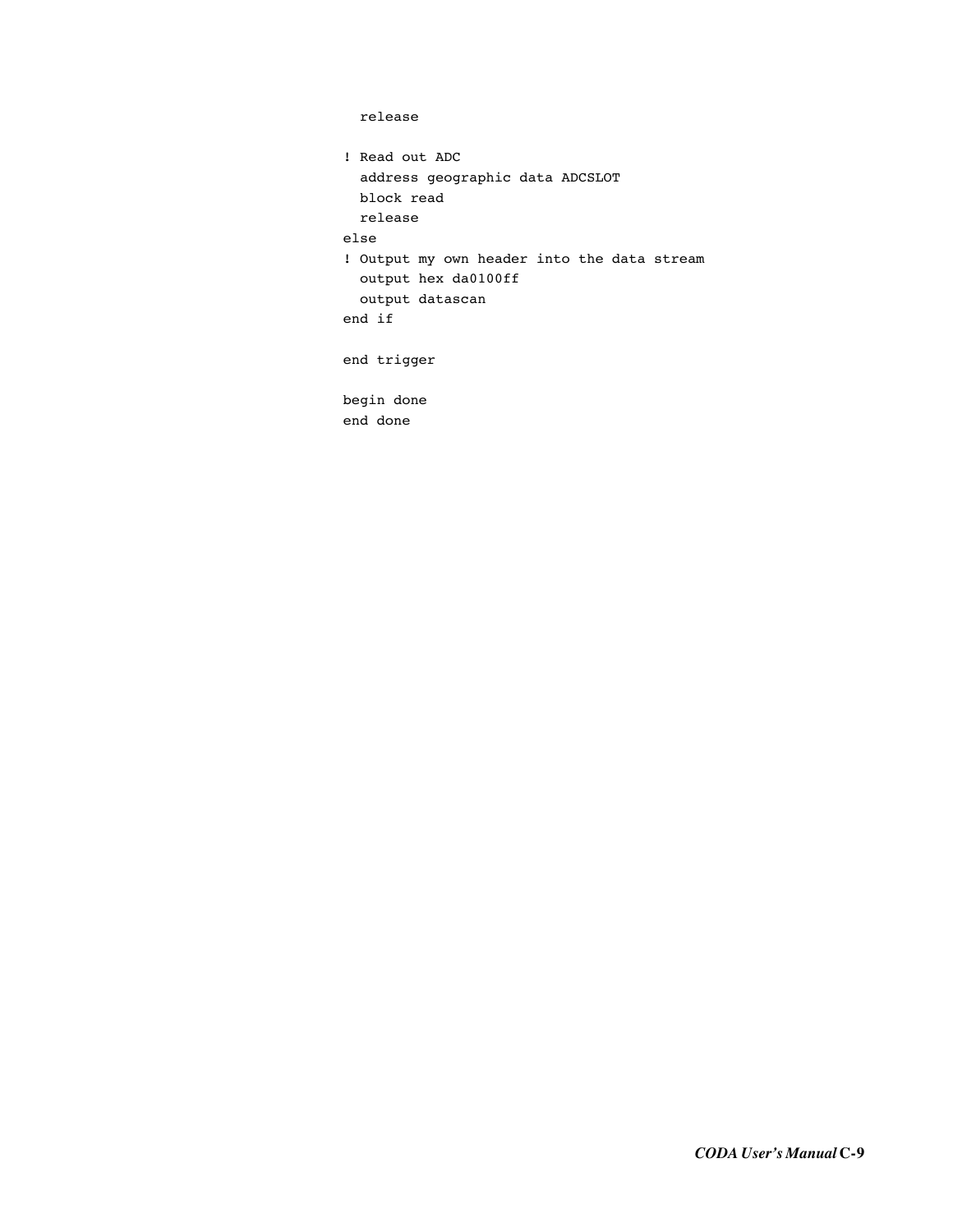## **Readout Controller Configuration File**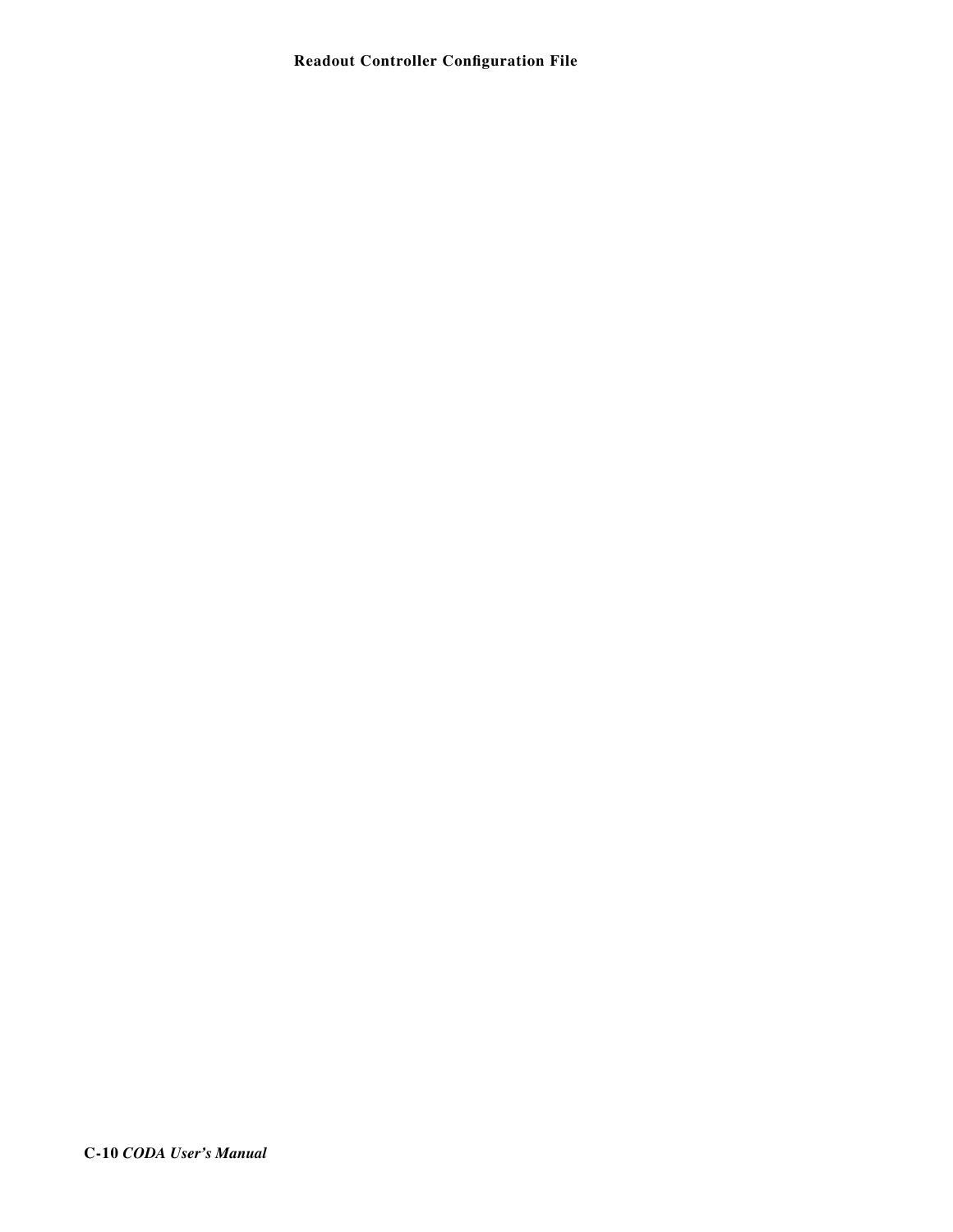## **APPENDIX <sup>D</sup>** The CODA/EPICS Interface

With the introduction of EPICS as the slow controls system for the accelerator and increased interest for using EPICS for physics slow controls, there is in development an interprocess communication mechanism to allow CODA data acquisition and EPICS slow controls to interact. This communication will be facilitated by a single, user configurable process running on a UNIX workstation (called *ceimon*).

## **D.1 EPICS Requirements**

**D**

The EPICS software must provide two EPICS database records into which *ceimon* may write values.

- **The CODA Status Record**: A single Analog Output record will contain the state (i.e. Active) of the CODA System.
- **The CODA Alarm Record**: A single Binary Output record will be used for triggering a signal to the EPICS Alarm Handler software indicating that the data acquisition run has halted for some reason.

## **D.2 CODA Requirements**

The CODA software must provide a mechanism for *ceimon* to insert EPICS database record data into the event stream and hooks for *ceimon* to halt a CODA data acquisition run. The event insertion mechanism is accomplished with daInsertevent() which is part of the CODA RPC library. The mechanism to halt a data acquisition run is accomplished with a command line utility that can send various events to the RunControl software. For example, to halt a run one might type:

|unix> rccommand -c end

## **D.3 CEIMON Requirements**

*Ceimon* is responsible for six actions.

- **Self Configuration**: *ceimon* should configure itself with the three configuration files. The names of these files should be a default value or perhaps pointed to with a UNIX environment variable.
- **Generate DAQ Start Flag**: *ceimon* will retrieve and analyze a the value fields of specific database records contained in one file and generate a flag if CODA DAQ may continue or not.
- **Insert EPICS Data into CODA Event Stream**: *ceimon* will periodically read value fields from EPICS database records listed in a second file and call the CODA library routine daInsertEvent().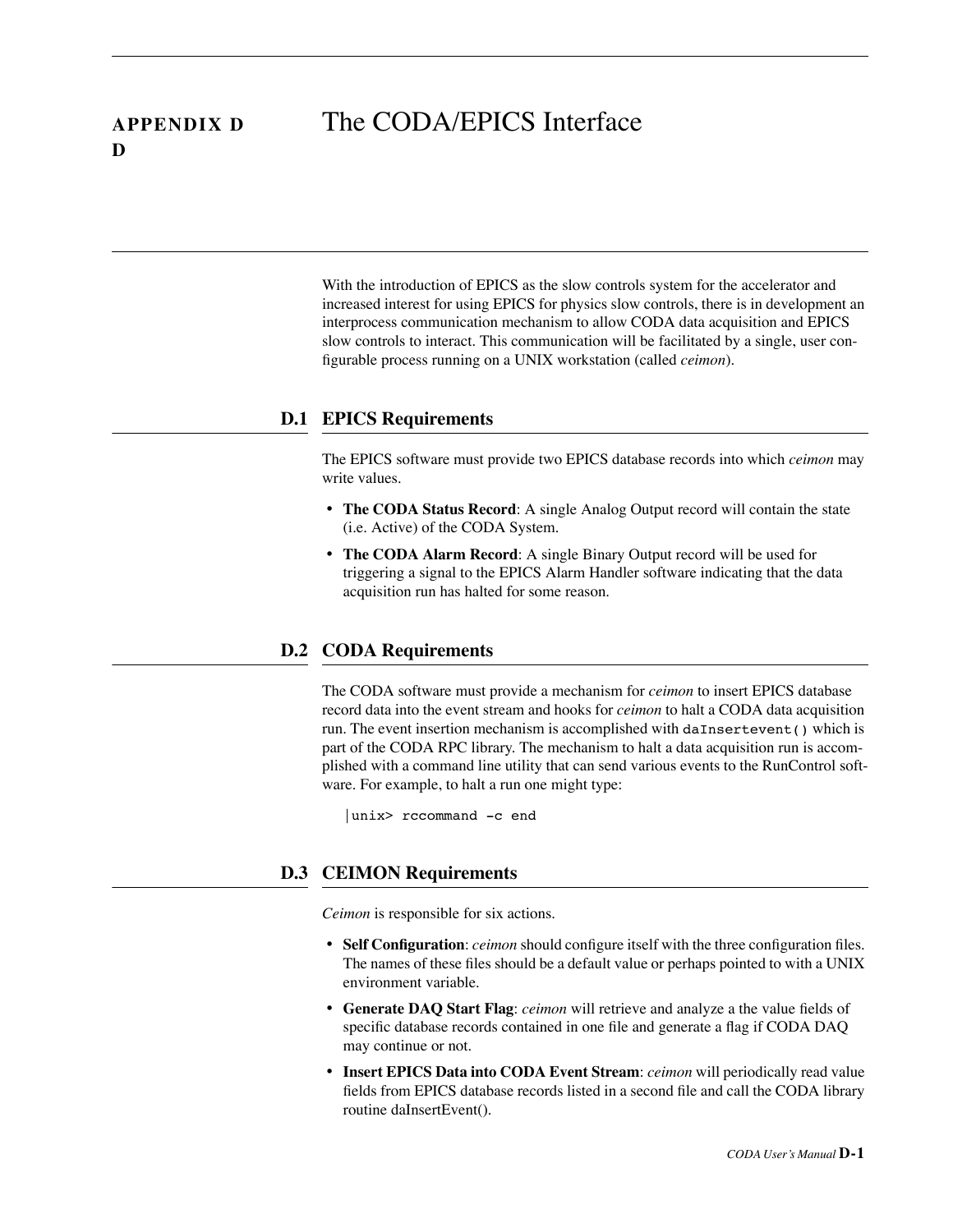## **The CODA/EPICS Interface**

- **Halt CODA DAQ Run**: *ceimon* will use the CODA RunControl command line utility to send a halt signal to the RunControl software.
- **Notify CODA User of Run Halt**: *ceimon* will notify the CODA user that it has stopped the run due to a slow controls signal range error via a pop-up window as well a to the console logger.
- **Notify EPICS of Run Halt**: *ceimon* will write a "halted" value the EPICS CODA Status Record and it will write a value to the EPICS CODA Alarm Record indicating an alarm state.

## **D.4 CEIMON Configuration files**

There are three configuration files.

- **The Start File**: A file containing slow controls signals and valid ranges for *ceimon* to check before CODA RunControl starts a data acquisition run.
- **The Extra File**: A file containing slow controls signals to be inserted into the CODA event stream not found in the Start file.
- **The All File**: A file containing all slow controls signals whose values are periodically inserted into the CODA event stream.

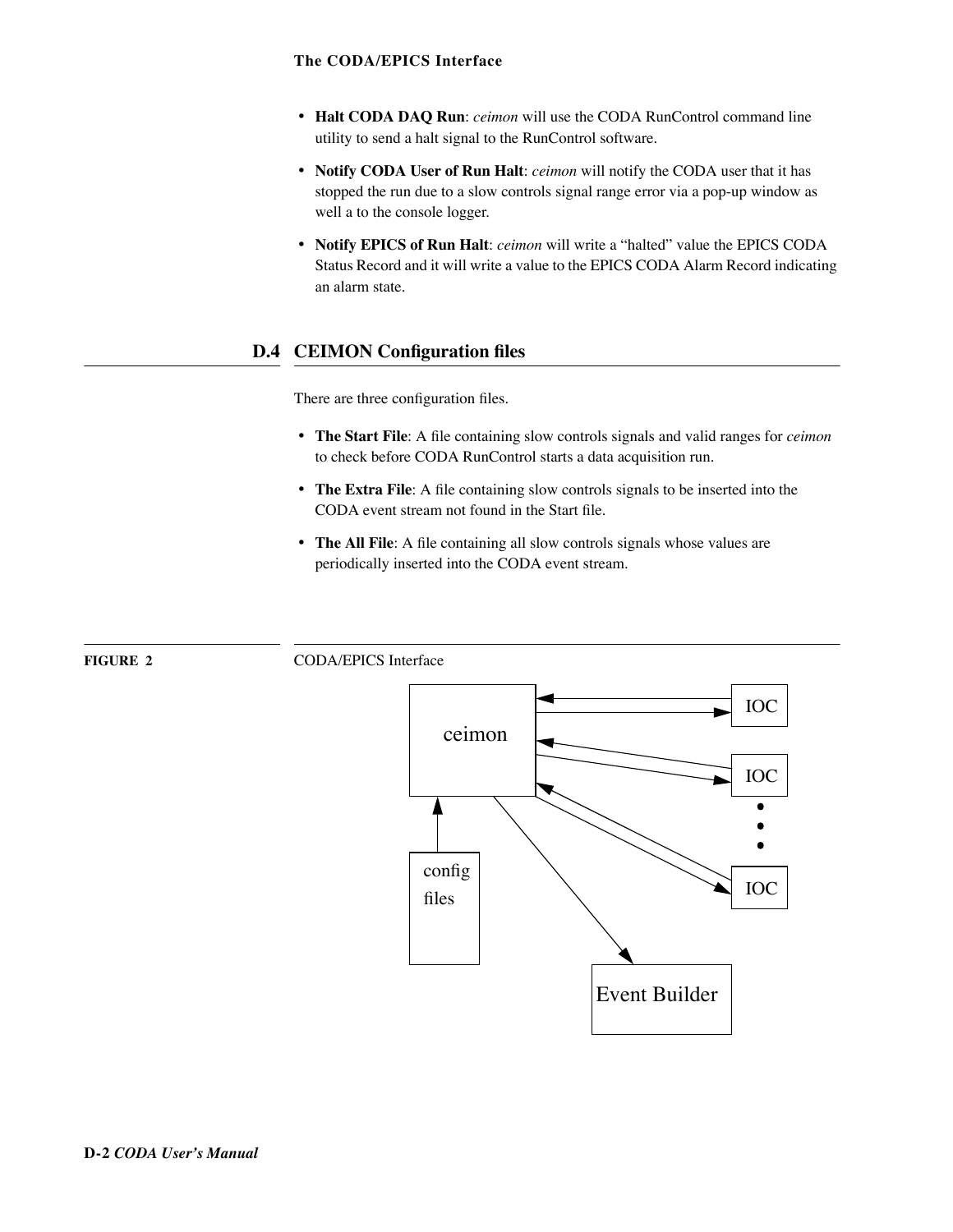# **APPENDIX <sup>E</sup>** CEBAF Common Event Format

The CEBAF Common Event Format was designed to meet the following requirements:

- a partitioned format in which each fragment contains a header portion and a data portion.
- a recursive format to support complex structures (a tree). That is, fragments may contain other fragments within their data fields.
- a length field in each fragment header.
- a "type" field in each fragment header giving the data type of the data for that fragment. This allows for data conversion from one machine architecture to another, and marks each fragment as a branch or leaf node in the tree.
- a "tag" field in each header to indicate the source or purpose of the data contained in that fragment.
- a small fragment header.

This structure is shown in the following figure:

**FIGURE 3** Event with fragment depth of three.



The last requirement above (low overhead) makes it difficult to derive a single header format. In some situations it may be desirable to have a header with a lot of identifying information and a large length field. In other situations, only minimal length and tagging information is needed.

As a result of these conflicting requirements, 3 header formats of differing sizes will be used. The corresponding fragments, in decreasing order of header size and functionality, will be referred to as "banks", "segments", and "packets".

**E**

*CODA User's Manual* **E-1**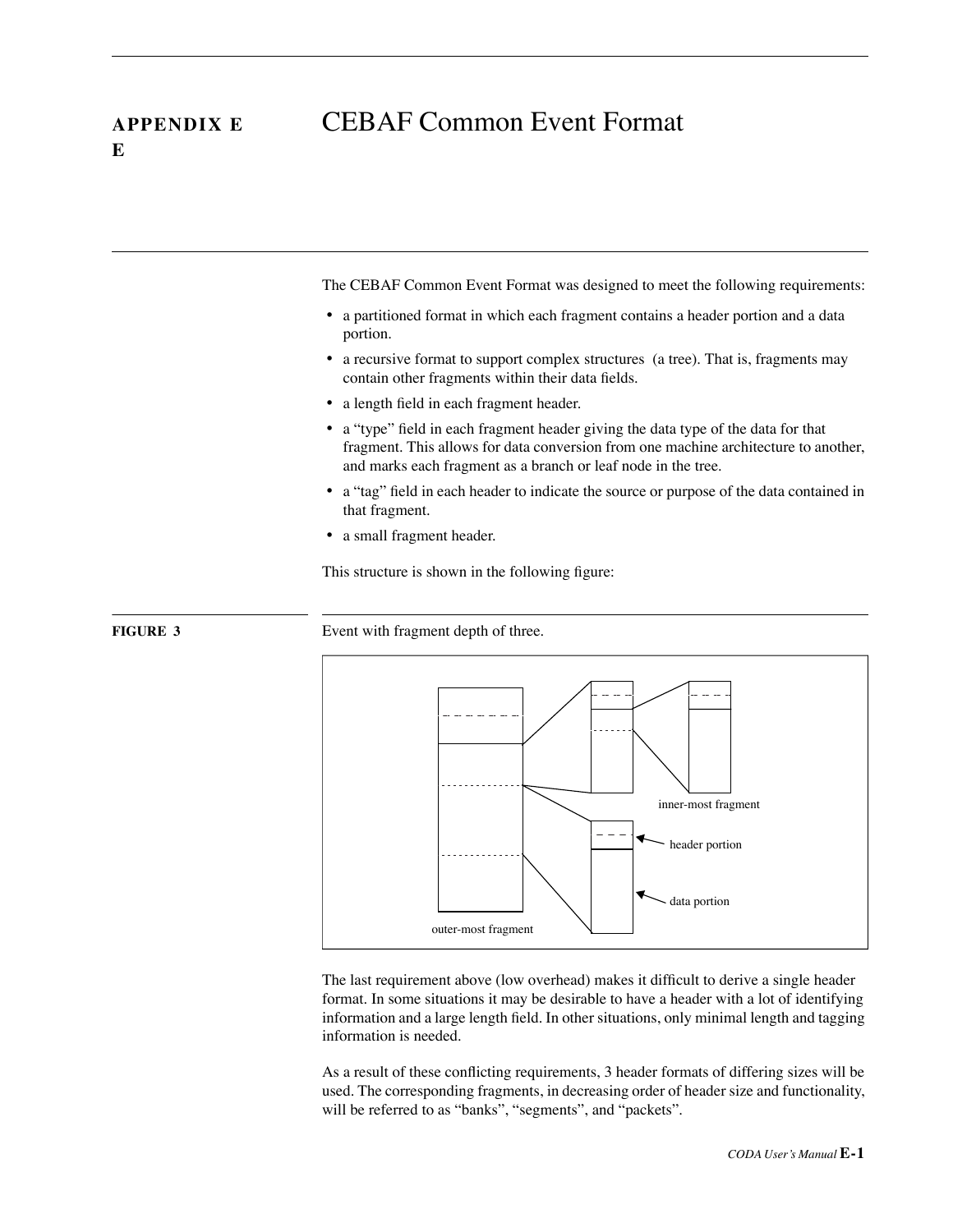## **E.1 Event Format**

## **Banks**

Following the nomenclature of other high energy physics formats, the first and largest constituent will be referred to as a "bank". The bank header will consist of 2 longwords in the following format:

**FIGURE 4** Bank Header Format

|     | length |           |     |  |
|-----|--------|-----------|-----|--|
| tag |        | data_type | num |  |
|     |        | 16 15     |     |  |

The bank "length" is the length of the fragment in longwords, excluding the length word (i.e. length is the number of words to follow); "tag" is an integer identifier which may be used as an index into an optional dictionary of bank and segment names and titles (described later); "data\_type" is an integer giving the type of data in the data portion of this bank, and "num" is an integer which may be used as a bank number or may be used to encode additional information about the bank.

Each event (at its outermost level) will be a single bank in which the bank length is the event length; for this reason, the minimum overhead per event is 8 bytes. The tag and num fields together can be used to specify the type of event. For example, physics events will have a tag of 0xCEBA and a num field equal to the readout code number.

## **Segments**

Applications requiring complex structure with less overhead per fragment can use a smaller fragment type called a "segment". The segment header will consist of 1 longword in the following format:

**FIGURE 5** Segment Header Format



The major differences between bank and segment headers are the maximum fragment length allowed, and the number of available tags; there is also no "num" field in a segment header, so tags need to be unique. The segment length is still given in longwords (unsigned, up to 1/4 Mbyte, and excluding the header word), and the tag field (unsigned) takes on the values 0-255 vs. 0-65535.

Padding of a bank or segment may be necessary to bring it up to a multiple of 4 bytes; it is up to the application to determine the actual end of the data (it should be obvious from context).

Note that the bank and segment headers must be treated as longwords for the purposes of converting between big and little endian machines.

**E-2** *CODA User's Manual*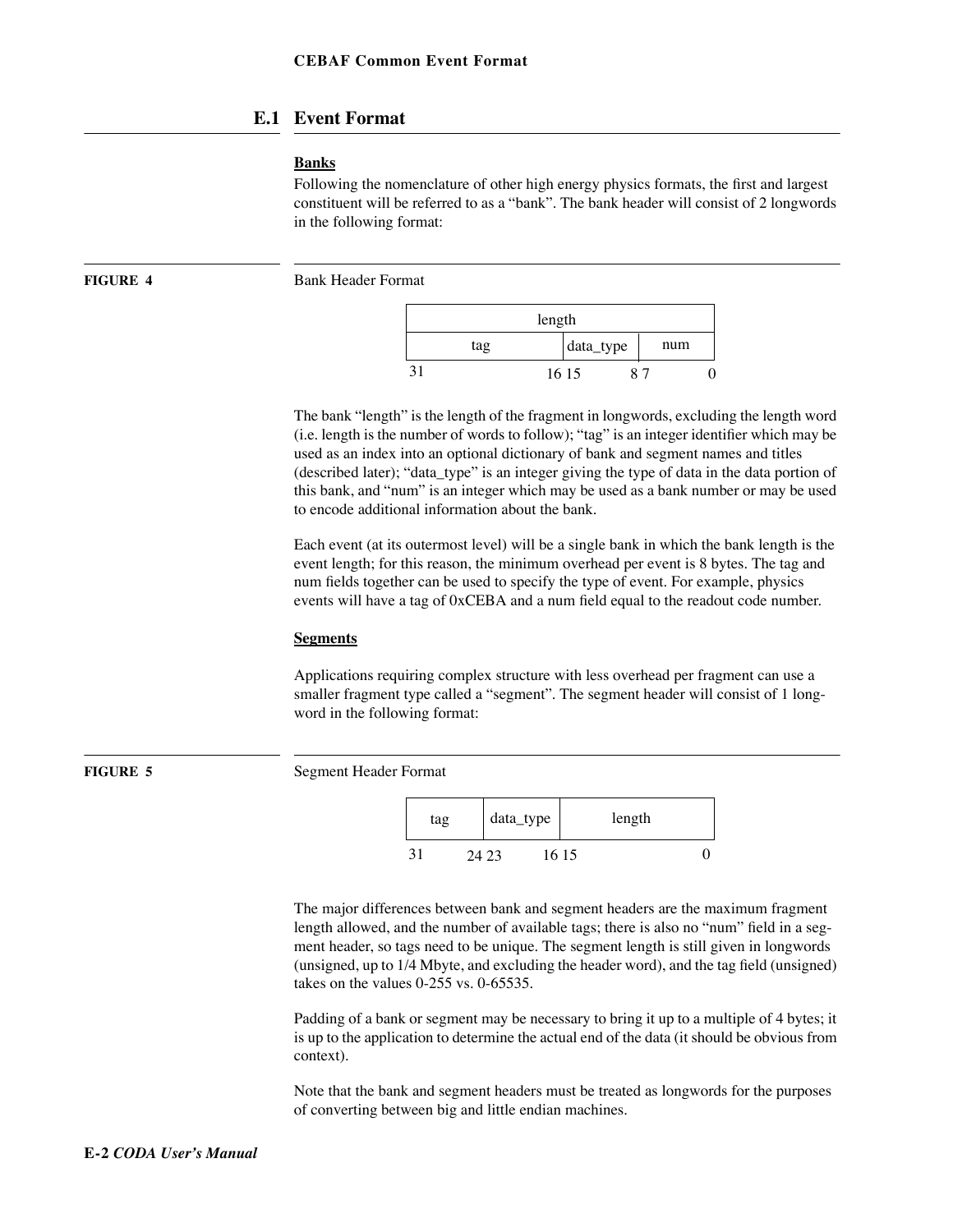## **Packets**

For data structures with even less overhead per fragment, a third fragment type, the "packet", may be used. The packet header will consist of a single 16 bit integer as shown in the following format:

**FIGURE 6** Packet Header Format



Packets contain data items with widths of no more than 16 bits, and the length field is in units of 16 bit words. Packets cannot be recursive as there is no "data\_type" field to indicate when the recursion should stop. They are intended to encode small arrays tagged by a small number (0-255). Unlike banks and segments, packets may start on odd word boundaries.

## **Data Types**

The following is a preliminary list of defined data types (in hex):

- $0 =$ unknown
- $1 = \text{long} (32 \text{ bit})$  integer
- $2 =$  IEEE floating point
- $3$  = null terminated ASCII string
- $4 = 16$  bit signed integer
- $5 = 16$  bit unsigned integer
- $6 = 8$  bit signed integer
- $7 = 8$  bit unsigned integer
- 8 = double precision IEEE floating point
- $9 = VAX$  floating point
- $A = VAX$  double precision floating point
- $F =$  repeating structure
- $10 =$ bank
- $20 =$  segment
- $30 =$  packet with data\_type = 0
- $33 =$  packet with data\_type = 3
- $34 =$  packet with data\_type = 4
- $35$  = packet with data\_type = 5
- $36$  = packet with data\_type = 6
- $37 =$  packet with data\_type = 7

### **Complex Structures**

In applications requiring mixed data types (integer particle ID and real particle energy, for example), banks or segments may contain "repeating structures". In these banks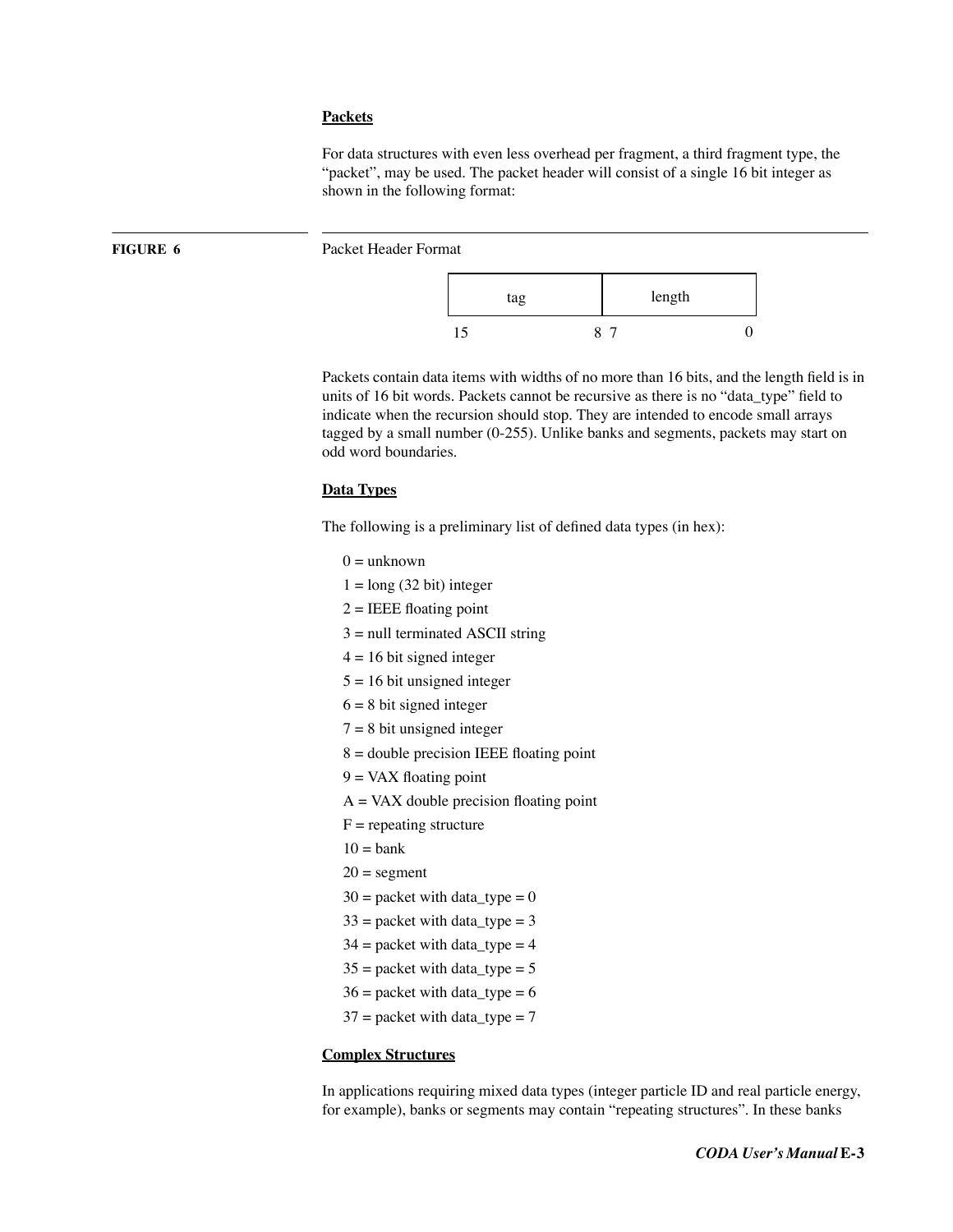## **CEBAF Common Event Format**

(segments), the first few words of data are the structure description, and the remaining data words are data items of that structure. The structure description has the following form:

# **FIGURE 7** Structure Description Format sdw 1 sdlen sdw 3 sdw 2 sdw  $n / 0$  sdw  $n / n-1$ 31 16 15 0

where "sdlen" gives the length of the structure description in longwords, "sdw i" is a 16 bit structure description word in one of the following formats:

**FIGURE 8** Structure Description Word Format



The basic idea is to encode a format descriptor like (4I,4F,5(1I,1F),1F). The first form (high bit zero) is used to encode an open parenthesis: "repeat" gives the repeat count of the parenthesized expression, and "nwords" gives the number of following descriptor words until the parenthesis closes. The second form (high bit set) is used to encode a repeated field of data type given by the low 4 bits. Only types 1 through 8 are currently allowed. Since the entire structure description must be a whole number of longwords, it may be necessary to pad the structure with a null descriptor, which is ignored. A repeat count of zero is not allowed; an implicit repeat is performed on the whole structure until the end of the bank or segment is reached.

Another condition to keep in mind when designing structures is to make them multiples of the largest sized data item because some architectures can only access data items on natural boundaries (i.e. longwords on 4 byte boundaries, short words on 2 byte boundaries, doubles on 8 byte boundaries).

One application of structures is as an alternative to packets. For example, consider the problem of encoding the left and right TDC hits of a wire along with the wire number, where the data is 16 bits. Using packets would require 3 words per wire, (using the tag field to give the wire number) but would be limited to 256 wire numbers. Alternatively, a structure of the form (3I), in which the first word is the wire number and the next 2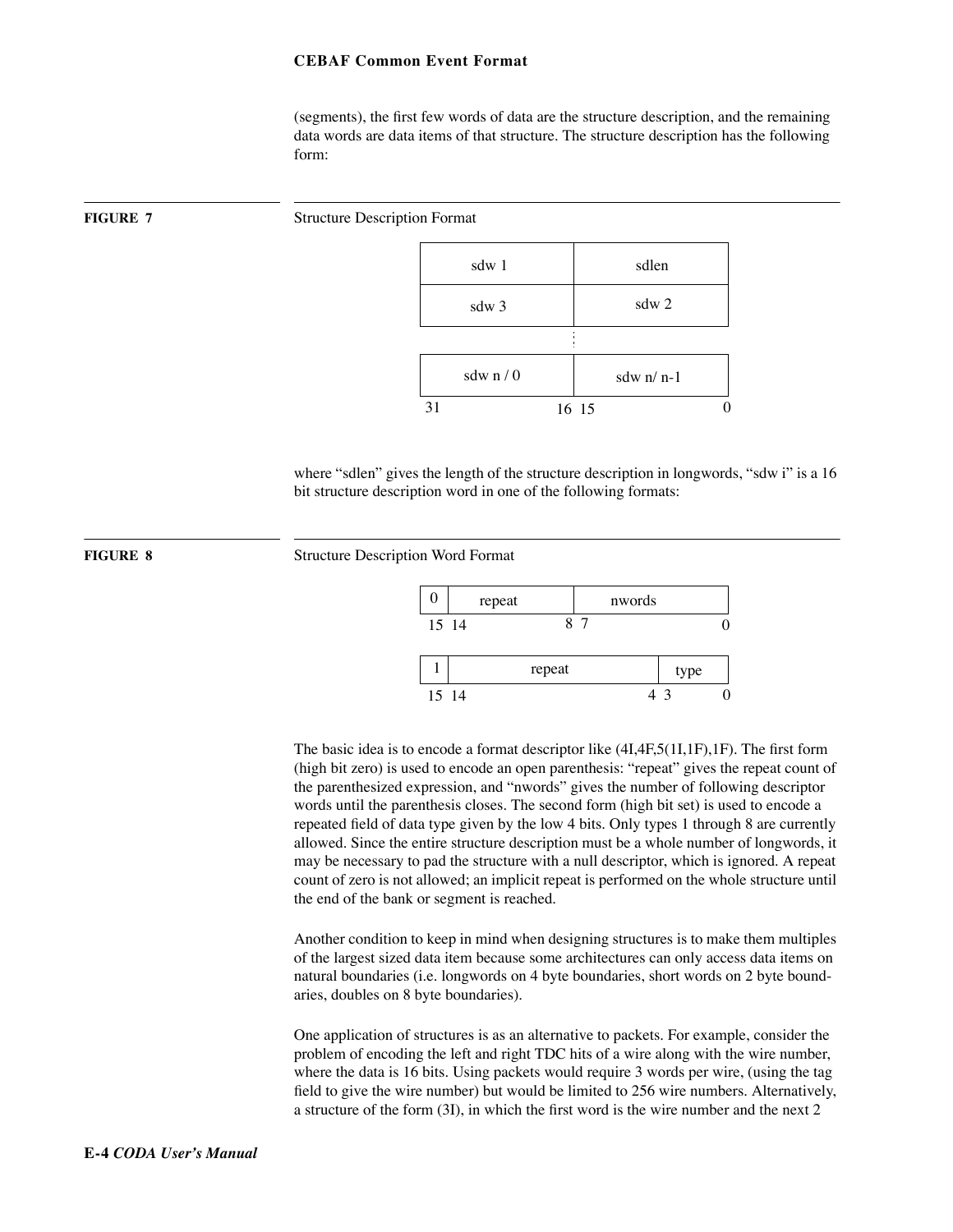words are the data, allows 65536 wire numbers and still only uses 3 words per wire hit (plus 2 words of structure definition).

## **E.2 Physical Record Format**

Events (logical records) will be packed into fixed sized physical records. Each physical record will have an 8 longword header as follows:

BLKSIZ blocksize (in longwords) BLKNUM block number HDLEN header length (offset to data) START offset to first start of logical record in block END number of valid words (header + data) in block VER header version number (=1 in CODA 1.0)  $(reserved, =0)$  $(reserved, =0)$ 

All lengths and offsets are in units of longwords, and offsets are relative to the start of the block (i.e. offset=8 points to the start of the data area). Blocksizes must be multiples of 256 longwords, and no greater than 32768 longwords (i.e. 1 to 128 Kbytes). With this convention, the "blocksize" word should only have non-zero data in bits 8-15, and can be used to detect any byte swapping problem (big/little endian).

Note that if a logical record spans 3 physical records, the middle physical record will have START=0.

## **E.3 Name Dictionary**

The name dictionary is a simple ASCII file, with at most one name entry per line. Curly brackets {} will be used to indicate the beginning and end of a set of names of sub-fragments.

Each definition line will contain the following:

- index / tag value in hex
- fragment name (ASCII)
- fragment title (ASCII)

The index value for a bank must be in the range 0000 to FFFF and for a segment it must be in the range 00 to FF. The fragment name must contain only alphanumeric characters, and names are case insensitive. The title may contain any printable character. The three fields are delimited by any amount of white space (space or tab), and the title starts at the first non-space character after the name and continues to the end of line or to a matching close curly bracket.

Comments may be embedded anywhere in the file (including the middle of titles) using C style delimiters:

/\*comment \*/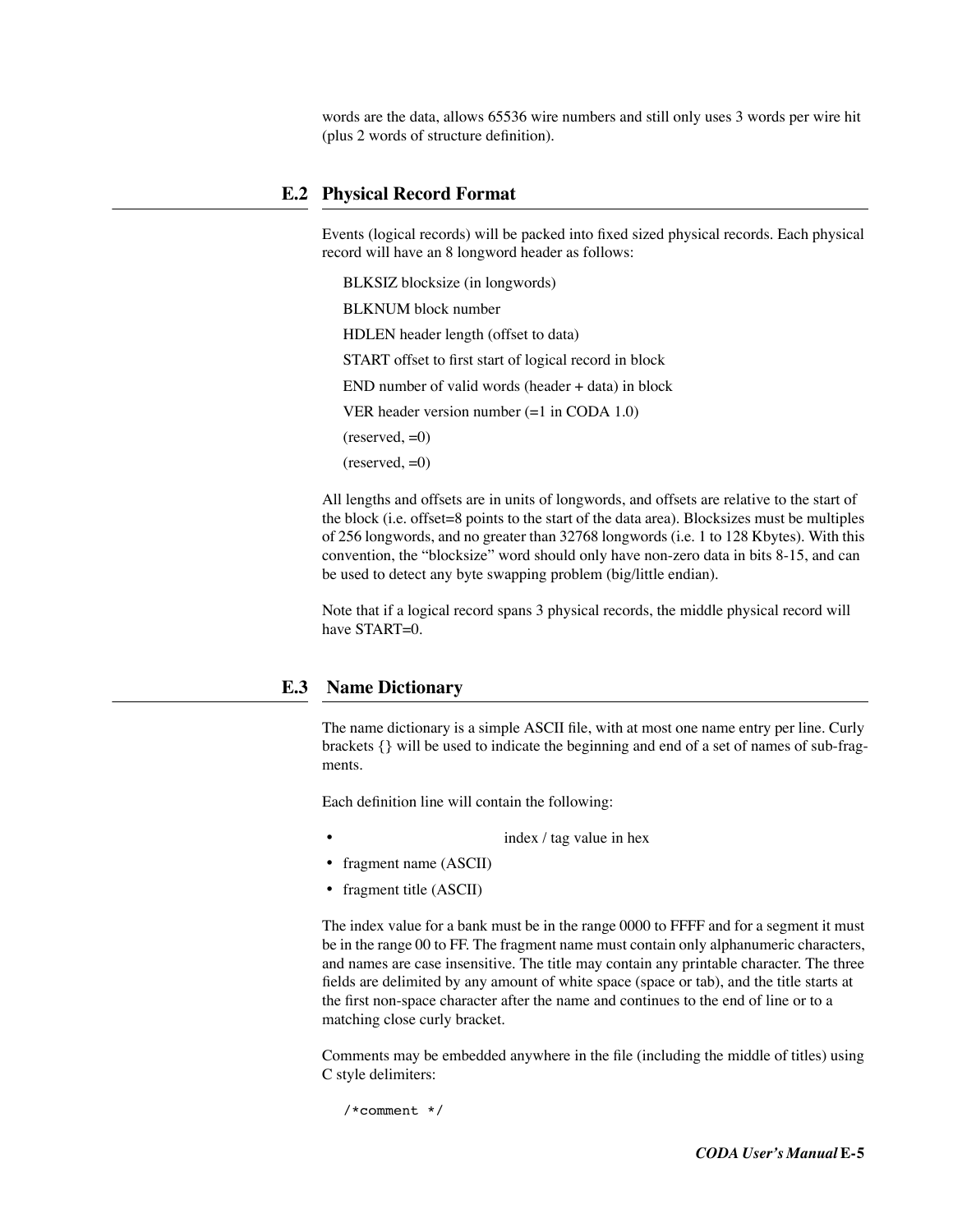## **CEBAF Common Event Format**

If the first non-comment, non-white space character on a line is the left curly bracket, all following definitions up to the close curly bracket are for substructures of the previous name. For example:

```
/* This is a sample name dictionary */
1 aname now is the time /* I hope */ for all
2 another
  {1 abc good men
  2 def to come to
 }
3 lastname (sic)
  {99 abc "handle"}
```
Defines the outermost names *aname*, *another*, and *lastname*, where the fragment *another* has 2 defined sub-fragments named *abc* and *def*, and *lastname* has one defined sub-fragment named *abc*. By convention, sub-fragments may be uniquely referred to by giving all parent names in order separated by periods. In this example, *another*.*abc* is a fragment with a title of *good men*, and *lastname.abc* has a title of *"handle"*.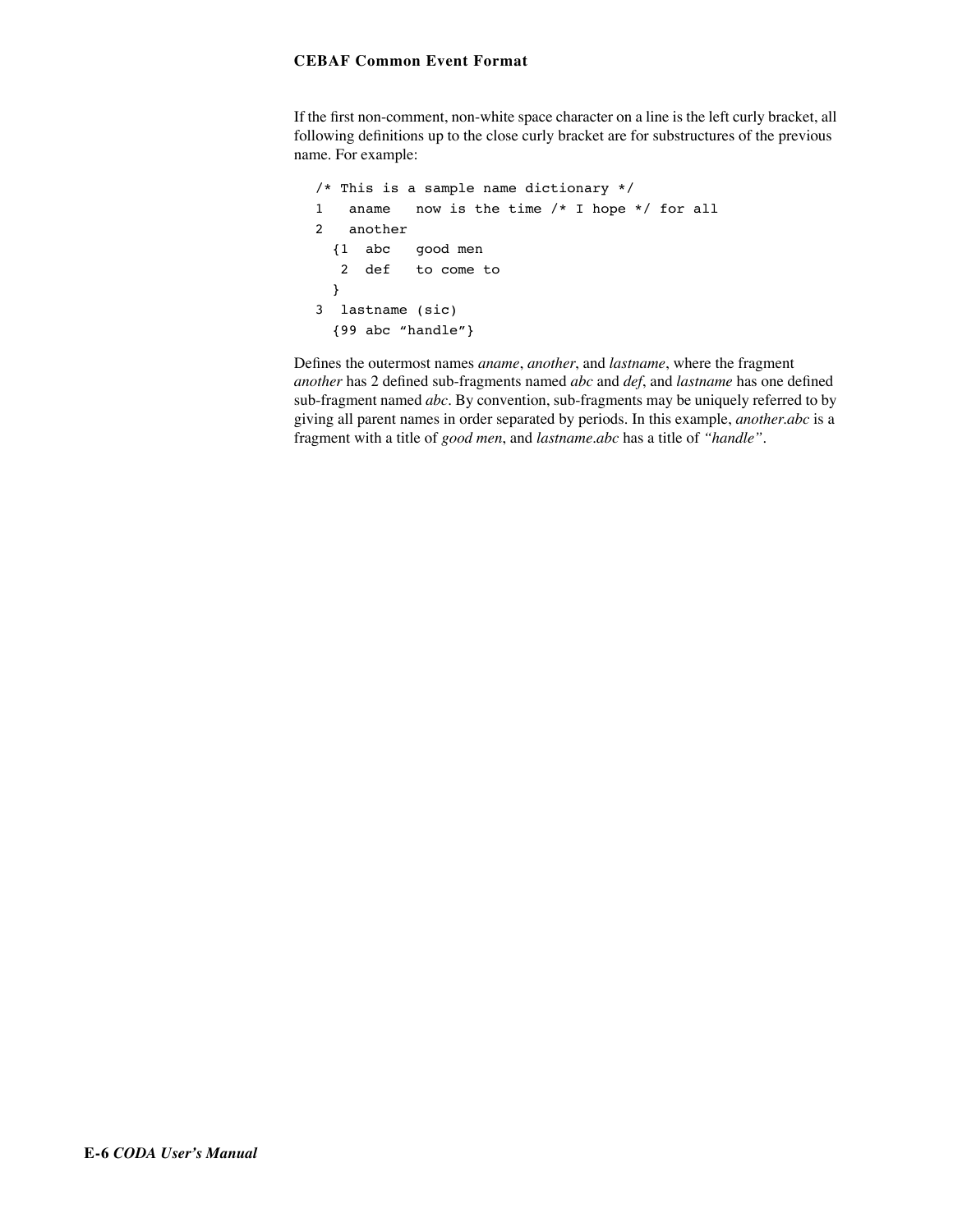## **APPENDIX <sup>F</sup>** CODA Event Bank Definitions **F**

(See Appendix E for a discussion of the bank structure used below.)

## **F.1 Standard Physics Event**

A standard physics event will consist of an outermost bank with a data type of "bank", a tag equal to the event type, and the "num" field containing the hex constant 0xCC (used to verify that this is an event header word):

| event_length               |  |  |  |  |
|----------------------------|--|--|--|--|
| 0xCC<br>0x10<br>event_type |  |  |  |  |
| data bank                  |  |  |  |  |
| data bank                  |  |  |  |  |
|                            |  |  |  |  |

The first data bank is created by the event builder (see below), and other banks come from the readout controllers. Event types produced by CODA data acquisition front ends range from 0-15, corresponding to the event readout code.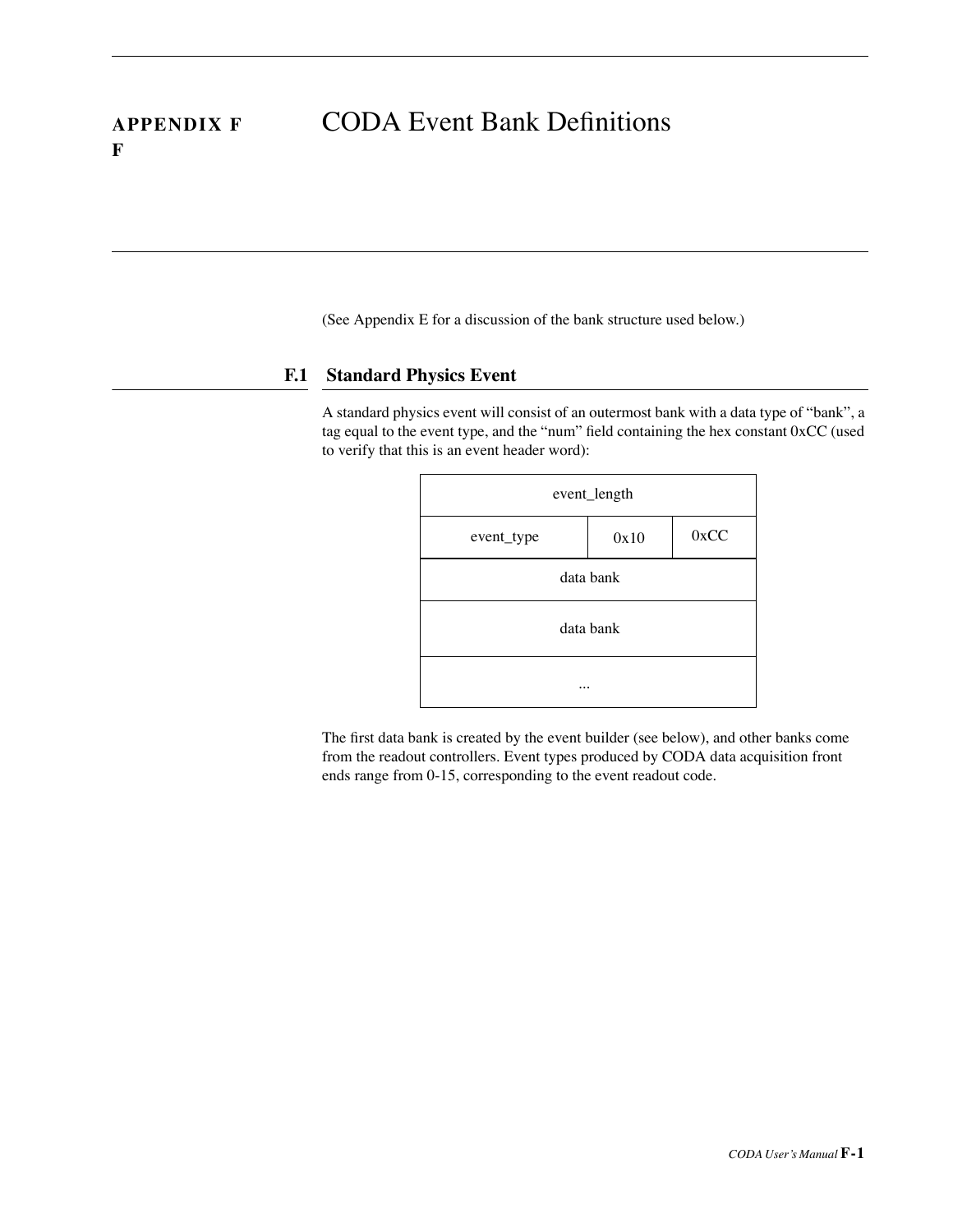## **F.2 Event ID Bank**

| length $= 4$                               |  |  |  |  |
|--------------------------------------------|--|--|--|--|
| $tag = 0xC000$<br>$dtype = 1$<br>$num = 0$ |  |  |  |  |
| event number                               |  |  |  |  |
| event classification                       |  |  |  |  |
| status summary                             |  |  |  |  |

The event builder creates an event ID bank in the following format:

The event number is a counter of the events within a run, starting at 1 with each new run. The event classification word initially holds the 4 bit trigger code; analysis programs would use other bits to indicate the presence of application specific features in the event. The status summary initially holds readout status, one bit per readout controller, and is later replaced with analysis status information.

## **F.3 Readout Controller Data Banks**

Data from each readout controller will be contained in separate banks, with the tag equal to the ROC number  $(0-31)$  and the datatype = 1 (longwords). The num field for these banks will contain the low 8 bits of the event counter on the corresponding ROC, and will be used by the event builder to verify that the fragments are properly synchronized.



Prior to event building, the high 11 bits of the tag field will be used to pass the readout code number and status information from the ROC's to the event builder. These bits are cleared by the event builder leaving a tag from 0-31.

## **F.4 Run Control and Sync Events**

For each of the state transitions *prestart, go, pause,* and *end,* and for each synchronization event, each ROC generates an event fragment containing information about the transition. The event builder waits until it receives the events from all participating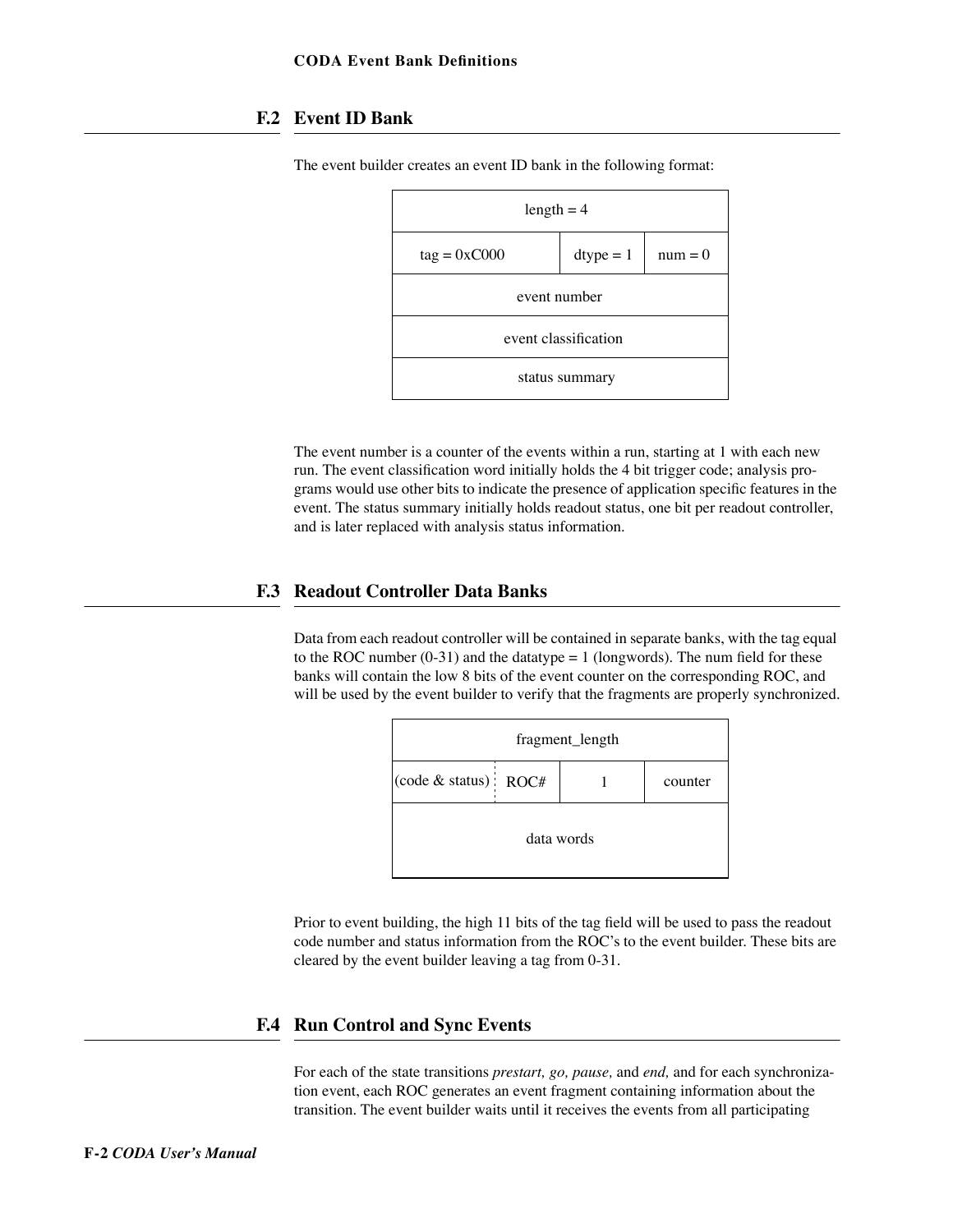ROC's and then forwards only one of the events up the analysis chain. The format for these events is as follows:



The first data word in each of these events is a 32 bit integer containing the time in seconds since Jan 1, 1970 GMT (this follows the Unix convention for time formats). Additional data words specific to the event type follow (see below).

The following event types are defined:

| Event Type | Definition            |
|------------|-----------------------|
| 16         | Sync event            |
| 17         | <b>PreStart event</b> |
| 18         | Go event              |
| 19         | Pause event           |
| 20         | End event             |

## **F.5 Sync Event**

Sync events are generated automatically by the trigger supervisor, or upon operator command. Sync events have the following format:

| event_length = $5$               |  |  |  |
|----------------------------------|--|--|--|
| 0xCC<br>event_type = $16$        |  |  |  |
| time                             |  |  |  |
| number of events since last sync |  |  |  |
| number of events in run          |  |  |  |
| status                           |  |  |  |

Time is the number of seconds since Jan 1, 1970 GMT. Status is a bit mask with one bit set for each ROC which encountered an error in checking the readout synchronization.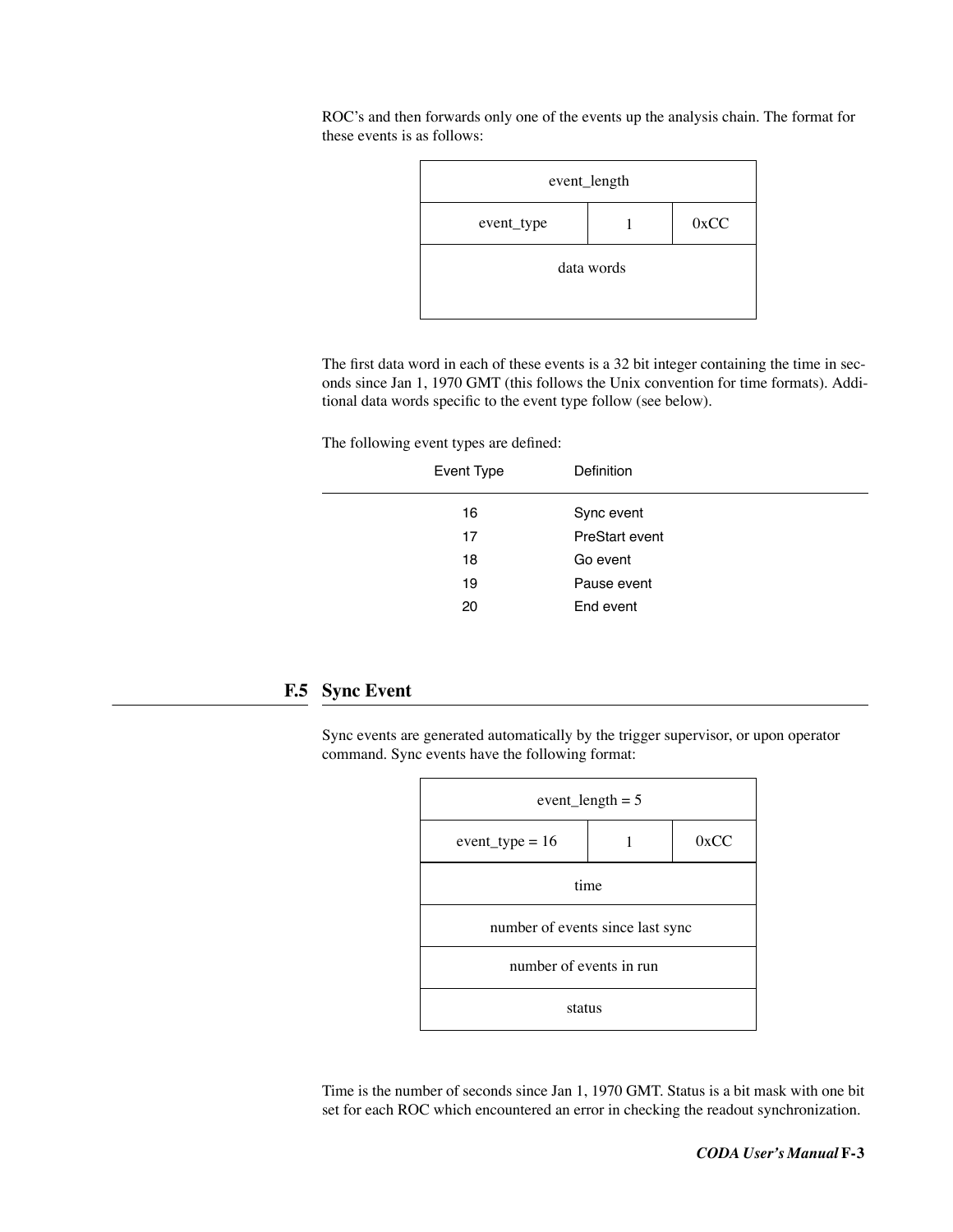## **F.6 PreStart Event**

PreStart events are generated during the transition from the downloaded state to the prestarted state. PreStart events have the following format:

| event_length = $4$ |  |      |  |
|--------------------|--|------|--|
| event_type = $17$  |  | 0xCC |  |
| time               |  |      |  |
| run number         |  |      |  |
| run type           |  |      |  |

Time is the number of seconds since Jan 1, 1970 GMT. The run type is a 32 bit number from the rcRunTypes file (Appendix A).

## **F.7 Go Event**

Go events are generated for each Start or Resume command. Go events have the following format:



Time is the number of seconds since Jan 1, 1970 GMT. The number of events in the run will be 0 for the first "go" (i.e. the initial Start command), and will be non-zero for each resume command following a pause.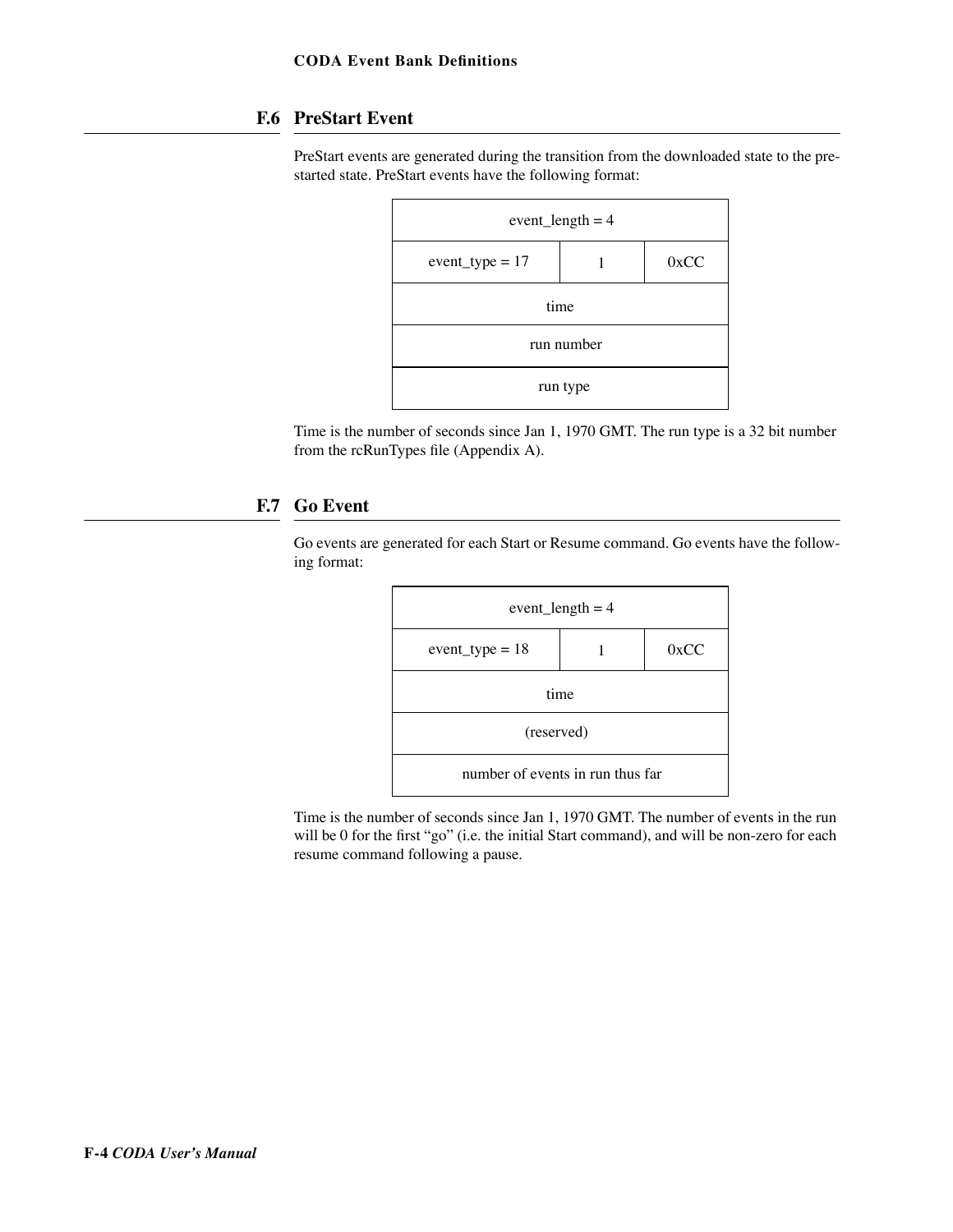## **F.8 Pause Event**

 $event_length = 4$ event\_type =  $19 \t 1$ time 0xCC (reserved) number of events in run thus far

Pause events are generated for each transition from the active state to the paused state. Pause events have the following format:

Time is the number of seconds since Jan 1, 1970 GMT.

## **F.9 End Event**

End events are generated each time a run is ended. End events have the following format:

| event_length = $4$        |  |  |  |  |
|---------------------------|--|--|--|--|
| 0xCC<br>event_type = $20$ |  |  |  |  |
| time                      |  |  |  |  |
| (reserved)                |  |  |  |  |
| number of events in run   |  |  |  |  |

Time is the number of seconds since Jan 1, 1970 GMT.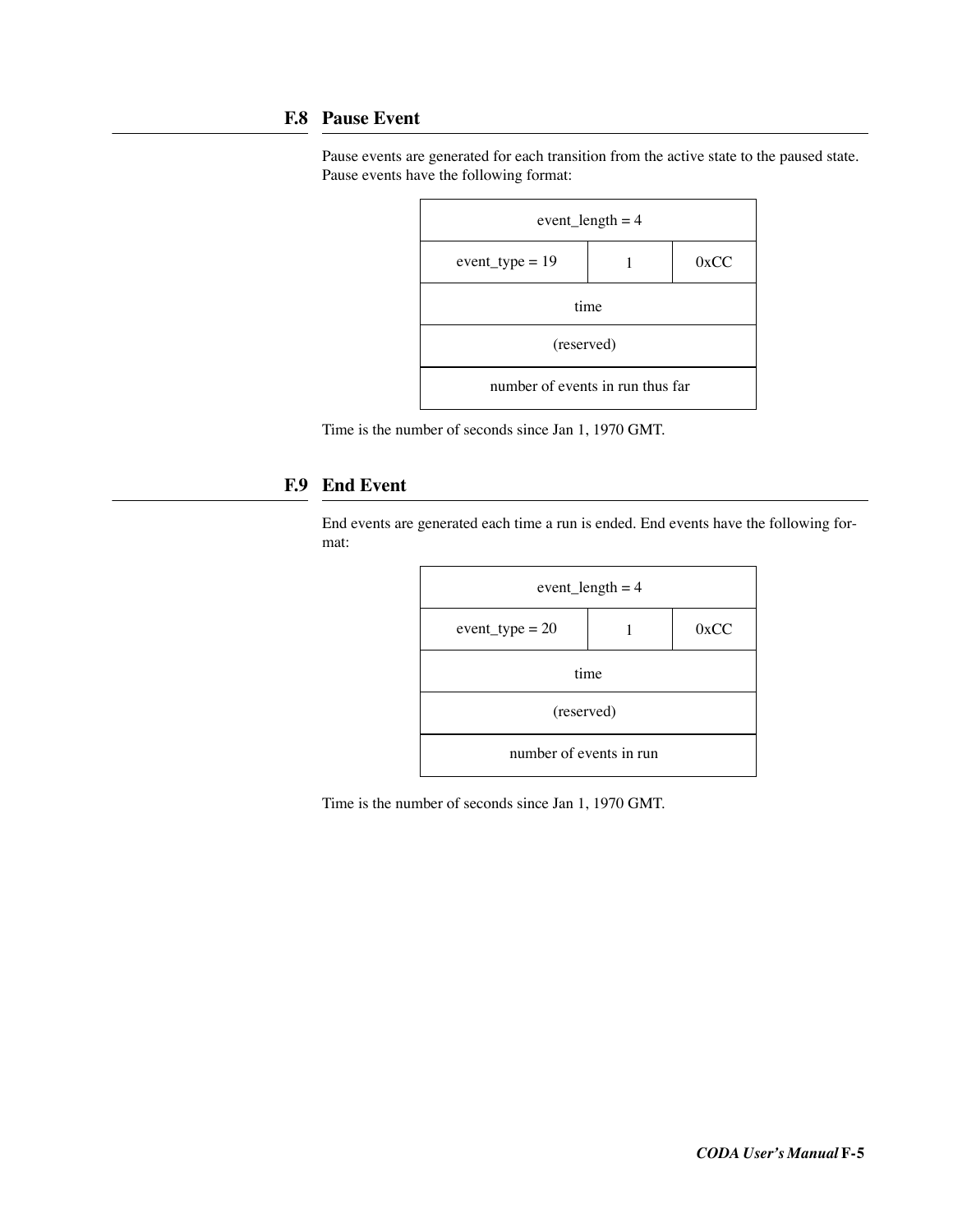## **CODA Event Bank Definitions**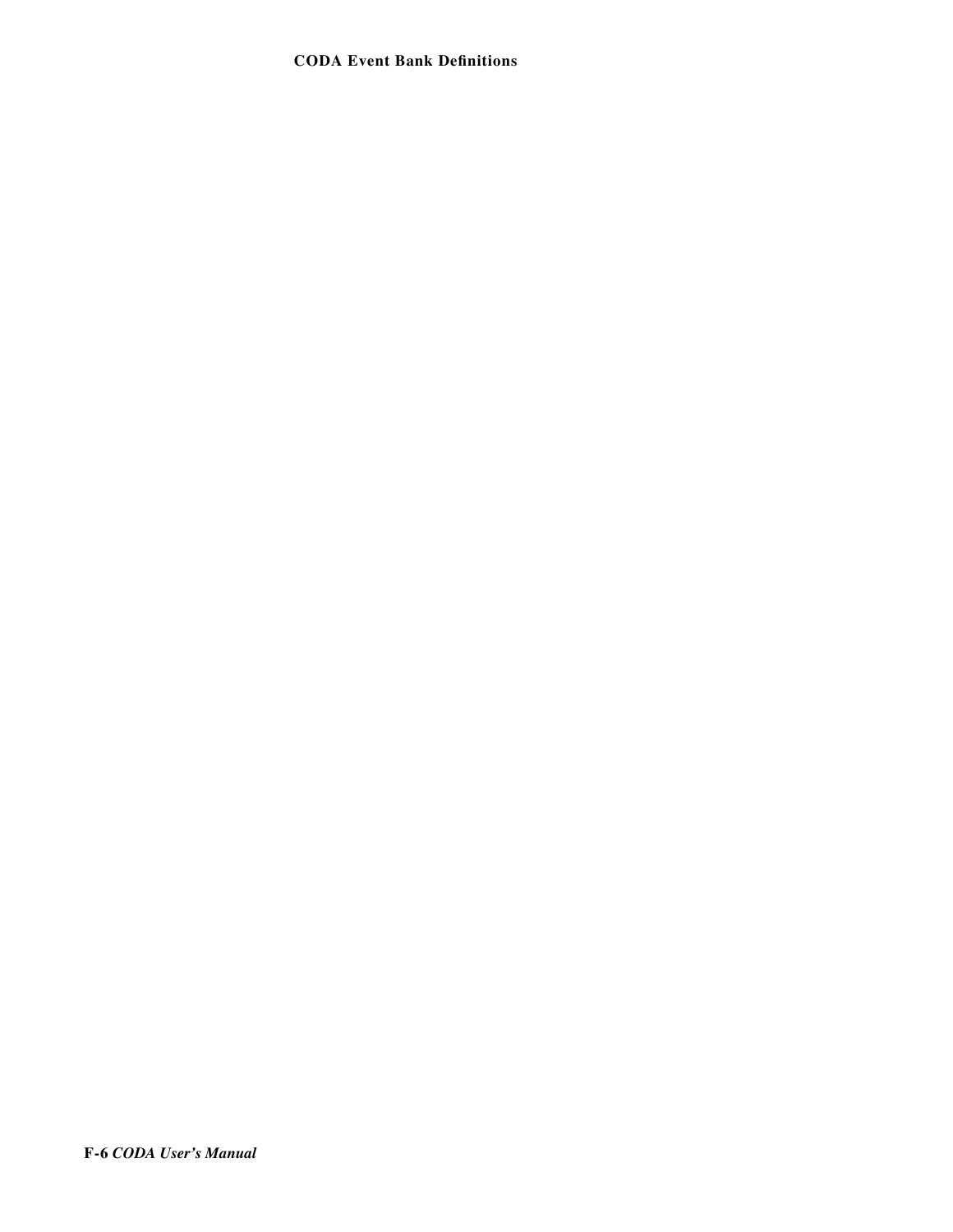## **A**

analysis program linking 3-14

### **B**

banks E-2 event ID F-2 readout controller F-2 blocksize E-5 buttonFeedback 3-7, A-4

## **C**

CAMAC 2-2, 4-2, 4-6 caopen 4-3  $ccc\bar{c}$  4-2 cccd 4-2 ccci 4-2 cccz 4-2 cclc 4-2 cclm 4-2 cdlam 4-2 cdreg 4-2 cedump 3-15 name dictionary E-5 cefdmp 3-15, 5-4 ceimon D-1 ceMsg 4-9 cePmsg 4-9 cfga 4-2 cfmad 4-2 cfsa 4-2 cfubc 4-2 cfubl 4-2 cfubr 4-2 coda\_activate 3-3, 5-8, A-1 components A-1 configuration string 2-6 configuring CODA 2-5 csga 4-3 csmad 4-3 cssa 4-2 csubc 4-3 csubl 4-3 csubr 4-3 ctcd 4-2 ctci 4-2 ctgl 4-2 ctlm 4-2 ctstat 4-3

## **D**

daCopyEvent 4-20 daCopyNext 4-20 daCopyPoll 4-20 daCopyRegister 4-20 daCopyUnregister 4-20 daInsertEvent 4-20 daReadInt 4-20 data flow 2-1 data types E-3 dump, see cefdmp

### **E**

end F-5 errors 4-9

evClose 4-11 Event Builder 2-3 event number F-2 Event Recorder 2-3 events banks E-2 dump utility 3-15 end F-5 format E-1 go F-4 I/O routines 4-11 inserting 4-20 packets E-3 pause F-5 physical records E-5 physics F-1 prestart F-4 segments E-2 spying 4-20 structures E-4 synchronization F-3 evIoctl 4-11 evOpen 4-11 evRead 4-11 evWrite 4-11

## **F**

FASTBUS 2-2, C-5 FASTBUS I/O 4-6 fb\_init\_1 4-6 fpac 4-6 fpad 4-6 fparb 4-6 fparel 4-6 fpr 4-6 fprb 4-6 fprel 4-6 fpsar 4-6 fpsaw 4-6  $f$ pw 4-6 fpwb 4-6 FSCC 2-2

#### **H** HBOOK 4-14

ntuples 4-14 HBOOK1 4-14 HBOOK2 4-14 HBOOKN 4-14 HFILL 4-14 histograms 4-14 HLIMAP 4-14 HLIMIT 4-14

## **M**

makelist 3-12

# **N**

name dictionary E-5 ntuples 4-14

#### **O** online 3-7, A-4

## **P**

packets E-3